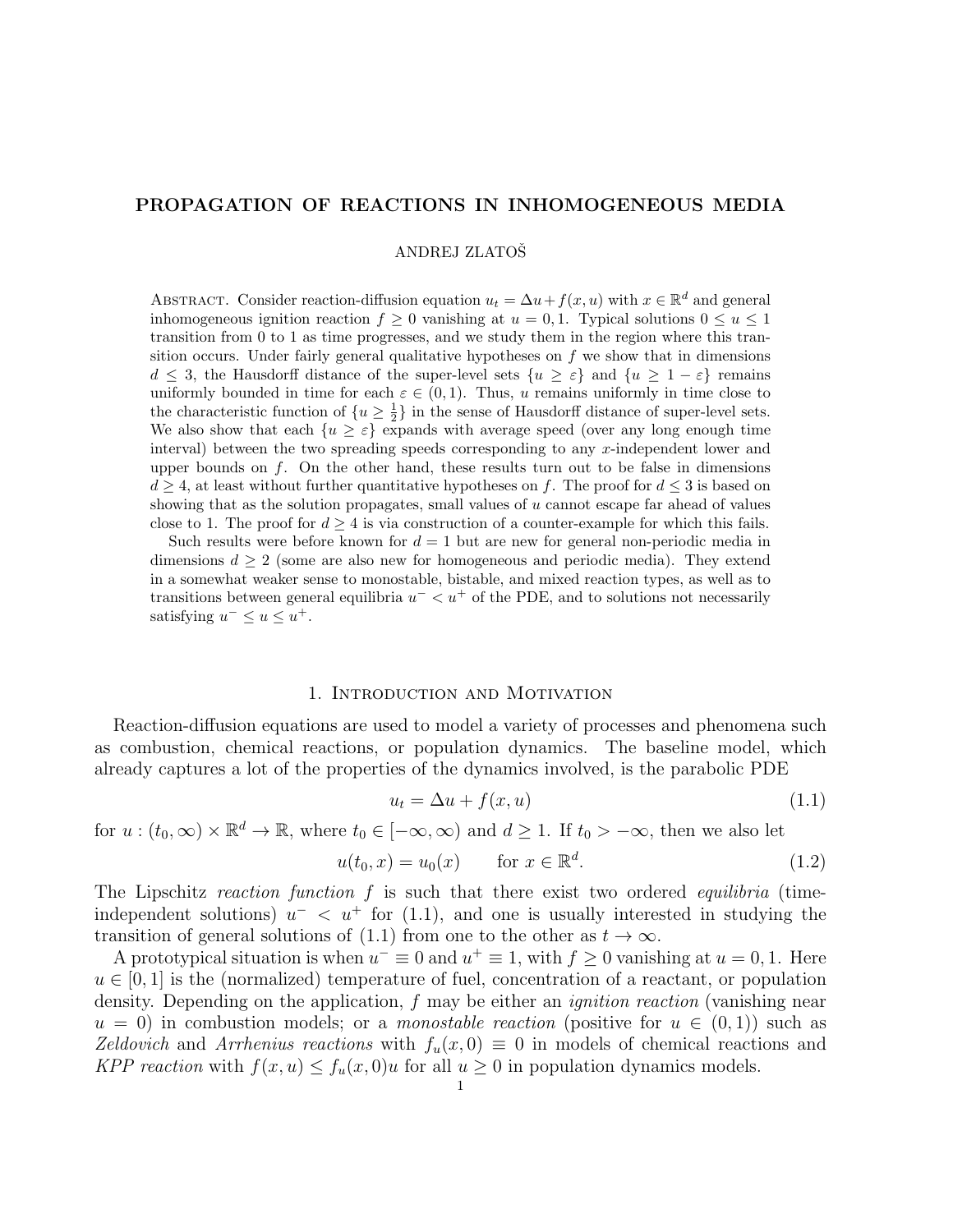For the sake of clarity of presentation, we will first study this scenario, where our main results are Theorems 2.4 and 2.5. Later we will extend these to more general situations: with general  $u^{-} < u^{+}$ , different types of reactions, including mixtures of ignition, monostable, and *bistable reactions* (the latter have  $[f(x, u) - f(x, u^{\pm}(x))] [u - u^{\pm}(x)] < 0$  for u near  $u^{\pm}(x)$ ), and for solutions not necessarily satisfying  $u^- \le u \le u^+$  (see Theorems 2.7 and 2.9). However, in order to minimize technicalities, our first result will be stated in the even simpler setting of ignition reactions with a constant ignition temperature (see Theorem 1.1).

The study of transitions between equilibria of reaction-diffusion equations has seen a lot of activity since the seminal papers of Kolmogorov, Petrovskii, Piskunov [13] and Fisher [9]. Of central interest has been long time propagation of solutions with "typical" initial data, and the related questions about traveling fronts. The first type of such initial data are *spark*like data — compactly supported, such as in  $(2.14)$  below. The second are front-like data vanishing on a half-space  $\{x \cdot e \geq R\}$  for some unit vector  $e \in \mathbb{R}^d$  and with  $\liminf_{x \to \infty} u_0(x)$ close enough to 1, such as in (2.15). For ignition reaction one can also allow rapid decay to 0 as  $|x| \to \infty$  or  $x \cdot e \to \infty$ , such as in (2.12) and (2.13). We will for now discuss these data (and also call the corresponding solutions front-like and spark-like), but later we will turn to more general ones (see, e.g., Theorem 2.5).

In both cases it was proved, first for homogeneous  $(x$ -independent) reactions in several dimensions by Aronson, Weinberger  $[2]$  and then for x-periodic ones by Freidlin, Gärtner [10, 11] and Weinberger [26], that for typical solutions, the state  $u = 1$  invades  $u = 0$  with a speed that is asymptotically constant (in each direction for spark-like data) as  $t \to \infty$ . Specifically, that for each unit  $e \in \mathbb{R}^d$  there is a *(front speed)*  $c_e > 0$  such that for any  $\delta > 0$ ,

$$
\lim_{t \to \infty} \inf_{x \cdot e \le (c_e - \delta)t} u(x, t) = 1 \quad \text{and} \quad \lim_{t \to \infty} \sup_{x \cdot e \ge (c_e + \delta)t} u(x, t) = 0 \quad (1.3)
$$

for front-like initial data; and there is a (spreading speed)  $s_e \in (0, c_e]$  such that for any  $\delta > 0$ ,

$$
\lim_{t \to \infty} \inf_{x \in (1-\delta)tS} u(x,t) = 1 \quad \text{and} \quad \lim_{t \to \infty} \sup_{x \notin (1+\delta)tS} u(x,t) = 0 \quad (1.4)
$$

for spark-like initial data, where  $S := \{ se \mid ||e|| = 1 \text{ and } 0 \le s \le s_e \}$  is the *Wulff shape* for f. Of course, for homogeneous reactions there is  $c > 0$  such that  $s_e = c_e = c$  for all unit  $e \in \mathbb{R}^d$ .

Closely related to this is the study of *traveling fronts* for x-independent f and *pulsating* fronts for x-periodic f. Traveling fronts are front-like entire (with  $t_0 = -\infty$ ) solutions of (1.1) moving with a constant speed c in a unit direction  $e \in \mathbb{R}^d$ , of the form  $u(t, x) = U(x \cdot e - ct)$ with  $\lim_{s\to-\infty} U(s) = 1$  and  $\lim_{s\to\infty} U(s) = 0$ . Pulsating fronts, first introduced by Shigesada, Kawasaki, Teramoto [23] and proved to exist for general periodic  $f$  as above by Xin [27] and Berestycki, Hamel [4], are similar but  $u(t, x) = U(x \cdot e - ct, x)$  and U is periodic in the second argument. The minimal of the speeds for which such a front exists for a given unit  $e \in \mathbb{R}^d$  is then precisely  $c_e$ , and we also have  $s_e = \inf_{e' \cdot e > 0} [c_{e'}/(e' \cdot e)].$ 

The above results hold for fairly general  $f \geq 0$ , and there is a vast literature on these and many other aspects of reaction-diffusion equations in homogeneous and periodic media. Instead of a more comprehensive discussion, we refer to [4, 26] and the excellent reviews by Berestycki [3] and Xin [28].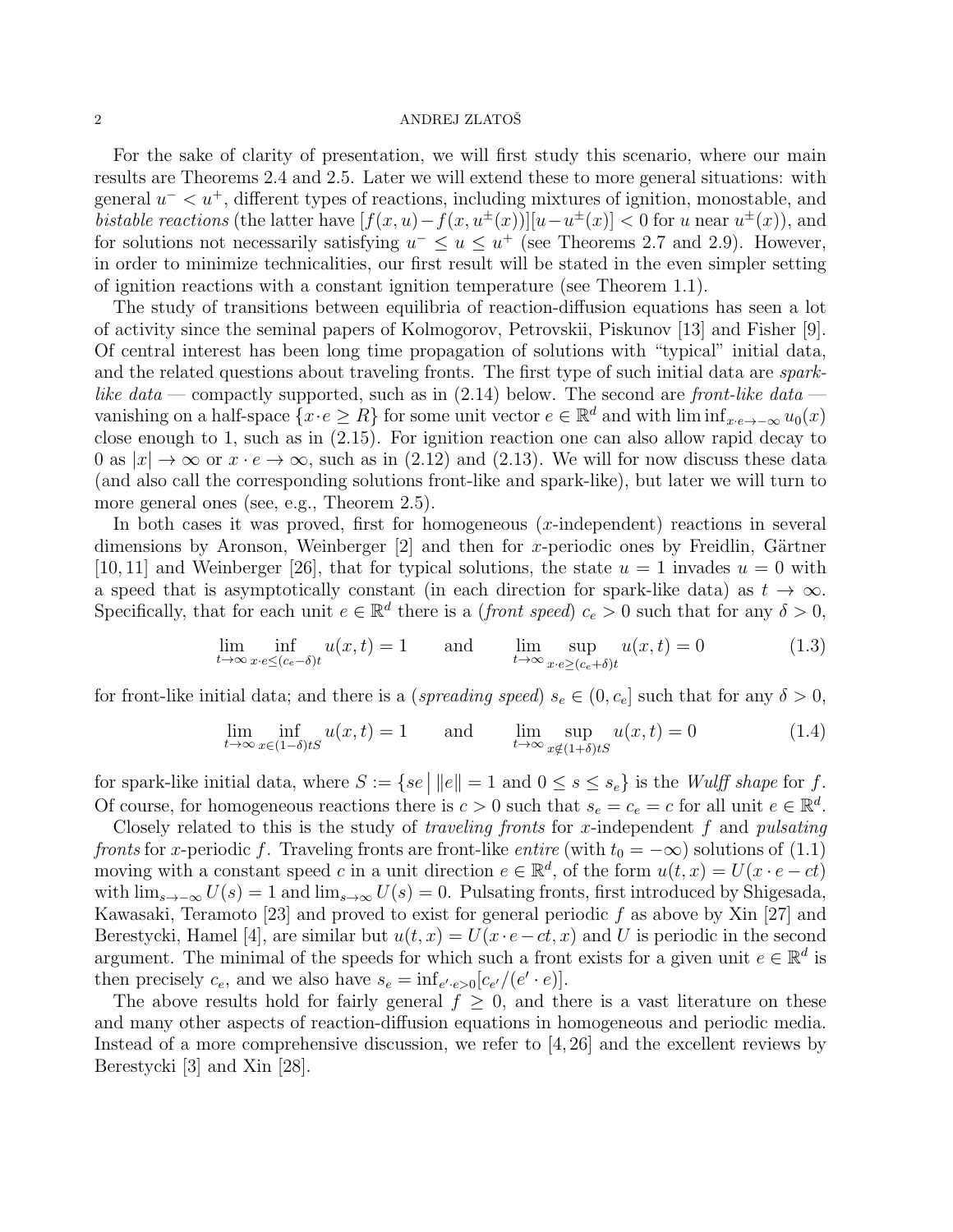Unsurprisingly, the picture becomes less satisfactory for non-periodic reactions, particularly in the several spatial dimensions case  $d \geq 2$ . The above results and the comparison principle show that if  $c_0$  and  $c_1$  are the (e-independent) speeds associated with homogeneous reactions  $f_0$  and  $f_1$  such that  $f_0 \le f \le f_1$ , then (1.3), (1.4) hold with  $c_e$  and S replaced by  $c_0$  and  $B_{c<sub>0</sub>}(0)$  in the first statements and by  $c<sub>1</sub>$  and  $B_{c<sub>1</sub>}(0)$  in the second ones. That is, transition between  $u \sim 0$  and  $u \sim 1$  occurs inside a spatial strip or annulus whose width grows linearly in time with speed  $c_1 - c_0$  (while for homogeneous and x-periodic media it grows sub-linearly, by taking  $\delta \to 0$  in (1.3), (1.4)). In the general inhomogeneous case, these estimates cannot be improved, unless one includes further restrictive hypotheses on f or is willing to tolerate complicated formulas involving f.

For stationary ergodic reactions, the results should hold as originally stated, but also with  $|x-x\cdot e|\leq Ct$  for any  $C<\infty$  in (1.3). For  $d\geq 2$  this homogenization result was proved only in the KPP case, by Lions, Souganidis [14]. (This case has an important advantage of a close relationship of the dynamics for  $(1.1)$  and for its linearization at  $u = 0$ . Other authors also exploited this link in the study of spreading for KPP reactions, e.g., Berestycki, Hamel, Nadin [7]. However, results aiming to more precisely locate the transition region for nonstationary-ergodic reactions are somewhat restricted by the necessity of more complicated hypotheses involving the reaction.) Results from the present paper can be used to approach this problem for ignition and non-KPP monostable reactions. This will be done elsewhere.

The above results hold also in the case  $d = 1$ , with the stationary ergodic KPP reaction result proved earlier in [11]. However, some recent developments have gone further, particularly for ignition reactions. Mellet, Nolen, Roquejoffre, Ryzhik, Sire [16, 17, 20] proved for reactions of the form  $f(x, u) = a(x) f_0(u)$  (with  $f_0$  vanishing on  $[0, \theta_0] \cup \{1\}$  and positive on  $(\theta_0, 1)$ , and  $a \ge 1$  bounded above), and Zlatos [31] for more general ignition reactions the following. There is a unique right-moving (and a unique left-moving) transition front solution and as  $t \to \infty$ , each front-like solution with  $e = 1$   $(e = -1)$  converges in  $L_x^{\infty}$  to its time-translate. A similar result holds for spark-like solutions, when restricted to  $\mathbb{R}^+$  ( $\mathbb{R}^-$ ). Moreover, if f is stationary ergodic, then (1.3), (1.4) hold with some  $c_e = s_e$  for  $e = \pm 1$ .

The transition fronts appearing here are a generalization of the concepts of traveling and pulsating fronts to disordered (non-periodic) media. In the one-dimensional setting they are entire solutions of (1.1) satisfying

$$
\lim_{x \to \pm \infty} u(t, x) = 1 \quad \text{and} \quad \lim_{x \to \pm \infty} u(t, x) = 0 \tag{1.5}
$$

for each  $t \in \mathbb{R}$  (with upper sign for right-moving fronts and lower sign for left-moving fronts), as well as  $\sup_{t\in\mathbb{R}} L_{u,\varepsilon}(t) < \infty$  for each  $\varepsilon \in (0, \frac{1}{2})$  $(\frac{1}{2})$ , where  $L_{u,\varepsilon}(t)$  is the length of the shortest interval containing all  $x \in \mathbb{R}$  with  $u(t, x) \in [\varepsilon, 1-\varepsilon]$ . This last property is called bounded width in [31]. The definition of transition fronts was first given in some specialized cases by Shen [22] and Matano [15], and then in a very general setting (including several dimensions) by Berestycki, Hamel in their fundamental papers [5, 6]. Existence of transition fronts in one-dimensional disordered media (but no long term asymptotics of general solutions) was also proved for bistable reactions which are small perturbations of homogeneous ones by Vakulenko, Volpert [25], for KPP reactions which are (spatially) decaying perturbations of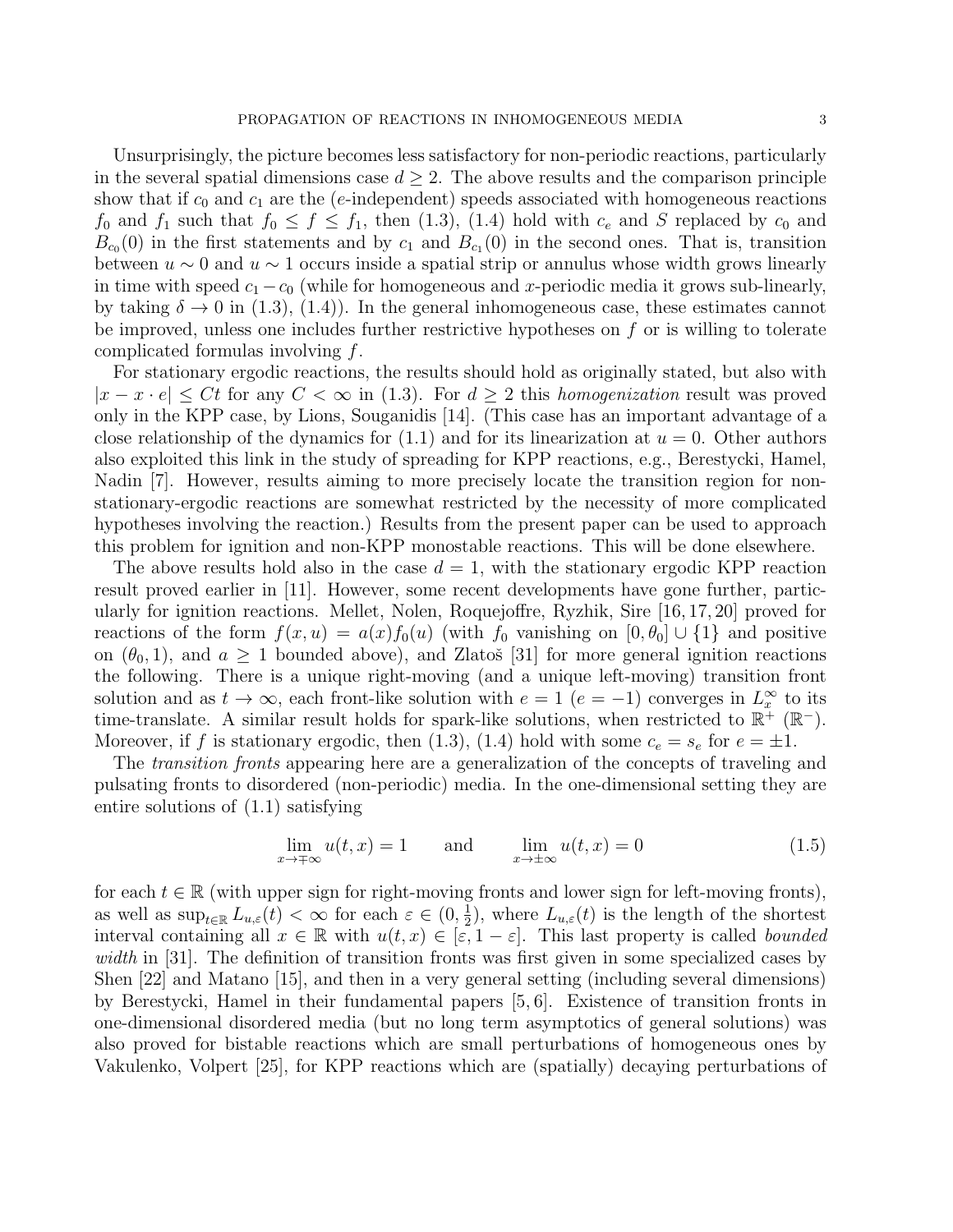homogeneous ones by Nolen, Roquejoffre, Ryzhik, Zlatoš [19], for general KPP reactions by Zlatoš  $[30]$ , and for general monostable reactions which are close to KPP reactions by Tao, Zhu, Zlatoš [24]. We also mention results proving existence of a critical front, once some transition front exists, by Shen [22] and Nadin [18].

While it is again not possible to improve the estimates on the length of the interval on which the transition between  $u \sim 0$  and  $u \sim 1$  is *guaranteed to happen* (which again grows as  $(c_1 - c_0)t$  in time if  $f_0 \le f \le f_1$ , bounded width of transition fronts and the convergence-tofronts results in [16, 31] show that for ignition reactions and typical solutions, the transition does occur within intervals whose lengths are uniformly bounded in time. Moreover, this bound depends on some bounds on the reaction but neither on the reaction itself, nor on the initial condition. In particular, this shows that after a uniform-in- $(f, u, t)$  scaling in space, each such solution becomes, in some sense, close to the *characteristic function of a time*dependent spatial interval. Moreover, the convergence-to-fronts results can be used to show that this interval grows in (equally scaled) time with speed within  $[c_0, c_1]$ .

Experience from observation of natural processes modeled by  $(1.1)$  suggests that this picture should be also valid for media in several spatial dimensions. For instance, aerial footage of forest fires spreading through (spatially inhomogeneous) regions demonstrates variously curved but usually relatively narrow lines of fire separating burned  $(u \sim 1)$  and unburned  $(u \sim 0)$  areas. However, results demonstrating such phenomena for typical solutions of  $(1.1)$ with general inhomogeneous reactions have not been previously obtained in dimensions  $d \geq 2$ .

It turns out that the multi-dimensional case is much more involved in this respect. The first issue is that it is not completely obvious how to extend the definition of bounded width of solutions of  $(1.1)$ ,  $(1.2)$  to the multi-dimensional setting, and some first instincts may lead to unsatisfactory results for general non-periodic media (see the discussion below). The extension we introduce here is motivated by the Berestycki-Hamel definition of transition fronts (which are entire solutions of  $(1.1)$ ) in several dimensions [5,6]. However, there are a couple of differences, and we discuss the relationship of the two concepts after stating our main results, at the end of the next section.

For solutions  $u \in [0, 1]$  of the Cauchy problem for  $(1.1)$ , our extension is as follows. We let  $\Omega_{u,\varepsilon}(t) := \{x \in \mathbb{R}^d \mid u(t,x) \geq \varepsilon\}$  be the  $\varepsilon$ -super-level set of u at time t and define the width of the transition zone of u from  $\varepsilon$  to  $1 - \varepsilon$  (or to be more precise, from  $[\varepsilon, 1 - \varepsilon)$  to  $1 - \varepsilon$ ) to be

$$
L_{u,\varepsilon}(t) := \inf \left\{ L > 0 \, \middle| \, \Omega_{u,\varepsilon}(t) \subseteq B_L \left( \Omega_{u,1-\varepsilon}(t) \right) \right\} \tag{1.6}
$$

for  $\varepsilon \in (0, \frac{1}{2})$  $(\frac{1}{2})$ , with  $B_r(A) := \bigcup_{x \in A} B_r(x)$  and inf  $\emptyset = \infty$ . Notice that this is precisely the Hausdorff distance of the sets  $\Omega_{u,\varepsilon}(t)$  and  $\Omega_{u,1-\varepsilon}(t)$ . We now say that u has bounded width if

$$
\limsup_{t \to \infty} L_{u,\varepsilon}(t) < \infty \tag{1.7}
$$

for each  $\varepsilon \in (0, \frac{1}{2})$  $\frac{1}{2}$ ). It is necessary to consider large t in (1.7) because  $\sup_x u(t,x) < 1$  may hold for each t (e.g., for spark-like solutions); the lim sup will be replaced by  $\sup_{t\in\mathbb{R}}$  for entire solutions (see Definition 2.1). So by  $(1.7)$ ,  $u \in [0,1]$  has bounded width if and only if for any  $0 < \varepsilon < \varepsilon' < 1$ , super-level sets  $\Omega_{u,\varepsilon'}(t) \subseteq \Omega_{u,\varepsilon}(t)$  have uniformly (in large time) bounded Hausdorff distance. In particular, each of them is uniformly in (large) time close to  $\Omega_{u,1/2}(t)$ .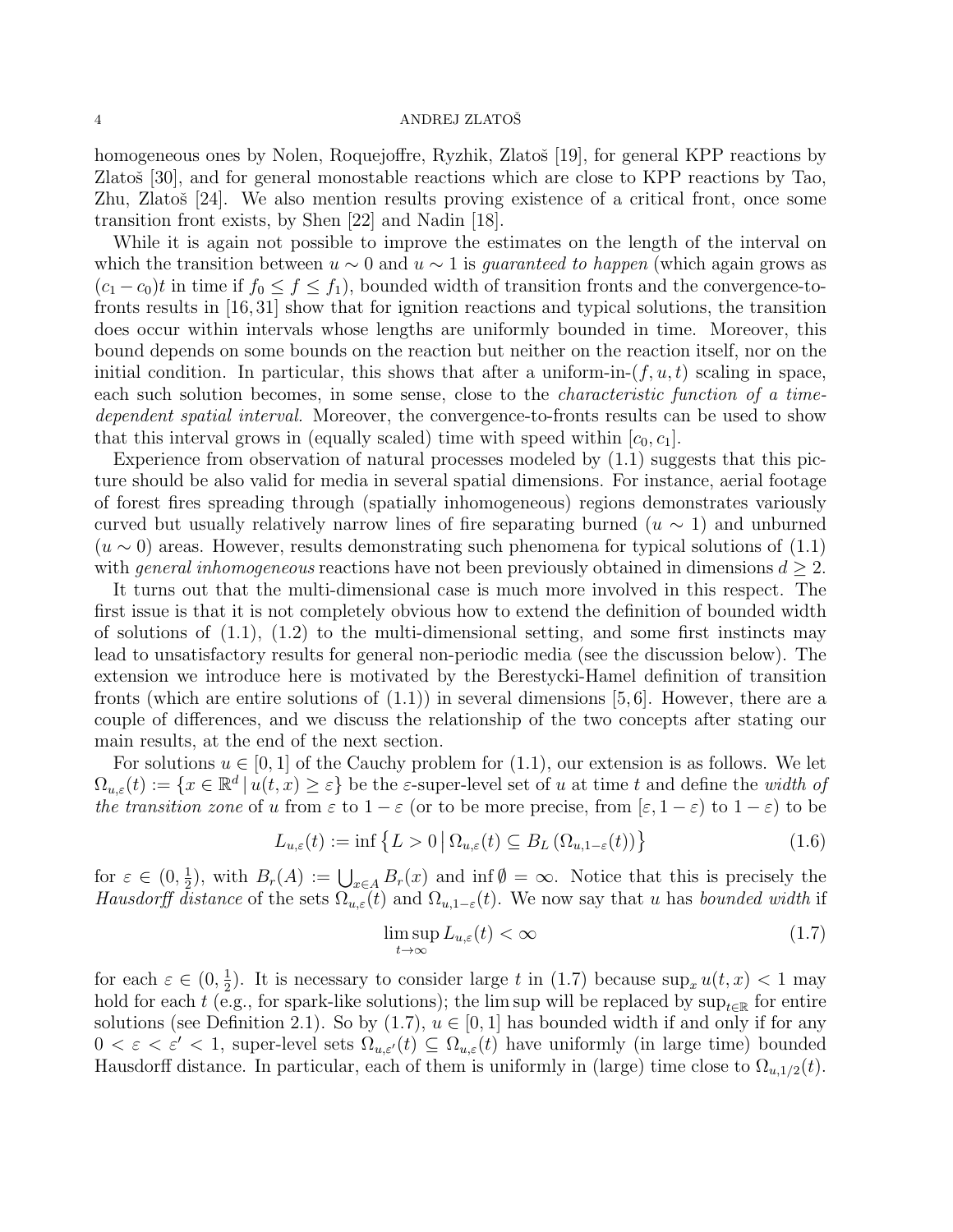One may wonder why do we not treat the equilibria 0 and 1 in a symmetric fashion and include a similar definition involving the sub-level sets of u as well. (We do so in  $(2.2)$  and in the related definition of *doubly-bounded width*, which is for  $u \in [0, 1]$  equivalent to uniformly bounded Hausdorff distance of the *boundaries*  $\partial\Omega_{u,\varepsilon}(t)$  and  $\partial\Omega_{u,\varepsilon}(t)$ .) While adding this requirement works well in one dimension [16, 17, 20, 31], it turns out to be too restrictive for the treatment of sufficiently general (not necessarily periodic) reactions and solutions of the Cauchy problem (1.1), (1.2) in dimensions  $d \geq 2$ . This is due to  $u \equiv 1$  being the invading equilibrium and  $u \equiv 0$  the invaded one, coupled with the possibility of arbitrary variations in the medium on arbitrarily large scales in two or more unbounded dimensions. We discuss the issues involved after stating Theorem 1.1 for reactions with a constant ignition temperature  $\theta_0$ , which is a special case of Theorem 2.4 below.

Even with a suitable definition at hand, our results proving bounded widths of typical solutions, under quite general and physically natural *qualitative* hypotheses on the reaction, only hold in dimensions  $d \leq 3$ . In fact, such results are false for  $d \geq 4$  without the addition of further *quantitative* hypotheses (e.g.,  $f$  being sufficiently close to a homogeneous reaction; see Remark 1 after Definition 2.6 below). The reason is that in  $d > 4$ , even in the constant ignition temperature case, intermediate values of  $u$  may spread faster than values close to 1 (see the discussion after Definition 2.3 and Remark 1 after Theorem 2.4 for the general ignition case). This turns out to be related to the possibility of existence of non-constant stationary solutions  $p \in (0,1)$  of  $(1.1)$  in  $\mathbb{R}^{d-1}$  (see Section 10 for details).

**Theorem 1.1.** Let f be Lipschitz (with constant K) and non-increasing in u on  $[1-\theta,1]$  for each  $x \in \mathbb{R}^d$  (where  $\theta > 0$ ). Assume that  $f_0(u) \le f(x, u) \le f_1(u)$  for all  $(x, u) \in \mathbb{R}^d \times [0, 1]$ , with  $f_0, f_1 : [0, 1] \rightarrow [0, \infty)$  vanishing on  $[0, \theta_0] \cup \{1\}$  and positive on  $(\theta_0, 1)$  (where  $\theta_0 > 0$ ). Let  $c_0$  and  $c_1$  be the spreading speeds of  $f_0$  and  $f_1$ .

(i) If  $d \leq 3$ , then the solution of (1.1), (1.2) with any spark-like (2.12) or front-like (2.13) initial data  $u_0 \in [0,1]$  has bounded width (1.7). In fact, for any  $\varepsilon \in (0, \frac{1}{2})$  $(\frac{1}{2})$  there are  $\ell_{\varepsilon}, T_{\varepsilon}$ such that  $\sup_{t>T_{\varepsilon}} L_{u,\varepsilon}(t) \leq \ell_{\varepsilon}$ , with  $\ell_{\varepsilon}$  depending only on  $\varepsilon, f_0, K$  ( $T_{\varepsilon}$  also depends on  $\theta, u_0$ ). Finally, u propagates with global mean speed in  $[c_0, c_1]$  in the sense of Definition 2.2 below, with  $\tau_{\varepsilon,\delta}$  in that definition depending only on  $\varepsilon$ ,  $f_0$ ,  $K$ ,  $\delta$ ,  $f_1$ .

(ii) If  $d \geq 4$ , then there are  $f, f_0, f_1$  as above such that no solution of (1.1), (1.2) with compactly supported  $u_0 \in [0,1]$  and satisfying  $\limsup_{t\to\infty} ||u(t, \cdot)||_{\infty} > 0$  has bounded width.

Remarks. 1. Hence in dimensions  $d \leq 3$ , any typical solution u eventually becomes uniformly close (in the sense of Hausdorff distance of  $\varepsilon$ -super-level sets for each  $\varepsilon \in (0,1)$ ) to the characteristic function of the set  $\Omega_{u,1/2}(t)$ , and the latter grows with speed (averaged over long enough time intervals) essentially in  $[c_0, c_1]$ . So after a uniform-in- $(f, u, t)$  space-time scaling, typical solutions look like Figure 1, with the shaded area expanding at speeds within  $[c_0, c_1]$ . Since this also shows that an observer at any point  $x \in \mathbb{R}^d$  at which  $u(t, x) = \varepsilon$  will see transition to the value  $1-\varepsilon$  within a uniformly bounded time interval (provided t is large enough), this means that the *reaction zone* (where  $u \sim \frac{1}{2}$  $\frac{1}{2}$ ) has a uniformly bounded width in both space and time.

2. One can use [6, Theorem 1.11] to prove (i) for homogeneous ignition reactions (see [12,21] for bistable ones), and also for x-periodic ignition reactions and front-like solutions. However,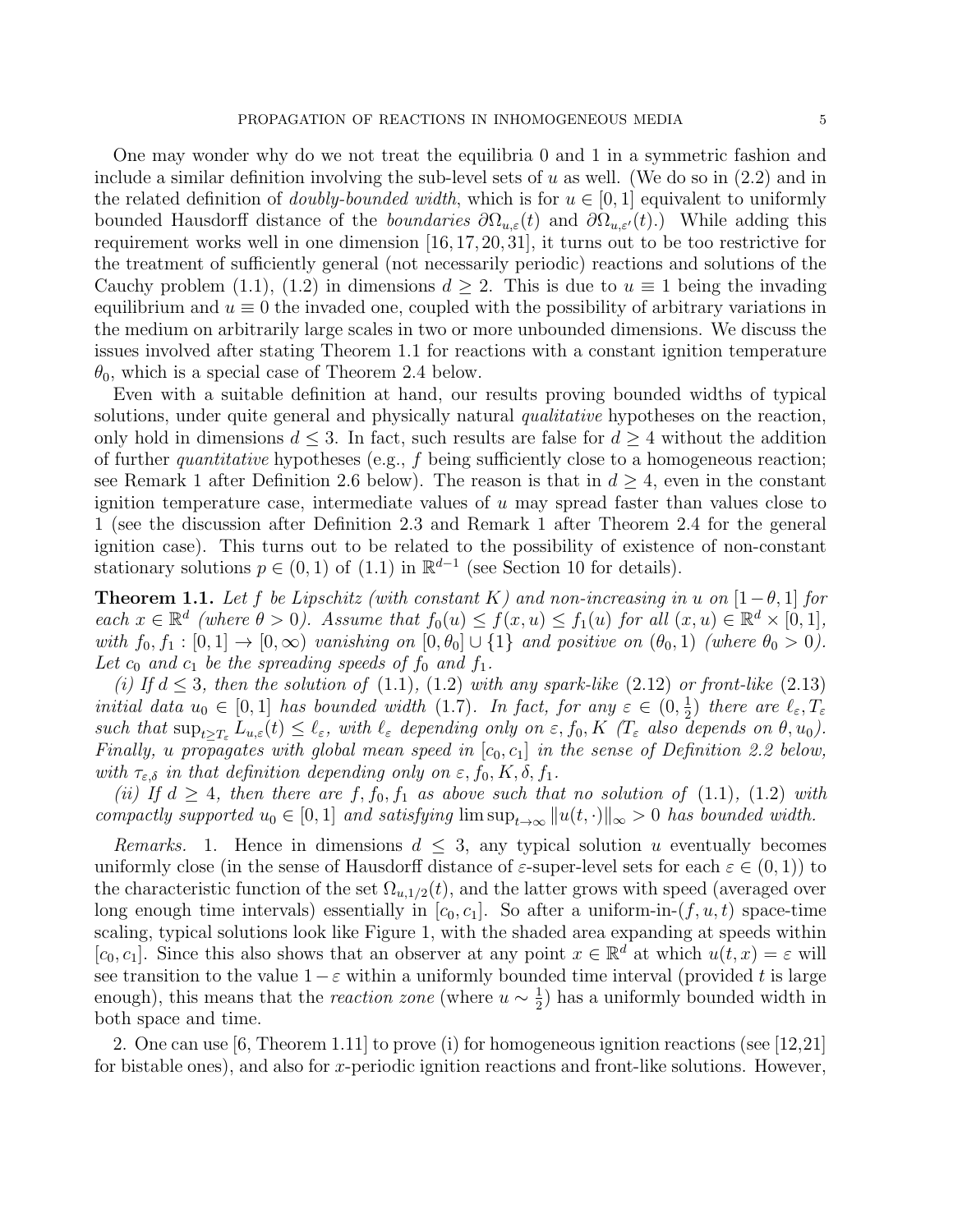besides disordered media, (i) is new for x-periodic media and spark-like solutions as well. In fact, some of our results are new even for homogeneous media (e.g., Theorem 2.5).

3. We will generalize Theorem 1.1 in several ways. This will include a proof that solutions eventually increase in time on each interval of values  $[\varepsilon, 1-\varepsilon]$ , extensions to other types of reactions (ignition with non-constant ignition temperature, monostable, bistable, and their mixtures) and to transitions between general equilibria  $u^{-} < u^{+}$ , as well as a treatment of more general types of solutions (trapped between time shifts of general time-increasing solutions, and not necessarily satisfying  $u^- \leq u \leq u^+$ ).

The reasons for the new complications for  $d \geq 2$ , described above, are not just technical but stem from "real world" considerations in the case of two or more unbounded dimensions. (Note that the result in [31] extends to the quasi-one-dimensional case of infinite cylinders in  $\mathbb{R}^d$ . The results described in Remark 2 after Theorem 1.1 also have a (quasi-)one-dimensional nature due to either radial symmetry or periodicity.)

First, one might think that the reaction zone will always coincide with a bounded neighborhood of some time-dependent hypersurface. This turns out to not be the case in general in dimensions  $d \geq 2$ , since without some order in the medium (such as periodicity) a fire will not always spread at roughly the same speed everywhere, so the initial spherical or hyperplanar shape of the reaction zone can become very distorted. In fact, areas of slowly burning material in the medium may cause it to propagate *around them faster than through them*, resulting in pockets of temporarily unburned material behind the leading edge of the fire. See Figure 1 for an illustration of this phenomenon, and the proof of Theorem 2.12(ii) for an extreme example of it. While these pockets will eventually burn up, variations in the medium can create arbitrarily many or even infinitely many of them (the latter for front-like solutions, although not spark-like) at a given (large) time, and they can be arbitrarily large and occur arbitrarily far behind the leading edge as  $t \to \infty$ . As a result of this potentially complicated geometry of the reaction zones of general solutions of (1.1), our definition of bounded width includes no requirements on the shape of the sets  $\Omega_{u,\varepsilon}(t)$  or their boundaries.



FIGURE 1. On the shaded region  $u \sim 1$ , and on the white region  $u \sim 0$ .

It is worth noting that while one might think that this issue can only arise if the medium has large spatial variations in the reaction  $f$ , this is not the case either. In fact, as long as  $f_0, f_1$  satisfy  $c_0 < c_1$ , it is always possible to construct f such that  $f_0 \le f \le f_1$  and the above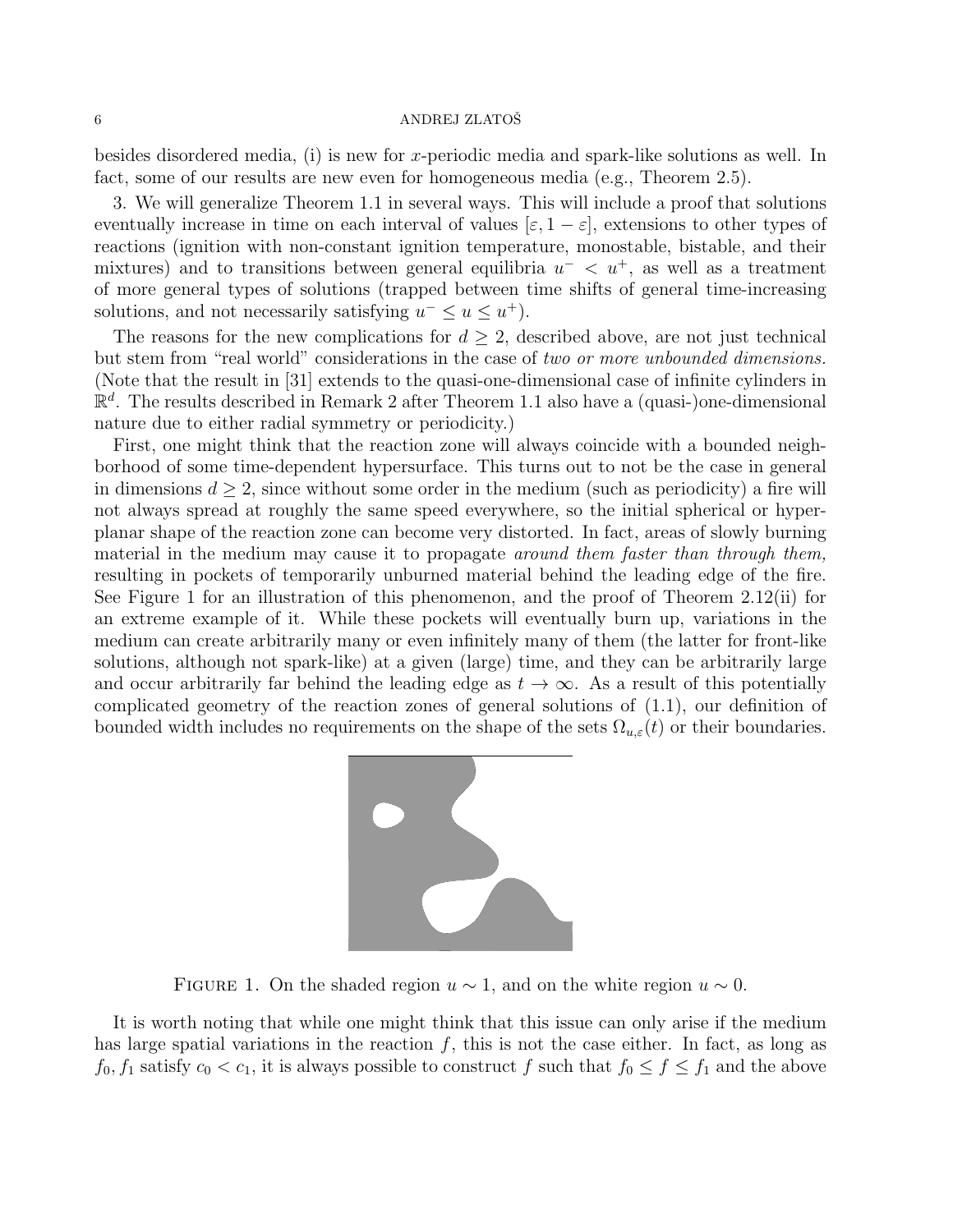situation (arbitrarily many unburned pockets which can be arbitrarily large and arbitrarily far behind the leading edge) does indeed occur for typical solutions  $u$ . In particular, it happens almost surely for stationary ergodic media with short range correlations.

Another critical issue, related to this, arises from the consideration of what happens to such an unburned pocket far behind the leading edge of the fire. It "burns in" from its perimeter and at the time when it is just about to be burned up (say when the minimum of u on it is  $\frac{3}{4}$ ), the nearest point where u is close to 0 (say  $\leq \frac{1}{4}$ )  $\frac{1}{4}$ ) may be very far from the pocket. This shows that for general inhomogeneous media in dimensions  $d \geq 2$ , one may have unbounded-in-time width of the transition zone from  $u \sim 1$  to  $u \sim 0$ .

On the other hand, in the situation studied here when the invaded state  $u = 0$  is either stable or relatively weakly unstable (the invading state  $u = 1$  clearly must be stable), pockets of burned material cannot form arbitrarily far "ahead" of the leading edge, unlike pockets of yet-unburned material "behind" the leading edge. (This is very different from the KPP case where  $u = 0$  is strongly unstable; see [19] for examples of such media in one dimension, and the discussion after Definition 2.1 for what may be done in that case.) This means that typical solutions will be *pushed* (as opposed to *pulled*), their propagation being driven by intermediate (rather than small) values of u. Thus one can still hope to see a uniformly-in-time bounded width of the transition zone from  $u \sim 0$  to  $u \sim 1$ . This lack of symmetry between the spatial transitions  $1 \rightarrow 0$  and  $0 \rightarrow 1$  is why our definition of bounded width involves the Hausdorff distance of the super-level sets of u but not of the sub-level sets (or of their boundaries).

Let us conclude this introduction with the discussion of convergence of typical solutions of the Cauchy problem to entire solutions (such as transition fronts) of (1.1) in several dimensions. In contrast to one dimension, it is unlikely that any general enough such results can be obtained for disordered media. Firstly, the disorder may result in reaction zones of solutions neither moving in a particular direction nor attaining a particular geometric shape. Secondly, in Theorem 2.12(ii) we construct media where any entire solution with uniformly-intime bounded width of the transition zone from  $u \sim 0$  to  $u \sim 1$  satisfies  $\lim_{t\to\infty} \inf_x u(t,x) = 1$ (while typical solutions of the Cauchy problem have  $\inf_x u(t, x) = 0$  for each  $t \in \mathbb{R}$ ).

And thirdly, if such a result existed, one should also expect the following non-linear Liouville claim to hold: If a solution  $u$  is initially between two time translates of a front-like (or spark-like) solution v (and so by the comparison principle,  $v(\cdot, \cdot) \leq u(T + \cdot, \cdot) \leq v(2T + \cdot, \cdot)$ for some  $T \ge 0$ , then for any  $\varepsilon > 0$  there is  $T_{\varepsilon} > 0$  such that for any  $(t, x) \in [T_{\varepsilon}, \infty) \times \mathbb{R}^d$ ,

$$
||u(t, \cdot) - v(t + \tau_{t,x}, \cdot)||_{L^{\infty}(B_{1/\varepsilon}(x))} < \varepsilon
$$
\n(1.8)

for some  $|\tau_{t,x}| \leq T$ . That is, u should locally look more and more like a (possibly  $(t, x)$ dependent) time translate of  $v$  as time progresses. Somewhat surprisingly, this claim is false in general in dimensions  $d \geq 2$ , even if v is required to be an entire solution. This is for non-pathological reasons and we discuss a counter-example in Section 11.

Nevertheless, despite the likely lack of sufficiently general results on convergence to transition fronts or other entire solutions in general disordered media, these solutions will still play an important role in our analysis. This is because one can use parabolic regularity to build entire solutions from those of the Cauchy problem sampled near any sequence of points  $(t_n, x_n)$  with  $t_n \to \infty$ , so results for the former can be used in the analysis of the latter.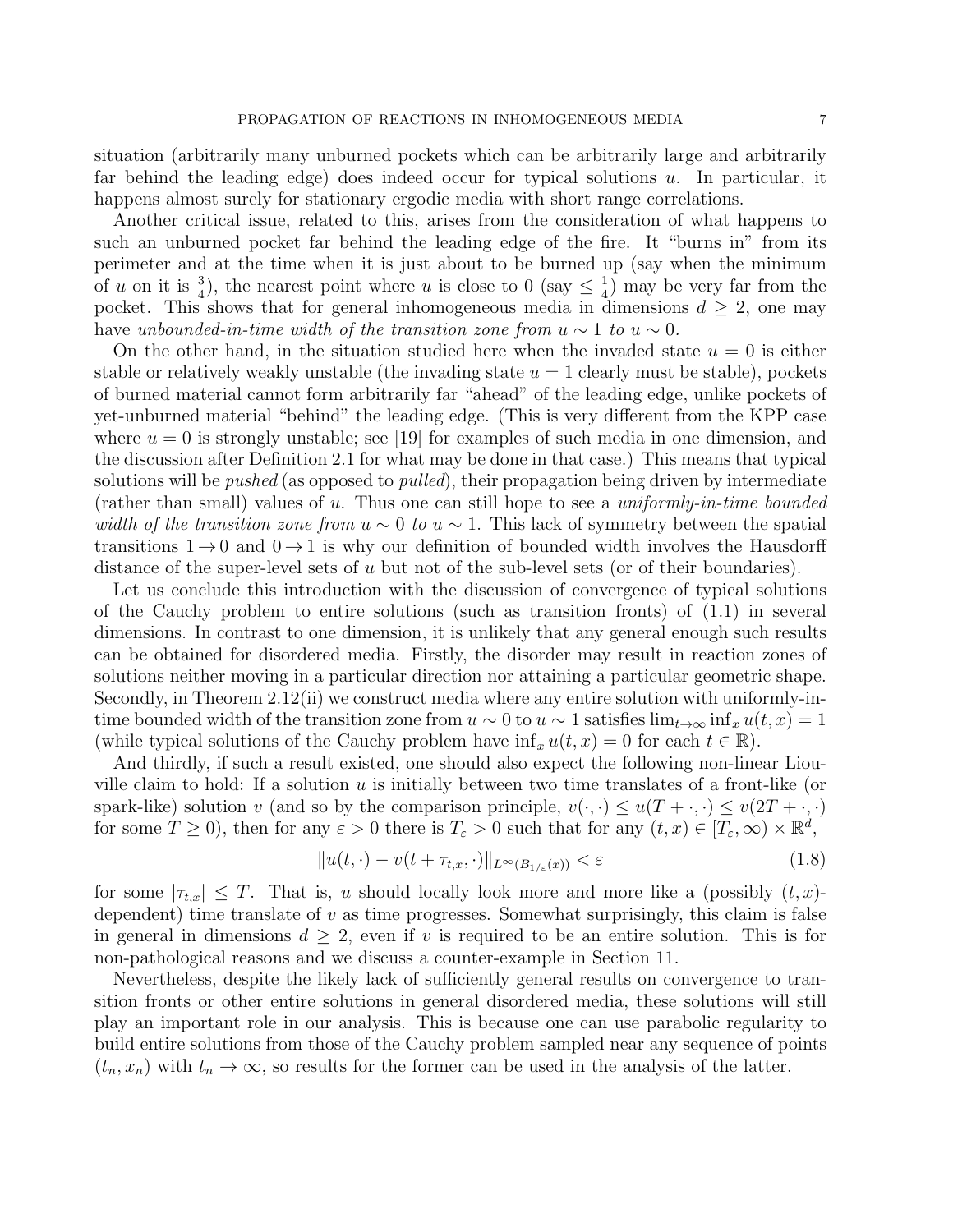Finally, let us mention that our results can be extended to some more general PDEs, with x-dependent second order terms as well as first order terms with divergence-free coefficients. This will be done elsewhere.

# 2. The Definition of Bounded Width and the Main Results

Let us now turn to the relevant definitions and our main results. We will first assume that  $u \in [0, 1]$  and  $f \geq 0$  is Lipschitz and bounded below by some homogeneous *pure ignition* reaction  $f_0$  (later we will consider more general situations). We will thus assume the following.

Hypothesis (H): f is Lipschitz with constant  $K \geq 1$  and

$$
f(x, 0) = f(x, 1) = 0 \tfor x \in \mathbb{R}^d.
$$
 (2.1)

There is also  $\theta_0 \in (0,1)$  and a Lipshitz function  $f_0 : [0,1] \to [0,\infty)$  with  $f_0(u) = 0$  for  $u \in [0, \theta_0] \cup \{1\}$  and  $f_0(u) > 0$  for  $u \in (\theta_0, 1)$  such that

$$
f(x, u) \ge f_0(u) \qquad \text{for } (x, u) \in \mathbb{R}^d \times [0, 1].
$$

*Finally, there is*  $\theta \in [0, \frac{1}{3}]$  $\frac{1}{3}$  such that  $f(x, u) = 0$  for  $(x, u) \in \mathbb{R}^d \times [0, \theta]$  and f is non-increasing in u on  $[1-\theta,1]$  for each  $x \in \mathbb{R}^d$ . If such  $\theta > 0$  exists, then f is an ignition reaction, otherwise (in which case the last hypothesis is vacuous)  $f$  is a monostable reaction.

Remarks. 1. If there are also  $\tilde{\theta}(x) \in [\theta, \theta_0]$  and  $g : (0, \infty) \to (0, \infty)$  such that  $f(x, u) = 0$  for  $u \in [0, \tilde{\theta}(x)] \cup \{1\}$  and  $f(x, u) \ge g(\text{dist}(u, \{\tilde{\theta}(x), 1\}))$  for  $u \in (\tilde{\theta}(x), 1)$ , then we say that f is a pure *ignition* reaction. While we will not need this extra hypothesis here, notice that reactions with a constant ignition temperature from Theorem 1.1 (the special case  $f(x, u) = a(x) f_0(u)$ was considered in [16, 17, 20] in one spatial dimension) are pure ignition ones.

2. While the requirement of f being non-increasing in u on  $[1-\theta, 1]$  is not always included in the definition of ignition reactions, many results for them need to assume it. This includes our main results, although the hypothesis is not needed for their slightly weaker versions (specifically, not including those statements which use Theorem 2.11(ii) below). Notice also that we can assume without loss that  $f_0$  is non-increasing on  $[1-\delta, 1]$  for some  $\delta > 0$  because this can be achieved after replacing  $f_0(u)$  by  $\min_{v \in [1-\delta, u]} f_0(v)$ . Thus  $f_0$  is itself an ignition reaction according to the above definition.

If  $u:(t_0,\infty)\times\mathbb{R}^d\to[0,1]$  and  $\varepsilon\in[0,1]$ , we let  $\Omega_{u,\varepsilon}(t):=\{x\in\mathbb{R}^d\,|\,u(t,x)\geq\varepsilon\}$  for  $t>t_0$ . For  $\varepsilon \in (0, \frac{1}{2})$  $\frac{1}{2}$ ), the *width of the transition zone* of u from  $\varepsilon$  to  $1 - \varepsilon$  at time  $t > t_0$  is given by  $(1.6)$ , while for  $\varepsilon \in (\frac{1}{2})$  $(\frac{1}{2}, 1)$  the corresponding width is

$$
L_{u,\varepsilon}(t) := \inf \left\{ L > 0 \, \middle| \, \mathbb{R}^d \setminus \Omega_{u,\varepsilon}(t) \subseteq B_L \left( \mathbb{R}^d \setminus \Omega_{u,1-\varepsilon}(t) \right) \right\}.
$$
 (2.2)

For  $\varepsilon \in (0, \frac{1}{2})$  $\frac{1}{2}$ ) we also define the length of transition from  $(\varepsilon, 1 - \varepsilon)$  to either  $\varepsilon$  or  $1 - \varepsilon$  to be

$$
J_{u,\varepsilon}(t) := \inf \left\{ L > 0 \, \middle| \, \mathbb{R}^d = B_L \left( \Omega_{u,1-\varepsilon}(t) \cup \left[ \mathbb{R}^d \setminus \Omega_{u,\varepsilon}(t) \right] \right) \right\}.
$$
 (2.3)

For the above to be perfectly symmetric, we could replace  $\mathbb{R}^d \setminus \Omega_{u,\varepsilon}(t)$  by  $\mathbb{R}^d \setminus \bigcup_{\varepsilon' > 1-\varepsilon} \Omega_{u,\varepsilon'}(t)$ , but as we mentioned in the introduction, only (1.6) will play a major role here.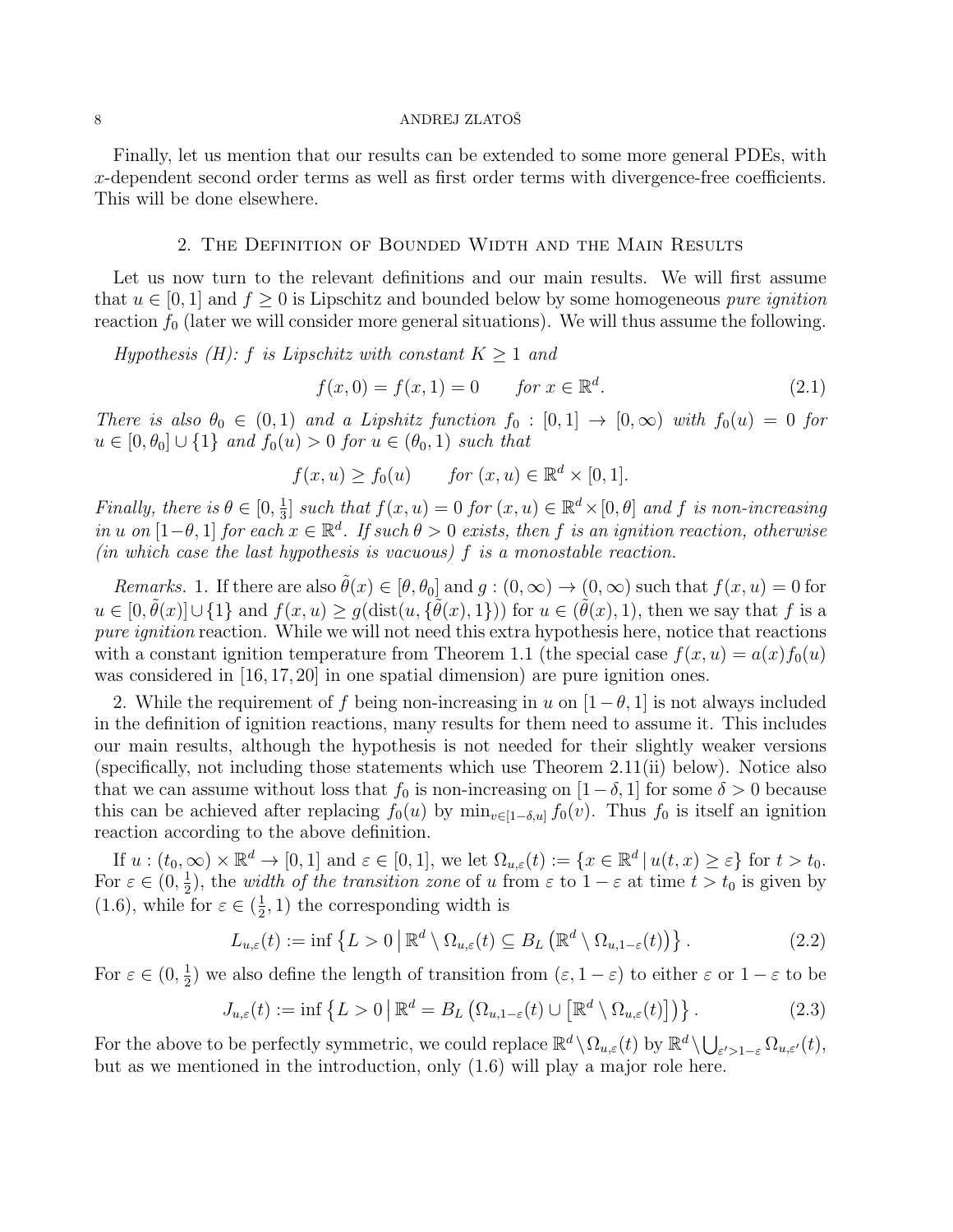**Definition 2.1.** Let  $u : (t_0, \infty) \times \mathbb{R}^d \to [0, 1]$  be a solution of  $(1.1)$  with  $t_0 \in [-\infty, \infty)$ . We say that u has a bounded width (with respect to 0 and 1) if for any  $\varepsilon \in (0, \frac{1}{2})$  $(\frac{1}{2})$  we have

$$
L^{u,\varepsilon} := \lim_{T \to \infty} \sup_{t > t_0 + T} L_{u,\varepsilon}(t) < \infty. \tag{2.4}
$$

We say that u has a *doubly-bounded width* if  $(2.4)$  holds for any  $\varepsilon \in (0, \frac{1}{2})$  $\frac{1}{2}) \cup (\frac{1}{2})$  $(\frac{1}{2}, 1)$ . And we say that u has a semi-bounded width if for any  $\varepsilon \in (0, \frac{1}{2})$  $(\frac{1}{2})$  we have

$$
J^{u,\varepsilon} := \lim_{T \to \infty} \sup_{t > t_0 + T} J_{u,\varepsilon}(t) < \infty. \tag{2.5}
$$

Remarks. 1. Notice that if  $t_0 = -\infty$ , then  $L^{u,\varepsilon} = \sup_{t \in \mathbb{R}} L_{u,\varepsilon}(t)$  and  $J^{u,\varepsilon} = \sup_{t \in \mathbb{R}} J_{u,\varepsilon}(t)$ . For  $t_0 > -\infty$ , however,  $L^{u,\varepsilon} = \limsup_{t \to \infty} L_{u,\varepsilon}(t)$  and  $J^{u,\varepsilon} = \limsup_{t \to \infty} J_{u,\varepsilon}(t)$ . One reason for this is that if  $\sup_{x\in\mathbb{R}^d}u_0(x) < 1$ , then  $\sup_{x\in\mathbb{R}^d}u(t,x) < 1$  for any  $t > t_0$ . Thus for any  $\varepsilon \in (0, \frac{1}{2})$  $(\frac{1}{2})$ ,  $L_{u,\varepsilon}(t)$  will equal  $\infty$  up to some time  $t_{\varepsilon}$  ( $\to \infty$  as  $\varepsilon \to 0$ ).

2. We trivially have that  $L^{u,\varepsilon}$  is non-increasing in  $\varepsilon \in (0, \frac{1}{2})$  $(\frac{1}{2})$  (as is  $J^{u,\varepsilon}$ ) and non-decreasing in  $\varepsilon \in (\frac{1}{2})$  $(\frac{1}{2}, 1)$ , so in fact the definition only needs to involve  $\varepsilon$  close to 0 and 1.

While the definition of bounded width involves  $\varepsilon \in (0, \frac{1}{2})$  $(\frac{1}{2})$ , we do not make one involving only  $\varepsilon \in (\frac{1}{2})$  $\frac{1}{2}$ , 1). This lack of symmetry was explained in the introduction, and is due to the possibility of existence of unburned pockets with  $u \sim 0$  behind the leading edge of the reaction zone. Hence, typical solutions u in general disordered media may have  $L^{u,\varepsilon} = \infty$ for  $\varepsilon \in (\frac{1}{2})$  $\frac{1}{2}$ , 1). In particular, they would not have doubly-bounded widths, but may still have bounded widths, at least when  $u \equiv 0$  is a stable equilibrium.

If the equilibrium  $u \equiv 0$  is strongly unstable (such as for KPP f), bounded width is also too much to hope for in some situations, even when  $d = 1$ . Indeed, an easy extension of the construction from [19] yields media where burned pockets with  $u \sim 1$  can form arbitrarily far ahead of the leading edge of the reaction zone. While we do not study this case here, we introduce the concept of semi-bounded width in Definition 2.1 because it is likely to be relevant in such situations.

We next define the propagation speed of (the reaction zone of)  $u$  (cf. [6]).

**Definition 2.2.** Let  $u:(t_0,\infty)\times\mathbb{R}^d\to[0,1]$  be a solution of  $(1.1)$  with  $t_0\in[-\infty,\infty)$ , and let  $0 < c \leq c' \leq \infty$ . We say that u propagates with global mean speed in [c, c'] if for any  $\varepsilon \in (0, \frac{1}{2})$  $(\frac{1}{2})$  and  $\delta > 0$  there are  $T_{\varepsilon,\delta}, \tau_{\varepsilon,\delta} < \infty$  such that

$$
B_{(c-\delta)\tau}(\Omega_{u,\varepsilon}(t)) \subseteq \Omega_{u,1-\varepsilon}(t+\tau) \quad \text{and} \quad \Omega_{u,\varepsilon}(t+\tau) \subseteq B_{(c'+\delta)\tau}(\Omega_{u,1-\varepsilon}(t)) \quad (2.6)
$$

whenever  $t > t_0 + T_{\varepsilon,\delta}$  and  $\tau \geq \tau_{\varepsilon,\delta}$ . If any such  $0 < c \leq c' \leq \infty$  exist, we also say that u propagates with a positive global mean speed.

*Remarks.* 1. If  $t_0 = -\infty$ , then obviously  $t \in \mathbb{R}$  above is arbitrary.

2. Notice that the definition would be unchanged if we took  $T_{\varepsilon,\delta} = \tau_{\varepsilon,\delta}$ . However, this formulation will be more convenient for us because we will show that under certain conditions,  $\tau_{\varepsilon,\delta}$  (but not necessarily  $T_{\varepsilon,\delta}$ ) will be independent of f, u.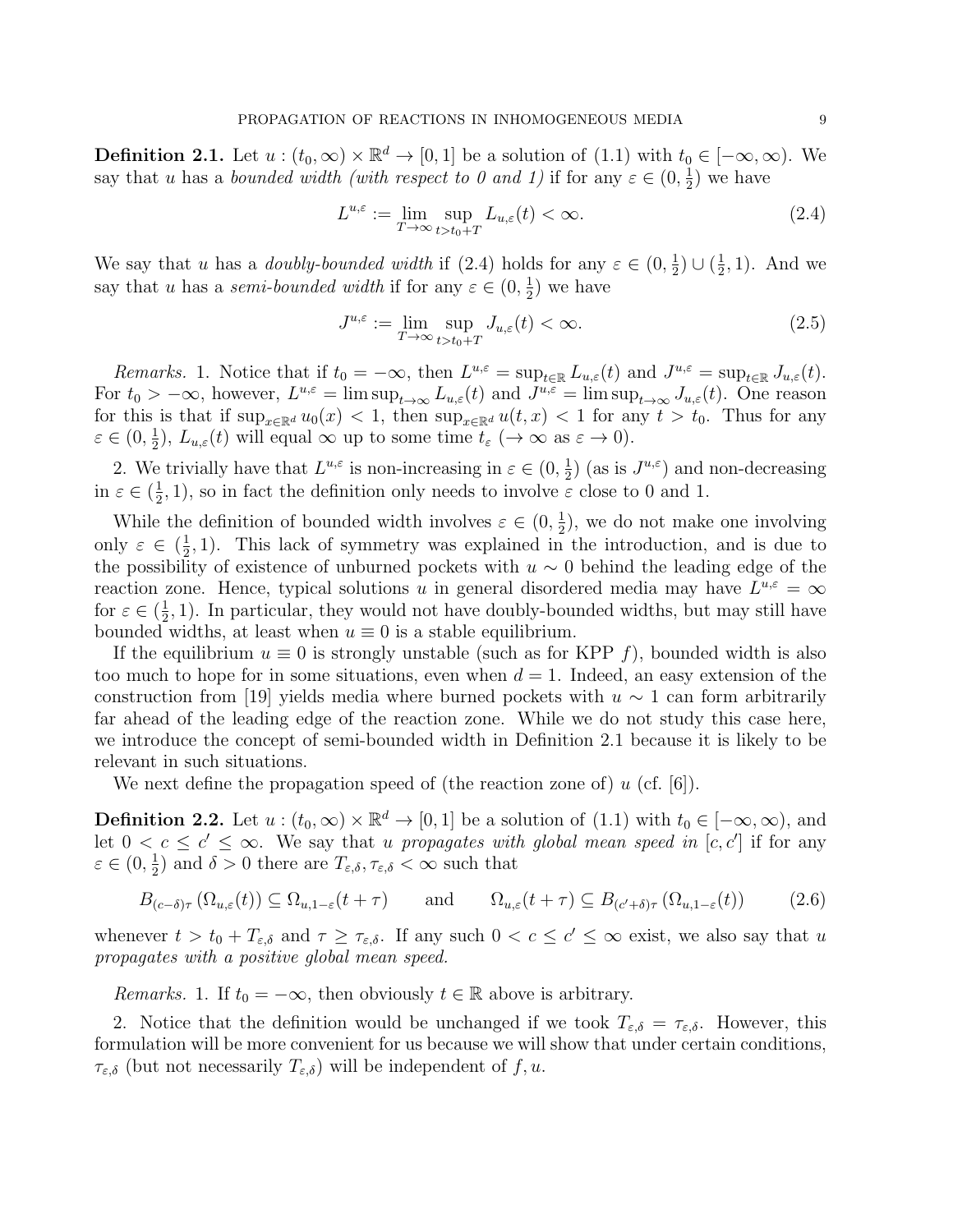We now let  $c_0$  be the front/spreading speed associated with the homogeneous reaction  $f_0$ . That is,  $c_0$  is the *unique* value such that (1.1) for  $d = 1$  and with  $f_0(u)$  in place of  $f(x, u)$  has a traveling front solution  $u(t, x) = U(x - c_0 t)$  with  $\lim_{s\to\infty} U(s) = 1$  and  $\lim_{s\to\infty} U(s) = 0$ .

We also let  $f_1 : [0,1] \to [0,\infty)$  be any Lipschitz function with constant K such that

 $f(x, u) \le f_1(u)$  for  $(x, u) \in \mathbb{R}^d \times [0, 1],$  (2.7)

which is also pure ignition if  $\theta > 0$  in (H) and pure monostable (i.e.  $f_1(0) = f_1(1) = 0$  and  $f_1(u) > 0$  for  $u \in (0,1)$  otherwise. For instance, we could pick  $f_1(u) := \sup_{x \in \mathbb{R}^d} f(x, u)$ , if this function is pure ignition/monostable. We also let  $c_1$  be the front/spreading speed associated with  $f_1$  (which is again the unique traveling front speed if  $f_1$  is ignition, and it is the minimal traveling front speed if  $f_1$  is monostable). The existence of  $c_0, c_1$  is well known, as well as that  $f_0(u) \le f_1(u) \le Ku$  implies  $c_0 \le c_1 \le 2\sqrt{K}$ .

Our main results below say that under appropriate (quite general and physically relevant) qualitative hypotheses on the reaction, typical solutions of (1.1) have bounded widths and (their reaction zones) propagate with global mean speeds in the interval  $[c_0, c_1]$ . They also eventually grow in time on any closed interval of values of u contained in  $(0, 1)$ . Specifically, we will prove the following conclusion for typical solutions  $u$ .

Conclusion (C): For any  $\varepsilon \in (0, \frac{1}{2})$  $(\frac{1}{2})$ , there are  $\ell_{\varepsilon}, m_{\varepsilon}, T_{\varepsilon} \in (0, \infty)$  such that

$$
\sup_{t>t_0+T_{\varepsilon}} L_{u,\varepsilon}(t) \le \ell_{\varepsilon} \qquad and \qquad \inf_{\substack{(t,x)\in (t_0+T_{\varepsilon},\infty)\times \mathbb{R}^d\\u(t,x)\in [\varepsilon,1-\varepsilon]}} u_t(t,x) \ge m_{\varepsilon}.
$$
\n(2.8)

In particular,  $L^{u,\varepsilon} \leq \ell_{\varepsilon}$ , so u has a bounded width. Moreover, if a pure ignition  $f_1$  satisfies  $(2.7)$ , then u propagates with global mean speed in  $[c_0, c_1]$ .

Moreover,  $\ell_{\varepsilon}, m_{\varepsilon}$  as well as  $\tau_{\varepsilon,\delta}$  from Definition 2.2 will depend on some uniform bounds on the reaction, but neither on the reaction itself nor on the solution. That is, the spatial scale on which the transition from  $u \sim 0$  to  $u \sim 1$  happens as well as the temporal scale on which the global mean speed of (the reaction zone of) u is observed to be in  $[c_0, c_1]$ , will become independent of  $f, u$  after an initial time interval.

Note that such expanding sets may also be weak solutions of appropriate Hamilton-Jacobi equations. Connection of the two types of PDE is well-established in the homogenization theory for various types of media (e.g., periodic or stationary ergodic), see for instance [10,14]. It will be explored, via our results, for general disordered media elsewhere.

# Solutions of the Cauchy Problem with Bounded Widths

We will first show that for ignition reactions (i.e., with  $\theta > 0$ ), (C) holds in dimensions  $d \leq 3$ , but not in dimensions  $d \geq 4$  (under the same qualitative hypotheses).

A crucial additional (and necessary) hypothesis, which is automatically satisfied in the case of constant ignition temperature  $\theta_0$ , relates to the following definition (see Remarks 1) and 2 below). It says that if for any  $x \in \mathbb{R}^d$  we increase u from 0 to 1, once  $f(x, u)$  becomes large enough, it cannot become arbitrarily small until  $u \sim 1$ , as illustrated in Figure 2.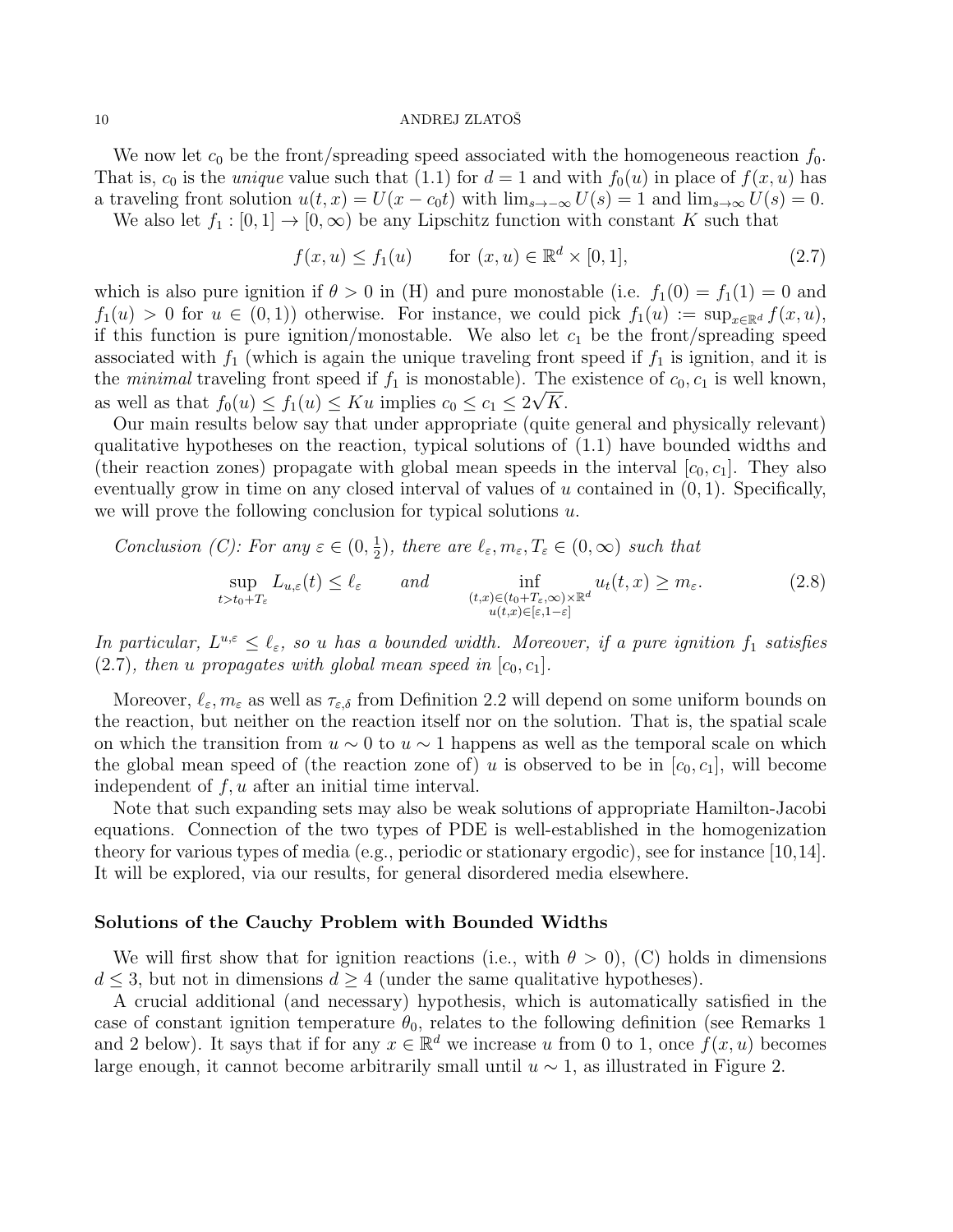

FIGURE 2. Example of a reaction from Definition 2.3 (at some fixed  $x \in \mathbb{R}^d$ ).

**Definition 2.3.** Let  $f_0, K, \theta$  be as in (H) and let  $\zeta, \eta > 0$ . If f satisfies (H), define

$$
\alpha_f(x) = \alpha_f(x; \zeta) := \inf\{u \ge 0 \mid f(x, u) > \zeta u\} \tag{2.9}
$$

and let  $F(f_0, K, \theta, \zeta, \eta)$  be the set of all f satisfying (H) such that (recall inf  $\emptyset = \infty$ )

$$
\inf_{\substack{x \in \mathbb{R}^d \\ u \in [\alpha_f(x), \theta_0]}} f(x, u) \ge \eta. \tag{2.10}
$$

Remarks. 1. We will require that  $f \in F(f_0, K, \theta, \zeta, \eta)$  for some not too large  $\zeta > 0$  and some  $\eta > 0$ . This assumption is physically relevant, as reaction should not cease at intermediate temperatures if it occurs at lower ones, and encompasses a large class of functions. A natural example is the pure ignition reaction from Remark 1 after (H), in which case  $f \in F(f_0, K, \theta, \zeta, \eta)$  for any  $\zeta > 0$  and small enough  $\eta > 0$ .

2. Note that  $F(f_0, K, \theta, \zeta, \eta)$  is spatially translation invariant and closed under locally uniform convergence of functions. It is also decreasing in its odd arguments and increasing in the even ones. In particular,  $F(f_0, K, \theta, \zeta, \eta) \subseteq F(f_0, K, 0, \zeta, \eta)$ . These facts will be useful later, as well as the obvious  $\alpha_f(x) \geq \frac{\eta}{K}$  $\frac{\eta}{K}$  for  $f \in F(f_0, K, \theta, \zeta, \eta)$ .

Without (some version of) the assumption from Remark 1, solutions of  $(1.1)$  need not have bounded widths even when  $d = 1$  and f is a homogeneous ignition reaction. Indeed, assume that  $f : [0,1] \rightarrow [0,\infty)$  is such that  $f(u) = 0$  for  $u \in [0,\frac{1}{4}]$  $\frac{1}{4}$ ,  $f(u) > 0$  for  $u \in (\frac{1}{4})$  $\frac{1}{4}, \frac{1}{2}$  $(\frac{1}{2})$ , and  $f(u) = 2f(u - \frac{1}{2})$  $(\frac{1}{2})$  for  $u \in [\frac{1}{2}]$  $\frac{1}{2}$ , 1]. Such f vanishes on  $\left[\frac{1}{2}, \frac{3}{4}\right]$  $\frac{3}{4}$  and so belongs to  $F(f_0, K, \theta, \zeta, \eta)$ only for large  $\zeta$  (specifically  $\zeta \geq ||f(u)/u||_{\infty}$ ).

For such f, there obviously is a traveling front solution  $u(t, x) = U(x - ct)$  of (1.1) connecting 0 and  $\frac{1}{2}$  (i.e., such that  $\lim_{s\to\infty} U(s) = \frac{1}{2}$  and  $\lim_{s\to\infty} U(s) = 0$ ) and another meeting 0 and  $\frac{1}{2}$  (i.e., such that  $\lim_{s\to\infty} c(s) = \frac{1}{2}$  and  $\lim_{s\to\infty} c(s) = 0$ ) and another  $u(t, x) = \frac{1}{2} + U(\sqrt{2}(x - \sqrt{2}ct))$  connecting  $\frac{1}{2}$  and 1. Their speeds are  $c > 0$  and  $\sqrt{2}c (> c)$ and a simple comparison principle argument shows that all spark-like and front-like solutions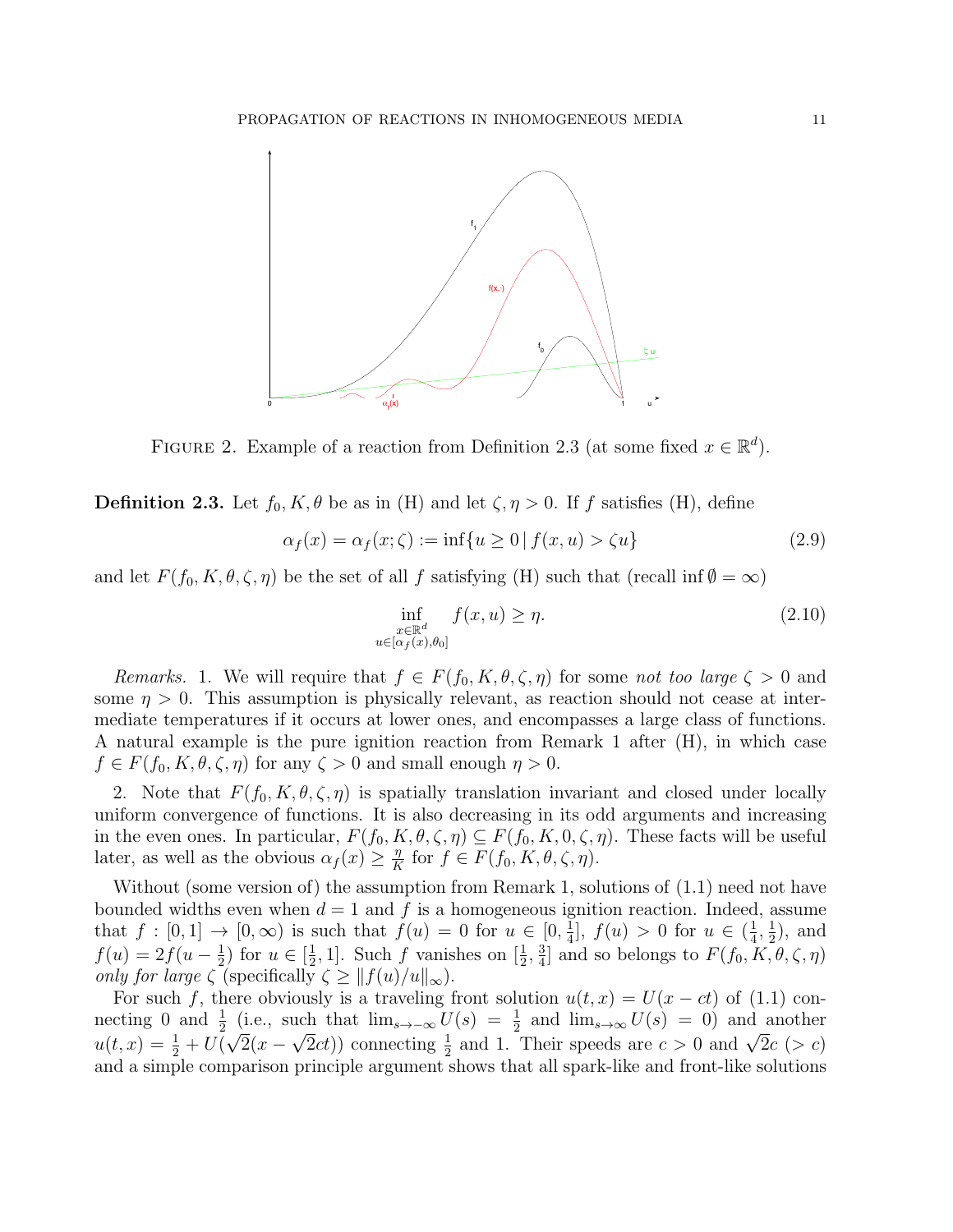have a linearly in time growing *propagating terrace*:

$$
\lim_{t \to \infty} \sup_{x \in [(c+\delta)t, (\sqrt{2}c-\delta)t]} \left| u(x, t) - \frac{1}{2} \right| = 0 \tag{2.11}
$$

for any  $\delta > 0$  (see [8] for further results of this nature). In particular, they do not have bounded widths. Of course, for such solutions one can separately study the transition from 0 to  $\frac{1}{2}$  and that from  $\frac{1}{2}$  to 1, using our results. Hence, the latter can also be applied in some situations when (2.10) is not satisfied for any  $\eta > 0$  (and some not too large  $\zeta > 0$ ).

We are now ready to state our first main result for ignition reactions, which applies to general spark-like and front-like initial data  $u_0 \in [0,1]$ . Specifically, we will assume that either there are  $x_0 \in \mathbb{R}^d$ ,  $R_2 \ge R_1 > 0$ , and  $\varepsilon_1, \varepsilon_2 > 0$  such that

$$
(\theta_0 + \varepsilon_1) \chi_{B_{R_1}(x_0)}(x) \le u_0(x) \le e^{-\varepsilon_2(|x - x_0| - R_2)},
$$
\n(2.12)

or there are  $e \in \mathbb{S}^{n-1}$ ,  $R_2 \ge R_1$ , and  $\varepsilon_1, \varepsilon_2 > 0$  such that

$$
(\theta_0 + \varepsilon_1)\chi_{\{x \mid x \cdot \epsilon < R_1\}}(x) \le u_0(x) \le e^{-\varepsilon_2(x \cdot \epsilon - R_2)}.\tag{2.13}
$$

In (2.12) we also assume that  $R_1$  is large enough (depending on  $\varepsilon_1$ ) to guarantee spreading (i.e.,  $\lim_{t\to\infty} u(x,t) = 1$  locally uniformly in  $\mathbb{R}^d$ ), because otherwise one might have quenching (i.e.,  $\lim_{t\to\infty} ||u(t, \cdot)||_{\infty} = 0$ ) for ignition reactions.

**Theorem 2.4.** (i) Let  $f_0, K$ , and  $\theta > 0$  be as in (H) and let  $\eta > 0$ ,  $\zeta \in (0, c_0^2/4)$ , and  $f \in F(f_0, K, \theta, \zeta, \eta)$ . Let u solve (1.1), (1.2) with spark-like or front-like  $u_0 \in [0, 1]$  as above. If  $d \leq 3$ , then (C) holds with  $\ell_{\varepsilon}, m_{\varepsilon}$  depending only on  $\varepsilon, f_0, K, \zeta, \eta$ , and  $\tau_{\varepsilon,\delta}$  in Definition 2.2 also depending on  $\delta, f_1$ .

(ii) If  $d \geq 4$ , then there is f as in (H) with  $\theta > 0$  and  $f(x, u) = 0$  for  $(x, u) \in \mathbb{R}^d \times [0, \theta_0]$ (so that  $f \in F(f_0, K, \theta, \zeta, \eta)$  for any  $\zeta, \eta > 0$ ) such that all claims in (C) are false for any  $u_0 \in [0,1]$  supported in the left half-space for which  $\limsup_{t\to\infty} ||u(t,\cdot)||_{\infty} > 0.$ 

Remarks. 1. As noted before, the hypothesis  $\zeta < c_0^2/4$  is crucial in (i). It guarantees that the reaction at small u (where  $f(x, u) \le \zeta u$ ) is not strong enough to cause spreading at speeds  $\geq c_0$  (see Lemma 4.1(ii)). This is because spreading speeds for homogeneous reactions speeds  $\geq c_0$  (see Lemma 4.1(11)). This is because spreading speeds for nomogeneous reactions bounded above by  $\zeta u$  are no more than  $2\sqrt{\zeta} < c_0$ . Since  $f \geq f_0$  has spreading speed no less than  $c_0$ , one should then expect spreading to be driven by "intermediate" values of u (above  $\alpha_f(x)$  and not too close to 1, where f is small). Thus u would be a "pushed" solution, and one can hope for it to have a bounded width, provided one can also show that values of  $u$ close to 1 do not "trail" far behind the intermediate ones. We will prove the latter for  $d \leq 3$ in Lemma 4.2 but will also show in the proof of (ii) that it fails in general for  $d > 4$ , with the provided counter-example even having constant ignition temperature as in Theorem 1.1.

2. Note that the second claim in (2.8) and parabolic regularity shows that  $\Omega_{u,\varepsilon}(t)$  grows with *instantaneous speed* greater than some positive constant at all times  $t \ge t_0 + T_{\varepsilon}$  in (i). An upper bound on the instantaneous speed of growth does not exist in general, however, because for  $\varepsilon \in (0, \frac{1}{2})$  $\frac{1}{2}$ ),  $\Omega_{u,\varepsilon}(t)$  may acquire new connected components (which then soon merge with the "main" component) as time progresses.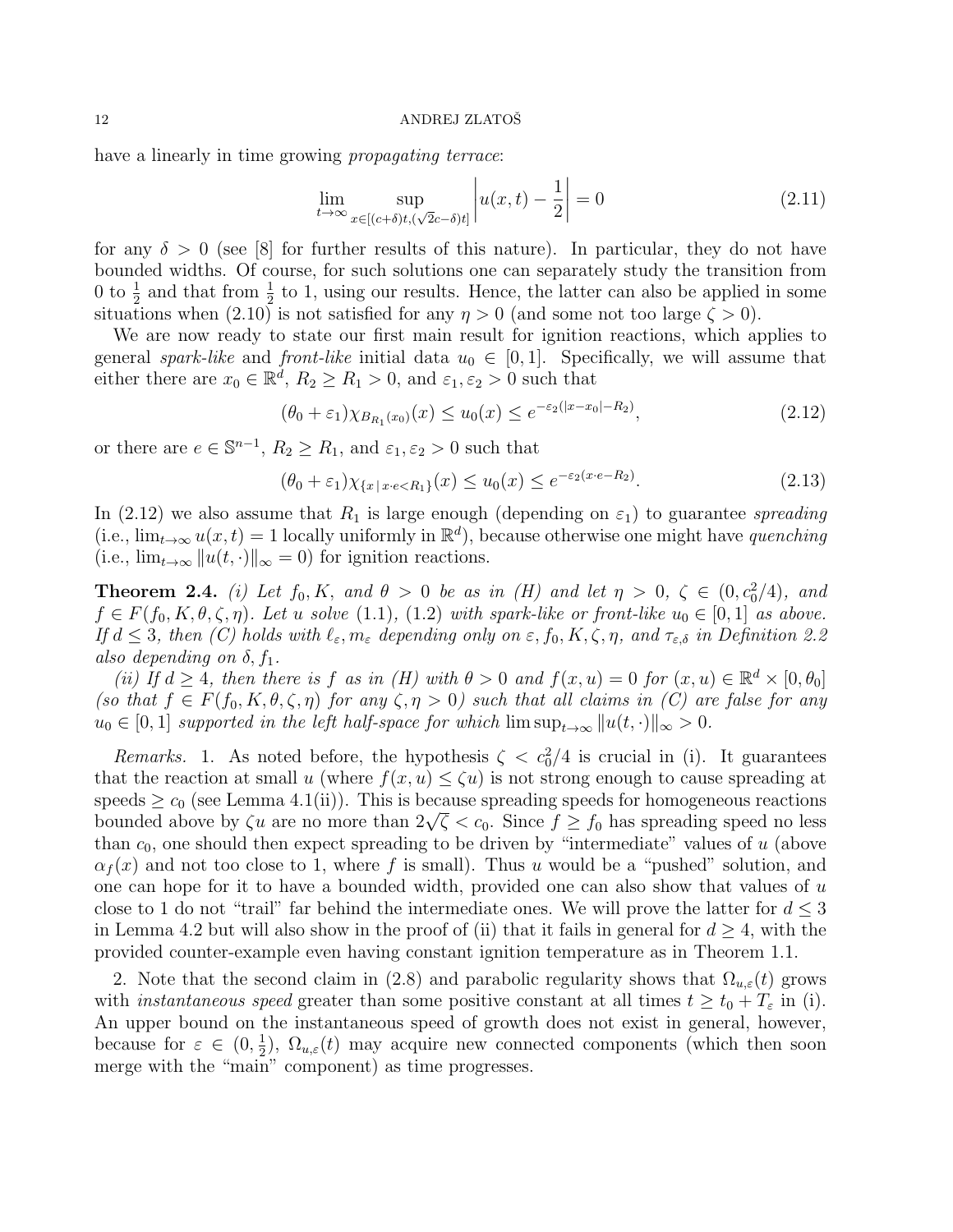3. As the proof of (i) shows,  $T_{\varepsilon}$  in (C) depends on  $\varepsilon$ ,  $f_0$ ,  $K, \zeta, \eta, \theta, R_2 - R_1, \varepsilon_1, \varepsilon_2$ , and  $T_{\varepsilon,\delta}$ in Definition 2.2 also depends on  $\delta$ ,  $f_1$ .

4. The result extends to monostable reactions in a weaker form. (ii) holds without change (the counter-example we construct is easily modified) but in (i) we need to assume that either there are  $R_1, R_2, \varepsilon_1 > 0$  ( $R_1$  sufficiently large, depending on  $\varepsilon_1$ ) and  $x_0 \in \mathbb{R}^d$  such that

$$
(\theta_0 + \varepsilon_1) \chi_{B_{R_1}(x_0)}(x) \le u_0(x) \le \chi_{B_{R_2}(x_0)}(x), \tag{2.14}
$$

or there are  $R_1, R_2 \in \mathbb{R}$ ,  $\varepsilon_1, \varepsilon_2 > 0$ , and  $e \in \mathbb{S}^{n-1}$  such that

$$
(\theta_0 + \varepsilon_1)\chi_{\{x \mid x \cdot \epsilon < R_1\}}(x) \le u_0(x) \le (1 - \varepsilon_2)\chi_{\{x \mid x \cdot \epsilon < R_2\}}(x). \tag{2.15}
$$

Then for any  $\varepsilon \in (0, \frac{1}{2})$  $(\frac{1}{2})$  there are  $\ell_{\varepsilon}, T_{\varepsilon} \in (0, \infty)$ , depending on  $\varepsilon, f_0, K, \zeta, \eta, \varepsilon_1$ , and either on  $R_2$  (for (2.14)) or on  $R_2 - R_1$ ,  $\varepsilon_2$  (for (2.15)), such that  $L_{u,\varepsilon}(t) \leq \ell_{\varepsilon}$  for  $t > t_0 + T_{\varepsilon}$ .

The first step in the proof of Theorem 2.4(i) will be to consider general solutions with  $u_t \geq 0$ . That is, such that on  $\mathbb{R}^d$ ,

$$
\Delta u_0(\cdot) + f(\cdot, u_0(\cdot)) \ge 0,\tag{2.16}
$$

which then guarantees  $u_t \geq 0$  because  $v := u_t$  solves  $v_t = \Delta v + f_u(x, u(x))v$  with  $v(0, x) \geq 0$ . For  $d \leq 3$  we will show that if the width of the reaction zone of such u is controlled at the initial time  $t_0$  (see (2.17) below), then the conclusions of Theorem 2.4(i) continue to hold. This step is related to our proof of existence of transition fronts in [31], but will be considerably more involved, particularly for  $d = 3$ .

This latter result applies to any such solution  $u$  (as well as solutions trapped between time-shifts of such  $u$ ), not just the spark-like or front-like ones, and is stated next. We let

$$
L_{u,\varepsilon,\varepsilon'}(t) := \inf \left\{ L > 0 \, \middle| \, \Omega_{u,\varepsilon}(t) \subseteq B_L \left( \Omega_{u,\varepsilon'}(t) \right) \right\} \tag{2.17}
$$

be the width of the transition zone from  $\varepsilon$  to  $\varepsilon'$ . We will assume that  $L_{u,\varepsilon,\varepsilon'}(t_0) < \infty$  for each  $\varepsilon > 0$  and some fixed  $\varepsilon' > \theta_0$ . Here  $\varepsilon'$  can be arbitrary when  $d \leq 2$ , and equals  $1 - \varepsilon_0$  when  $d = 3$  (with  $\varepsilon_0 = \varepsilon_0(f_0, K) > 0$  from Lemma 3.1 below). This choice of  $\varepsilon'$  will guarantee spreading for any solution satisfying (2.16) and  $u(t_0, x) \geq \varepsilon'$  for some  $x \in \mathbb{R}^d$ .

**Theorem 2.5.** Let  $d \leq 3$ , let  $f_0, K$ , and  $\theta > 0$  be as in (H), and let  $\eta > 0$ ,  $\zeta \in (0, c_0^2/4)$ , and  $f \in F(f_0, K, \theta, \zeta, \eta)$ . Let u solve (1.1), (1.2) with  $u_0 \in [0, 1]$  satisfying (2.16).

(i) If  $\varepsilon'$  is as above and  $L_{u,\varepsilon,\varepsilon'}(t_0) < \infty$  for each  $\varepsilon > 0$ , then (C) holds with  $\ell_{\varepsilon}, m_{\varepsilon}$  depending only on  $\varepsilon$ ,  $f_0, K, \zeta, \eta$ , and  $\tau_{\varepsilon,\delta}$  in Definition 2.2 also depending on  $\delta, f_1$ .

(ii) If u is as in (i), and a solution  $v$  of  $(1.1)$  satisfies

$$
u(t_0, \cdot) \le v(t_0 + \tau, \cdot) \le u(t_0 + 2\tau, \cdot)
$$

for some  $\tau > 0$ , then (C) holds for v with  $\ell_{\varepsilon}, m_{\varepsilon}, \tau_{\varepsilon,\delta}$  as in (i) (so independent of  $\tau$ ).

Remarks. 1. In (i),  $T_{\varepsilon}$  in (C) depends on  $\varepsilon, f_0, K, \zeta, \eta, \theta, u_0$ , the dependence on  $u_0$  being only via the number  $L_{u,h,\varepsilon'}(t_0)$  with  $h := \min \left\{ \theta(c_0^2 - 4\zeta)(c_0^2 + 4\zeta)^{-1}, \frac{\eta}{4R} \right\}$  $\frac{\eta}{4K}, 1-\varepsilon', \frac{\varepsilon}{2}$  $\frac{\varepsilon}{2}$  (see the proof);  $T_{\varepsilon,\delta}$  in Definition 2.2 also depends on  $\delta$ ,  $f_1$ . In (ii) they also depend on  $\tau$ .

2. (i) extends to monostable f if we also assume  $\sup_{\varepsilon \in (0,1)} \varepsilon e^{\sqrt{\zeta}L_{u,\varepsilon,\varepsilon'}(t_0)} < \infty$ , but with global mean speed in  $[c_0, c'_Y]$ , where  $c'_Y$  is from (4.7) below.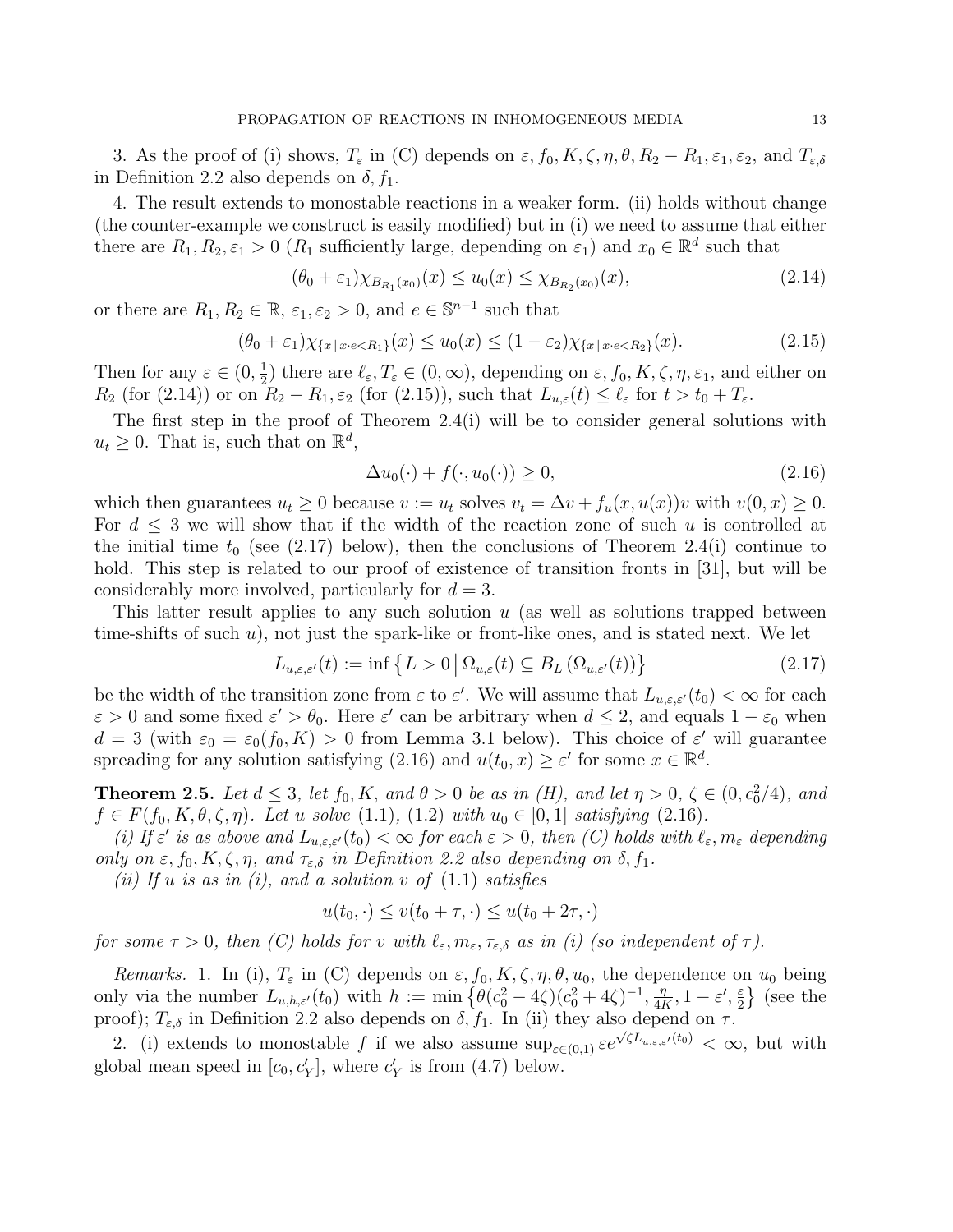3. (ii) also extends to monostable f if we assume  $\sup_{\varepsilon \in (0,1)} \varepsilon e^{\sqrt{\zeta}L_{u,\varepsilon,\varepsilon'}(t_0)} < \infty$ , but with  $\tau$ -dependent  $\ell_{\varepsilon}, \tau_{\varepsilon,\delta}$ , without the second claim in (2.8), and with global mean speed in  $[c_0, c'_Y]$ .

Notice that in (ii), the bounds in (C) are independent of the time shift  $\tau$ . To prove this, we will first need to show such solution-independent bounds for entire solutions with bounded widths when  $d \leq 3$ . In particular, as long as such a solution has a bounded width, the bound on  $\sup_{t\in\mathbb{R}} L_{u,\varepsilon}(t)$  (for  $\varepsilon \in (0, \frac{1}{2})$  $(\frac{1}{2})$ ) will in fact *only depend on*  $\varepsilon$ ,  $f_0$ ,  $K$ ,  $\zeta$ ,  $\eta$ . It will then suffice to show, using parabolic regularity, that the solutions from (ii) asymptotically look like entire solutions with bounded widths, where the bounds involved will be allowed to depend on  $\tau$ .

A crucial ingredient in this will be the proof that entire solutions with bounded widths satisfy  $u_t \geq 0$  (in all dimensions). Such a result was previously proved in [6] for transition fronts in a closely related setting. This and the uniform bounds for entire solutions with bounded widths are stated in Theorem 2.11 below.

Theorem 2.4(i) is proved similarly to Theorem 2.5(ii), but the solution will be sandwiched between time-shifts of a time-increasing solution, perturbed by certain exponentially in space decreasing functions. We will therefore also need to prove stability of spark-like and front-like time-increasing solutions with respect to such perturbations. This could be extended to other situations where time-increasing solutions with some specific profiles are stable with respect to appropriate (exponentially decreasing) perturbations. For instance, one could handle in this way *cone-like* solutions, with initial data exponentially decreasing inside a d-dimensional cone and converging to 1 outside it. We will not pursue this direction here.

We also note that these results cannot be extended to arbitrary spreading solutions, even for homogeneous pure ignition reactions  $f(x, u) = f_0(u)$  and  $d = 1$ . Indeed, the author showed [29] that then there exists a unique  $M > 0$  such that the solution of (1.1), (1.2) with  $u_0 := \chi_{[-M,M]}$  converges locally uniformly to  $\theta_0$  as  $t \to \infty$ . If we now let  $R \gg 1$  and  $u_0 := \chi_{[-R,R]} + \sum_{n=1}^{\infty} \chi_{[a_n-M,a_n+M]}$  with sufficiently rapidly growing  $a_n$ , the solution u will have increasingly long plateaus as  $t \to \infty$ . Specifically, there will be  $t_n, b_n \to \infty$  such that

$$
\lim_{n \to \infty} \sup_{x \in [a_n - b_n, a_n + b_n]} |u(t_n, x) - \theta_0| = 0.
$$

Such u therefore does not even have a *semi-bounded* width!

Finally, most of the argument for  $d \leq 3$  also applies if  $d \geq 4$ , the one exception being Lemma 4.2 below. The reason it fails for  $d \geq 4$  lies in Lemma 3.4, which only excludes existence of equilibrium solutions to (1.1) which are independent of one coordinate when  $d \leq 3$ . Such solutions will be the basis of the counter-example proving Theorem 2.4(ii).

# Extensions to More General Reactions, Equilibria, and Solutions

Let us now discuss the more general case when typical solutions transition from some equilibrium  $u^-$  to another equilibrium  $u^+$  (instead from 0 to 1), with  $u^- < u^+$  and

$$
0 < \inf_{x \in \mathbb{R}^d} [u^+(x) - u^-(x)] \le \sup_{x \in \mathbb{R}^d} [u^+(x) - u^-(x)] < \infty \tag{2.18}
$$

(the case  $u^{-} > u^{+}$  is identical, as one can consider the equation for  $-u$  instead). Our goal is to extend the positive results in Theorems  $2.4(i)$  and  $2.5$  to such situations. In addition,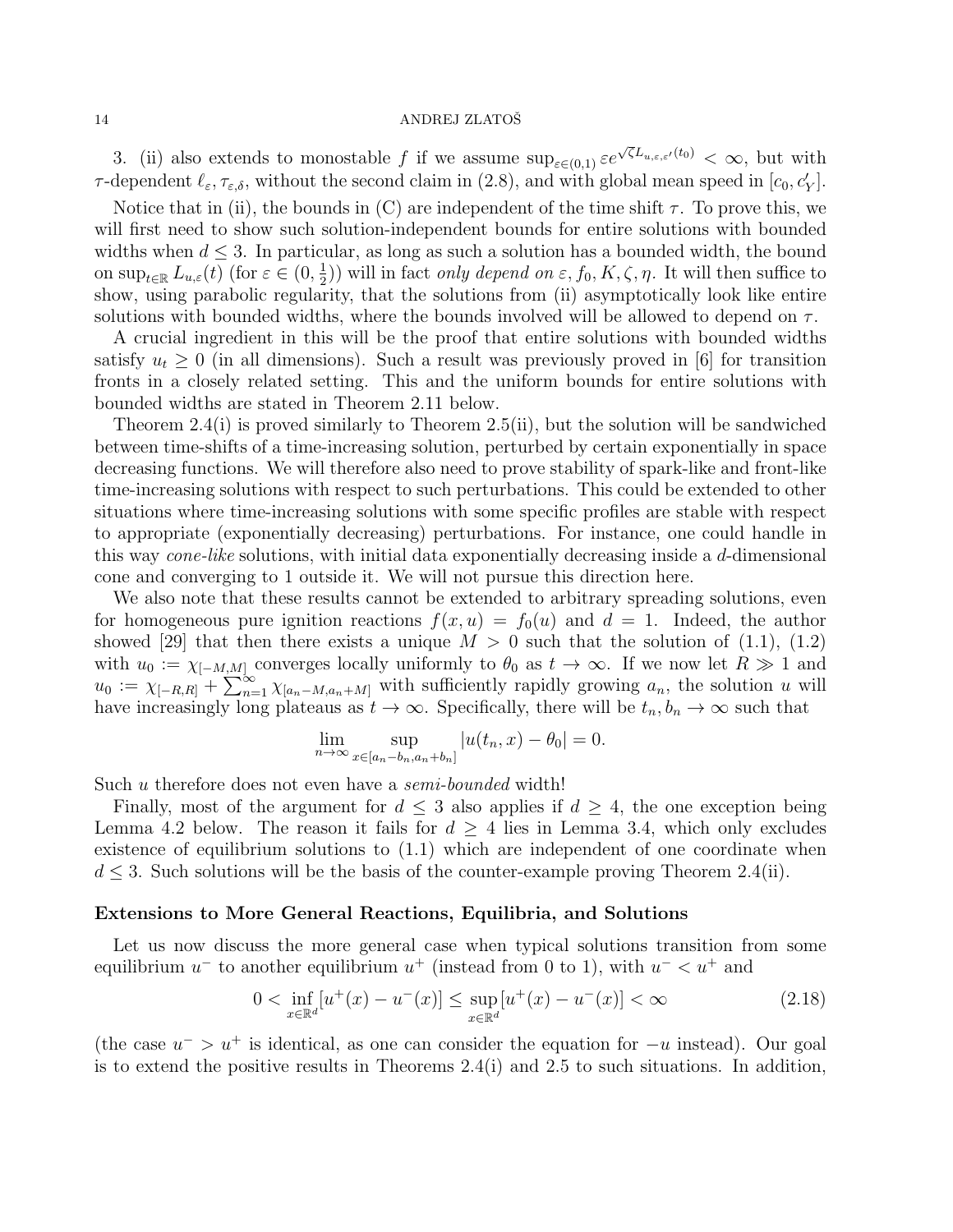we will also consider more general reactions than ignition, specifically, mixtures of ignition, monostable, and bistable ones.

We will assume  $u^{-} \equiv 0$  without loss, because the general case is immediately reduced to this by taking  $v := u - u^{-}$ , which solves (1.1) with f replaced by

$$
g(x, v) := f(x, v + u^{-}(x)) - f(x, u^{-}(x)).
$$

Obviously, we can also assume  $u^+ \leq 1$ , by (2.18) and after scaling in u.

Thus we will now assume the following generalization of (H).

Hypothesis  $(H')$ : f is Lipschitz with constant  $K \geq 1$  and

$$
f(x,0) = 0 \quad \text{for } x \in \mathbb{R}^d.
$$

There are also  $0 < \theta_0 < \theta_1 \leq 1$  and Lipshitz  $f_0 : [0, \theta_1] \to \mathbb{R}$  with  $f_0(0) = f_0(\theta_0) = f_0(\theta_1) = 0$ ,  $f_0(u) < 0$  for  $u \in (0, \theta_0)$ , and  $f_0(u) > 0$  for  $u \in (\theta_0, \theta_1)$ , such that  $\int_0^{\theta_1} f_0(u) du > 0$  and

$$
f(x, u) \ge f_0(u)
$$
 for  $(x, u) \in \mathbb{R}^d \times [0, \theta_1]$ .

Furthermore, we assume that there is an equilibrium solution  $u^+$  of  $(1.1)$  with

$$
\theta_0 < \inf_{x \in \mathbb{R}^d} u^+(x) \le \sup_{x \in \mathbb{R}^d} u^+(x) \le 1,\tag{2.19}
$$

and we have

$$
f(x, u) \ge 0
$$
 when  $u < 0$  and  $f(x, u) \le f(x, u^+(x))$  when  $u > u^+(x)$  (2.20)

Finally, there is  $\theta \in [0, \frac{\theta_0}{3}]$  $\frac{\partial_0}{\partial_3}$  such that f is non-increasing in u on  $[0,\theta]$  and on  $[u^+(x)-\theta,u^+(x)]$ for each  $x \in \mathbb{R}^d$  ( $\theta = 0$  obviously always works but we will obtain stronger results when  $\theta > 0$ ).

That is,  $f_0$  is now a *pure bistable reaction* (while  $f_1$  in (2.7) will still be pure ignition or pure monostable), so  $f$  could be any mix of different reaction types. The hypothesis  $\int_0^{\theta_1} f_0(u) du > 0$  is necessary for solutions of (1.1), (1.2), with reaction  $f_0$  and large enough  $u_0 \in [0, \theta_1],$  to spread (i.e.,  $\lim_{t\to\infty} u(t, x) = \theta_1$  locally uniformly). In fact, it guarantees that the front/spreading speed  $c_0$  for this  $f_0$  (which corresponds to the traveling front for  $f_0$ connecting 0 and  $\theta_1$ , and is unique just as for ignition reactions) is positive. Thus, typical non-negative solutions of (1.1) transition *away from*  $u = 0$ . Transition to  $u^+$  is, however, not guaranteed by (H') only. Finally, (2.20) will be needed in Theorem 2.9 to extend our results to solutions which are not necessarily between 0 and  $u^+$ .

We next need to generalize Definitions 2.1–2.3 to the case at hand. We will first consider solutions  $0 \le u \le u^+$  (henceforth denoted  $u \in [0, u^+]$ ), when  $(2.20)$  is of no consequece. Definitions 2.1 and 2.2 are unchanged for such u, but use (for  $\varepsilon \in (0, \frac{1}{2})$ )  $(\frac{1}{2})$ 

$$
\Omega_{u,\varepsilon}(t) := \{ x \in \mathbb{R}^d \, | \, u(t,x) \ge \varepsilon \},\tag{2.21}
$$

$$
\Omega_{u,1-\varepsilon}(t) := \{ x \in \mathbb{R}^d \mid u(t,x) \ge u^+(x) - \varepsilon \}. \tag{2.22}
$$

Definition 2.3, on the other hand, needs to be changed because  $f(x, u^+(x)) \not\geq 0$  in general. The motivation for this new form comes from the proofs of Theorems 2.4(i) and 2.5, specifically from the use of Lemma 3.4 below in the proof of the  $d = 3$  case of Lemma 4.2.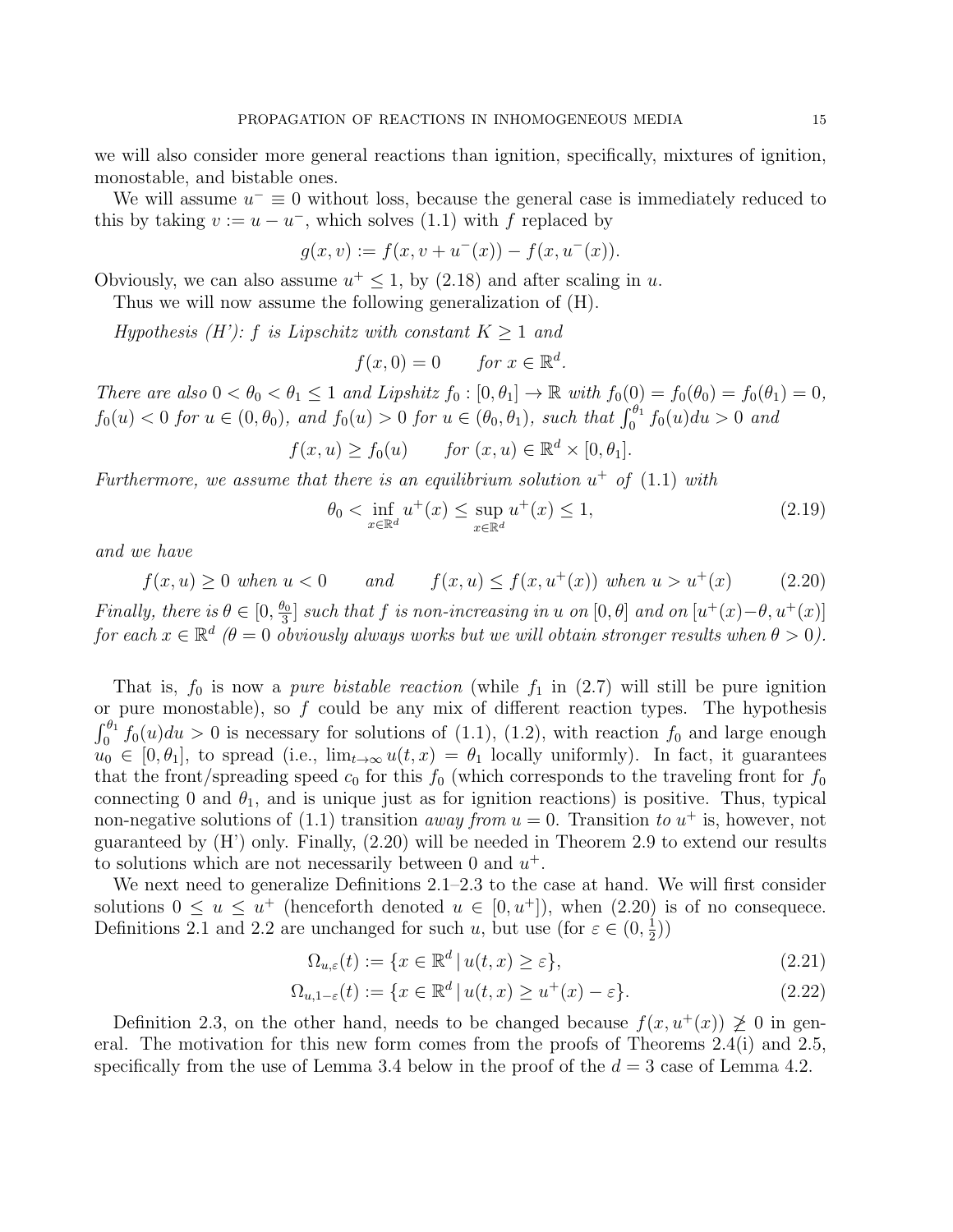**Definition 2.6.** Let  $f_0, K, \theta$  be as in (H') and  $\zeta, \eta > 0$ . If f satisfies (H'), define  $\alpha_f(x;\zeta)$ as in (2.9). Finally, let  $F'(f_0, K, \theta, \zeta, \eta)$  be the set of all  $(f, u^+)$  satisfying  $(H')$  such that  $\alpha_f(x;\zeta) \geq \eta$  for all  $x \in \mathbb{R}^d$  and any equilibrium solution p of  $(1.1)$  with  $0 < p < u^+$  satisfies

$$
\sup_{x_0 \in \mathbb{R}^d} \sum_{n \ge 1} \frac{1}{1 + d(x_0, C_n)} \le \frac{1}{\eta}.
$$
\n(2.23)

Here  $d(\cdot, \cdot)$  is the distance in  $\mathbb{R}^d$  and  $\mathcal{C}_1, \mathcal{C}_2, \ldots$  are all (distinct) unit cubes in  $\mathbb{R}^d$ , whose corners have integer coordinates, such that  $p(x) > \alpha_f(x; \zeta)$  for some  $x \in \mathcal{C}_n$ .

Remarks. 1. The advantage of (2.10), relative to (2.23), is that the former is a local condition while the latter is not. Thus (2.23) is more difficult to check. An obvious sufficient condition is when  $p(\cdot) \leq \alpha_f(\cdot;\zeta)$  for each equilibrium  $0 < p < u^+$  (with  $\zeta < c_0^2/4$ , so that our results apply), which may be proved under some *quantitative* local hypotheses on  $f$ . A simple such example is when  $d = 1 = \theta_1$  and f is sufficiently close to a homogeneous reaction  $f_0$  as in (H') with  $\int_0^\beta f_0(u)du > 0$ , where  $\beta \in (\theta_0, 1)$  is smallest number such that  $f_0(\beta) = \beta c_0^2/4$ .

2. Lemma 3.4 shows that in the setting of  $(H)$ ,  $(2.10)$  implies  $(2.23)$  when  $d \leq 3$  (but not when  $d \geq 4$ ), although with a different  $\eta > 0$ .

3. (2.23) will cause typical solutions between 0 and  $u^+$  to transition to  $u^+$  (instead of to some other equilibrium  $p \langle u^+ \rangle$ , and also to have a bounded width. The latter need not be true without a condition like (2.23), as is demonstrated by the example in the proof of Theorem 2.4(ii), for which the sum in  $(2.23)$  diverges, albeit slowly (as log n).

Note that unlike  $F(f_0, K, \theta, \zeta, \eta)$ , the set  $F'(f_0, K, \theta, \zeta, \eta)$  may be neither spatially translation invariant (although it would be if the  $\mathcal{C}_n$  were integer translations of any fixed unit cube  $\mathcal{C}$ , and the sup in (2.23) were also taken over all such  $\mathcal{C}$ ) nor closed with respect to locally uniform convergence (i.e., locally uniform convergence for  $q(x, u) := (f(x, u), u^+(x))$  on  $\mathbb{R}^d \times \mathbb{R}$ ). Since these properties will be essential in our analysis, in the following generalization of Theorems 2.4(i) and 2.5 we will work with subsets  $\mathcal{F} \subseteq F'(f_0, K, 0, \zeta, \eta)$  which possess them both (an example of particular interest is the closure of all translations of a given  $(f, u^+)$ with respect to locally uniform convergence). We will denote  $\mathcal{F}_{\theta} := \mathcal{F} \cap F'(f_0, K, \theta, \zeta, \eta)$  for  $\theta \geq 0$ , which then also has the same properties.

**Theorem 2.7.** Let  $f_0, K$ , and  $\theta > 0$  be as in (H') and let  $\eta > 0$ ,  $\zeta \in (0, c_0^2/4)$ , and  $\mathcal{F} \subseteq$  $F'(f_0, K, 0, \zeta, \eta)$  be spatially translation invariant and closed with respect to locally uniform convergence. Let  $(f, u^+) \in \mathcal{F}_{\theta}$  and let u solve  $(1.1), (1.2)$  with  $u_0 \in [0, u^+]$ .

(i) If  $d \geq 1$  and  $u_0$  satisfies (2.12) or (2.13), then (C) holds with  $1-\varepsilon$  replaced by  $u^+(x)-\varepsilon$ in (2.8), with  $\ell_{\varepsilon}, m_{\varepsilon}$  depending only on  $\varepsilon, \mathcal{F}$ , and  $\tau_{\varepsilon,\delta}$  in Definition 2.2 also depending on  $\delta, f_1$ .

(ii) If  $d \geq 1$ ,  $u_0$  satisfies (2.16), and  $L_{u,\varepsilon,1-\varepsilon_0}(t_0) < \infty$  for  $\varepsilon_0 > 0$  from Lemma 8.1 and each  $\varepsilon > 0$ , then (C) holds for u and for v as in Theorem 2.5(ii), with  $1 - \varepsilon$  replaced by  $u^+(x) - \varepsilon$ in (2.8), with  $\ell_{\varepsilon}, m_{\varepsilon}$  depending only on  $\varepsilon, \mathcal{F}$ , and  $\tau_{\varepsilon,\delta}$  in Definition 2.2 also depending on  $\delta, f_1$ .

Remarks. 1. Here  $T_{\varepsilon}$  in (C) and  $T_{\varepsilon,\delta}$  in Definition 2.2 depend on the same parameters as in Theorems 2.4 (in (i)) and 2.5 (in (ii)), but with  $f_0, K, \zeta, \eta$  replaced by F. This is also the case in Theorem 2.9 below, but there  $T_{\varepsilon}$  and  $T_{\varepsilon,\delta}$  depend also on  $||u_0||_{\infty}$ .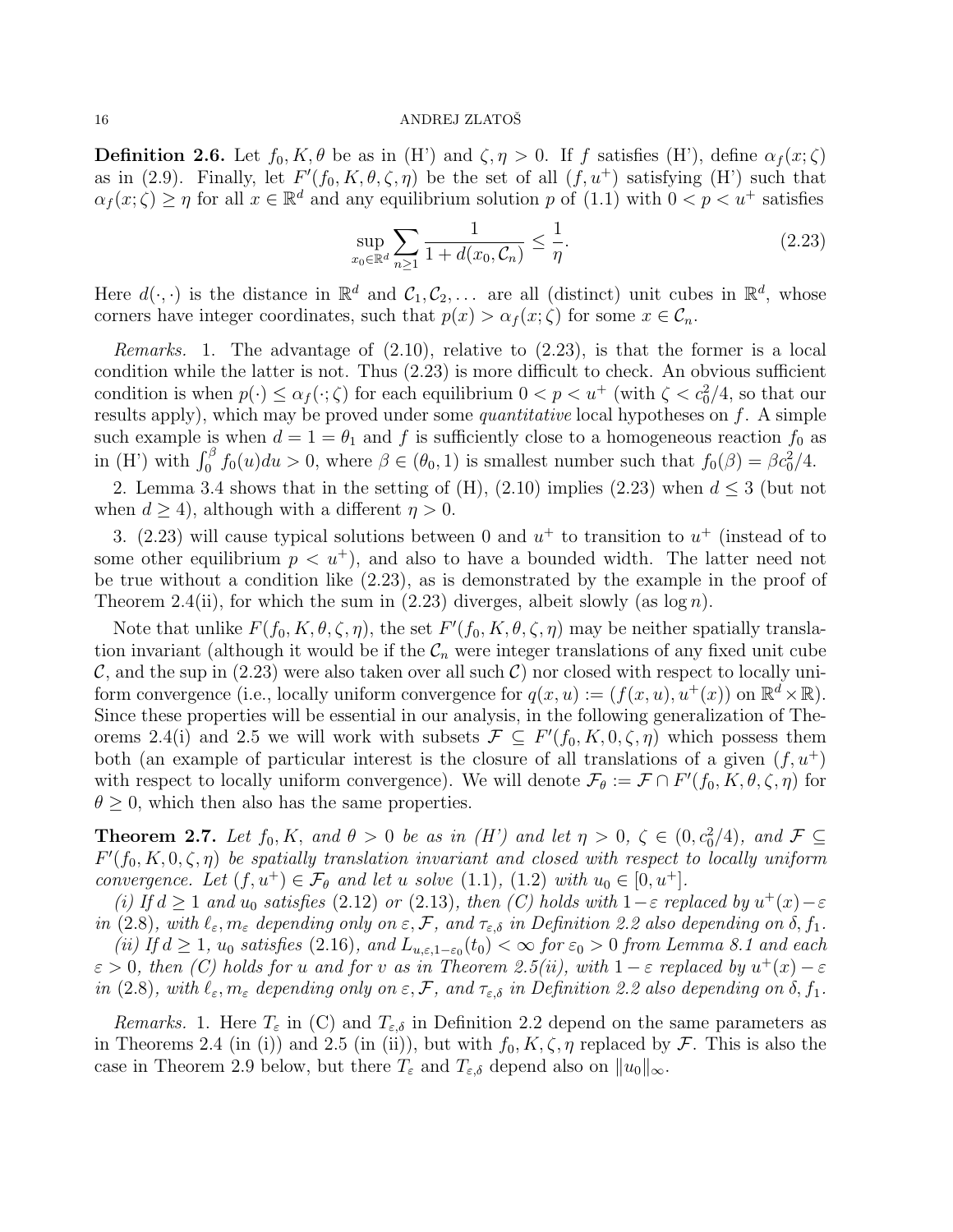2. These results again extend to the case  $\theta = 0$  in the slightly weaker form from Remark 4 after Theorem 2.4 and Remarks 2,3 after Theorem 2.5.

Next, we consider extensions of our results to solutions that are not necessarily between the equilibria which they connect. We first need to extend Definitions 2.1 and 2.2 in a physically relevant manner to such solutions (we will do so for general  $u^{\pm}$ ). Namely, we will consider u to be  $\varepsilon$ -close to  $u^{\pm}$  at  $(t, x)$  if  $|u(t, y) - u^{\pm}(y)| < \varepsilon$  for all y in a ball centered at x, whose size grows to  $\infty$  as  $\varepsilon \to 0$ . It will therefore be useful to define for a set  $A \subseteq \mathbb{R}^d$  its r-interior

$$
r\text{-int }A := \{x \in A \,|\, B_r(x) \subseteq A\}.
$$

**Definition 2.8.** Let  $u^{\pm}$  be equilibrium solutions of (1.1) with bounded Lipschitz f, satisfying (2.18). For a solution u of (1.1) on  $(t_0, \infty) \times \mathbb{R}^d$ , define (for  $\varepsilon \in (0, \frac{1}{2})$  $(\frac{1}{2})$ 

$$
\Omega_{u,\varepsilon}(t) := \left\{ x \in \mathbb{R}^d \, \big| \, |u(t,x) - u^-(x)| \ge \varepsilon \right\},
$$
\n
$$
\Omega_{u,1-\varepsilon}(t) := \left\{ x \in \mathbb{R}^d \, \big| \, |u(t,x) - u^+(x)| \le \varepsilon \right\},
$$
\n
$$
L_{u,\varepsilon}(t) := \inf \left\{ L > 0 \, \big| \, \Omega_{u,\varepsilon}(t) \subseteq B_L \left( \frac{1}{\varepsilon} - \inf \Omega_{u,1-\varepsilon}(t) \right) \right\},
$$
\n
$$
L_{u,1-\varepsilon}(t) := \inf \left\{ L > 0 \, \big| \, \mathbb{R}^d \setminus \Omega_{u,1-\varepsilon}(t) \subseteq B_L \left( \frac{1}{\varepsilon} - \inf \left[ \mathbb{R}^d \setminus \Omega_{u,\varepsilon}(t) \right] \right) \right\},
$$
\n
$$
J_{u,\varepsilon}(t) := \inf \left\{ L > 0 \, \big| \, \mathbb{R}^d = B_L \left( \frac{1}{\varepsilon} - \inf \Omega_{u,1-\varepsilon}(t) \cup \frac{1}{\varepsilon} - \inf \left[ \mathbb{R}^d \setminus \Omega_{u,\varepsilon}(t) \right] \right) \right\}.
$$
\n(2.24)

We say that u has a bounded width (with respect to  $u^{\pm}$ ) if (2.4) holds for any  $\varepsilon \in (0, \frac{1}{2})$  $(\frac{1}{2})$ , a *doubly-bounded width* if (2.4) holds for any  $\varepsilon \in (0, \frac{1}{2})$  $\frac{1}{2}) \cup (\frac{1}{2})$  $(\frac{1}{2}, 1)$ , and a *semi-bounded width* if  $(2.5)$  holds for any  $\varepsilon \in (0, \frac{1}{2})$  $\frac{1}{2}$ ). Definition 2.2 remains the same but with these new  $\Omega_{u,\varepsilon}(t)$ .

Parabolic regularity and strong maximum principle show that if  $u^{-} \leq u \leq u^{+}$ , then this new definition of bounded/doubly-bounded/semi-bounded width is equivalent to the one using (1.6), (2.2), (2.3) and these new  $\Omega_{u,\varepsilon}(t)$  (which are those from (2.21), (2.22) if also  $u^{-}=0$ ). In fact, while the new  $L_{u,\varepsilon}(t)$  is larger than the original one for such u, it is finite for all  $\varepsilon \in (0, \frac{1}{2})$  $(\frac{1}{2})$  resp. all  $\varepsilon \in (0, \frac{1}{2})$  $\frac{1}{2})\cup(\frac{1}{2})$  $(\frac{1}{2}, 1)$  as long as the same is true for the original  $L_{u,\varepsilon}(t)$ .

Finally, let us extend the definition of *spark-like* and *front-like* initial data as follows. We will assume that either there are  $x_0 \in \mathbb{R}^d$ ,  $R_2 \ge R_1 > 0$ , and  $\varepsilon_1, \varepsilon_2 > 0$  such that

$$
(\theta_0 + \varepsilon_1) \chi_{B_{R_1}(x_0)}(x) - e^{-\varepsilon_2(|x - x_0| - R_2)} \chi_{\mathbb{R}^d \setminus B_{R_1}(0)}(x) \le u_0(x) \le e^{-\varepsilon_2(|x - x_0| - R_2)} \tag{2.25}
$$

(with  $R_1$  sufficiently large, depending on  $\varepsilon_1, \varepsilon_2, R_2 - R_1$ , to guarantee spreading), or there are  $e \in \mathbb{S}^{n-1}$ ,  $R_2 \ge R_1$ , and  $\varepsilon_1, \varepsilon_2 > 0$  such that

$$
(\theta_0 + \varepsilon_1)\chi_{\{x \mid x \cdot e < R_1\}}(x) - e^{-\varepsilon_2(x \cdot e - R_2)}\chi_{\{x \mid x \cdot e \ge R_1\}}(x) \le u_0(x) \le e^{-\varepsilon_2(x \cdot e - R_2)}.\tag{2.26}
$$

**Theorem 2.9.** Consider the setting of Theorem 2.7 but with  $u_0$  only bounded.

(i) Theorem 2.7(i) holds with  $(2.12)/(2.13)$  replaced by  $(2.25)/(2.26)$ , provided that in the case of (2.26), " $\leq$ " is replaced by " $\lt$ " in (2.20) for all  $(f, u^+) \in \mathcal{F}$ .

(ii) Theorem 2.7(ii) holds, provided that " $\leq$ " and " $\geq$ " are replaced by " $\lt$ " and " $>$ " in  $(2.20)$  for all  $(f, u^+) \in \mathcal{F}$ .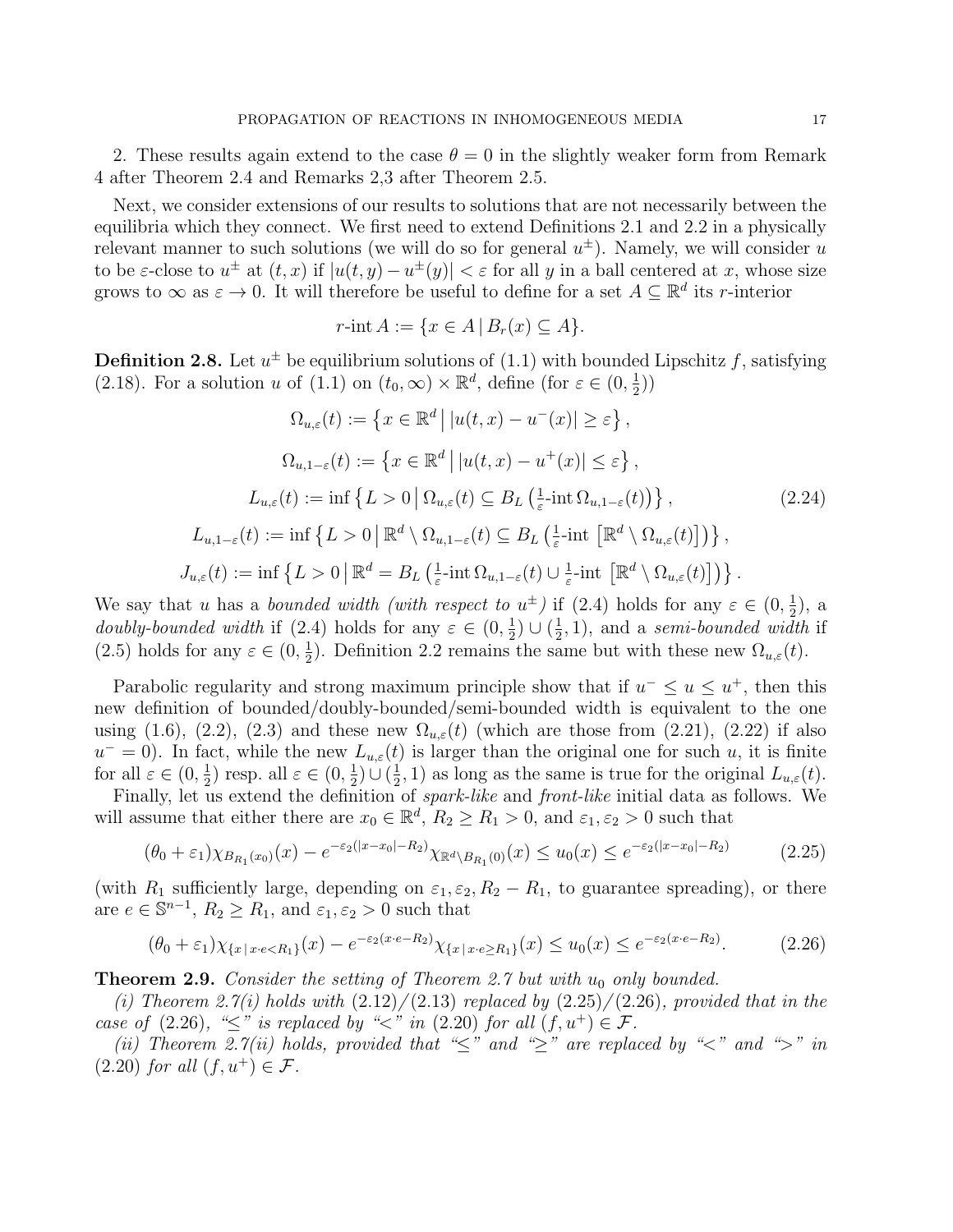Remarks. 1. The extra condition in (i) guarantees  $\limsup_{t\to\infty} \sup_{x\in\mathbb{R}^d} [u(t,x)-u^+(x)] \leq 0$ for any bounded  $u_0$ , uniformly in F. This as well as (i) also hold for  $u_0$  from (2.26) if instead we assume  $\limsup_{x \to \infty} [u_0(x) - u^+(x)] \leq 0$ , but then  $T_{\varepsilon}, T_{\varepsilon,\delta}$  in (i) depend on  $u_0$  also via the rate of this decay (cf. Remark 1 after Theorem 2.7).

2. The extra condition in (ii) guarantees  $\limsup_{t\to\infty} \sup_{x\in\mathbb{R}^d} [u(t,x) - u^+(x)] \leq 0$  and  $\liminf_{t\to\infty} \inf_{x\in\mathbb{R}^d} u(t,x) \geq 0$  for any bounded  $u_0$ , uniformly in F.

3. Theorems 2.4(i) and 2.5 extend similarly to solutions u not necessarily in [0, 1].

# Entire Solutions with Bounded Widths

Finally, let us turn to the discussion of the above-mentioned entire solutions of (1.1).

**Definition 2.10.** Let  $u^{\pm}$  be equilibrium solutions of (1.1) satisfying (2.18). A transition solution (connecting  $u^-$  to  $u^+$ ) for (1.1) is a bounded entire solution u of (1.1) which satisfies

$$
\lim_{t \to \pm \infty} u(t, x) = u^{\pm}(x) \tag{2.27}
$$

locally uniformly on  $\mathbb{R}^d$ .

As above, in the following we will assume  $u^- \equiv 0$  without loss.

**Theorem 2.11.** Let  $u^- \equiv 0$  and  $u^+$  satisfy (2.18) and be equilibrium solutions of (1.1) with some Lipschitz f, satisfying (2.20) (but not necessarily (H')). Let  $u \not\equiv 0, u^+$  be a bounded entire solution of  $(1.1)$  which has a bounded width with respect to  $0, u^+$ .

(i) We have  $0 < u < u^+$ .

(ii) If u propagates with a positive global mean speed, then  $u$  is a transition solution. If, in addition, there is  $\theta > 0$  such that f is non-increasing in u on  $[0, \theta]$  and on  $[u^+(x) - \theta, u^+(x)]$ for each  $x \in \mathbb{R}^d$ , then  $u_t > 0$ .

(iii) Assume  $f_0, K$ , and  $\theta > 0$  are as in (H') and  $\eta > 0$ ,  $\zeta \in (0, c_0^2/4)$ ,  $\mathcal{F} \subseteq F'(f_0, K, 0, \zeta, \eta)$ is spatially translation invariant and closed with respect to locally uniform convergence. If  $(f, u^+) \in \mathcal{F}_{\theta}$ , then (C) holds for u, with  $t_0 + T_{\varepsilon}$  replaced by  $-\infty$  and  $1 - \varepsilon$  by  $u^+(x) - \varepsilon$  in (2.8), with  $\ell_{\varepsilon}, m_{\varepsilon}$  depending only on  $\varepsilon, \mathcal{F}$ , and  $\tau_{\varepsilon,\delta}$  in Definition 2.2 also depending on  $\delta, f_1$ .

Remarks. 1. (i,ii) were proved in [6, Theorem 1.11], in a more general setting and for a smaller class of entire solutions called *invasions*. The latter have doubly-bounded widths and their reaction zones satisfy an additional geometric requirement (2.31) (see the discussion below). Our proof proceeds along similar lines, using a version of the sliding method.

2. (ii) will play a crucial role in the proofs of Theorems 2.4(i), 2.5, 2.7, and 2.9.

3. Notice that as long as u has a bounded width in (iii), we actually have the u-independent bound  $\sup_{t\in\mathbb{R}} L_{u,\varepsilon}(t) \leq \ell_{\varepsilon}$ .

The hypothesis (2.20) is necessary in Theorem 2.11, even for homogeneous f and  $d = 1$ . It is well known that, for instance, if  $0 \le f(u) \le f'(0)u$  for  $u \in [0,1]$  (i.e., f is a KPP reaction with  $f'(0) > 0$  and  $f(u) = f'(0)u$  for  $u < 0$ , then for any  $c \in (0, 2\sqrt{f'(0)})$  there is a traveling front solution  $u(t, x) = U_c(x - ct)$  of  $(1.1)$  on  $\mathbb{R} \times \mathbb{R}$  with  $\lim_{s \to -\infty} U_c(s) = 1$ ,  $\lim_{s\to\infty} U_c(s) = 0$ , and  $\inf_{s\in\mathbb{R}} U_c(s) < 0$ . This solution satisfies neither (i) nor (ii). Counterexamples with ignition  $f$  also exist.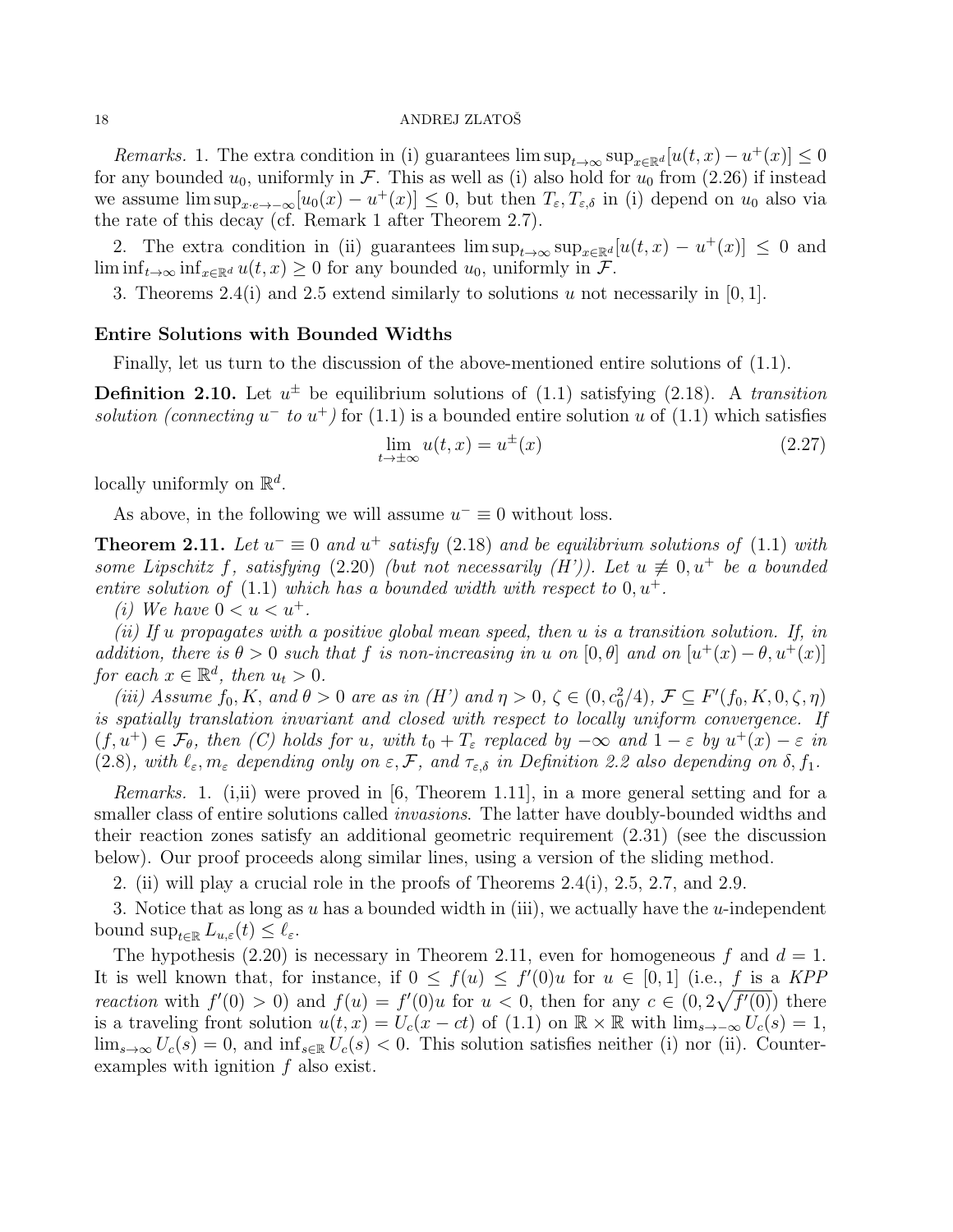Theorem 2.11 suggests a couple of interesting questions.

*Open problems.* 1. Does  $u_t > 0$  hold in Theorem 2.11(ii) when  $\theta = 0$ ?

2. Does Theorem 2.11(ii) and/or Theorem 2.11(iii) hold if we drop the hypotheses of bounded width and positive global mean speed and instead only assume that  $u \in [0, u^+]$  is a transition solution? Of course, bounded width and positive global mean speed would then follow from the claim of Theorem 2.11(iii).

A natural question is whether solutions considered in Theorem 2.11 must always exist. The following result answers this in the affirmative under the hypotheses of Theorem 2.7, even when  $\theta = 0$  in (H'). It also shows that transition solutions with *doubly-bounded width* need not exist for  $d \geq 2$  even for ignition reactions, as was discussed in the introduction.

**Theorem 2.12.** (i) If  $(f, u^+) \in \mathcal{F}$ , with  $\mathcal{F}$  as in Theorem 2.7 (so  $\theta = 0$ ), then there exists a transition solution  $u \in (0, u^+)$  for  $(1.1)$  with  $u_t > 0$  and a bounded width.

(ii) If  $d \geq 2$ , then there exists f as in Theorem 2.4 such that any bounded entire solution  $u \neq 0, 1$  for (1.1) with bounded width is a transition solution  $u \in (0, 1)$  satisfying  $u_t > 0$  and  $\lim_{t\to\infty} \inf_{x\in\mathbb{R}^2} u(t,x) = 1$ . In particular, there exists no transition solution with a doublybounded width for  $(1.1)$  (and hence also no transition front — see the discussion below).

Remarks. 1. The hypothesis  $\zeta < c_0^2/4$  is at least qualitatively necessary in (i), as counterexamples with  $\zeta > c_0^2/2$  exist even for  $d = 1$  [19].

2. Note that for  $d = 1$ , transition fronts always exist under the hypotheses in (ii) [31]. The first example of non-existence of fronts was given in [19] for *KPP reactions* (and  $d = 1$ ). It is based on the construction of f for which the equilibrium  $u \equiv 0$  is strongly unstable in some region of space, so that arbitrarily small amounts of heat diffusing far ahead of the reaction zone quickly ignite on their own inside this region. (ii) is the first non-existence result for ignition reactions (so it does not rely on this strong instability property of KPP reactions).

Before proving the above results, let us note that while the concepts of bounded and semibounded width of solutions to (1.1) are new, the concept of doubly-bounded width is closely related to the Berestycki-Hamel definition of transition fronts from [5, 6], which motivated this work. The latter definition is more geometric in nature and its scope is slightly different from ours. It involves entire solutions rather than solutions of the Cauchy problem, and is also stated for wider classes of PDEs and spatial domains, and vector-valued solutions with possibly time-dependent coefficients and  $u^{\pm}$ . This is beyond the scope of the present paper (although the corresponding generalizations are rather straightforward), so we will only discuss the case at hand: (1.1) on  $\mathbb{R} \times \mathbb{R}^d$  with bounded Lipschitz f and time-independent  $u^{\pm}$  satisfying (2.18).

In this setting, the definition in [6] says that a *transition front* connecting  $u^-$  and  $u^+$  is an entire solution u such that for each  $t \in \mathbb{R}$  there are open non-empty sets  $\Omega_t^{\pm} \subseteq \mathbb{R}^d$  satisfying

$$
\Omega_t^- \cap \Omega_t^+ = \emptyset, \quad \partial \Omega_t^- = \partial \Omega_t^+ =: \Gamma_t, \quad \Omega_t^- \cup \Gamma_t \cup \Omega_t^+ = \mathbb{R}^d, \tag{2.28}
$$

 $\sup \{d(y, \Gamma_t) \mid y \in \Omega_t^{\pm} \cap \partial B_r(x)\} \to \infty$  as  $r \to \infty$ , uniformly in  $t \in \mathbb{R}$  and  $x \in \Gamma_t$  $(2.29)$ 

$$
u(t, x) - u^{\pm}(x) \to 0
$$
 as  $d(x, \Gamma_t) \to \infty$  and  $x \in \Omega_t^{\pm}$ , uniformly in  $t \in \mathbb{R}$ , (2.30)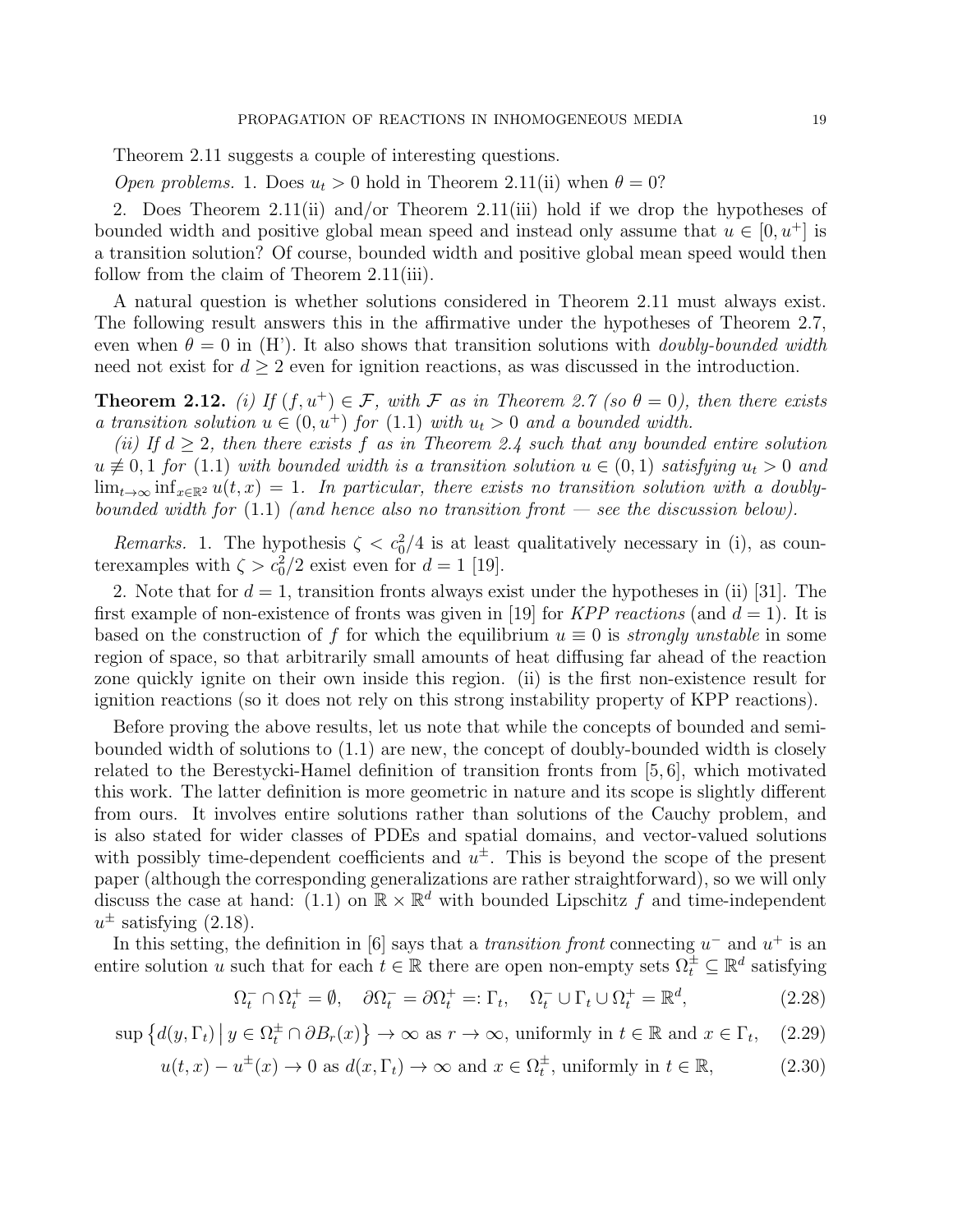and there is  $n \geq 1$  such that for each  $t \in \mathbb{R}$ ,

 $\Gamma_t$  is a subset of n (rotated in  $\mathbb{R}^d$ ) graphs of functions from  $\mathbb{R}^{d-1}$  to  $\mathbb{R}$ . (2.31)

While we have to forgo geometric conditions, such as (2.31), in our definitions (as was explained earlier), it is not difficult to see that  $(2.28)$ – $(2.30)$  for an entire solution  $u \neq u^{\pm}$ are in fact *equivalent* to u having a doubly-bounded width! Indeed, if  $u \neq u^{\pm}$  has a doublybounded width (in the sense of Definition 2.8 if  $u \notin [u^-, u^+]$ ), one only needs to take

$$
\Omega_t^+ := \text{int}\left\{ x \in \mathbb{R}^d \, \middle| \, u(t, x) \ge \frac{u^+(x) + u^-(x)}{2} \right\},\tag{2.32}
$$

 $\Gamma_t := \partial \Omega_t^+$ , and  $\Omega_t^- := \mathbb{R}^d \setminus \overline{\Omega}_t^+$ . (Of course, the sets  $\Omega_t^{\pm}$ ,  $\Gamma_t$  from (2.28) are not unique!) On the other hand, when  $(2.28)$ – $(2.30)$  holds, it is easy to see that  $\Gamma_t$  and the boundary of the set from  $(2.32)$  are within a (uniformly in t) bounded distance of each other. So transition fronts are precisely those entire solutions with doubly-bounded widths which also satisfy (2.31) in the sense that for some  $n \geq 1$ , the boundary of the set in  $(2.32)$  is uniformly (in time) close to the union of n t-dependent graphs. In particular, Theorems 2.11 and 2.12(ii) apply to them, the latter also showing that transition fronts need not always exist in dimensions  $d \geq 2$ .

We note that the condition  $(2.27)$  for our transition solutions also has a counterpart in [6]. There an *invasion* of  $u^-$  by  $u^+$  is defined to be a transition front connecting  $u^{\pm}$  for which

$$
\Omega_s^+ \subseteq \Omega_t^+ \text{ when } s \le t \quad \text{and} \quad \lim_{r \to \infty} \inf_{|t-s|=r} d(\Gamma_t, \Gamma_s) = \infty. \tag{2.33}
$$

This condition, together with  $(2.28)$ – $(2.30)$ , implies  $(2.27)$  but is stronger than our definition of transition solutions with doubly-bounded widths. Nevertheless, if we relax (2.33) to the existence of T such that

$$
\Omega_s^+ \subseteq \Omega_t^+ \text{ when } s + T \le t \quad \text{and} \quad \lim_{r \to \infty} \inf_{|t-s|=r} d(\Gamma_t, \Gamma_s) = \infty,
$$
 (2.34)

then  $(2.28)$ – $(2.30)$ ,  $(2.34)$  are in fact *equivalent* to our definition of transition solutions with doubly-bounded widths which also propagate with a positive global mean speed. Indeed, notice that (2.34) implies that  $\inf_{|t-s|=r} d(\Gamma_t, \Gamma_s)$  grows at least linearly as  $r \to \infty$ , so we can again use (2.32) to define  $\Omega_t^+$ .

# Organization of the Paper and Acknowledgements

In Section 3 we prove some preliminary results. Section 4 is the heart of the argument proving bounded widths of solutions for  $d \leq 3$  (the proof of Lemma 4.2 is considerably more complicated for  $d = 3$ , so it is postponed until Section 7). Theorem 2.5(i) will then be obtained in the short Section 5, and a more involved argument (along with Theorem 2.11(ii)) will be needed to prove Theorem  $2.5(ii)$  and Theorem  $2.4(i)$  in Section 6. All these arguments are extended in Section 8 to obtain proofs of Theorems 2.7 and 2.9, and in Section 9 we prove Theorem 2.11 (the proof of its parts (i,ii) only uses Lemma 3.3 below and, in particular, not the results proved in Section 6). In Section 10 we prove Theorem 2.4(ii) by means of a counter-example (the proof is also independent of the rest of the paper) and Theorem 2.12 is proved in Section 11.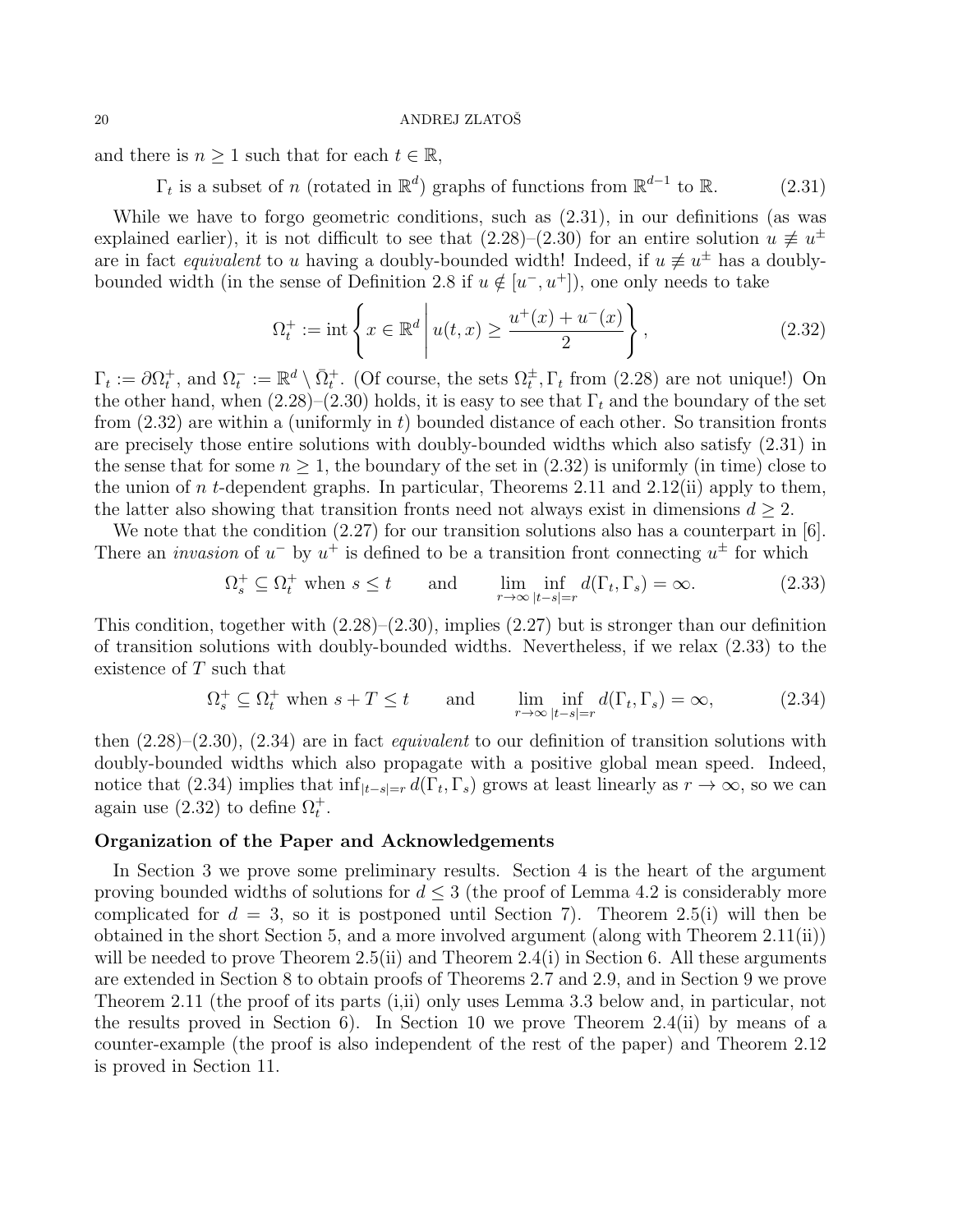The author thanks Arpád Baricz, Henri Berestycki, François Hamel, and Hiroshi Matano for helpful discussions and comments. He also acknowledges partial support by NSF grants DMS-1056327, DMS-1113017, and DMS-1159133.

# 3. PRELIMINARIES (CASE  $u^+ \equiv 1$ )

In Sections 3–7 we consider the setting of Theorems 2.4 and 2.5, with  $f_0, K, \theta$  as in (H),  $u^+ \equiv 1$ , and  $u \in [0, 1]$ . We will extend the results below to the setting of (H') in Section 8.

Let us start with some useful preliminary lemmas.

**Lemma 3.1.** There is  $\varepsilon_0 = \varepsilon_0(f_0, K) > 0$  such that for each  $c < c_0$  and  $\varepsilon > 0$  there is  $\tau = \tau(f_0, K, c, \varepsilon) \geq 0$  such that the following holds. If  $u \in [0, 1]$  solves (1.1), (1.2) with f from (H), and  $u(t_1, x) \geq 1 - \varepsilon_0$  for some  $(t_1, x) \in [t_0 + 1, \infty) \times \mathbb{R}^d$ , then for each  $t \geq t_1 + \tau$ ,

$$
\inf_{|y-x|\leq c(t-t_1)} u(t,y) \geq 1-\varepsilon. \tag{3.1}
$$

The same result holds if the hypothesis  $u(t_1, x) \geq 1 - \varepsilon_0$  is replaced by

$$
u(t_1, \cdot) \ge \frac{1 + \theta_0}{2} \chi_{B_R(x)}(\cdot)
$$
\n
$$
(3.2)
$$

for some  $(t_1, x) \in [t_0, \infty) \times \mathbb{R}^d$  and a large enough  $R = R(f_0) > 0$ .

*Proof.* The second claim is proved in [2] when  $f(y, \cdot) = f_0(\cdot)$  for all  $y \in \mathbb{R}^d$  and follows for general f by the comparison principle.

The first claim holds because (3.2) follows from  $u(t_1, x) \geq 1 - \varepsilon_0$ , provided  $\varepsilon_0 > 0$  is sufficiently small (depending on  $f_0, K$ ). Indeed, assume that for each  $n \in \mathbb{N}$  there were  $f_n$ satisfying (H) and  $u_n$  solving (1.1) on  $(-1,\infty) \times \mathbb{R}^d$  with  $f = f_n$ , such that  $u_n(0,0) \geq 1 - \frac{1}{n}$ n and  $\inf_{y \in B_R(0)} u_n(0, y) < \frac{1}{2}$  $\frac{1}{2}(1+\theta_0)$  (note that we can shift  $(t_1, x)$  to  $(0, 0)$  without loss, and then  $t_0 \leq -1$ ). By parabolic regularity, there is a subsequence  $\{n_j\}_{j\geq 1}$  with  $u_{n_j}$  and  $f_{n_j}$ locally uniformly converging to  $u \in [0, 1]$  and f such that f satisfies (H) and u solves (1.1) on  $(-1, \infty) \times \mathbb{R}^d$ , with  $u(0, 0) = 1$  and  $\inf_{y \in B_R(0)} u(0, y) < 1$ . But this contradicts the strong maximum principle, and we are done.

The first claim of this result immediately shows that solutions with bounded widths propagate with global mean speed in  $[c_0,\infty]$ . It turns out that bounded width also makes the global mean speed not exceed  $c_1$ , at least in the ignition case. This can be proved by a separate argument and we state both these results in the following lemma.

**Lemma 3.2.** Let  $f_0, K$  be as in (H) and  $f_1$  be pure ignition. For each  $\varepsilon \in (0, \frac{1}{2})$  $(\frac{1}{2})$  and  $\delta > 0$ there is  $\varepsilon' > 0$  and  $\tau < \infty$  such that the following holds. If  $u \in [0,1]$  solves (1.1) on  $(t_0,\infty)\times\mathbb{R}^d$  with ignition f from (H) satisfying  $(2.7)$ , and  $\sup_{t\in[t_0+1,t_3]}L_{u,\varepsilon'}(t)\leq L$ , then

$$
B_{(c_0-\delta)(t_2-t_1)-L}(\Omega_{u,\varepsilon}(t_1)) \subseteq \Omega_{u,1-\varepsilon}(t_2) \qquad \text{and} \qquad \Omega_{u,\varepsilon}(t_2) \subseteq B_{(c_1+\delta)(t_2-t_1)+L}(\Omega_{u,1-\varepsilon}(t_1))
$$

whenever  $t_1 \ge t_0 + 1$  and  $t_2 \in [t_1 + \tau, t_3]$ .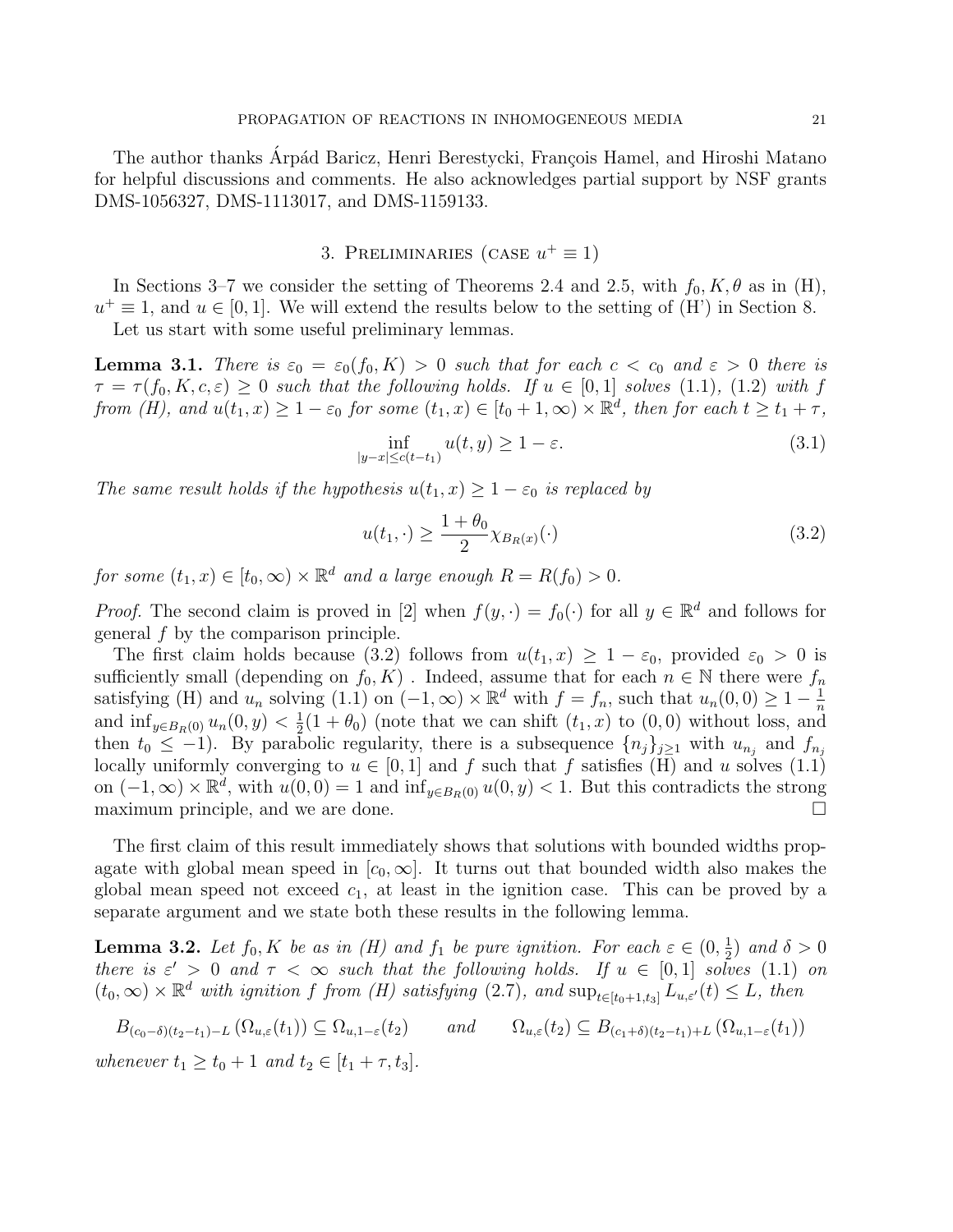*Proof.* The first inclusion is immediate for any  $\varepsilon' \in (0, \min\{\varepsilon, \varepsilon_0\}]$ , with  $\tau$  from Lemma 3.1 with  $\varepsilon$  and  $c := c_0 - \delta$ . Indeed, if  $x \in \Omega_{u,\varepsilon}(t_1)$ , then  $\overline{B}_L(x) \cap \Omega_{u,1-\varepsilon_0}(t_1) \neq \emptyset$ , so Lemma 3.1 yields the result (even for monostable f).

Let us now consider the second inclusion. Extend  $f_1$  by 0 to  $\mathbb{R}\setminus[0, 1]$ . It is well known that for any  $\delta > 0$  there is  $\varepsilon' \in (0, \frac{\varepsilon}{2})$  $\frac{\varepsilon}{2}$  and a traveling front for some  $f_2 \ge f_1(\ge 0)$  with  $f_2 \equiv 0$  on  $[0, 2\varepsilon'] \cup \{1 + \varepsilon'\},\$  which has speed  $c_2 \in [c_1, c_1 + \frac{\delta}{3}]$  $\frac{\delta}{3}$  and connects  $\varepsilon'$  and  $1 + \varepsilon'$ . That is, there is a solution of  $U'' + c_2 U' + f_2(U) = 0$  on  $\mathbb R$  with  $U' < 0$ ,  $U(-\infty) = 1 + \varepsilon'$  and  $U(\infty) = \varepsilon'$  (and we can also assume  $U(0) = 2\varepsilon'$  after translation). Indeed, one only needs to take  $\varepsilon'$  small enough and  $f_2$  close enough to  $f_1$ .

Let  $z_1 := \frac{6d}{\delta}$ ,  $z_2 := \frac{6d+7}{\delta}$  and let  $h : [0, \infty) \to [0, \infty)$  be any  $C^2$  function with  $h \equiv 0$  on  $[0, z_1]$ ,  $h' \equiv 1$  on  $[z_2, \infty)$ , and  $h' \leq 1$  and  $h'' \in [0, \frac{\delta}{6}]$  $\frac{\delta}{6}$  on  $[z_1, z_2]$ . We now claim that

$$
v(t,x) := U\left(z_2 - h(|x|) - \left(c_2 + \frac{\delta}{3}\right)t\right)
$$
\n(3.3)

satisfies

$$
v_t \ge \Delta v + f_2(v) \qquad \text{on } (-\infty, 0) \times \mathbb{R}^d. \tag{3.4}
$$

.

Indeed, for  $|x| \leq z_1$  the argument of U is positive (so  $f_2(U) = 0$ ) and we have

$$
v_t - \Delta v - f_2(v) = -\left(c_2 + \frac{\delta}{3}\right)U' \ge 0.
$$

For  $|x| \geq z_1$  we get

$$
-v_t + \Delta v + f_2(v) = \left[ \left( c_2 + \frac{\delta}{3} \right) - h''(|x|) - \frac{d-1}{|x|} h'(|x|) \right] U' + \left( h'(|x|) \right)^2 U'' + f_2(U) =: (*)
$$

If  $|x| \geq z_2$ , then

$$
(*) = \left[ \left( c_2 + \frac{\delta}{3} \right) - \frac{d-1}{|x|} \right] U' + U'' + f_2(U) = \left[ \frac{\delta}{3} - \frac{d-1}{|x|} \right] U' \le 0.
$$

If  $|x| \in [z_1, z_2]$ , then again the argument of U is positive (so  $f_2(U) = 0$ ) and we have

$$
(*) = \left[ \left( c_2 + \frac{\delta}{3} \right) - h''(|x|) - \frac{d-1}{|x|} h'(|x|) - c_2 \left( h'(|x|) \right)^2 \right] U'
$$
  
= 
$$
\left[ c_2 \left( 1 - \left( h'(|x|) \right)^2 \right) + \left( \frac{\delta}{6} - h''(|x|) \right) + \left( \frac{\delta}{6} - \frac{d-1}{|x|} h'(|x|) \right) \right] U'
$$

Each of the three terms in the last square bracket is non-negative, so again  $(*) \leq 0$  and  $(3.4)$ holds.

We now let  $\tau := \frac{3}{\delta}(2z_2 - U^{-1}(1))$  and consider arbitrary  $y \notin B_{(c_1+\delta)(t_2-t_1)+L}(\Omega_{u,1-\epsilon}(t_1)).$ By the hypothesis and  $\varepsilon > \varepsilon'$ , we have  $u(t, x) < \varepsilon'$  for all  $x \in B_{(c_1 + \delta)(t_2 - t_1)}(y)$ . The function

$$
w(t,x) := v(t - t_2, x - y) \quad (\ge \varepsilon')
$$

is obviously a super-solution of (1.1) on  $(t_1, t_2) \times \mathbb{R}^d$ , and for  $x \notin B_{(c_1+\delta)(t_2-t_1)}(y)$  we have

$$
w(t_1, x) \ge U\left(2z_2 - |x - y| - \left(c_1 + \frac{2\delta}{3}\right)(t_1 - t_2)\right) \ge U\left(2z_2 - \frac{\delta}{3}(t_2 - t_1)\right) \ge U\left(2z_2 - \frac{\delta}{3}\tau\right) = 1
$$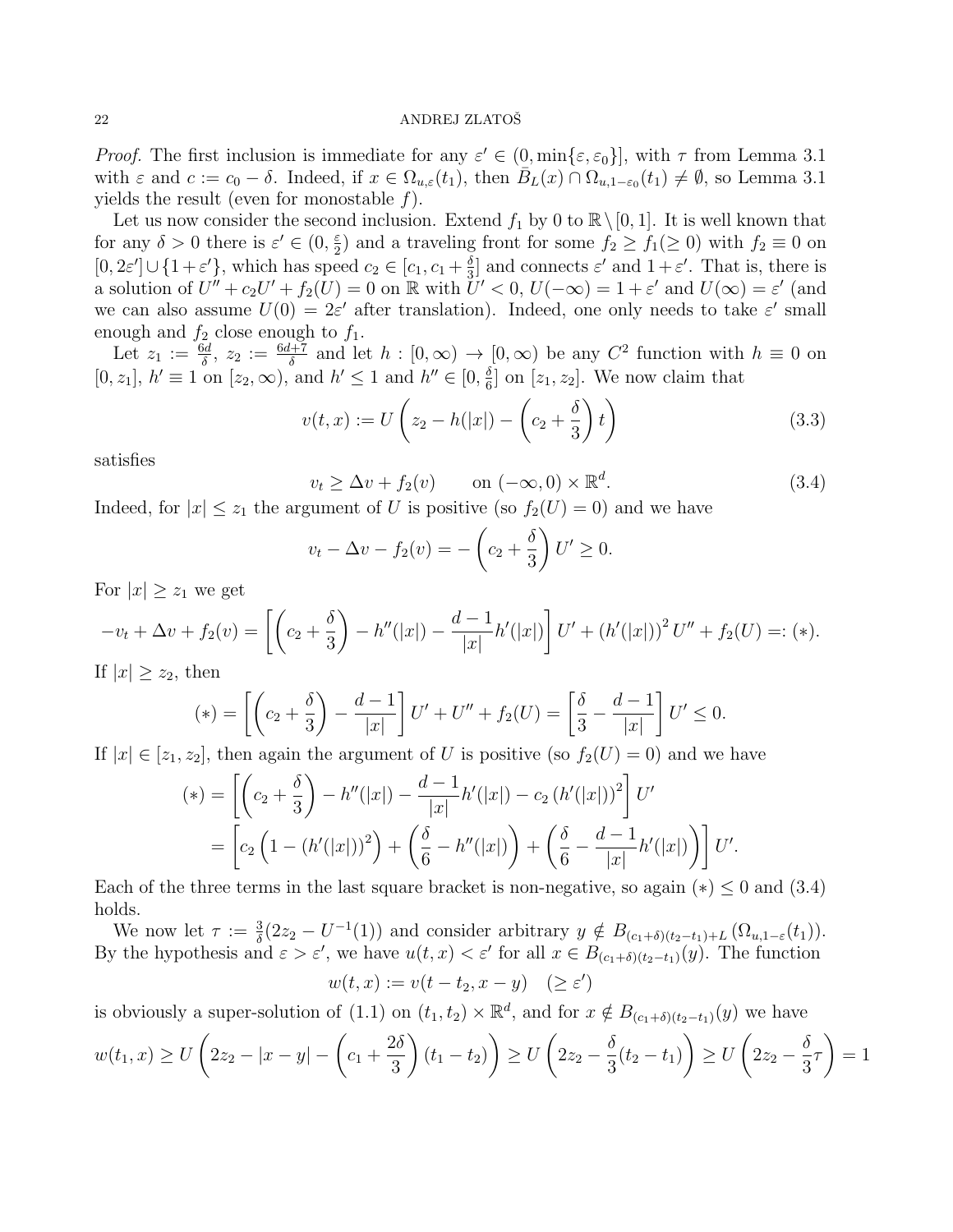by 
$$
U' < 0
$$
,  $h(z) \ge z - z_2$ ,  $c_2 \le c_1 + \frac{\delta}{3}$ , and  $t_2 - t_1 \ge \tau$ . Hence  $w(t_1, \cdot) \ge u(t_1, \cdot)$  and so  $u(t_2, y) \le w(t_2, y) = v(0, 0) = U(z_2) < 2\varepsilon' < \varepsilon$ .

Thus  $y \notin \Omega_{u,\varepsilon}(t_2)$  and we are done.

During the proofs of our main results, we will sometimes need to pass to limits along subsequences of  $\{(f_n, u_n)\}\)$ , where  $f_n$  satisfy (H) and  $u_n \in [0, 1]$  have uniform-in-n bounds on their widths. The following will be useful.

For  $\varepsilon \in (0, \frac{1}{2})$  $\frac{1}{2}$ ,  $\ell > 0$ , and  $t_0 \in [-\infty,\infty)$ , let  $S_{t_0,\varepsilon,\ell} = S_{t_0,\varepsilon,\ell}(f_0,K,\theta)$  be the set of all pairs  $(f, u)$  such that f satisfies (H) with the given  $f_0, K, \theta$  and  $u \in [0, 1]$  solves (1.1) on  $(t_0, \infty) \times \mathbb{R}^d$  and satisfies  $L_{u, \varepsilon'}(t) \leq \ell$  for all  $\varepsilon' \in (\varepsilon, \frac{1}{2})$  and all  $t > t_0$ . For non-increasing and left-continuous  $L: (0, \frac{1}{2})$  $(\frac{1}{2}) \rightarrow (0, \infty)$ , let

$$
S_{t_0,L} = S_{t_0,L}(f_0, K, \theta) := \bigcap_{\varepsilon \in (0,1/2)} S_{t_0,\varepsilon,L(\varepsilon)}(f_0, K, \theta).
$$

(so  $(f, u) \in S_{t_0, L}$  implies  $L_{u, \varepsilon}(t) \leq L(\varepsilon)$  for  $\varepsilon \in (0, \frac{1}{2})$  $(\frac{1}{2})$  and  $t > t_0$ , by left-continuity of L) and  $S_L = S_L(f_0, K, \theta) := \{(f, u) | (f, u) \in S_{-\infty,L}(f_0, K, \theta) \text{ and } u \neq 0, 1\}.$ 

Thus any entire solution  $u \in [0,1]$  of (1.1) with bounded width, except  $u \equiv 0,1$ , appears in some  $S_L$ . Of course, strong maximum principle gives  $u \in (0,1)$  if  $(f, u) \in S_L$ .

**Lemma 3.3.** Fix  $f_0, K, \theta$  and L as above and let  $t_0 \in [-\infty, \infty)$ .

(i) If for  $\varepsilon \in (0, \frac{1}{2})$  $\frac{1}{2}$ ) and  $\ell > 0$  we have  $(f_n, u_n) \in S_{t_n, \varepsilon, \ell}(f_0, K, \theta)$  and  $\limsup_{n \to \infty} t_n \leq t_0$ , then there is  $n_j \to \infty$  (as  $j \to \infty$ ) and  $(f, u) \in S_{t_0, \varepsilon, \ell}(f_0, K, \theta)$  such that  $f_{n_j} \to f$  locally uniformly on  $\mathbb{R}^d \times [0,1]$  and  $u_{n_j} \to u$  locally uniformly on  $(t_0,\infty) \times \mathbb{R}^d$ .

(*ii*) If for each  $\varepsilon \in (0, \frac{1}{2})$  $(\frac{1}{2})$  we have  $(f_n, u_n) \in S_{t_n(\varepsilon), \varepsilon, L(\varepsilon)}(f_0, K, \theta)$  and  $\limsup_{n \to \infty} t_n(\varepsilon) \leq t_0$ , then there is  $n_j \to \infty$  (as  $j \to \infty$ ) and  $(f, u) \in S_{t_0, L}(f_0, K, \theta)$  such that  $f_{n_j} \to f$  locally uniformly on  $\mathbb{R}^d \times [0,1]$  and  $u_{n_j} \to u$  locally uniformly on  $(t_0,\infty) \times \mathbb{R}^d$ .

(iii) If  $\varepsilon \in (0, 2\varepsilon_0]$  and  $\ell > 0$ , then

$$
\inf \left\{ u_t(t,x) \mid (f,u) \in S_{0,\varepsilon/2,\ell}(f_0,K,0), u_t \ge 0 \text{ on } (0,\infty) \times \mathbb{R}^d, t \ge 1, u(t,x) \in [\varepsilon,1-\varepsilon] \right\} > 0
$$
\n
$$
(3.5)
$$

*Proof.* (i) The properties of  $f_n$ , uniform boundedness of  $u_n$ , and standard parabolic regularity for  $u_n$  prove existence of locally uniform limits f, u along a subsequence  $\{n_i\}_{i\geq 1}$ , as well as that f satisfies (H) (with the same  $f_0, K, \theta$ ) and u solves (1.1). Locally uniform convergence  $u_{n_j} \to u$  then yields  $L_{u,\varepsilon'}(t) \leq \ell$  for all  $\varepsilon' \in (\varepsilon, \frac{1}{2})$  and all  $t > t_0$  (just pick any  $\varepsilon'' \in (\varepsilon, \varepsilon')$  and then a large enough j). Thus  $(f, u) \in S_{t_0, \varepsilon, \ell}$ .

(ii) The proof is identical to (i).

(iii) Assume that the inf in (3.5) is 0. Then there are  $(f_n, u_n) \in S_{0,\varepsilon/2,\ell}$  with  $(u_n)_t \geq 0$ and  $(t_n, x_n) \in [1, \infty) \times \mathbb{R}^d$  such that  $u_n(t_n, x_n) \in [\varepsilon, 1-\varepsilon]$  and  $(u_n)_t(t_n, x_n) \in [0, \frac{1}{n}]$  $\frac{1}{n}$ . After shifting  $(t_n, x_n)$  to  $(1, 0)$  and applying (i), we obtain  $(f, u) \in S_{0, \varepsilon/2, \ell}$  with  $u(1, 0) \in [\varepsilon, 1-\varepsilon]$  and  $u_t \geq 0 = u_t(1,0)$ . The strong maximum principle for the linear PDE  $v_t = \Delta v + f_u(x, u(t, x))v$ , satisfied by  $u_t$ , then implies  $u_t \equiv 0$ . This however contradicts Lemma 3.1, which yields lim<sub>t→∞</sub>  $u(t, 0) = 1$  (>  $u(1, 0)$ ) because sup<sub> $x \in B_{\ell}(0)$ </sub>  $u(1, x) \ge 1 - \frac{\varepsilon}{2}$  $\frac{\varepsilon}{2}$  ( $\geq 1 - \varepsilon_0$ ).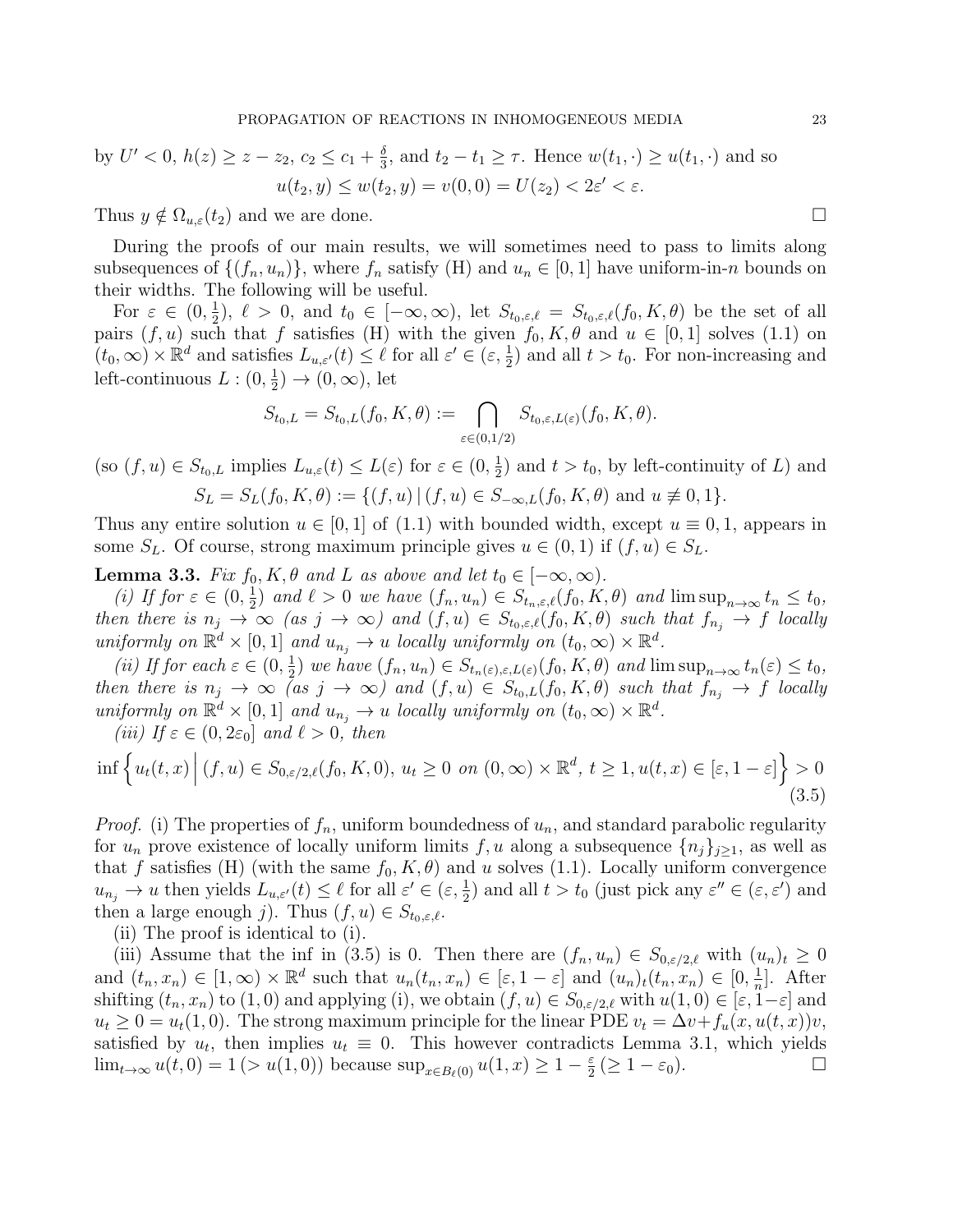An important role in the proof of Theorems 2.4 and 2.5 will be played by equilibrium solutions of (1.1).

**Lemma 3.4.** Let  $f \geq 0$  be Lipschitz and  $v \in [0,1]$  satisfy

$$
\Delta v + f(x, v) = 0 \tag{3.6}
$$

on  $\mathbb{R}^d$ . If  $d \leq 2$ , then v is constant and  $f(x, v(x)) \equiv 0$ . If  $d \geq 3$ , then

$$
\int_{\mathbb{R}^d} |x|^{2-d} f(x, v(x)) dx \le (d-2) |\partial B_1(0)|. \tag{3.7}
$$

*Proof.* Integrating (3.6) over  $B_r := B_r(0)$  and using the divergence theorem yields

$$
\int_{B_r} f(x, v(x)) dx = - \int_{\partial B_r} \nabla v(x) \cdot n(x) d\sigma_r(x) = -r^{d-1} \int_{\partial B_1} \tilde{v}_\rho(r, y) d\sigma_1(y)
$$

where *n* is the unit outer normal and  $\sigma_r$  the surface measure for  $\partial B_r$ , and  $\tilde{v}(\rho, y) = v(\rho y)$  for  $(\rho, y) \in (0, \infty) \times \partial B_1$ . Multiplying by  $r^{1-d}$  and integrating in  $r \in [0, r_0]$  gives

$$
\int_{B_{r_0}} [l(r_0) - l(|x|)] f(x, v(x)) dx = \int_0^{r_0} r^{1-d} \int_{B_r} f(x, v(x)) dx dr = \int_{\partial B_1} [\tilde{v}(0, y) - \tilde{v}(r_0, y)] d\sigma_1(y),
$$

where  $l(r) = \ln r$  if  $d = 2$  and  $l(r) = r^{2-d}/(2-d)$  otherwise. Taking  $r_0 \to \infty$  finally yields

$$
\int_{\mathbb{R}^d} [l(\infty) - l(|x|)] f(x, v(x)) dx = |\partial B_1(0)|v(0) - \lim_{r \to \infty} r^{1-d} \int_{\partial B_r} v(x) d\sigma_r(x).
$$

Since  $v \in [0, 1]$ , either  $f(x, v(x)) \equiv 0$  (and then v is constant) or  $d \geq 3$  and (3.7) holds.  $\Box$ **Lemma 3.5.** For  $\zeta > 0$ , let  $\Psi(x) = \psi(|x|)$  be the radially symmetric solution of

$$
\Delta \Psi = \zeta \Psi \tag{3.8}
$$

on  $\mathbb{R}^d$  with  $\Psi(0) = 1$ . Then  $\psi, \psi' > 0$  on  $(0, \infty)$  and

$$
\lim_{r \to \infty} \left(\sqrt{\zeta}r\right)^{(d-1)/2} e^{-\sqrt{\zeta}r} \psi^{(k)}(r) = \zeta^{k/2} l_d \tag{3.9}
$$

for some  $l_d \in (0,\infty)$  and  $k = 0,1$ . In particular,

$$
\lim_{r \to \infty} \psi'(r)\psi(r)^{-1} = \sqrt{\zeta}
$$
\n(3.10)

Remark. We only need  $k = 0, 1$  here but (3.9) holds for any  $k \geq 0$ .

*Proof.* Here  $\psi$  is the unique solution of  $\psi'' + \frac{d-1}{r}$  $\frac{-1}{r}\psi' = \zeta\psi$  on  $(0,\infty)$ , with  $\psi(0) = 1$  and  $\psi'(0) = 0$ , which is obviously positive along with  $\psi'$ . If  $d = 1$ , one easily checks that

$$
\psi(r) = \frac{e^{\sqrt{\zeta}r} + e^{-\sqrt{\zeta}r}}{2},\tag{3.11}
$$

so (3.9) holds with  $l_1 = \frac{1}{2}$  $\frac{1}{2}$ . If  $d \geq 2$ , then  $\phi(r) := r^{(d-2)/2} \psi(\zeta^{-1/2} r)$  satisfies

$$
\phi'' + \frac{1}{r}\phi' - \left[1 + \frac{(d-2)^2}{4r^2}\right]\phi = 0
$$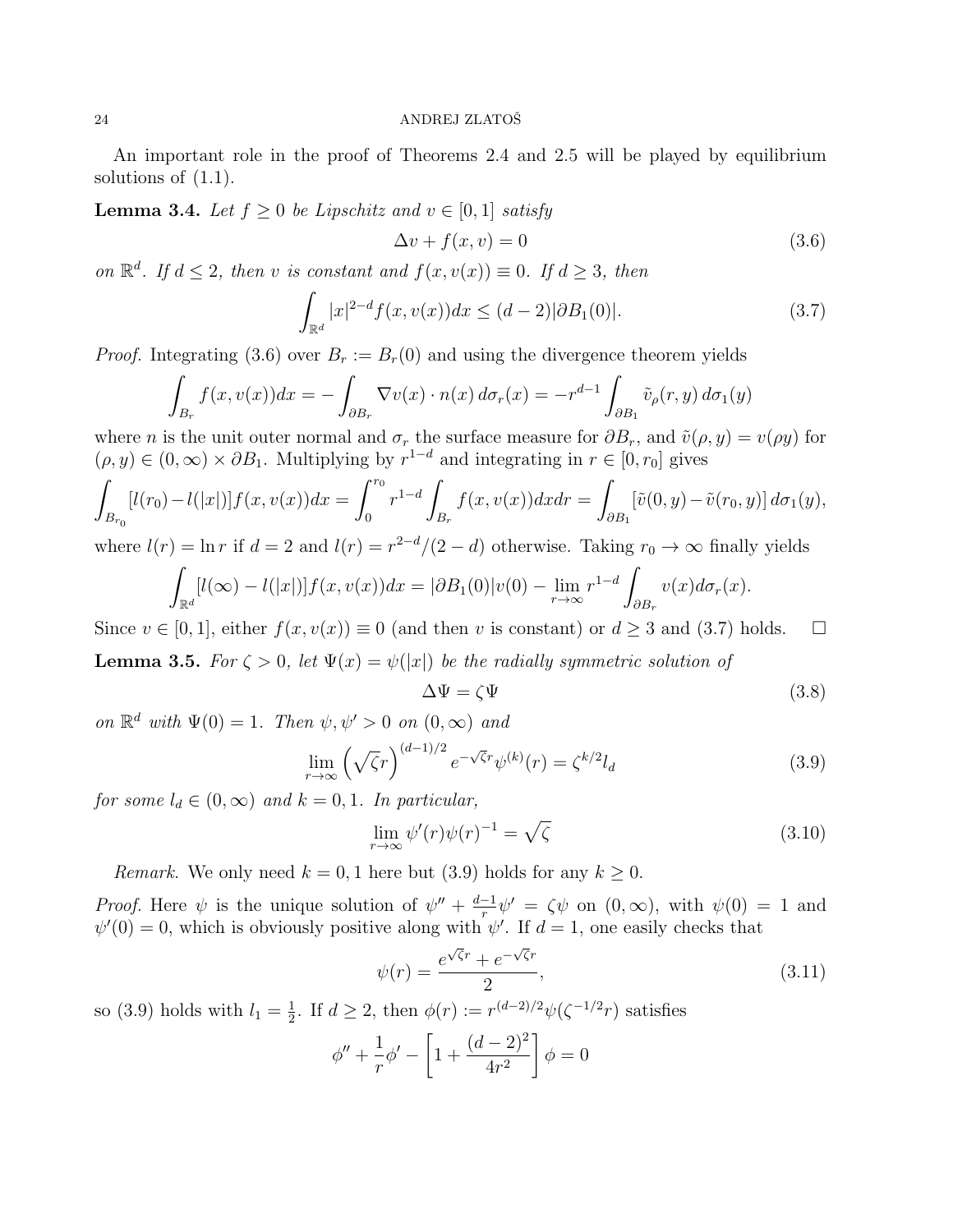on  $(0, \infty)$ , with  $\lim_{r \to 0} r^{(2-d)/2} \phi(r) = 1$  and  $\lim_{r \to 0} \frac{d}{dr} [r^{(2-d)/2} \phi(r)] = 0$ . Thus by [1, p.375],  $\phi = c_d I_{(d-2)/2}$  for  $I_{\nu}$  ( $\nu \in \mathbb{C}$ ) the modified Bessel function of the first kind and some  $c_d > 0$ (in fact,  $c_d = 2^{(d-2)/2} \Gamma(\frac{d}{2})$ ). But now (3.9) follows from  $\lim_{r\to\infty} \sqrt{r}e^{-r}I_{\nu}^{(k)}(r) = (2\pi)^{-1/2}$  for  $k = 0, 1$  [1, pp. 377 and 378], with  $l_d := (2\pi)^{-1/2}$  $c_d$ .

4. BOUNDED WIDTHS FOR SOLUTIONS 
$$
u \in [0,1]
$$
 WITH  $u_t \geq 0$  (case  $u^+ \equiv 1$ )

Again we consider  $f_0, K, \theta$  as in (H),  $u^+ \equiv 1$ ,  $u \in [0, 1]$ , and also  $\eta > 0$  and  $\zeta \in (0, c_0^2/4)$ . All constants in this section will depend on  $f_0, K, \zeta, \eta$  (but not on  $\theta$ , unless explicitly noted!).

We define  $\zeta' := \frac{c_0^2}{8} + \frac{\zeta}{2}$  $\frac{\zeta}{2} \in (\zeta, c_0^2/4)$  and choose any

$$
h \in \left[0, \min\left\{\theta \frac{c_0^2 - 4\zeta}{c_0^2 + 4\zeta}, \frac{\eta}{4K}\right\}\right]
$$
\n(4.1)

(obviously  $h = 0$  when  $\theta = 0$ ). This yields  $\zeta'(\theta - h) \geq \zeta \theta$ , which guarantees  $\zeta'(u - h) \geq \zeta u$ for all  $u \geq \theta$ . Hence, any  $f \in F(f_0, K, \theta, \zeta, \eta)$  satisfies

$$
f(x, u) \le \zeta'(u - h) \qquad \text{for } x \in \mathbb{R}^d \text{ and } u \in [h, \alpha_f(x)]. \tag{4.2}
$$

Here, and always,  $\alpha_f(x) = \alpha_f(x;\zeta)$  (not  $\alpha_f(x;\zeta')$ ). Let us also take  $\varepsilon_0$  from Lemma 3.1 and  $\psi$ from Lemma 3.5 corresponding to  $\zeta'$ . Below,  $\psi^{-1}(\cdot)$  is the inverse function to  $\psi(\cdot)$  on  $[0,\infty)$ while  $\psi(\cdot)^{-1} = 1/\psi(\cdot)$ .

In the following we will assume that  $f \in F(f_0, K, \theta, \zeta, \eta) \ (\subseteq F(f_0, K, 0, \zeta, \eta))$  and  $u \in [0, 1]$ solves (1.1), (1.2). For any  $(t, y) \in [t_0, \infty) \times \mathbb{R}^d$  we define

$$
Z_y(t) := \inf_{u(t,x) \ge 1 - \varepsilon_0} |x - y| \qquad (\in [0, \infty]),
$$
\n(4.3)

$$
Y_y^h(t) := \sup \left\{ \rho \, \big| \, u(t, \cdot) \le h + \psi(\rho)^{-1} \psi(|\cdot - y|) \right\} \qquad (\in [0, \infty]), \tag{4.4}
$$

and  $\gamma_y^h(t) := \psi(Y_y^h(t))^{-1}$ . That is,  $Z_y(t)$  is the distance from y to the nearest point with value of u sufficiently close to 1, while  $Y_y^h(t)$  is the distance from y to the points where the best upper bound of the form  $h + \gamma \psi(|\cdot - y|)$  on u takes the value  $1 + h$  (both at time t), and  $\gamma_y^h(t)$  is the  $\gamma$  from that bound. The latter is clearly non-increasing in h, hence  $Y_y^h(t)$  is non-decreasing in  $h$ . Note that  $(3.10)$  immediately shows

$$
Y_y^h(t) \le Z_y(t) + M \tag{4.5}
$$

for some  $(\theta, h$ -independent)  $M \geq 0$ .

Let us also fix any  $c_Y, c_Z$  such that

$$
2\sqrt{\zeta'} < c_Y < c_Z < c_0,\tag{4.6}
$$

for instance,  $c_Y := \frac{1}{4}c_0 + \frac{3}{2}$ 2 √  $\overline{\zeta'}$  and  $c_Z := \frac{3}{4}c_0 + \frac{1}{2}$ 2 √  $\overline{\zeta'}$ . Let  $\tau_Z \geq 0$  correspond to  $c = c_Z$  and  $\varepsilon = \varepsilon_0$  in Lemma 3.1 and let  $r_Y \geq 0$  be such that

$$
\frac{\psi'(r)}{\psi(r)} \ge \frac{4\zeta'}{c_Y + 2\sqrt{\zeta'}} \qquad \left(>\frac{2\zeta'}{c_Y}\right)
$$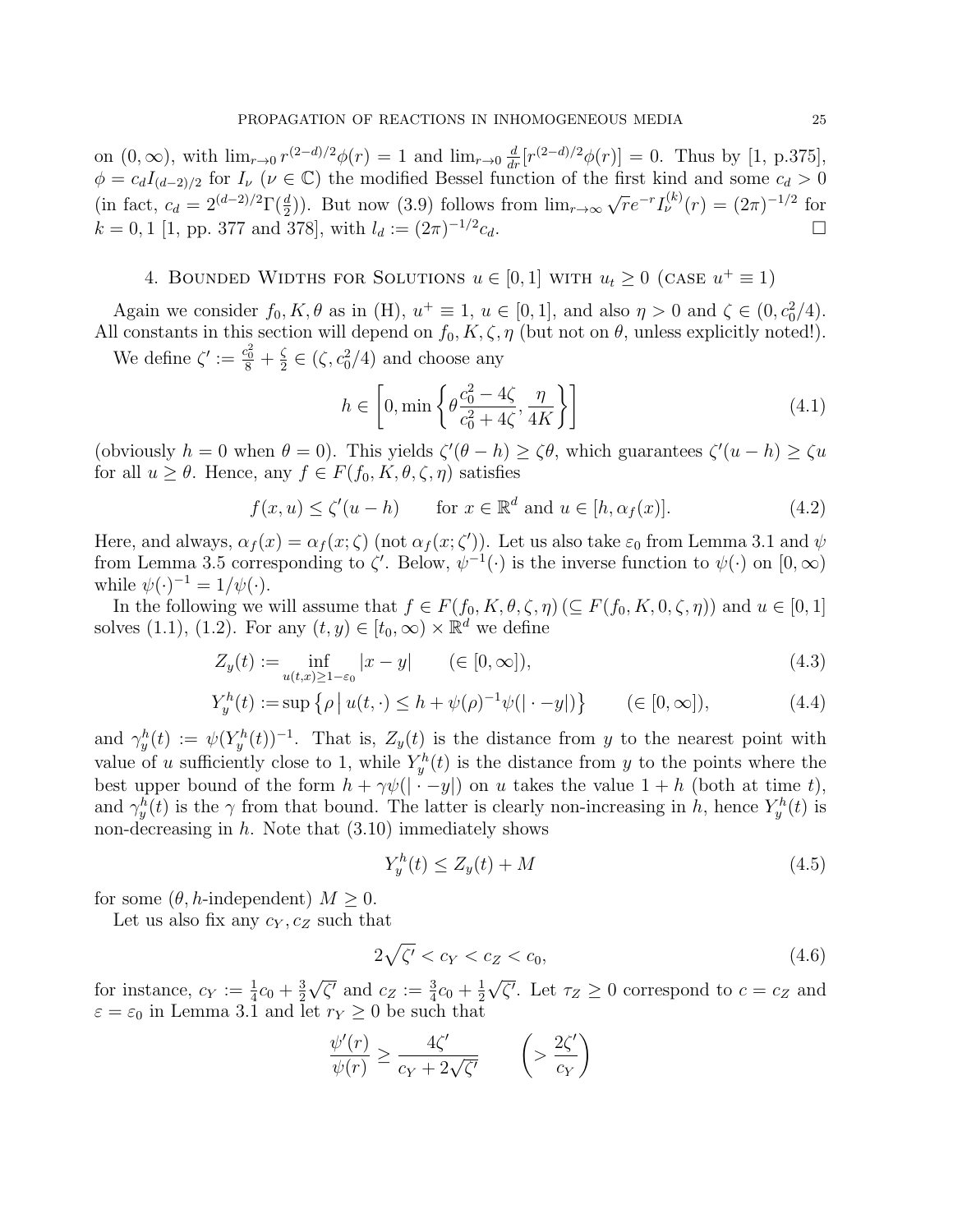for  $r \geq r_Y$  (which exists by (3.10), with  $\zeta'$  in place of  $\zeta$ , and  $c_Y > 2$ √  $\overline{\zeta'}$ ). Finally, let

$$
c'_Y := \frac{(K + \zeta')c_Y}{2\zeta'} \qquad \left(>\frac{(K + \zeta')}{\sqrt{\zeta'}}\ge 2\sqrt{K}\ge c_1\right). \tag{4.7}
$$

The choice of  $Y_y^h$  is motivated by the following result.

**Lemma 4.1.** Let  $(t_1, y) \in [t_0, \infty) \times \mathbb{R}^d$ . (i) If  $t \ge t_1$  is such that  $Y^h_y(t_1) - c'_Y(t - t_1) \ge r_Y$ , then

$$
Y_y^h(t) \ge Y_y^h(t_1) - c_Y'(t - t_1). \tag{4.8}
$$

(ii) If  $t_2 \geq t_1$  is such that  $Y_y^h(t_1) - c_Y(t_2 - t_1) \geq r_Y$  and  $u(t,x) \leq \alpha_f(x)$  on the set  $A := \{(t, x) | t \in [t_1, t_2] \text{ and } |x - y| \leq Y_y^h(t_1) - c_Y(t - t_1)\},\text{ then}$ 

$$
Y_y^h(t) \ge Y_y^h(t_1) - c_Y(t - t_1)
$$
\n(4.9)

for any  $t \in [t_1, t_2]$ .

(iii) If  $t_1 > t_0 + 1$  and  $t > t_1 + \tau_z$ , then

$$
Z_y(t) \le [Z_y(t_1) - c_Z(t - t_1)]_+.
$$
\n(4.10)

Remark. The point here is that (ii) and (iii), together with  $c_Y < c_Z$ , will keep  $Z_y(t) - Y_y^h(t)$ uniformly bounded above. This is done in Lemma 4.2 below. It turns out, however, that the hypothesis of (ii) is too strong to make this idea directly applicable for  $d \geq 3$ . Lemma 4.2 nevertheless still holds for  $d = 3$ , albeit with a considerably more involved proof (see Section 7 below). For  $d \geq 4$  the lemma is false in general.

*Proof.* (i) Since  $w(t, x) := h + e^{(K+\zeta')(t-t_1)} \gamma_y^h(t_1) \psi(|x-y|)$  is a super-solution of (1.1) due to  $f(x, u) \leq K(u - \theta) \leq K(u - h)$ , the comparison principle gives

$$
\gamma_y^h(t) \le e^{(K+\zeta')(t-t_1)} \gamma_y^h(t_1) \tag{4.11}
$$

for any  $t \geq t_1$ . From this and (4.4) we obtain

$$
\ln \psi(Y^h_y(t)) \ge \ln \psi(Y^h_y(t_1)) - (K + \zeta')(t - t_1).
$$

Since  $\frac{d}{dr}[\ln \psi(r)] \geq 2\zeta'/c_Y$  for  $r \geq r_Y$ , it follows that

$$
Y_y^h(t) \ge Y_y^h(t_1) - \frac{(K + \zeta')c_Y}{2\zeta'}(t - t_1) = Y_y^h(t_1) - c'_Y(t - t_1)
$$

for all  $t \in [t_1, t_2]$ , where  $t_2 \geq t_1$  is the first time such that  $Y_y^h(t_2) = r_Y$ . Thus  $r_Y \geq$  $Y_{y}^{h}(t_1) - c'_{Y}(t_2 - t_1)$ , so  $t \leq t_2$  due to  $Y_{y}^{h}(t_1) - c'_{Y}(t - t_1) \geq r_{Y}$ , and we are done.

(ii) Let  $\beta(t)$  be such that  $w(t,x) := h + e^{\beta(t)} \gamma_y^h(t_1) \psi(|x-y|)$  equals  $1+h$  when  $t \in [t_1, t_2]$ and  $|x-y| = Y_y^h(t_1) - c_Y(t-t_1)$ . Then  $\beta(t_1) = 0$  and from  $\frac{d}{dr}[\ln \psi(r)] \ge 2\zeta'/c_Y$  for  $r \ge r_Y$ we obtain  $\beta'(t) \geq 2\zeta'$  on  $[t_1, t_2]$ . Thus we have

$$
w_t \ge \Delta w + \zeta'(w - h).
$$

From  $w \geq h$ , (4.2), and the hypothesis it follows that w is a super-solution of (1.1) on A. Since  $u(t, x) \leq 1 \leq w(t, x)$  when  $t \in [t_1, t_2]$  and  $|x - y| \geq Y_y^h(t_1) - c_Y(t - t_1)$ , we obtain  $w \geq u$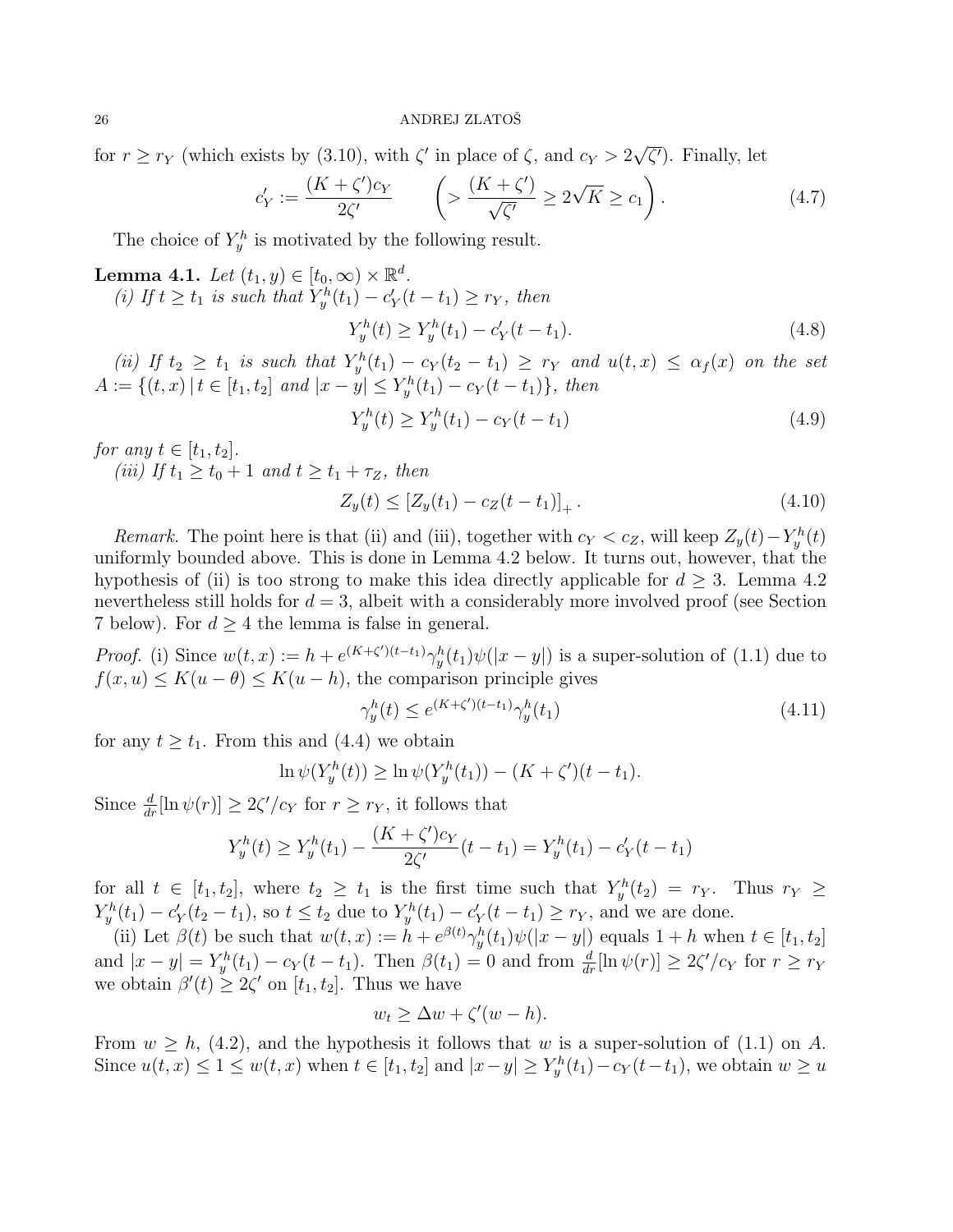for  $t \in [t_1, t_2]$  because  $u(t_1, \cdot) \leq w(t_1, \cdot)$ . Therefore  $\gamma_y^h(t) \leq e^{\beta(t)} \gamma_y^h(t_1)$  for  $t \in [t_1, t_2]$  and the result follows.

(iii) This is immediate from Lemma 3.1.

The following crucial lemma, which requires  $u_t \geq 0$ , will enable us to prove the claim in the remark after Lemma 4.1. It essentially shows that  $Y^h_y$  cannot decrease faster than at speed  $c_Y$  (<  $c_Z$ ) whenever  $Z_y$  is much larger than  $Y_y^h$ .

**Lemma 4.2.** Let  $d \leq 3$ . There are  $(\theta, h, f, u_0$ -independent)  $T_Y > 0$  and  $\tau_Y \geq T_Y + 1$  such that we have the following whenever  $(2.16)$  holds on  $\mathbb{R}^d$ . If

$$
Z_y(t_1 + \tau_Y) \ge Y_y^h(t_1) \tag{4.12}
$$

for some  $(t_1, y) \in [t_0, \infty) \times \mathbb{R}^d$  and  $Y_y^h(t_1) - c_Y T_Y \geq r_Y$ , then

$$
Y_y^h(t_1 + T_Y) \ge Y_y^h(t_1) - c_Y T_Y. \tag{4.13}
$$

*Remarks.* 1. For  $d \leq 2$  we can take any  $T_Y > 0$ . For  $d = 3$  any large enough  $T_Y$  works.

2. When  $d \geq 4$ , this result fails in general! The same is true for  $d \geq 1$  if f satisfies (H) but we do not require  $f \in F(f_0, K, \theta, \zeta, \eta)$ .

*Proof.* We split the proof in two cases,  $d \leq 2$  and  $d = 3$ , due to Lemma 3.4.

**Case**  $d \leq 2$ : We first claim that there is  $\tau \geq 1$  such that if a solution  $u \in [0, 1]$  of (1.1) on  $(0,\infty) \times \mathbb{R}^d$  satisfies  $u_t \geq 0$  and  $u(0,0) > \alpha_f(0)$ , then  $u(\tau,0) > 1 - \varepsilon_0$ . Assume that for each  $\tau = 1, 2, \ldots$  there is some couple  $f_{\tau} \in F(f_0, K, 0, \zeta, \eta)$  and  $u_{\tau}$  contradicting this statement with  $(f, u) = (f_\tau, u_\tau)$ . Then parabolic regularity shows that there is a sequence  $\tau_j \to \infty$  such that  $f_{\tau_j}$  and  $u_{\tau_j}$  converge locally uniformly on  $\mathbb{R}^d \times [0,1]$  and on  $(0,\infty) \times \mathbb{R}^d$ to some  $f \in F(f_0, K, 0, \zeta, \eta)$  and some solution  $u \in [0, 1]$  of  $(1.1)$  such that  $u_t \geq 0$  and  $\lim_{t\to\infty} u(t,0) \leq 1-\varepsilon_0$ . Moreover,  $u_{\tau_j}(0,0) \geq \alpha_{f_{\tau_j}}(0)$  and  $f_{\tau_j} \in F(f_0,K,0,\zeta,\eta)$  guarantee that  $f(0, \cdot) \ge f_0(\cdot) + \eta \chi_{[u(0,0),\theta_0]}(\cdot)$ . But then  $v(x) := \lim_{t \to \infty} u(t,x)$  satisfies (3.6) on  $\mathbb{R}^d$  (so it is constant by Lemma 3.4) with  $f(0, v(0)) > 0$ , a contradiction.

We now pick any  $T_Y > 0$  and apply this claim with the point  $(0,0)$  shifted to  $(t_1 + T_Y, x)$ , for any  $x \in B_{Y_{y}^{h}(t_{1})}(y)$ . If we let  $\tau_{Y} := T_{Y} + \tau$ , it follows from  $(4.12)$  that  $u(t_{1}+T_{Y}, x) \leq \alpha_{f}(x)$ , and thus  $u(t, x) \leq \alpha_f(x)$  for all  $(t, x) \in [t_1, t_1 + T_Y] \times B_{Y^h_y(t_1)}(y)$ . Lemma 4.1(ii) now yields (4.13).

**Case**  $d = 3$ : This case is considerably more involved, due to the limitation in Lemma 3.4. We postpone its proof until Section 7 in order to not interrupt the flow of the presentation.  $\Box$ 

Note that in the case  $d \leq 2$ , this result holds even if  $(2.10)$  is replaced by

$$
\inf_{\substack{x \in \mathbb{R}^d \\ u \in [\alpha_f(x), \theta_0]}} \sup_{y \in B_R(x)} f(y, u) \ge \eta
$$

for some  $R < \infty$ , because we still obtain  $f(x, v(x)) > 0$  for the constant function v and some  $|x| \le R$ . Theorems 2.4(i) and 2.5 also extend accordingly.

The following result is at the heart of the proofs of our main results.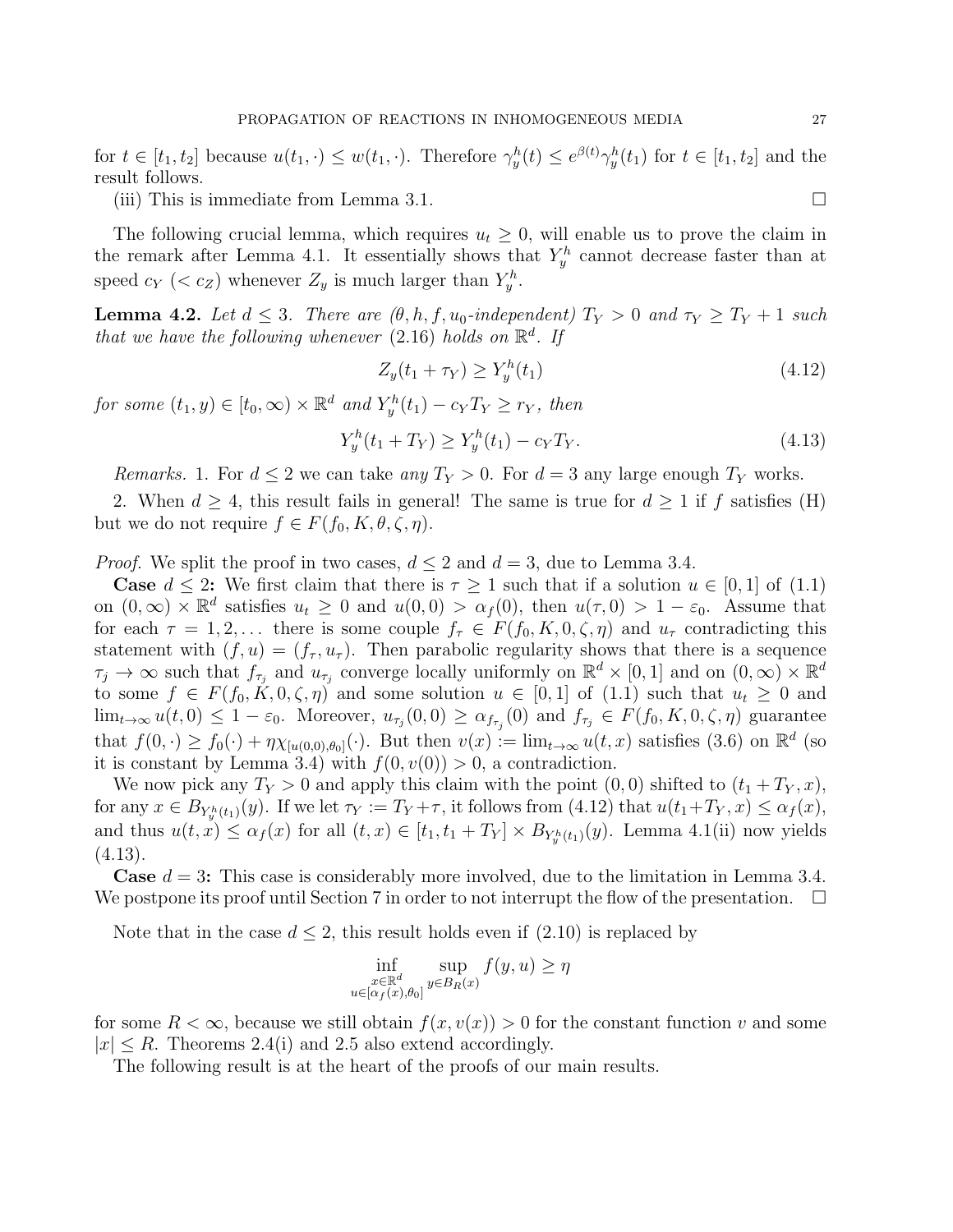**Theorem 4.3.** Let  $d \leq 3$ , let  $f_0$ , K be as in (H), and let  $\eta > 0$  and  $\zeta \in (0, c_0^2/4)$ .

(i) There is  $M > 0$  such that if  $\theta \geq 0$ , h satisfies (4.1),  $f \in F(f_0, K, \theta, \zeta, \eta)$ ,  $u_0 \in [0, 1]$ satisfies (2.16), and u solves (1.1), (1.2) on  $(t_0, \infty) \times \mathbb{R}^d$ , then for any  $(t, y) \in (t_0, \infty) \times \mathbb{R}^d$ we have

$$
Z_y(t) - Y_y^h(t) \le M + \left[ Z_y(t_0) - Y_y^h(t_0) - \left( \frac{c_0}{2} - \sqrt{\zeta'} \right) (t - t_0) \right]_+.
$$
 (4.14)

Moreover, for any  $\varepsilon \in (h, \frac{1}{2})$  there is  $(\theta, h, f, u_0$ -independent)  $\tau_{\varepsilon} > 0$ , continuous and nonincreasing in  $\varepsilon > 0$ , such that

$$
L_{u,\varepsilon}(t) \leq M_{\varepsilon-h} + \left[ \sup_{y \in \mathbb{R}^d} \left( Z_y(t_0) - Y_y^h(t_0) \right) - \left( \frac{c_0}{2} - \sqrt{\zeta'} \right) (t - t_0) \right]_+ \tag{4.15}
$$

for any  $t \ge t_0 + \tau_{\varepsilon}$ , with  $M_{\delta} := M + c_Y' \tau_{\delta} + \psi^{-1}(\delta^{-1})$ .

(ii) If  $\theta$ , h, M,  $M_{\delta}$ ,  $\tau_{\varepsilon}$ , f, u are from (i) and  $v \in [0, 1]$  satisfies

$$
u(t - T, \cdot) - \frac{\varepsilon}{2} \le v(t, \cdot) \le u(t + T, \cdot) + \frac{\varepsilon}{2}
$$
\n(4.16)

for some  $\varepsilon \in (2h, \frac{1}{2}), T \ge 0$ , and  $t \ge t_0 + T + \tau_{\varepsilon/2}$ , then for such t,

$$
L_{v,\varepsilon}(t) \le M_{\varepsilon/2 - h} + 3c'_Y T + \left[ \sup_{y \in \mathbb{R}^d} \left( Z_y(t_0) - Y_y^h(t_0) \right) - \left( \frac{c_0}{2} - \sqrt{\zeta'} \right) (t - t_0) \right]_+ \tag{4.17}
$$

Remarks. 1. Recall also the bound from below in (4.5). √ √

- 2.  $\frac{1}{2}c_0$   $\overline{\zeta'}$  can be replaced by any  $c < c_0 - 2$  $\overline{\zeta'}$ , and then  $M, M_{\delta}$  also depend on c.
- 3. Obviously  $M_{\delta}$  is continuous and decreasing in  $\delta > 0$ .

*Proof.* (i) Let us start with (4.14). Assume, without loss, that  $y = 0$  and  $t_0 = 0$ , and denote  $Y_0^h = Y$  and  $Z_0 = Z$ . Recall that  $c_Z = \frac{3}{4}$  $\frac{3}{4}c_0 + \frac{1}{2}$  $\frac{1}{2}\sqrt{\zeta'}$  and  $c_Y = \frac{1}{4}$  $rac{1}{4}c_0 + \frac{3}{2}$  $Z_0 = Z$ . Recall that  $c_Z = \frac{3}{4}c_0 + \frac{1}{2}\sqrt{\zeta'}$  and  $c_Y = \frac{1}{4}c_0 + \frac{3}{2}\sqrt{\zeta'}$ , so that  $c_Z - c_Y = \frac{1}{2}$  $\frac{1}{2}c_0 - \sqrt{\zeta'}$ , and then pick  $c'_Y, \tau_Z, r_Y, T_Y, \tau_Y$  as above (all these constants are independent of  $\theta$ , h).

We can assume  $Z(t) > 0$  because otherwise the claim is obvious. It is also sufficient to prove the claim for t such that  $Y(t) \geq c_Y'(\tau_Y + \tau_Z) + r_Y$  because then the result follows for all  $t > 0$  after increasing M by  $c'_Y(\tau_Y + \tau_Z) + r_Y$ . This is because Z (and also Y) is non-increasing due to  $(2.16)$ . We also note that Y is then continuous by Lemma 4.1(i), while Z is right-continuous and lower-semi-continuous by continuity of u on  $(0, \infty) \times \mathbb{R}^d$ . Finally, we can assume that  $t > \tau_Y + \tau_Z$ , because for  $t \in (0, \tau_Y + \tau_Z]$  the estimate follows for any  $M \ge (c'_Y + \frac{1}{2})$  $\frac{1}{2}c_0 - \sqrt{\zeta'}(\tau_Y + \tau_Z)$  due to Lemma 4.1(i), Z and Y being non-increasing, and the assumption  $Y(t) \ge c'_Y(\tau_Y + \tau_Z) + r_Y$ .

We will now prove (4.14) assuming  $t > \tau_Y + \tau_Z$ ,  $Z(t) > 0$  and  $Y(t) \ge c'_Y(\tau_Y + \tau_Z) + r_Y$ , with

$$
M := c_Z \tau_Y + c'_Y(\tau_Y + \tau_Z).
$$

Let  $t_2$  be the smallest number in  $[0, t-\tau_Y]$  such that  $Z(t_1+\tau_Y) \geq Y(t_1)$  for all  $t_1 \in (t_2, t-\tau_Y)$ . Lower-semi-continuity of  $Z(\cdot + \tau_Y) - Y(\cdot)$  now shows the following. If  $t_2 = 0$ , then  $Z(\tau_Y) \ge$  $Y(0)$ ; if  $t_2 \in (0, t - \tau_Y)$ , then  $Z(t_2 + \tau_Y) = Y(t_2)$ ; and if  $t_2 = t - \tau_Y$ , then  $Z(t) \leq Y(t - \tau_Y)$ .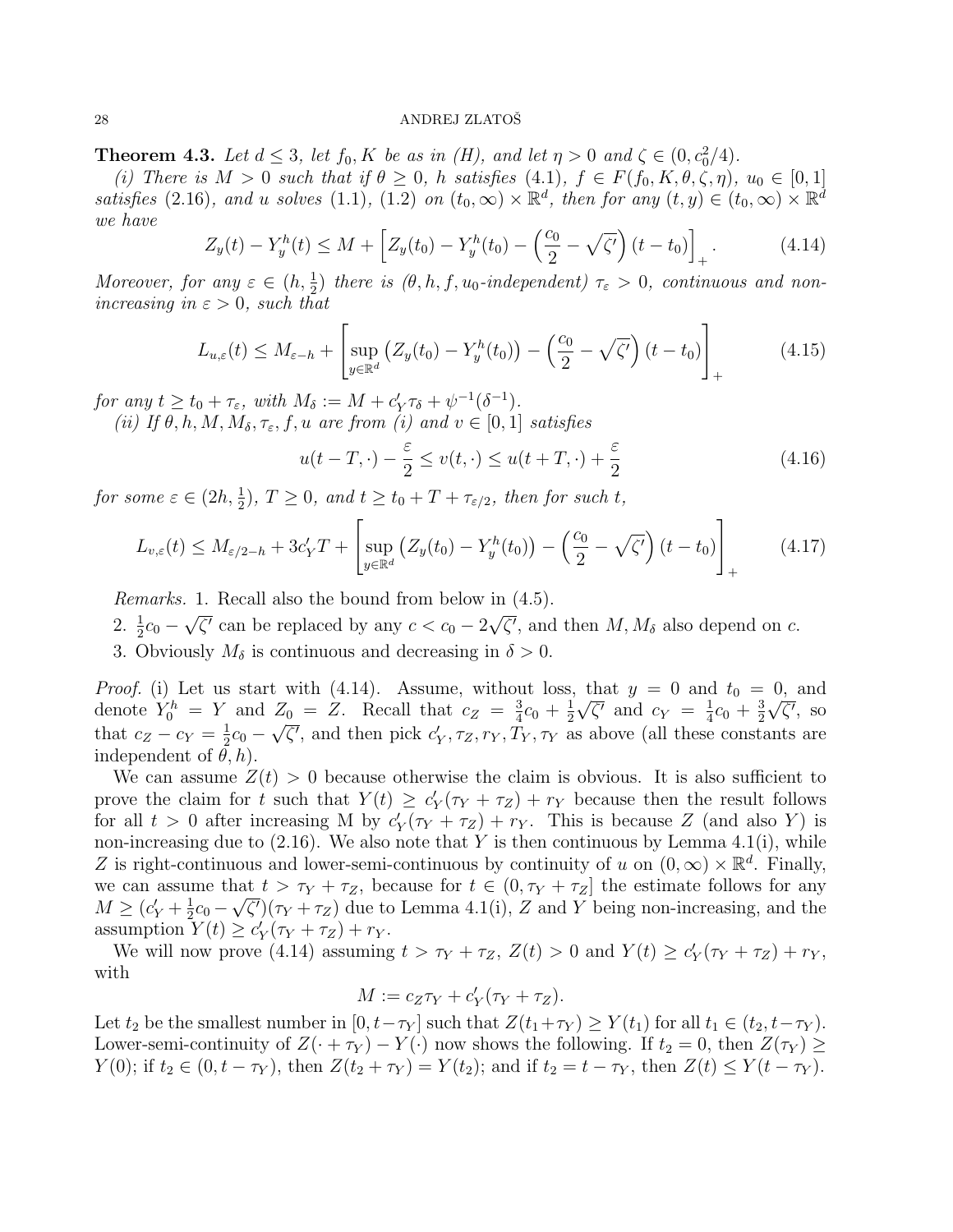If  $t_2 = 0$ , let  $N := \lfloor t/T_Y \rfloor$ . Applying Lemma 4.1(i) once and then Lemma 4.2 N times, we obtain using  $Y(t) - c'_Y T_Y \ge r_Y$  (recall that  $\tau_Y > T_Y$ ),

$$
Y(t) \ge Y(NT_Y) - c'_Y T_Y \ge Y(0) - N c_Y T_Y - c'_Y T_Y \ge Y(0) - c_Y t - c'_Y T_Y.
$$

On the other hand, Lemma 4.1(iii) and  $t \geq \tau_Y + \tau_Z$  yield

$$
Z(t) \leq Z(\tau_Y) - c_Z(t - \tau_Y) \leq Z(0) - c_Z t + c_Z \tau_Y
$$

(notice that  $Z(\tau_Y) - c_Z(t - \tau_Y) > 0$  because otherwise  $Z(t) = 0$  by Lemma 4.1(iii)). Thus  $Z(t) - Y(t) \le c_Z \tau_Y + c'_Y T_Y + Z(0) - Y(0) - (c_Z - c_Y)t \le M + Z(0) - Y(0) - (c_Z - c_Y)t.$ If  $t_2 \in (0, t - \tau_Y - \tau_Z)$ , then let  $N := |(t - t_2)/T_Y|$ . An identical argument now yields

$$
Y(t) \ge Y(t_2) - c_Y(t - t_2) - c'_Y T_Y
$$

and

$$
Z(t) \leq Z(t_2 + \tau_Y) - c_Z(t - t_2 - \tau_Y).
$$

Thus  $Z(t_2 + \tau_Y) = Y(t_2)$  yields

$$
Z(t) - Y(t) \le c_Z \tau_Y + c'_Y T_Y + Z(t_2 + \tau_Y) - Y(t_2) - (c_Z - c_Y)(t - t_2) \le c_Z \tau_Y + c'_Y T_Y \le M.
$$
  
If  $t_2 \in [t - \tau_Y - \tau_Z, t - \tau_Y]$ , then  $Z(t_2 + \tau_Y) \le Y(t_2)$ , so that  

$$
Z(t) - Y(t) \le Z(t_2 + \tau_Y) - Y(t) \le Y(t_2) - Y(t) \le c'_Y(\tau_Y + \tau_Z) \le M.
$$

by Lemma  $4.1(i)$ . The proof of  $(4.14)$  is finished.

Let us now turn to (4.15) and again assume  $t_0 = 0$ . Let  $c := \frac{1}{2}c_0$ , and for any  $\varepsilon \in (h, \frac{1}{2})$ let  $\tau_{\varepsilon} := \tau + 1$ , with  $\tau$  from Lemma 3.1 (this can obviously be chosen continuous and nonincreasing in  $\varepsilon > 0$ ). For  $t \ge \tau_{\varepsilon}$ , let  $x \in \Omega_{u,\varepsilon}(t)$ . Then  $Y_x^h(t) \le \psi^{-1}((\varepsilon - h)^{-1})$ , so

$$
Y_x^h(t - \tau) \le \psi^{-1}((\varepsilon - h)^{-1}) + c'_Y \tau \le \psi^{-1}((\varepsilon - h)^{-1}) + c'_Y \tau_{\varepsilon}
$$

by Lemma  $4.1(i)$ , and  $(4.14)$  gives

$$
Z_x(t-\tau) \leq \psi^{-1}((\varepsilon-h)^{-1}) + c_Y'\tau_{\varepsilon} + M + \left[\sup_{y \in \mathbb{R}^d} (Z_y(0) - Y_y^h(0)) - \left(\frac{c_0}{2} - \sqrt{\zeta'}\right)(t-\tau)\right]_+.
$$

Lemma 3.1 with  $t_1 := t - \tau$  now shows that there is y with  $u(t, y) \geq 1 - \varepsilon$  and

$$
|y - x| \le \psi^{-1}((\varepsilon - h)^{-1}) + c_Y' \tau_{\varepsilon} + M + \left[ \sup_{y \in \mathbb{R}^d} (Z_y(0) - Y_y^h(0)) - \left( \frac{c_0}{2} - \sqrt{\zeta'} \right) (t - \tau) \right]_+ - \frac{c_0}{2} \tau.
$$

This yields (4.15) for  $t \geq \tau_{\varepsilon}$  (recall that  $t_0 = 0$  and  $\tau \geq 0$ ).

(ii) Again assume  $t_0 = 0$ . An identical argument to the last one shows that if  $t \geq T + \tau_{\epsilon/2}$ and  $x \in \Omega_{u,\varepsilon/2}(t+T)$  (the latter holds when  $v(t,x) \geq \varepsilon$ ), then

$$
Y_x^h(t - T - \tau) \le \psi^{-1} \left( \left( \frac{\varepsilon}{2} - h \right)^{-1} \right) + c_Y'(2T + \tau_{\varepsilon/2}),
$$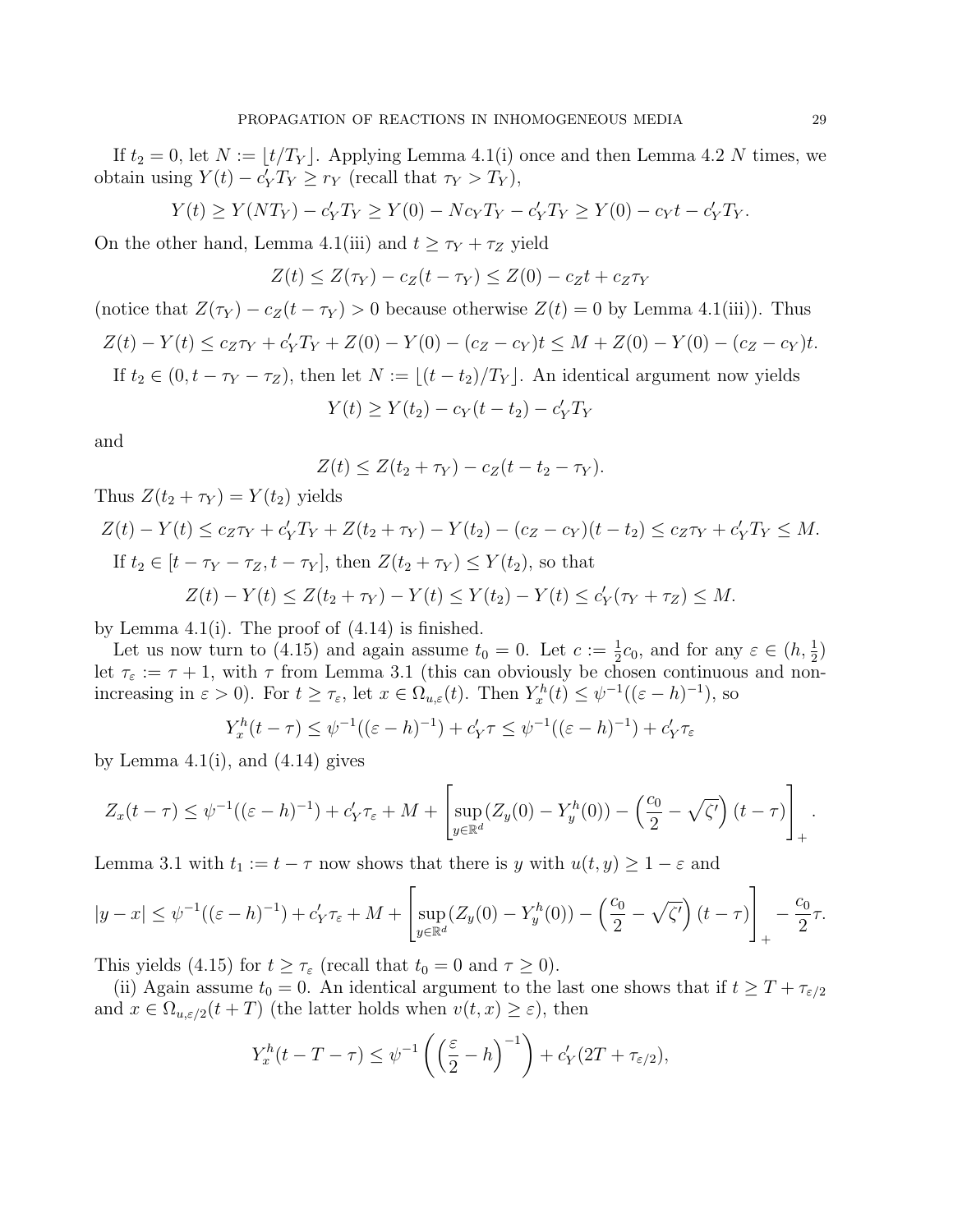and ultimately that there is y with  $u(t-T, y) \geq 1 - \frac{\varepsilon}{2}$  $\frac{\varepsilon}{2}$  (which yields  $v(t, y) \geq 1 - \varepsilon$ ) and

$$
|y-x| \le \psi^{-1}\left(\left(\frac{\varepsilon}{2} - h\right)^{-1}\right) + c_Y'(2T + \tau_{\varepsilon/2}) + M + \left[\sup_{y \in \mathbb{R}^d} (Z_y(0) - Y_y^h(0)) - \left(\frac{c_0}{2} - \sqrt{\zeta'}\right)(t - T - \tau)\right]_+ - \frac{c_0}{2}\tau.
$$
  
This proves (4.17) because  $\frac{1}{2}c_0 - \sqrt{\zeta'} \le c_Y'.$ 

This proves (4.17) because  $\frac{1}{2}c_0$  –  $\overline{\zeta'} \leq c'_Y$ 

Before moving onto the proofs of our main results, we state an important corollary of Theorem 4.3. For a solution u of (1.1) on  $(t_0, \infty) \times \mathbb{R}^d$  and for  $t \geq t_0$ , we let

$$
\Lambda_u^h(t) := \sup_{y \in \mathbb{R}^d} \left( Z_y(t) - Y_y^h(t) \right) \qquad (\leq \infty)
$$
\n(4.18)

for h from (4.1). Then  $\Lambda_u^h$  is non-increasing and right-continuous in h, by definition of  $Y_y^h$ .

Notice that if  $\Lambda_u^h$  is finite, then it controls  $L_{u,\varepsilon}$  for any  $\varepsilon \in (h, \frac{1}{2})$ . Indeed, the argument proving (4.15) from (4.14) applies to any u (even if  $u_t \geq 0$ ) and, with the notation from Theorem 4.3, yields for  $t \ge t_0 + \tau_{\varepsilon}$ ,

$$
L_{u,\varepsilon}(t) \le M_{\varepsilon-h} - M + \Lambda_u^h(t - \tau_{\varepsilon} + 1). \tag{4.19}
$$

For ignition f we also have the opposite direction. For any  $(t, y) \in (t_0, \infty) \times \mathbb{R}^d$  and  $h \in (0, \min\left\{\theta(c_0^2 - 4\zeta)(c_0^2 + 4\zeta)^{-1}, \frac{\eta}{4R}\right\})$  $\left[\frac{\eta}{4K}, \varepsilon_0\right]$ , we have

$$
\sup_{|x-y| h
$$

because otherwise we would have  $u(t, \cdot) \leq h + \gamma \psi(|\cdot|)$  for some  $\gamma < \psi(Y_{y}^{h}(t))^{-1}$ , contradicting the definition of  $Y_y^h(t)$ . But then  $Z_y(t) \leq Y_y^h(t) + L_{u,h}(t)$  by  $h \leq \varepsilon_0$ , so

$$
\Lambda_u^h(t) \le L_{u,h}(t). \tag{4.20}
$$

We now have the following result for entire solutions with  $u_t \geq 0$ .

**Corollary 4.4.** Let  $d \leq 3$ , let  $f_0, K$ , and  $\theta \geq 0$  be as in (H), and let  $\eta > 0$ ,  $\zeta \in (0, c_0^2/4)$ , and  $f \in F(f_0, K, \theta, \zeta, \eta)$ . Assume that  $u \in [0, 1]$  solves  $(1.1)$  and satisfies  $u_t \geq 0$  on  $\mathbb{R} \times \mathbb{R}^d$ .

(i) If h is as in (4.1) and  $\limsup_{t\to-\infty} \Lambda_u^h(t) < \infty$ , then in fact  $\sup_{t\in\mathbb{R}} \Lambda_u^h(t) \leq M$  and  $\sup_{t\in\mathbb{R}}L_{u,\varepsilon}(t)\leq M_{\varepsilon-h}$  for any  $\varepsilon\in (h,\frac{1}{2})$  (here  $M,M_{\delta}$  are from Theorem 4.3). We also have

$$
\inf_{u(t,x)\in[\varepsilon,1-\varepsilon]} u_t(t,x) \ge \mu_{\varepsilon,M_{\varepsilon/2-h}} \tag{4.21}
$$

for any  $\varepsilon \in (2h, 2\varepsilon_0]$ , where  $\mu_{\varepsilon,\ell} > 0$  is the inf in (3.5).

(ii) If  $\theta > 0$  and u has bounded width, then  $\sup_{t \in \mathbb{R}} \Lambda_u^0(t) \leq M$  (and so (i) holds with  $h = 0$ and  $\varepsilon \in (0, \frac{1}{2})$  $\frac{1}{2}$ ). Moreover, if a pure ignition  $f_1$  satisfies (2.7), then u propagates with global mean speed in  $[c_0, c_1]$ , with  $\tau_{\varepsilon,\delta}$  in Definition 2.2 depending only on  $\delta, f_1, \varepsilon, f_0, K, \zeta, \eta$ .

Remark. Recall that  $M, M_{\varepsilon}, \mu_{\varepsilon}$  depend on  $f_0, K, \zeta, \eta$  (and  $\varepsilon$ ) but not on  $\theta, h, f, u$ . This and Theorem 2.11(ii) will be the key to the independence of the bounds in Theorem 2.4(i) on  $u_0$ .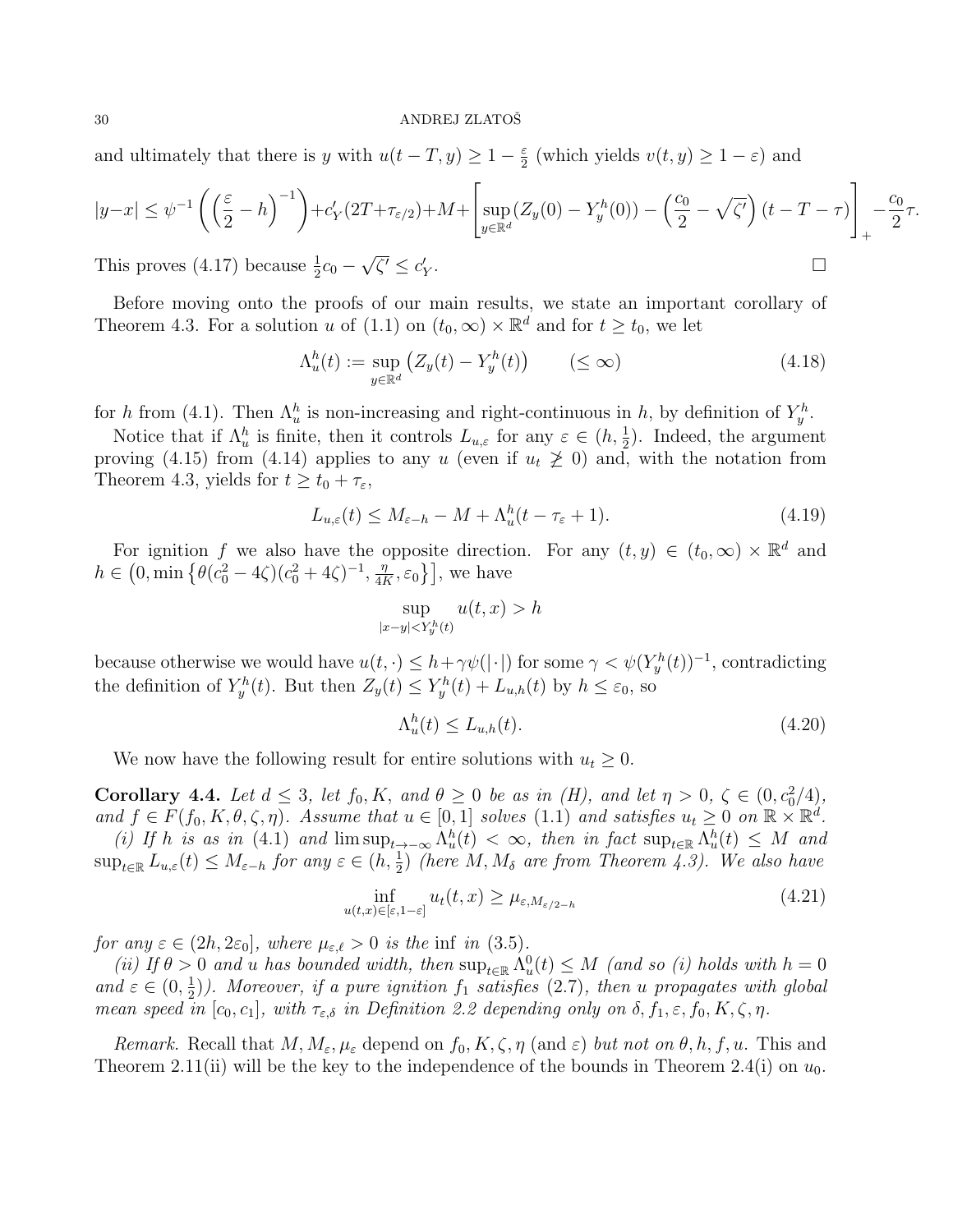*Proof.* (i) The first claim is immediate from (4.14) after letting  $u_0(x) := u(t_0, x)$  and then sending  $t_0 \to -\infty$ . The second then follows from (4.19), and the third from Lemma 3.3(iii) with  $\theta = 0$ , applied to u shifted in time by  $1 - t$ .

(ii) For any  $h \in (0, \min\left\{\theta(c_0^2 - 4\zeta)(c_0^2 + 4\zeta)^{-1}, \frac{\eta}{4l}\right\})$  $\left[\frac{\eta}{4K}, \varepsilon_0\right]$ , (4.20) and (i) show  $\sup_{t\in\mathbb{R}} \Lambda_u^h(t) \leq$ M, and right-continuity of  $\Lambda_u^h$  in h then yields  $\sup_{t\in\mathbb{R}} \Lambda_u^0(t) \leq M$ . The second claim now follows from Lemma 3.2 with  $\delta/2$  instead of  $\delta$ , using the bound  $L_{u,\varepsilon'}(t) \leq M_{\varepsilon'}$  for  $\varepsilon'$  from that lemma (which holds by (4.19) with  $h = 0$ ). Indeed, we only need to take  $\tau_{\varepsilon,\delta} \geq$  $\max\{2\delta^{-1}M_{\varepsilon'},\tau\}$  in Definition 2.2, with  $\tau$  from Lemma 3.2.

Open problem. It is an interesting question whether there is a transition solution  $u$  satisfying all the hypotheses of Corollary 4.4(ii), except of the hypothesis of bounded width, such that  $\Lambda_u^0$  is unbounded (cf. Open problem 2 after Theorem 2.11). It is obvious from (4.14) that in that case one would have  $\liminf_{t\to-\infty} |t|^{-1} \Lambda_u^0(t) > 0$ .

# 5. PROOF OF THEOREM  $2.5(i)$

We can assume  $u_0 \neq 0, 1$  because then the result holds trivially. As in Section 4, all constants will depend on  $f_0, K, \zeta, \eta$  (but not on  $\theta$  from (H), unless explicitly noted).

The second claim in (2.8) follows immediately from the first. Indeed: it is sufficient to prove it for  $\varepsilon \in (0, 2\varepsilon_0]$ ; if  $\mu_{\varepsilon,\ell} > 0$  is the inf in (3.5) for such  $\varepsilon$  and  $\ell_{\varepsilon}, T_{\varepsilon}$  are from the first claim in (2.8), then the second claim follows with  $m_{\varepsilon} := \mu_{\varepsilon,\ell_{\varepsilon/2}}$  and  $T_{\varepsilon}$  replaced by  $T_{\varepsilon/2} + 1$ , after applying Lemma 3.3(iii) to u shifted in time by  $-(t_0 + T_{\varepsilon/2})$ .

Similarly, the claim about global mean speed also follows from the first claim in (2.8). Indeed, if  $\varepsilon', \tau$  are from Lemma 3.2 with  $\delta/2$  instead of  $\delta$ , then that lemma shows that we only need  $T_{\varepsilon,\delta} \geq T_{\varepsilon'} + 1$  and  $\tau_{\varepsilon,\delta} \geq \max\{2\delta^{-1}\ell_{\varepsilon'},\tau\}$  in Definition 2.2.

We are left with proving the first claim in  $(2.8)$  (which also proves that u has a bounded width). We will do so with  $\ell_{\varepsilon} := M_{\varepsilon/2}$  from Theorem 4.3. We define  $Z_y, Y_y^h$  as in Section 4 and split the proof into two cases.

**Case**  $d = 3$ : Let  $\varepsilon' := 1 - \varepsilon_0$  (which depends on  $f_0, K$ ) and given any  $\varepsilon \in (0, \frac{1}{2})$  $(\frac{1}{2})$ , let  $h := \min \left\{ \theta(c_0^2 - 4\zeta)(c_0^2 + 4\zeta)^{-1}, \frac{\eta}{4R} \right\}$  $\frac{\eta}{4K}, \varepsilon_0, \frac{\varepsilon}{2}$  $\frac{\epsilon}{2}$ . The argument which proves (4.20) now shows  $Z_y(t_0) \le \hat{Y}_y^h(t_0) + L_{u,h,\varepsilon'}(t_0)$  for each  $y \in \mathbb{R}^3$ . Hence the right-hand side of (4.15) equals  $M_{\varepsilon-h} \, (\leq M_{\varepsilon/2})$  for all large enough t and we are done.

**Case**  $d \leq 2$ : First, there is  $\tau \geq 1$  such that if a solution  $u \in [0,1]$  of  $(1.1)$  on  $(t_0,\infty) \times \mathbb{R}^d$ with f as in the theorem satisfies  $u_t \geq 0$  and  $u(t_0, x) \geq \varepsilon'$ , then  $u(t_0 + \tau, x) > 1 - \varepsilon_0$ . This is proved just as a similar claim in the proof of Lemma 4.2.

Define now  $Z'_y$  as  $Z_y$  but with  $\varepsilon'$  in place of  $1 - \varepsilon_0$ , and given any  $\varepsilon \in (0, \frac{1}{2})$  $(\frac{1}{2})$ , let  $h := \min \left\{ \theta(c_0^2 - 4\zeta)(c_0^2 + 4\zeta)^{-1}, \frac{\eta}{4R} \right\}$  $\frac{\eta}{4K}, 1-\varepsilon', \frac{\varepsilon}{2}$  $\frac{\varepsilon}{2}$ . The argument which proves (4.20) now shows  $Z'_{y}(t_0) \leq Y_{y}^{h}(t_0) + L_{u,h,\varepsilon'}(t_0)$ , and then the previous paragraph and Lemma 4.1(i) yield

$$
Z_y(t_0+\tau) \le Y_y^h(t_0) + L_{u,h,\varepsilon'}(t_0) \le Y_y^h(t_0+\tau) + c'_Y\tau + L_{u,h,\varepsilon'}(t_0).
$$

This holds for all  $y \in \mathbb{R}^d$ , so we conclude as in the first case.

The proof of Theorem 2.5(i) is finished.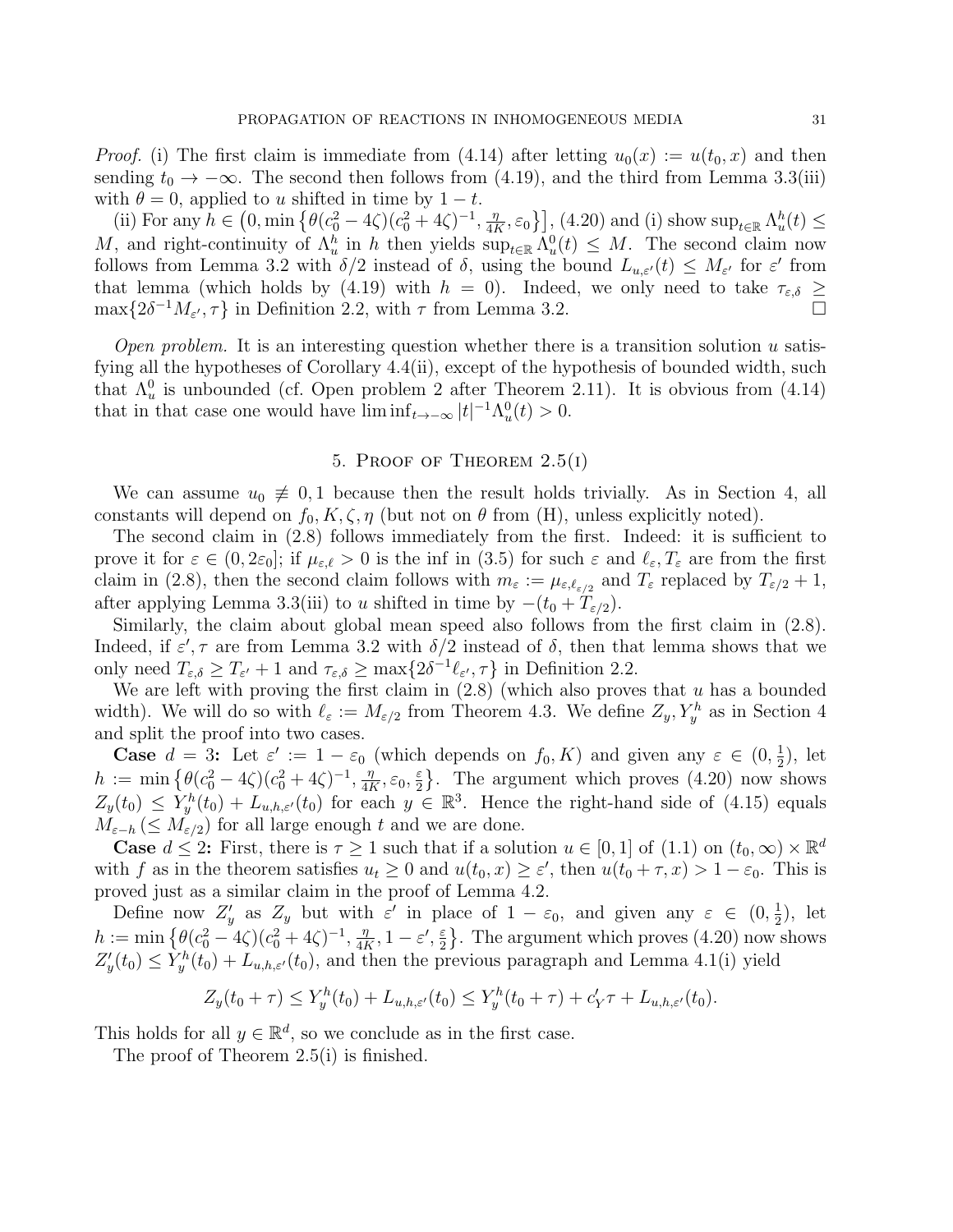*Proof of Remark 2 after Theorem 2.5.* The second claim in (2.8) follows from the first as above. To prove the first claim in (2.8), again consider two cases.

**Case**  $d = 3$ : Let  $\varepsilon' := 1 - \varepsilon_0$ . The hypothesis and (3.9) for  $k = 0$  and  $\zeta'$  in place of  $\zeta$ imply

$$
C := \sup_{\varepsilon \in (0,1), r \ge 0} \varepsilon \psi(r)^{-1} \psi(r + L_{u,\varepsilon,\varepsilon'}(t_0)) < \infty.
$$

Assume that  $u_0 \neq 0$  because otherwise the result holds trivially. By the definition of  $Y_y^h$ , for any  $y \in \mathbb{R}^3$ , there is  $x \in \mathbb{R}^3$  such that

$$
u(t_0, x) = \psi(Y_y^0(t_0))^{-1}\psi(|x - y|) \qquad (=: \varepsilon > 0).
$$

Then there is  $x' \in B_{L_{u,\varepsilon,\varepsilon'}(t_0)}(x)$  with  $u(t_0,x') \geq \varepsilon'$  (=  $1-\varepsilon_0$ ), and we have

$$
\psi(|x'-y|) \le \psi(|x-y| + L_{u,\varepsilon,\varepsilon'}(t_0)) \le C\varepsilon^{-1}\psi(|x-y|) = C\psi(Y_y^0(t_0)).
$$

Since C is independent of y, this means  $\sup_{y\in\mathbb{R}^3} (Z_y(t_0) - Y_y^0(t_0)) < \infty$ . We conclude as in the ignition case, using (4.15).

**Case**  $d \leq 2$ : The argument from the first case shows  $\sup_{y \in \mathbb{R}^d} (Z'_y(t_0) - Y_y^0(t_0)) < \infty$ , with  $Z'_y$  from the ignition case  $d \leq 2$ . As in the ignition case  $d \leq 2$ , and with the same  $\tau$ , we obtain  $\sup_{y \in \mathbb{R}^d} (Z_y(t_0 + \tau) - Y_y^0(t_0 + \tau)) < \infty$  and the result follows as before.

Finally, the first inclusion of the claim about global mean speed follows from the first claim in (2.8) as in the ignition case because the first inclusion in Lemma 3.2 holds also for monostable f. The second inclusion in Definition 2.2, with  $c' := c_Y'$ , follows from  $\Lambda_u^0(t) \leq M$ (which holds for all large enough t by  $(4.14)$ ) and  $(4.8)$ .

# 6. PROOFS OF THEOREMS  $2.4(I)$  AND  $2.5(II)$

As in Section 4, all constants will depend on  $f_0, K, \zeta, \eta$  (but not on  $\theta$  from (H), unless explicitly noted).

Note that the claim about global mean speed follows in both cases from the first claim in  $(2.8)$  as in the proof of Theorem  $(2.5)$ . Since bounded width also follows from the first claim in (2.8), we are therefore left with proving (2.8) in both cases.

Let us start with the (easier to prove) analogous results for monostable reactions from Remark 4 after Theorem 2.4 and Remark 3 after Theorem 2.5.

*Proof of Remark 4 after Theorem 2.4.* We can assume without loss that  $t_0 = 0$ . The idea is to construct  $w_0$  such that

$$
\Delta w_0(\cdot) + f(\cdot, w_0(\cdot)) \ge 0 \tag{6.1}
$$

and the solution w to (1.1) with  $w(0, x) = w_0(x)$  satisfies  $w(\tau, \cdot) \geq u_0(\cdot)$  and  $u(\tau, \cdot) \geq w_0(\cdot)$ for some  $\tau > 0$ . Then u will satisfy

$$
w(t - \tau, \cdot) \le u(t, \cdot) \le w(t + \tau, \cdot) \tag{6.2}
$$

for  $t \geq \tau$ . Since  $w_t \geq 0$ , Theorem 4.3(ii) for w, u in place of u, v will now do the trick.

Let us first consider (2.15), and sssume without loss  $e = (1, 0, \ldots, 0)$ . Let  $s_0 > 0$  be such that there is a smooth, even, 2s<sub>0</sub>-periodic  $C^2$  function  $U: \mathbb{R} \to [0, \frac{1}{2}]$  $\frac{1}{2}(1+\theta_0)$ ] satisfying  $U'' + f_0(U) > 0$  on  $\mathbb{R}, U(0) = \frac{1}{2}(1 + \theta_0), U(s_0) = 0$ , and  $U' < 0$  on  $(0, s_0)$  (then obviously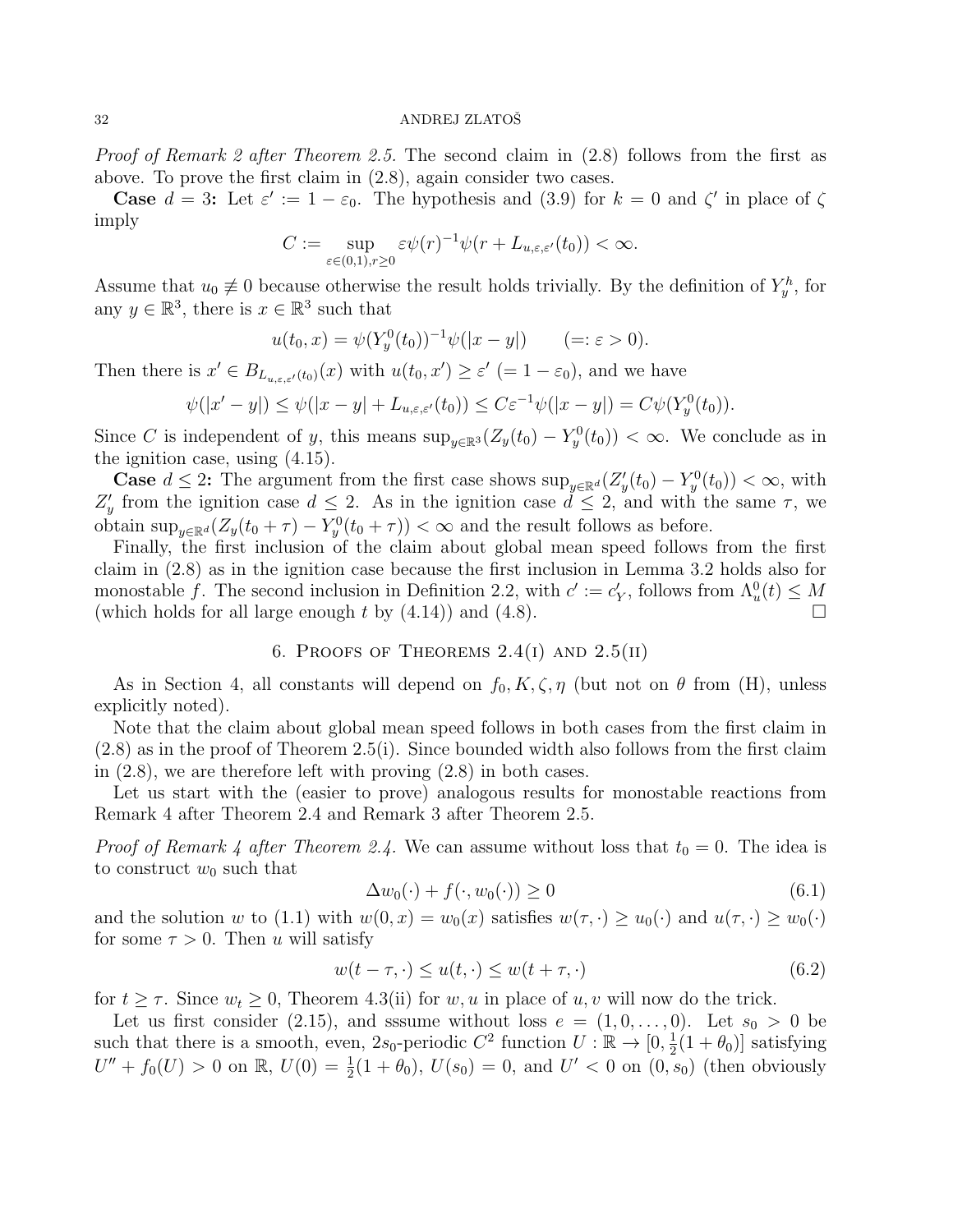$U'(0) = U'(s_0) = 0$ . Such U is obtained by perturbing the solution of  $\tilde{U}'' + f_0(\tilde{U}) = 0$  with  $\tilde{U}(0) = \frac{1}{2}(1 + \theta_0)$  and  $\tilde{U}'(0) = 0$ . The latter satisfies  $\tilde{U}' < 0$  on some interval  $(0, \tilde{s}_0]$  with  $\tilde{U}(\tilde{s}_0) = 0$  because multiplying the ODE by  $\tilde{U}'$  and integrating yields

$$
\tilde{U}'(s)^{2} = \tilde{U}'(0)^{2} + 2 \int_{\tilde{U}(s)}^{\tilde{U}(0)} f_{0}(u) du = 2 \int_{\tilde{U}(s)}^{(1+\theta_{0})/2} f_{0}(u) du > 0
$$

as long as  $\tilde{U}(s) > 0$  (notice that  $\tilde{U}''(0) < 0$ ). Thus we can perturb  $\tilde{U}$  to obtain the desired U, with  $s_0$  near  $\tilde{s}_0$ . Then U,  $s_0$  depend only on  $f_0$ , and we define

$$
W(s) := \begin{cases} \frac{1}{2}(1+\theta_0) & s \le R_2, \\ U(s-R_2) & s \in (R_2, R_2+s_0), \\ 0 & s \ge R_2+s_0. \end{cases}
$$
(6.3)

Note that

$$
\inf_{s < R_2 + s_0} [W''(s) + f_0(W(s))] = \inf_{s \in \mathbb{R}} [U''(s) + f_0(U(s))] > 0.
$$

Then  $w_0(x) := W(x_1)$  satisfies  $(6.1)$ , and  $w(\tau, \cdot) \geq u_0(\cdot)$  follows for some  $(f_0, \varepsilon_2)$ -dependent  $\tau$ , from  $\varepsilon_2 > 0$  and the second claim in Lemma 3.1. Similarly,  $u(\tau, \cdot) \geq w_0(\cdot)$  follows for some  $(f_0, R_2 - R_1, \varepsilon_1)$ -dependent  $\tau$  from the second claim in Lemma 3.1 (which holds with  $\frac{1}{2}(1+\theta_0)$ replaced by  $\theta_0 + \varepsilon_1$  when  $\varepsilon_1 > 0$ , and with  $R = R(f_0, \varepsilon_1)$  [2]).

Thus w satisfies (6.2) for all  $t \geq \tau$ . Let us increase  $\tau$  so that

$$
w(\tau, \cdot) \ge (1 - \varepsilon_0) \chi_{\{x \mid x \cdot \epsilon < R_2\}}(\cdot).
$$

This makes  $\tau$  also depend on K, and then Lemma 4.1(i) applied to w yields

$$
\Lambda_w^0(\tau) \le s_0 + c_Y' \tau \tag{6.4}
$$

because  $Y_y^0(0) \ge y_1 - (R_2 + s_0)$  if  $Y_y^0$  is defined with respect to w. With  $M_\varepsilon, \tau_\varepsilon$  from Theorem 4.3, let  $\ell_{\varepsilon} := M_{\varepsilon/2} + 3c'_Y \tau$  and

$$
T_{\varepsilon} := 2\tau + \tau_{\varepsilon/2} + \left(\frac{c_0}{2} - \sqrt{\zeta}\right)^{-1} (s_0 + c'_Y \tau). \tag{6.5}
$$

Then Theorem 4.3(ii) with w, u in place of u, v gives  $L_{u,\varepsilon}(t) \leq \ell_{\varepsilon}$  for  $t \geq T_{\varepsilon}$ . The proof in the case (2.15) is finished.

Let us now assume (2.14) as well as  $x_0 = 0$  without loss, and first also assume that sup  $u_0$  < 1. We can also assume without loss that (with U as above)

$$
R_2 \ge \frac{(d-1)\|U'\|_{\infty}}{\inf_{s \in \mathbb{R}} [U''(s) + f_0(U(s))]}.
$$
\n(6.6)

The result now holds for any  $R_1 \geq R(f_0, \varepsilon_1)$ , where the latter is from the argument above so that the conclusion of Lemma 3.1 still holds. Indeed, this time we let  $w_0(x) := W(|x|)$ , which also satisfies (6.1) due to (6.6). As above, we obtain (6.2) for some  $\tau > 0$ , and then again  $L_{u,\varepsilon}(t) \leq \ell_{\varepsilon}$  for  $t \geq T_{\varepsilon}$ .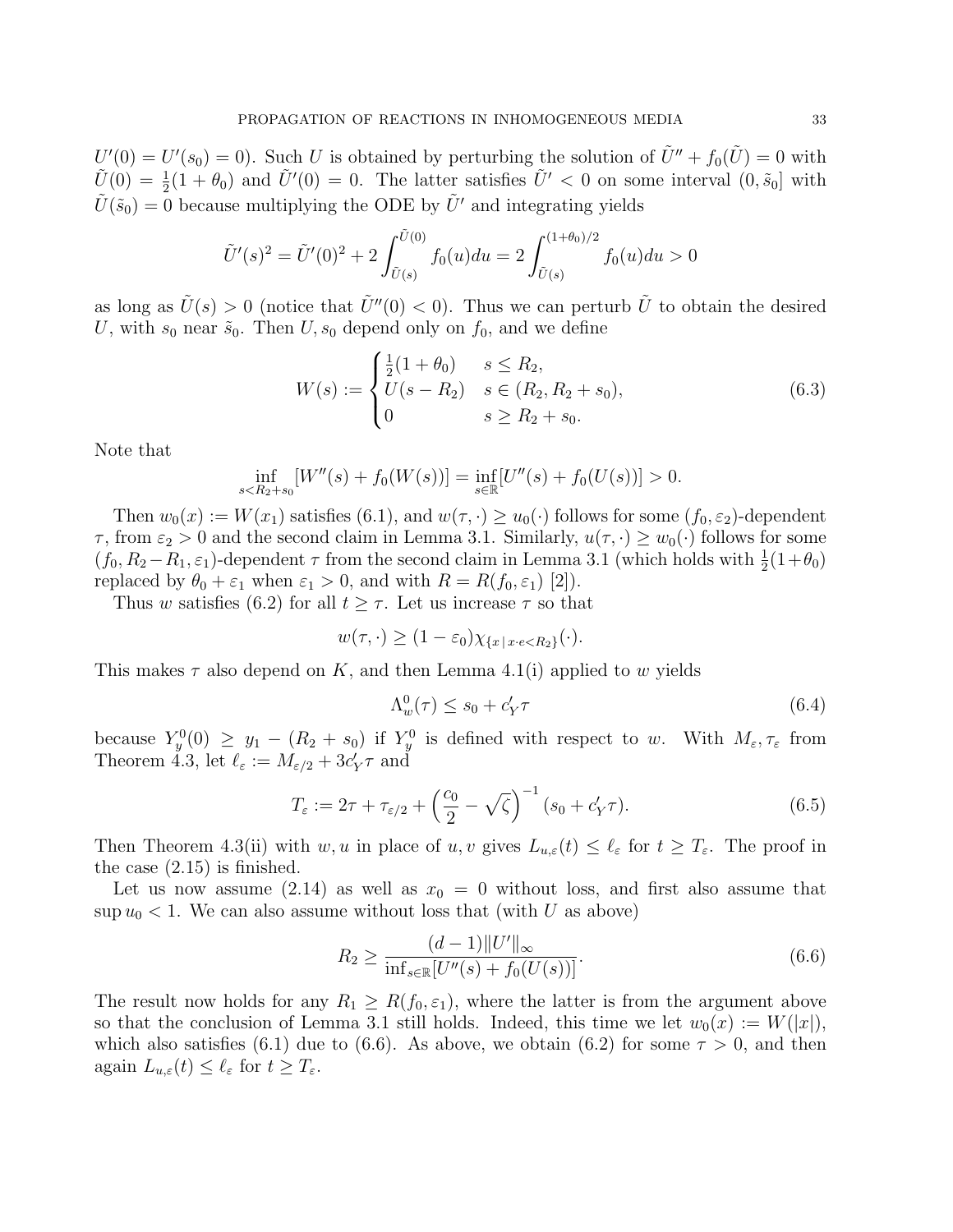Finally, assume (2.14) with  $x_0 = 0$ , and sup  $u_0 = 1$ . We let again (6.6) and  $w_0(x) := W(|x|)$ , but now  $w(\tau, \cdot) \not\geq u_0(\cdot)$  for all  $\tau \geq 0$ . Solve  $(1.1), (1.2)$  and replace  $u_0$  by  $u(1, \cdot)$ . It is obviously sufficient to prove this claim for the new  $u_0$ . This now satisfies

$$
u_0(x) \le \min\left\{1 - \varepsilon_2, \frac{|B_1(0)|R_2^d}{(4\pi)^{d/2}} e^{K} e^{-\max\{|x| - R_2, 0\}^2/4}\right\},
$$

by the comparison principle, for some  $(K, R_2)$ -dependent  $\varepsilon_2 > 0$ . Since  $w(\tau, \cdot)$  converges locally uniformly to 1 as  $\tau \to \infty$ ,  $w_t \geq 0$ , and  $w(\tau, x) \sim e^{-|x|^2/4\tau}$  as  $|x| \to \infty$  by the heat equation asymptotics, we again obtain  $w(\tau, \cdot) \geq u_0(\cdot)$  for some  $\tau$ . The rest of the argument is as before.  $\square$ 

Proof of Remark 3 after Theorem 2.5. The first claim in  $(2.8)$  is proved as above, now with u playing the role of w because  $u_t \geq 0$ . Indeed, assume  $t_0 = 0$  and let  $\tau < \infty$  be such that  $s := \sup_{y \in \mathbb{R}^d} (Z_y(\tau) - Y_y^0(\tau)) < \infty$  (which exists by the proof of Remark 2 after Theorem 2.5). With  $M_{\varepsilon}, \tau_{\varepsilon}, \ell_{\varepsilon}$  from the previous proof, let  $T_{\varepsilon}$  be from (6.5) but with  $s_0 + c'_Y \tau$  replaced by s. Then again  $L_{v,\varepsilon}(t) \leq \ell_{\varepsilon}$  for  $t \geq T_{\varepsilon}$  by Theorem 4.3(ii), as above.

The global mean speed claim is proved as in the proof of Remark 2 after Theorem 2.5, this time using  $\Lambda_v^0(t) \leq \Lambda_u^0(t-\tau) + 2c'_Y\tau \leq M + 2c'_Y\tau$  (which again holds for all large t).

The proof of  $(2.8)$  in Theorem  $2.4(i)$  resp. Theorem  $2.5(ii)$  is similar but a little more involved. To show that  $\ell_{\varepsilon}$  is independent of  $R_1, R_2, \varepsilon_1, \varepsilon_2$  resp.  $\tau$ , as well as to obtain the second claim in  $(2.8)$ , we will need to use Theorem 2.11. In addition, the exponential tails of the initial data in Theorem 2.4(i) will be handled by constructing appropriate super-solutions and obtaining inequalities as in (4.16) instead of (6.2).

We will start with proving the result for general solutions  $u$  which (essentially) lie between two time-translates of a solution w with initial datum satisfying  $(6.1)$ . The bounds in this result will, in fact, be independent of  $u, w$  for large t as long as the number  $\Lambda_w^h(0)$ , defined in (4.18), is finite for each small enough  $h > 0$ .

**Theorem 6.1.** Let  $d \leq 3$ , let  $f_0, K$  be as in (H), and let  $\eta > 0$  and  $\zeta \in (0, c_0^2/4)$ . For any  $\varepsilon' \in (0, \frac{1}{2})$  $(\frac{1}{2})$ , there are  $\ell_{\varepsilon'}$ ,  $m_{\varepsilon'} \in (0, \infty)$  such that if  $\theta > 0$ ,  $\lambda : (0, \frac{1}{2})$  $(\frac{1}{2}) \rightarrow (0, \infty)$  is left-continuous and non-increasing,  $\tau < \infty$ , and  $\nu : (0, \infty) \to [0, \infty)$  satisifies  $\lim_{t\to\infty} \nu(t) = 0$ , then there is  $T_{\varepsilon',\theta,\lambda,\tau,\nu} < \infty$  such that the following holds. If  $f \in F(f_0,K,\theta,\zeta,\eta)$  and  $u,w \in [0,1]$  are solutions of (1.1) on  $(0, \infty) \times \mathbb{R}^d$  with  $w_0(\cdot) := w(0, \cdot)$  satisfying  $(6.1)$ , with  $\Lambda_w^h(0) \leq \lambda(h)$ for all  $h \in (0, \min\left\{\theta(c_0^2 - 4\zeta)(c_0^2 + 4\zeta)^{-1}, \frac{\eta}{4l}\right\})$  $\left[\frac{\eta}{4K},\varepsilon_0\right\}\right]$ , and with

$$
w(t - \tau, \cdot) - \nu(t) \le u(t, \cdot) \le w(t + \tau, \cdot) + \nu(t)
$$
\n
$$
(6.7)
$$

for each  $t > \tau$ , then

$$
\sup_{t \ge T_{\varepsilon', \theta, \lambda, \tau, \nu}} L_{u, \varepsilon'}(t) \le \ell_{\varepsilon'} \qquad and \qquad \inf_{\substack{t \ge T_{\varepsilon', \theta, \lambda, \tau, \nu} \\ u(t, x) \in [\varepsilon', 1 - \varepsilon']}} u_t(t, x) \ge m_{\varepsilon'}.
$$
\n(6.8)

Remark. We stress that  $\ell_{\varepsilon}, m_{\varepsilon}$  are independent of f, u as well as of  $\theta, \lambda, \tau, \nu$ .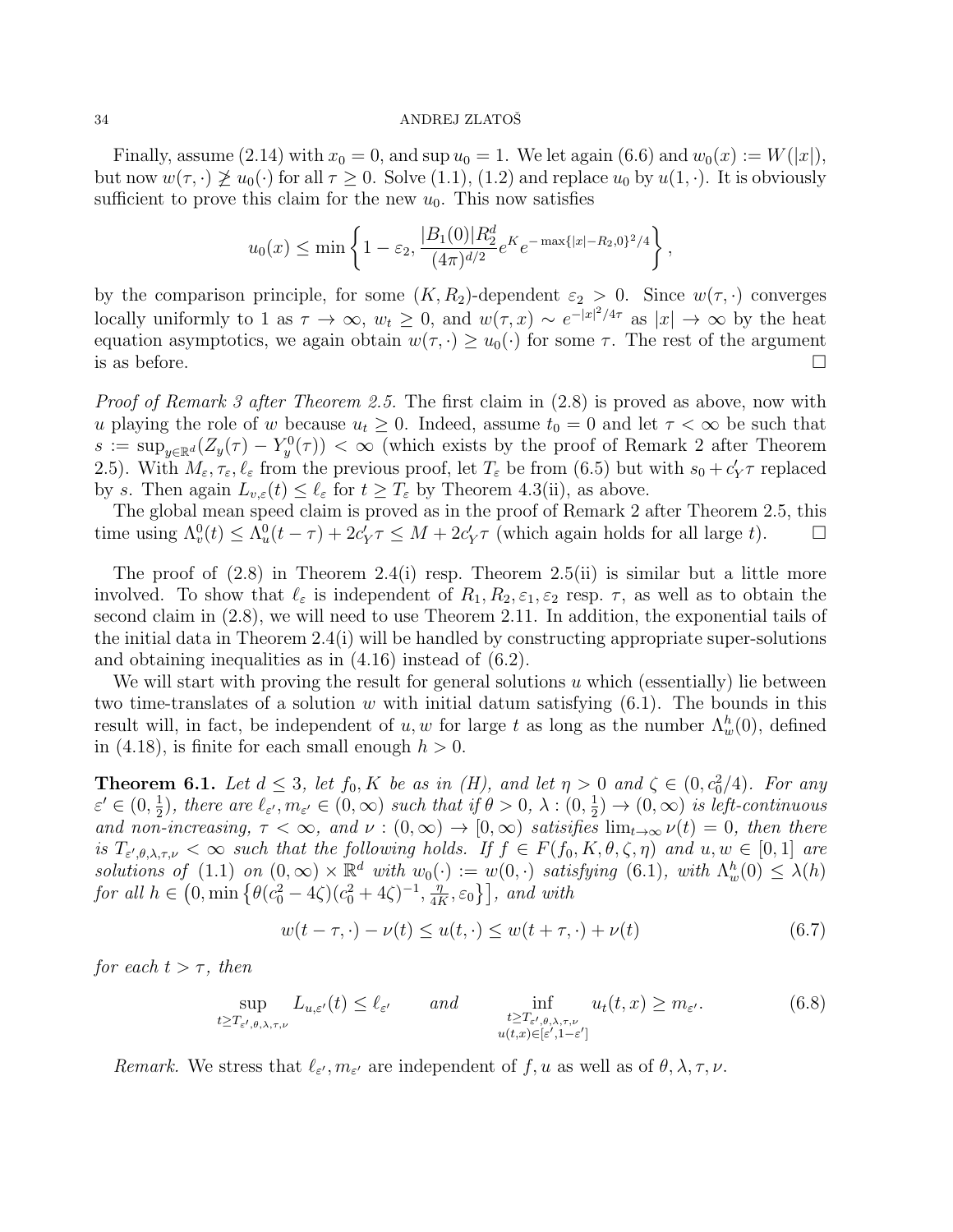*Proof.* Let  $h_0 := \min \left\{ \theta(c_0^2 - 4\zeta)(c_0^2 + 4\zeta)^{-1}, \frac{\eta}{4l} \right\}$  $\left\{\frac{\eta}{4K}, \varepsilon_0\right\} > 0.$  For  $\varepsilon \in (0, 4h_0]$ , and with  $M_\delta, \tau_\varepsilon$ from Theorem 4.3, let  $T(\varepsilon) \geq \tau + \tau_{\varepsilon/2}$  be such that  $\sup_{t \geq T(\varepsilon)} \nu(t) \leq \frac{\varepsilon}{2}$  $\frac{\varepsilon}{2}$ , and define  $L(\varepsilon) :=$  $M_{\varepsilon/4} + 3c'_Y \tau + \lambda(\frac{\varepsilon}{4})$  $(\frac{\varepsilon}{4})$ . For  $\varepsilon \in (4h_0, \frac{1}{2})$  $(\frac{1}{2})$  let  $T(\varepsilon) := T(4h_0)$  and  $L(\varepsilon) := L(4h_0)$ .

Then for any  $\varepsilon \in (0, 4h_0]$ , by Theorem 4.3(ii) with  $h := \frac{\varepsilon}{4}$ ,

$$
L_{u,\varepsilon}(t) \le L(\varepsilon) \qquad \text{for } t \ge T(\varepsilon) \tag{6.9}
$$

(and this also holds for  $\varepsilon \in (4h_0, \frac{1}{2})$  $(\frac{1}{2})$  because  $L_{u,\varepsilon}(t)$  is non-increasing in  $\varepsilon$ ).

Let us now prove the first claim in (6.8), with  $\ell_{\varepsilon'} := M_{\varepsilon'/2} + 1$ . If there is no such  $T_{\varepsilon',\theta,\lambda,\tau,\nu}$ , then there is a sequence  $(f_n, u_n, w_n, t_n, x_n)$  with  $f_n, u_n, w_n$  satisfying the hypotheses of the theorem,  $\lim_{n\to\infty} t_n = \infty$ ,  $u_n(t_n, x_n) \in [\varepsilon', 1 - \varepsilon']$  and

$$
\inf_{u_n(t_n,y)\geq 1-\varepsilon'}|y-x_n|>\ell_{\varepsilon'}.\tag{6.10}
$$

After shifting  $f_n$  by  $(-x_n, 0)$  and  $u_n$  by  $(-t_n, -x_n)$ , and then applying Lemma 3.3(ii) (with  $-t_n + T(\varepsilon)$  in place of  $t_n(\varepsilon)$ , using (6.9)), we obtain new  $(f, u) \in S_{-\infty,L}(f_0, K, \theta)$  such that  $u(0,0) \in [\varepsilon', 1-\varepsilon']$  and  $L_{u,\varepsilon'/2}(0) \geq \ell_{\varepsilon'} > M_{\varepsilon'/2}$ . We also have  $f \in F(f_0, K, \theta, \zeta, \eta)$  because that set is closed under locally uniform limits.

Thus  $(f, u) \in S_L(f_0, K, \theta)$  since  $u \neq 0, 1$  (with  $S_L$  defined in Section 3). Then Theorem 2.11(ii) shows  $u_t \geq 0$ , because bounded width of u and Lemma 3.1 immediately show that u propagates with a positive global mean speed. But then  $L_{u,\varepsilon/2}(0) > M_{\varepsilon/2}$  yields a contradiction with Corollary 4.4(ii,i) (with  $h = 0$ ). The first claim in (6.8) is proved.

The second claim is proved similarly with  $m_{\varepsilon'} := \frac{1}{2} \mu_{\varepsilon', M_{\varepsilon'/2}}$  for  $\varepsilon \in (0, 2\varepsilon_0]$ , where  $\mu_{\varepsilon,\ell} > 0$ is the inf in (3.5) (then it also holds with  $m_{\varepsilon} := m_{2\varepsilon_0}$  for  $\varepsilon' \in (2\varepsilon_0, \frac{1}{2})$ ). Non-existence of  $T_{\varepsilon',\theta,\lambda,\tau,\nu}$  again yields a sequence  $(f_n, u_n, w_n, t_n, x_n)$  with  $f_n, u_n, w_n$  satisfying the hypotheses of the theorem,  $\lim_{n\to\infty} t_n = \infty$ ,  $u_n(t_n, x_n) \in [\varepsilon', 1-\varepsilon']$  and  $(u_n)_t(t_n, x_n) < m_{\varepsilon'}$ . We again obtain new  $(f, u) \in S_L(f_0, K, \theta)$  such that  $f \in F(f_0, K, \theta, \zeta, \eta)$ ,  $u_t \geq 0$ , as well as  $u(0, 0) \in [\varepsilon', 1 - \varepsilon']$ , and  $u_t(0,0) \leq m_{\varepsilon} < \mu_{\varepsilon',M_{\varepsilon'/2}}$ . This contradicts Corollary 4.4(ii,i) (with  $h = 0$ ), and the second claim in  $(6.8)$  is also proved.

Recall that in the proof of Theorem 2.5(i) we obtained  $\Lambda_u^h(t_0+T) \leq c'_Y T + L_{u,h,\varepsilon'}(t_0)$  for all  $h \in (0, \min\left\{\theta(c_0^2 - 4\zeta)(c_0^2 + 4\zeta)^{-1}, \frac{\eta}{4l}\right\})$  $\left[\frac{\eta}{4K}, \varepsilon_0\right]$ , with  $T = 0$  if  $d = 3$  and some  $T > 0$  if  $d \leq 2$ . If we thus let  $\lambda(h) := c'_Y T + \inf_{h' \in (0,h)} L_{u,h',\varepsilon'}(t_0)$  (which is left-continuous) and  $\nu \equiv 0$ , then  $(2.8)$  in Theorem 2.5(ii) immediately follows from Theorem 6.1 with  $u, v$  in place of  $w, u$  and time shifted by  $-(t_0 + T)$ .

Hence we are left with proving (2.8) in Theorem 2.4(i). As in the proof of Remark 4 after Theorem 2.4, we will start with assuming (2.13), and also without loss that  $t_0 = 0$ ,  $e = (1, 0, \ldots, 0)$ , as well as  $\varepsilon_2 \leq c_0/4$  (recall that  $u \in [0, 1]$ ). We again let w solve (1.1) with  $w(0, x) = W(x_1)$ , where W is from (6.3). As before,  $w_t \geq 0$  and we have  $u(\tau, \cdot) \geq w(0, \cdot)$ provided  $\tau$  is large enough (depending on  $f_0$ ,  $R_2 - R_1$ ,  $\varepsilon_1$ ). This yields the first inequality in  $(6.7)$ , with  $\nu \equiv 0$ .

To obtain the second inequality in (6.7), we define  $\beta(t) := \tau - e^{-\epsilon_2^2 t}$  and

$$
v(t,x) := w(t + \beta(t),x) + e^{\varepsilon_2^2 t - \varepsilon_2(x_1 - R_2)}
$$
(6.11)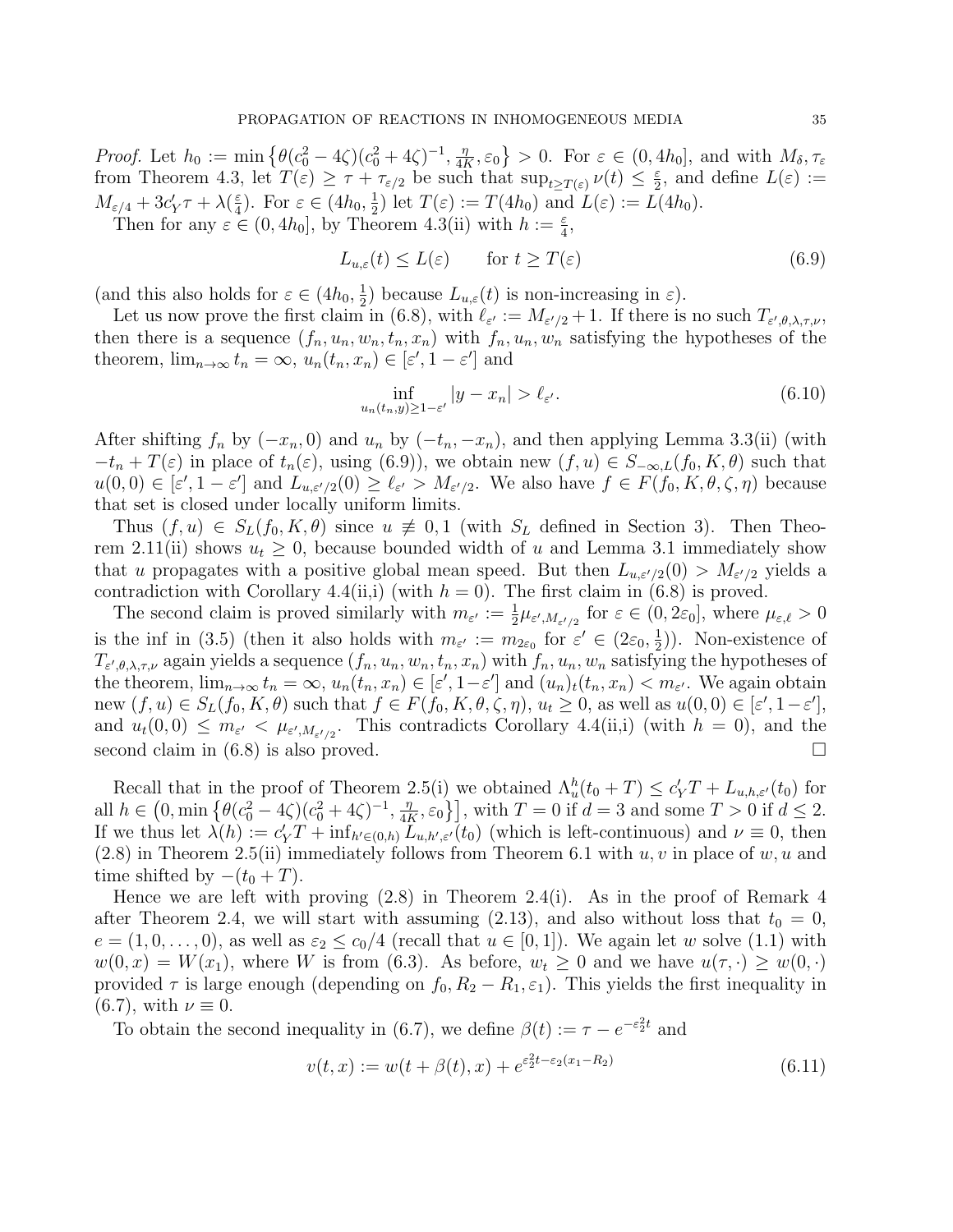for some large  $\tau$  to be determined later. We then have for  $t > 0$ ,

$$
v_t - \Delta v - f(x, v) = f(x, w(t + \beta(t), x)) - f(x, v) + \varepsilon_2^2 e^{-\varepsilon_2^2 t} w_t(t + \beta(t), x), \tag{6.12}
$$

where we extend f so that  $f(x, u) \leq 0$  for  $u \geq 1$  (cf. (2.20)).

We want to show that v is a super-solution of  $(1.1)$ , that is, the right hand side of  $(6.12)$  is  $\geq 0$  for  $t > 0$  and  $x \in \mathbb{R}^d$ . When  $w(t+\beta(t), x) \geq 1-\theta$ , then  $f(x, w(t+\beta(t), x)) \geq f(x, v(t, x))$ by the hypotheses on f and  $w \leq 1$ , so this is indeed the case.

Let  $\ell_{\theta/4}, m_{\theta/2}$  be from Theorem 6.1 (i.e., with  $\varepsilon' := \frac{\theta}{4}$  and  $\varepsilon' := \frac{\theta}{2}$ ). We now let  $\tau$  be large enough so that  $w(t + \tau - 1, x) \geq 1 - \theta$  whenever  $t \geq 0$  and

$$
x_1 \le \frac{c_0}{2}t + \frac{1}{\varepsilon_2} \log \max \left\{ \frac{K}{\varepsilon_2^2 m_{\theta/2}}, \frac{2}{\theta} \right\} + R_2,\tag{6.13}
$$

and also that

$$
\sup_{t\geq 0} L_{w,\theta/4}(t+\tau-1) \leq \ell_{\theta/4} \quad \text{and} \quad \inf_{\substack{t\geq 0 \\ w(t+\tau-1,x)\in[\theta/2,1-\theta/2]}} w_t(t+\tau-1,x) \geq m_{\theta/2}. \quad (6.14)
$$

The former holds for all large  $\tau$  due to the second claim in Lemma 3.1. The latter holds for all large  $\tau$  due to Theorem 6.1 applied to  $u = w$ ,  $\nu \equiv 0$ , and  $\tau = 0$ , but starting from some positive time for which  $\Lambda_w^0$  ( $\geq \Lambda_w^h$  for all  $h > 0$ ) is finite (see (6.4)), instead from time 0. This  $\tau$  then only depends on  $f_0, K, \zeta, \eta, \varepsilon_2, \theta$ .

When  $w(t + \beta(t), x) < 1 - \theta$ , then  $w(t + \tau - 1, x) < 1 - \theta$  by  $w_t \ge 0$ , so

$$
e^{\varepsilon_2^2 t - \varepsilon_2 (x_1 - R_2)} \le \min \left\{ \frac{\varepsilon_2^2 m_{\theta/2}}{K}, \frac{\theta}{2} \right\} e^{(\varepsilon_2^2 - c_0 \varepsilon_2/2)t} \le \min \left\{ \frac{\varepsilon_2^2 m_{\theta/2}}{K} e^{(\varepsilon_2^2 - c_0 \varepsilon_2/2)t}, \frac{\theta}{2} \right\}
$$

by the opposite inequality to (6.13). So either  $w(t + \beta(t), x) \leq \frac{\theta}{2}$  $\frac{\theta}{2}$ , in which case  $v(t, x) \leq \theta$ and we have  $f(x, w(t + \beta(t), x)) = f(x, v(t, x)) = 0$ ; or  $w(t + \beta(t), x) \in (\frac{\theta}{2})$  $(\frac{\theta}{2}, 1-\theta)$ , in which case the right hand side of (6.12) can be bounded below by

$$
-Ke^{\varepsilon_2^2 t - \varepsilon_2 (x_1 - R_2)} + \varepsilon_2^2 e^{-\varepsilon_2^2 t} m_{\theta/2} \ge -\varepsilon_2^2 m_{\theta/2} e^{(\varepsilon_2^2 - c_0 \varepsilon_2 / 2)t} + \varepsilon_2^2 m_{\theta/2} e^{-\varepsilon_2^2 t} \ge 0
$$

(using  $\varepsilon_2 \leq c_0/4$  in the last inequality).

It follows that v is a super-solution of (1.1), with  $v(0, \cdot) \geq u(0, \cdot)$  due to (2.13). Hence  $v \geq u$ , and the second inequality in (6.7) holds with

$$
\nu(t) := \max \left\{ \sup_{x_1 \le R_2 + c_0 t/2} [1 - w(t + \tau - 1, x)], e^{(\varepsilon_2^2 - c_0 \varepsilon_2/2)t} \right\}
$$

because  $u \le 1$  and  $w_t \ge 0$  (notice that  $\nu$  depends only on  $\tau$ ,  $f_0$ ,  $\varepsilon_2$ ). Since  $\lim_{t\to\infty} \nu(t) = 0$ due to Lemma 3.1 and  $0 < \varepsilon_2 < c_0/2$ , Theorem 2.4(i) for (2.13) follows from Theorem 6.1.

The proof of  $(2.8)$  in the  $(2.12)$  case of Theorem 2.4(i) is similar, with  $x_1$  replaced by  $|x-x_0|$  in the whole argument, and  $\varepsilon_2(d-1)|x-x_0|^{-1}e^{\varepsilon_2^2t-\varepsilon_2(|x-x_0|-R_2)}$  added to the right hand side of  $(6.12)$ .

Remark. For later reference, in the proof of Theorem 2.9 below, we also construct a subsolution of  $(1.1)$  with the same flavor. Let w be as in the above proof, solving  $(1.1)$  with  $w(0, x) := W(x_1)$ . We have  $\inf_{w(0, x) > \theta/4} w_t(0, x) > 0$  by the construction of W (because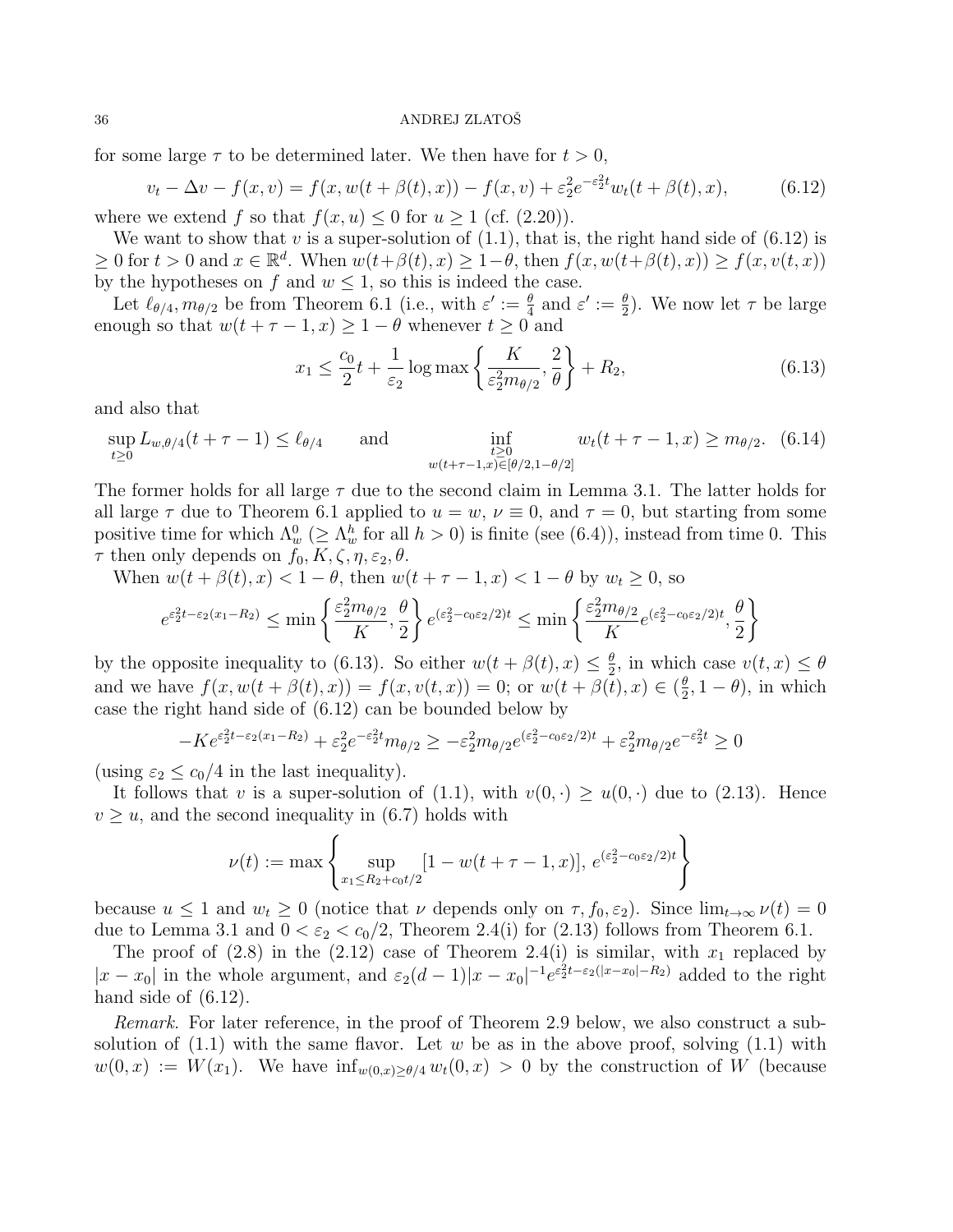$U'' + f_0(U) > 0$ , uniformly in all  $f \ge f_0$ . It follows from this and parabolic regularity that on some short time interval  $[0, \tilde{t}], w_t$  is bounded away from zero uniformly in all  $(t, x)$  with  $w(t,x) \geq \frac{\theta}{2}$  $\frac{\theta}{2}$  and in all  $f \ge f_0$  with  $f(x, 0) \equiv 0$  and Lipschitz constant K. This,  $w_t \ge 0$ , and the first claim in (6.14) now yield

$$
m := \inf \left\{ w_t(t, x) \middle| f \in F(f_0, K, \theta, \zeta, \eta), t \ge 0, \text{ and } w(t, x) \in \left[ \frac{\theta}{2}, 1 - \frac{\theta}{2} \right] \right\} > 0, \quad (6.15)
$$

provided we also assume (without loss) that  $\theta \leq 4\varepsilon_0$ . This is because an argument as in Lemma 3.3(iii) shows that otherwise there would be some  $f \in F(f_0, K, \theta, \zeta, \eta)$  and a solution u of (1.1) on  $(-\tilde{t}, \infty) \times \mathbb{R}^d$  with  $\sup_{t \geq \tau} L_{u, \theta/4}(t) \leq \ell_{\theta/4}$  for  $\tau$  from  $(6.14), u(0, 0) \in [\frac{\theta}{2}]$  $\frac{\theta}{2}$ , 1 –  $\frac{\theta}{2}$  $\frac{\theta}{2}$ , and  $u_t \equiv 0$ . Then Lemma 3.1 and  $\frac{\theta}{4} \leq \varepsilon_0$  show  $\lim_{t \to \infty} u(t, 0) = 1$ , contradicting  $u_t \equiv 0$ .

Next, pick any  $r \in \mathbb{R}$  and define

$$
v(t,x) := w(t - 1 + e^{-\varepsilon_2^2 t}, x) - e^{\varepsilon_2^2 t - \varepsilon_2 (x_1 - r)},
$$
\n(6.16)

so that for  $t > 0$ ,

$$
v_t - \Delta v - f(x, v) = f(x, w(t - 1 + e^{-\varepsilon_2^2 t}, x)) - f(x, v) - \varepsilon_2^2 e^{-\varepsilon_2^2 t} w_t(t + \beta(t), x).
$$
 (6.17)

Here we extend f so that  $f(x, u) \geq 0$  for  $u \leq 0$  (cf. (2.20)). We would like to show that the right hand side of  $(6.17)$  is  $\leq 0$ .

This is obviously true when  $v(t, x) \geq 1 - \theta$  because then the hypotheses on f and  $w \leq 1$ show  $f(x, w(t-1+e^{-\varepsilon_2^2t}, x)) \le f(x, v(t, x)).$ 

Now consider  $(t, x) \in (0, \infty) \times \mathbb{R}^d$  with

$$
x_1 \ge \frac{c_0}{2}t + \frac{1}{\varepsilon_2} \log \max \left\{ \frac{K}{\varepsilon_2^2 m}, \frac{2}{\theta} \right\} + r. \tag{6.18}
$$

Then

$$
e^{\varepsilon_2^2 t - \varepsilon_2 (x_1 - r)} \le \min \left\{ \frac{\varepsilon_2^2 m}{K}, \frac{\theta}{2} \right\} e^{(\varepsilon_2^2 - c_0 \varepsilon_2 / 2)t} \le \min \left\{ \frac{\varepsilon_2^2 m}{K} e^{(\varepsilon_2^2 - c_0 \varepsilon_2 / 2)t}, \frac{\theta}{2} \right\}.
$$

This,  $w \in [0, 1]$ , and the hypotheses on f show that if  $w(t-1+e^{-\epsilon_2^2t}, x) \notin (\theta, 1-\frac{\theta}{2})$  $(\frac{\theta}{2})$ , then we have  $f(x, w(t-1+e^{-\epsilon_2^2t}, x)) \le f(x, v(t, x))$ , so the right hand side of (6.17) is indeed  $\leq 0$ . If instead  $w(t-1+e^{-\epsilon_2^2t},x) \in (\theta,1-\frac{\theta}{2})$  $\frac{\theta}{2}$ , then we conclude the same because the right hand side can be bounded above by

$$
Ke^{\varepsilon_2^2 t - \varepsilon_2 (x_1 - r)} - \varepsilon_2^2 e^{-\varepsilon_2^2 t} m \le \varepsilon_2^2 m e^{(\varepsilon_2^2 - c_0 \varepsilon_2 / 2)t} - \varepsilon_2^2 m e^{-\varepsilon_2^2 t} \le 0.
$$

We cannot, however, conclude this when the opposite of (6.18) holds and  $v(t, x) < 1 - \theta$ . Thus we have obtained that v is a sub-solution of (1.1) on the set of  $(t, x) \in (0, \infty) \times \mathbb{R}^d$  such that either (6.18) holds or  $v(t, x) \geq 1 - \theta$ . This will turn out to be sufficient for our purposes because typical solutions u spread with speed  $>c_0/2$ . Hence for appropriate u we will have  $u(t, x) \geq 1 - \theta$  when the opposite of (6.18) holds, and we will still be able to conclude  $u \geq v$ .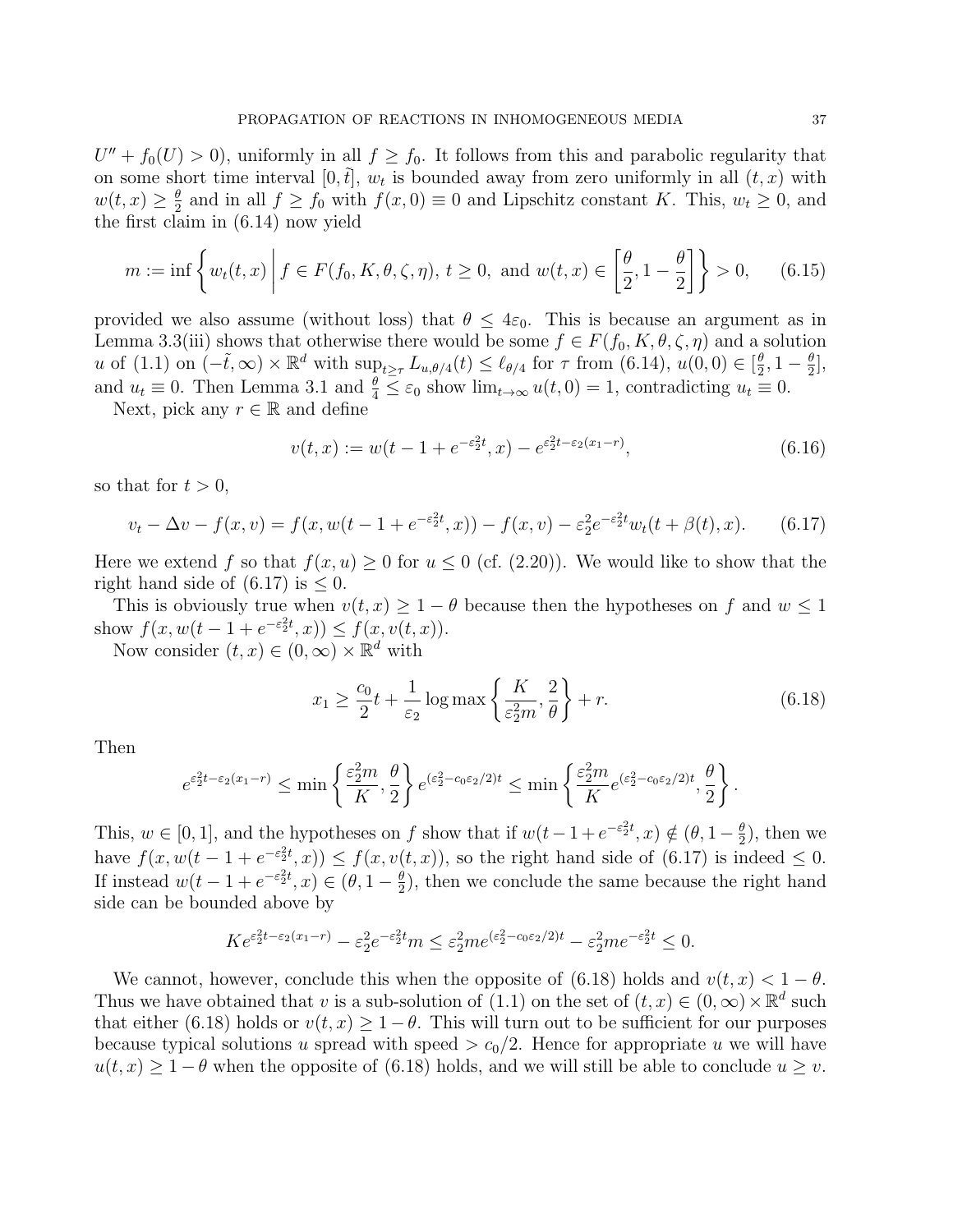7. PROOF OF LEMMA 4.2 IN THE CASE  $d=3$  (CASE  $u^+\equiv 1$ )

Recall the setup from the beginning of Section 4. In particular, all constants depend on  $f_0, K, \zeta, \eta$  (but not on  $\theta, h$  unless explicitly noted). Let us also assume, without loss, that  $t_1 = 0$  and  $y = 0$ , and denote  $Y_0^h = Y$ ,  $Z_0 = Z$ . Thus (4.12) becomes  $Z(\tau) \le Y(0)$ . Finally, recall that  $\alpha_f(x) = \alpha_f(x; \zeta)$  and  $\psi$  corresponds to  $\zeta'$  in Lemma 3.5.

Let  $\kappa \in (0, \frac{1}{2})$  $(\frac{1}{2})$  be such that if  $u(t, \tilde{x}) \in [\alpha_f(\tilde{x}), 1 - \varepsilon_0]$  for some  $(t, \tilde{x}) \in [\frac{1}{2}]$  $(\frac{1}{2}, \infty) \times \mathbb{R}^3$ , then

$$
u(t,x) \ge \frac{\eta}{2K}
$$
 and  $f(x, u(t,x)) \ge \kappa$  for any  $x \in B_{\sqrt{3}\kappa}(\tilde{x})$ . (7.1)

Note that  $\kappa$  exists and is independent of f, u due to  $\inf_{x \in \mathbb{R}^3} \alpha_f(x) \geq \eta/K$ , parabolic regularity, and  $f \in F(f_0, K, 0, \zeta, \eta)$ . Let also  $Q \geq K$  be such that if  $\mathcal{C} := [0, \kappa)^3$  and  $\tilde{w} \geq 0$  solves

$$
\tilde{w}_t = \Delta \tilde{w} + \left[ \zeta' + Q \chi_{[1/2,1]}(t) \chi_{\mathcal{C}}(x) \right] \tilde{w}
$$

on  $(\frac{1}{2}, \infty) \times \mathbb{R}^3$  with  $\tilde{w}(\frac{1}{2})$  $(\frac{1}{2}, \cdot) \geq \frac{\eta}{4P}$  $\frac{\eta}{4K}\chi_{\mathcal{C}}(\cdot)$ , then  $\tilde{w}(t,\cdot) \geq \chi_{\mathcal{C}}(\cdot)$  for any  $t \geq 1$  (which exists because  $\zeta' > 0$ ).

Assume now that  $v \in [0,1]$  solves  $(3.6)$ , and that  $\mathcal{C}'_1, \mathcal{C}'_2, \ldots$  are all (finitely or infinitely many) disjoint cubes such that  $\mathcal{C}'_n$  is a  $\kappa \mathbb{Z}^d$ -translation of  $\tilde{\mathcal{C}}$  (i.e., by an integer multiple of  $\kappa$ in each coordinate) and  $v(x'_n) \in ( \alpha_f(x'_n), 1 - \varepsilon_0 ]$  for some  $x'_n \in \overline{\mathcal{C}}'_n$ . Since (7.1) applies to v in place of  $u(t, \cdot)$ , its second claim and (3.7) show for each  $x_0 \in \mathbb{R}^d$ ,

$$
\sum_{n\geq 1} (1+|x'_n-x_0|)^{-1} \leq \kappa^{-4}.\tag{7.2}
$$

Let  $T = T_Y > 0$ ,  $R \geq T$ , and  $\tau = \tau_Y \geq T + 1$ , all to be chosen later (but independent of  $\theta$ , h, f, u). Also let  $\mathcal{C}_1,\ldots,\mathcal{C}_N$  be as above but such that  $u(T,x) > \alpha_f(x;\zeta')$  for some  $x \in \mathcal{C}_n \cap B_{Y(0)}(0)$ . Let  $t_n \in [0, T)$  be the last time such that  $u(t, x) \leq \alpha_f(x; \zeta')$  for all  $(t, x) \in [0, t_n] \times [\mathcal{C}_n \cap B_{Y(0)}(0)],$  let  $I_n := [t_n, t_n + 1]$ , and let  $x_n \in \mathcal{C}_n \cap B_{Y(0)}(0)$  be any point such that  $u(T, x_n) \geq \alpha_f(x_n; \zeta')$   $((t_n, x_n)$  will be fixed from now on). Then  $u_t \geq 0$  and  $Z(\tau) \leq Y(0)$  show that

$$
u(t, x_n) \in [\alpha_f(x_n; \zeta'), 1 - \varepsilon_0] \quad \text{for } n = 1, \dots, N \text{ and } t \in [T, \tau]. \tag{7.3}
$$

We now claim that if  $\tau$  is large enough (depending only on T, R in addition to  $f_0, K, \zeta, \eta$ ), then we must have

$$
\sum_{|x_n - x_0| \le 2R + 2} (1 + |x_n - x_0|)^{-1} < 2\kappa^{-4} \tag{7.4}
$$

for each  $x_0 \in \mathbb{R}^3$ . This holds due to the same argument as in the case  $d \leq 2$  of this lemma. Indeed, if such  $\tau$  did not exist, we take a sequence of counter-examples  $(f_{\tau}, u_{\tau}, x_0^{\tau})$ to (7.4) for  $\tau = T + 1, T + 2, \ldots$  and shift each in space by (the negative of) the vector whose each coordinate is the largest multiple of  $\kappa$  smaller than the same coordinate of  $x_0^{\tau}$ . Parabolic regularity then shows that there is a subsequence along which these shifted solutions converge locally uniformly to a solution of  $(1.1)$  (with some  $f \in F(f_0, K, 0, \zeta, \eta)$ ), whose  $t \to \infty$  limit  $v \in [0, 1]$  satisfies (3.6). Moreover, by taking a further subsequence (along which those shifted  $C_1^{\tau}, \ldots, C_{N_{\tau}}^{\tau}$  for which  $|x_n^{\tau} - x_0^{\tau}| \leq 2R + 2$  are all the same, and the corresponding shifted  $x_n^{\tau}$  and as well as the shifted  $x_0^{\tau}$  converge), one obtains existence of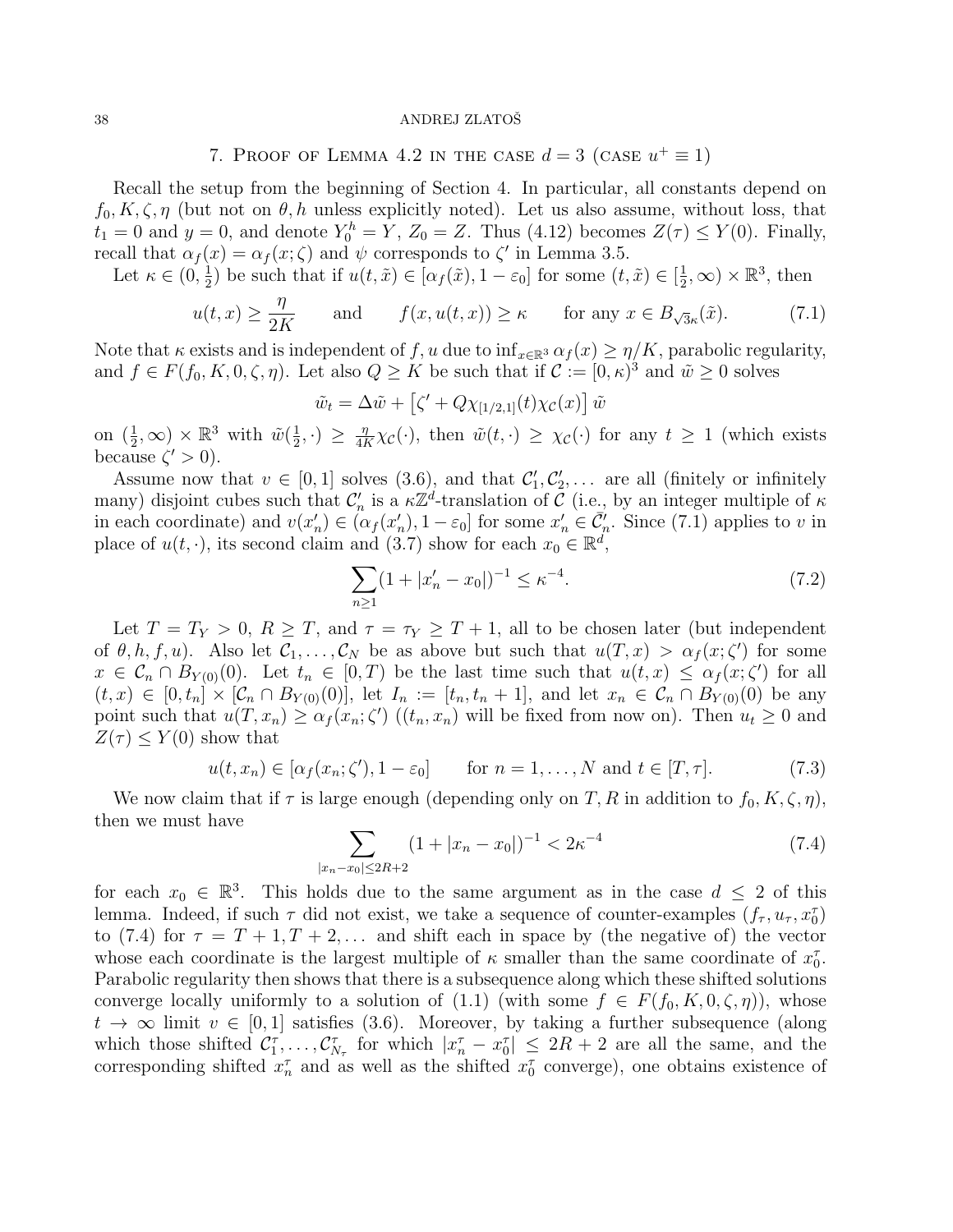$x'_0 \in \overline{\mathcal{C}}$  and of  $\kappa \mathbb{Z}^d$ -translations  $\mathcal{C}'_1, \ldots, \mathcal{C}'_{N'} \subseteq B_{2R+4}(0)$  of  $\mathcal{C}$  and  $x'_n \in \overline{\mathcal{C}}'_n \cap B_{2R+3}(0)$ , such that  $v(x'_n) \in (\alpha_f(x'_n), 1-\varepsilon_0]$  (because (7.3) holds for each  $(u_\tau, f_\tau, x_n^\tau)$ , and  $f_\tau(x_n^\tau, \alpha_{f_\tau}(x_n^\tau; \zeta)) =$  $\zeta'\alpha_{f_{\tau}}(x_n^{\tau};\zeta')\geq \zeta\alpha_{f_{\tau}}(x_n^{\tau};\zeta')+(\zeta'-\zeta)\frac{\eta}{K}$  $\frac{\eta}{K}$ ) and

$$
\sum_{n=1}^{N'} (1 + |x'_n - x'_0|)^{-1} \ge 2\kappa^{-4}
$$

This obviously contradicts (7.2), so there must be  $\tau \geq T + 1$  such that (7.4) holds.

We now reorder the  $(C_n, t_n, x_n)$  so that  $t_1 \leq \cdots \leq t_N$ . Define

$$
A(t,x) := Q \sum_{n=1}^{N} \chi_{I_n}(t) \chi_{\mathcal{C}_n}(x)
$$

and let w solve

$$
w_t = \Delta w + [\zeta' + A(t, x)](w - h)
$$
\n(7.5)

.

on  $(0, \infty) \times \mathbb{R}^3$ , with  $w(0, x) = h + \psi(Y(0))^{-1} \psi(|x|)$  (so that  $w(0, \cdot) \geq u(0, \cdot)$  by the definition of  $Y(0)$ ). We will now show that  $w \ge u$  on  $[0, T] \times \mathbb{R}^3$ .

Since the time-independent function  $h+\psi(Y(0))^{-1}\psi(|x|)$  is a sub-solution of (7.5), we have  $w(t, x) \geq 1 \geq u(t, x)$  for  $(t, x) \in [0, T] \times (\mathbb{R}^3 \setminus B_{Y(0)}(0))$ . Also,  $w \geq h$  and  $(4.2)$  show

$$
[\zeta' + A(t, x)](w(t, x) - h) \ge f(x, w(t, x))
$$

for  $(t, x) \in [0, T] \times (B_{Y(0)}(0) \setminus \bigcup_{n=1}^{N} C_n)$ , as well as for any n and any  $(t, x) \in [0, t_n] \times C_n$ . The same is true for  $(t, x) \in I_n \times C_n$  because  $f \in F(f_0, K, \theta, \zeta, \eta)$ ,  $h \leq \theta$ , and  $Q \geq K$ . Since  $w(0, \cdot) \geq u(0, \cdot)$  and  $u \leq 1$  solves (1.1), the comparison principle yields  $w \geq u$  on  $[0, t_1 + 1] \times \mathbb{R}^3$ .

From  $Z(\tau) \leq Y(0)$ , the definition of  $t_1 \in [0, \tau - 1]$ , and the first claim in (7.1) we have  $u(t_1 + \frac{1}{2})$  $(\frac{1}{2}, \cdot) \geq \frac{\eta}{2P}$  $\frac{\eta}{2K}\chi_{\mathcal{C}_1}(\cdot)$ . Since  $w(t_1+\frac{1}{2})$  $(\frac{1}{2}, \cdot) \geq u(t_1 + \frac{1}{2})$  $(\frac{1}{2}, \cdot)$  and  $h \leq \frac{\eta}{4}$  $\frac{\eta}{4K}$ , the function  $\tilde{w}(t,x) :=$  $w(t-t_1, x) - h$  satisfies  $\tilde{w}(\frac{1}{2})$  $(\frac{1}{2}, \cdot) \geq \frac{\eta}{4P}$  $\frac{\eta}{4K}\chi_{\mathcal{C}_1}(\cdot)$ . Our choice of Q then shows  $w(t,x) \geq 1 \ (\geq u(t,x))$ for  $(t, x) \in [t_1 + 1, T] \times C_1$ , so the comparison principle now yields  $w \ge u$  on  $[0, t_2 + 1] \times \mathbb{R}^3$ .

Using the argument from the previous paragraph  $n-1$  more times (with  $t_2, \ldots, t_n$  in place of  $t_1$ ) ultimately indeed gives  $w \geq u$  on  $[0, T] \times \mathbb{R}^3$ . It therefore suffices to show

$$
w(T, \cdot) - h \le \psi(Y(0) - c_Y T)^{-1} \psi(|\cdot|)
$$
\n(7.6)

to conclude the proof. This will be achieved by using  $(7.4)$ , for appropriately chosen  $T, R$ . Let

$$
a(t,x) := e^{-2\zeta' t} \psi(Y(0))\psi(|x|)^{-1}(w(t,x) - h),
$$

so that we have  $a(0, x) \equiv 1$  and

$$
a_t = \Delta a + \frac{2x\psi'(|x|)}{|x|\psi(|x|)} \cdot \nabla a + A(t, x)a.
$$

Thus (7.6) will follow if we prove

$$
||a(T, \cdot)||_{L^{\infty}(\mathbb{R}^3)} \le \frac{e^{-2\zeta' T} \psi(Y(0))}{\psi(Y(0) - c_Y T)}
$$
\n(7.7)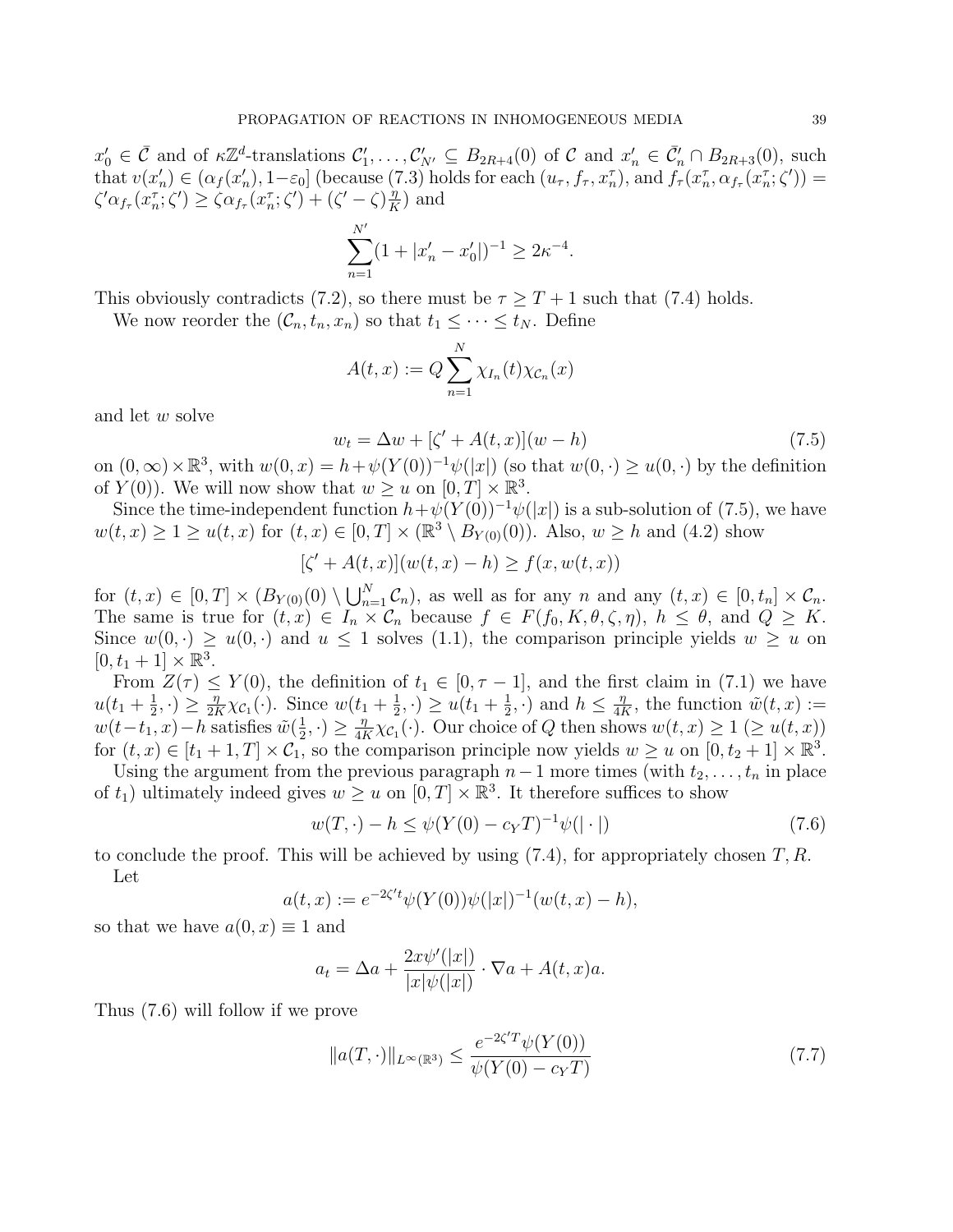Let

$$
\delta := 2\zeta' \frac{c_Y - 2\sqrt{\zeta'}}{c_Y + 2\sqrt{\zeta'}} > 0.
$$

Since  $\frac{d}{dr}[\ln \psi(r)] \ge 4\zeta'(c_Y + 2\sqrt{\zeta'})^{-1} = (2\zeta' + \delta)c_Y^{-1}$  $\overline{Y}_Y^{-1}$  for  $r \geq r_Y$  and we assume  $Y(0) - c_Y T \geq r_Y$ , it follows that  $\psi(Y(0))\psi(Y(0)-c_Y T)^{-1} \geq e^{(2\zeta'+\delta)T}$ . Hence it suffices to prove

$$
||a(T, \cdot)||_{L^{\infty}(\mathbb{R}^3)} \le e^{\delta T}.
$$
\n(7.8)

We now choose  $R \geq T$  to be such that if  $B_t$  is the standard Brownian motion in  $\mathbb{R}^3$  (defined on some probability space  $(\Omega, \mathcal{F}, \mathbb{P})$ , then

$$
\mathbb{P}\left(\sup_{t\in[0,T]}|B_t| \ge R - 2\|\psi'\psi^{-1}\|_{\infty}T\right) \le \frac{1}{3}e^{-QT} \tag{7.9}
$$

(so R depends on T in addition to  $f_0, K, \zeta, \eta$ ). For any  $|x| \leq Y(0)$ , we let  $X_t^x$  be the stochastic process given by  $X_0^x = x$  and

$$
dX_t^x = b(X_t^x)dt + dB_t := \frac{2X_t^x \psi'(|X_t^x|)}{|X_t^x|\psi(|X_t^x|)}dt + dB_t.
$$

Then the well-known Feynman-Kac formula gives

$$
a(T, x) = \mathbb{E}\left(e^{\int_0^T A(T - t, X_t^x)dt}\right)
$$
\n(7.10)

We will now show that this is  $\leq e^{\delta T}$  for  $x = 0$  (the general case is identical). Denote  $X_t^0 = X_t$  and note that  $|b| \leq 2 ||\psi'\psi^{-1}||_{\infty}$  yields

$$
\mathbb{P}\left(\sup_{t\in[0,T]} |X_t| \ge R\right) \le \mathbb{P}\left(\sup_{t\in[0,T]} |B_t| \ge R - 2\|\psi'\psi^{-1}\|_{\infty}T\right) \le \frac{1}{3}e^{-QT}.\tag{7.11}
$$

Since  $A \leq Q$ , this means that the contribution to (7.10) from those paths which leave  $B_R(x=0)$  before time T is at most  $\frac{1}{3}e^{-QT}e^{QT} = \frac{1}{3}$  $\frac{1}{3}$ .

Next reorder again the  $(C_n, t_n, x_n)$ , now so that  $C_n \cap B_R(0) \neq \emptyset$  precisely when  $n \leq N'$  (for some N'). Since (7.4) holds for any  $x_0 \in \mathbb{R}^3$ , we have

$$
\sum_{n=1}^{N'} (1+|x_n - x_0|)^{-1} < 2\kappa^{-4} \tag{7.12}
$$

for any  $x_0 \in B_{R+1}(0)$ . Then  $x_n \in B_{R+1}(0)$  implies that  $(7.12)$  holds for any  $x_0 \in \mathbb{R}^3$ .

Consider now the paths which stay in  $B_R(0)$  until time T. These have non-zero  $A(T-t, X_t)$ only at those times  $t \in [0, T]$  for which  $X_t \in \mathcal{C}_n$  for some  $n \leq N'$ , and also  $T - t \in I_n$ . Since  $|I_n| = 1$ , the contribution to (7.10) from those of these paths which hit fewer than  $\delta(2Q)^{-1}T$ of the cubes  $\mathcal{C}_1, \ldots, \mathcal{C}_{N'}$  before time T is at most  $\exp(Q\delta(2Q)^{-1}T) \leq \frac{1}{3}$  $\frac{1}{3}e^{\delta T}$ , provided we choose  $T \geq \delta^{-1} \ln 9.$ 

Finally, the contribution to (7.10) from those paths which stay in  $B_R(0)$  until time T and hit at least  $\delta(2Q)^{-1}T$  of the cubes  $\mathcal{C}_1,\ldots,\mathcal{C}_{N'}$  before time T is at most  $e^{-2QT}e^{QT} \leq \frac{1}{3}$  $rac{1}{3}$  by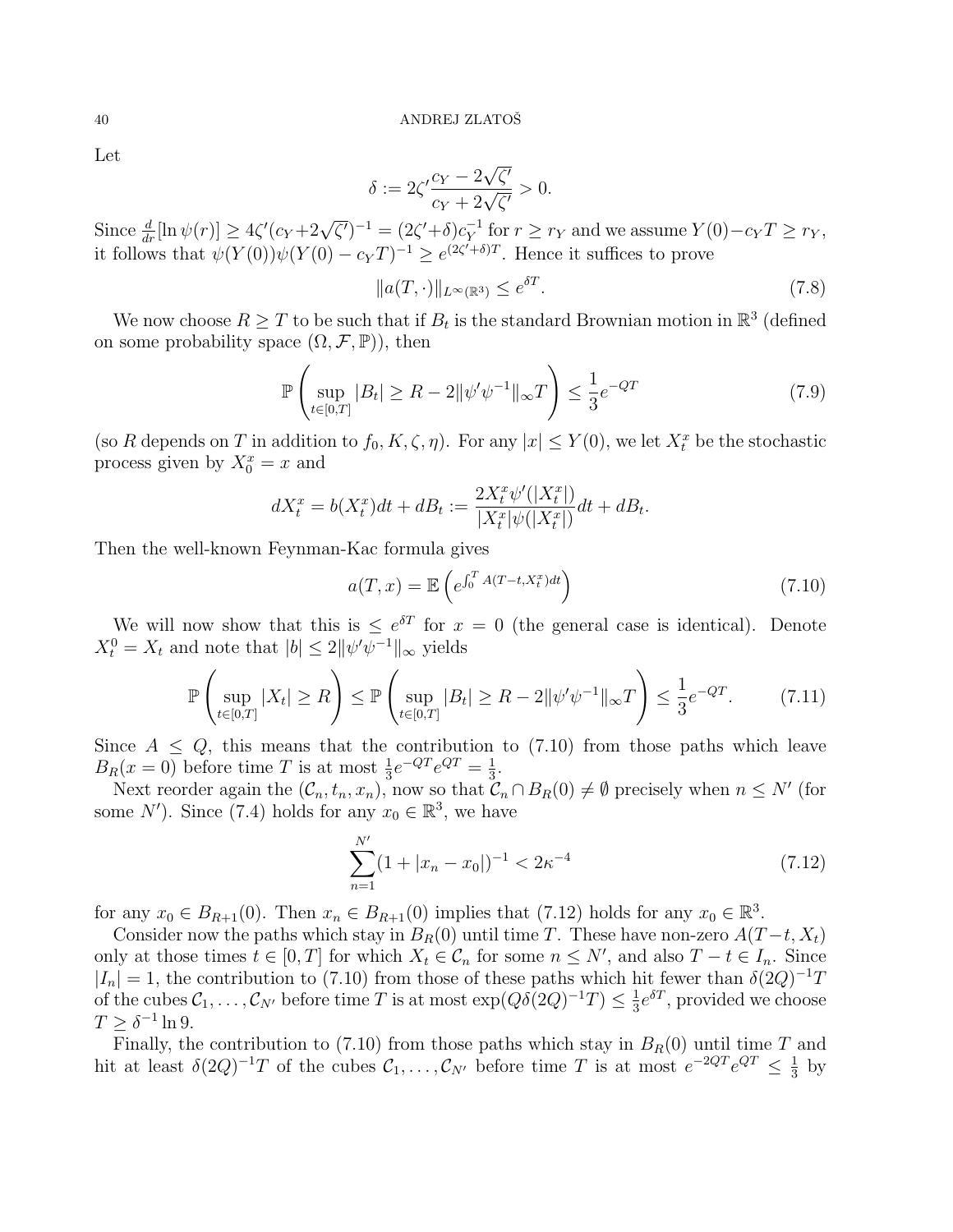$A \leq Q$  and Lemma 7.1 below, provided we let  $p := \delta(2Q)^{-1}$ ,  $P := 2 \max{\{\kappa^{-4}, Q, ||\psi'/\psi||_{\infty}\}},$ and choose T large enough (which then depends on  $f_0, K, \zeta, \eta$ ).

Thus  $a(T, x = 0) \le e^{\delta T}$ , and the general case  $|x| \le Y(0)$  is identical. Hence (7.8) follows for any such  $T$  and the proof will be finished once we prove the following lemma.

**Lemma 7.1.** If  $p, P > 0$ , then for any large enough  $T > 0$  (depending only on d, p, P) the following holds. If  $N \leq \infty$ , the points  $x_n \in \mathbb{R}^d$  satisfy

$$
\sum_{n=1}^{N} (1 + |x_n - x|)^{-1} \le P \tag{7.13}
$$

for any  $x \in \mathbb{R}^d$ , and the process  $X_t$  satisfies  $X_0 = 0$  and  $dX_t = b(X_t)dt + dB_t$  with  $||b||_{\infty} \leq P$ and  $B_t$  the standard Brownian motion in  $\mathbb{R}^d$ , then

$$
\mathbb{P}\left(X_t \text{ hits at least } pT \text{ of the balls } B_1(x_n) \text{ before time } T\right) \le e^{-PT}.\tag{7.14}
$$

Remark. The point here is that if  $X_t$  hits at least pT of these balls, the sum of the  $[pT]$ displacements it undergoes in-between hits will be bounded below by a quantity super-linear in T because of  $(7.13)$ . The same will then hold for  $B_t$  because b is bounded, but the probability of this decreases super-exponentially in T due to the nature of the Gaussian.

*Proof.* Define the stopping times  $t_0 := 0$ ,

$$
t'_j := \inf\{t \ge 0 \mid X_s \text{ hits at least } j \text{ of the balls } B_1(x_n) \text{ before time } t\},\
$$

and 
$$
t_j := \min\{t'_j, T\}
$$
 for  $j = 1, ..., [pT]$ . Let  $h_j := \sum_{k=1}^j |X_{t_k} - X_{t_{k-1}}|$  and let  
 $j_t := \max\{j \leq \lceil pT \rceil | t_j < t\}$ 

be the smaller of  $\lceil pT \rceil$  and the number of the balls hit by  $X_s$  before time  $t \in (0, T]$  (if  $t > T$ , then  $j_t = [pT]$ . Of course, these are all measurable functions of  $\omega \in \Omega$ . Finally, let  $\Omega' := {\omega \in \Omega | j_T(\omega) = [p] }$  be the set of those  $\omega$  for which at least  $[p]$  balls are hit by  $X_s(\omega)$  before time T. Thus we need to show  $\mathbb{P}(\Omega') \leq e^{-PT}$ .

We now claim that there is  $\gamma(T) \to \infty$  as  $T \to \infty$  (also depending on p, P but nothing else) such that (cf. the Remark above)

$$
h_{\lceil pT \rceil} \ge \gamma(T)T \qquad \text{for any } \omega \in \Omega'. \tag{7.15}
$$

Indeed, let  $\omega \in \Omega'$  and  $H = H(\omega) := h_{\lceil pT \rceil}(\omega)$ . For any  $x \in \mathbb{R}^d$  we have by (7.13),

$$
\sum_{j=1}^{\lceil pT \rceil} \left( 2 + \left| X_{t_j} - x \right| \right)^{-1} \le P.
$$

If we take  $x := rX_{t_k} + (1 - r)X_{t_{k-1}}$  for some  $k = 1, \ldots, \lceil pT \rceil$  and  $r \in [0, 1)$ , then this gives

$$
\sum_{j=1}^{\lceil pT \rceil} (2 + |rh_k + (1 - r)h_{k-1} - h_j|)^{-1} \le P.
$$
 (7.16)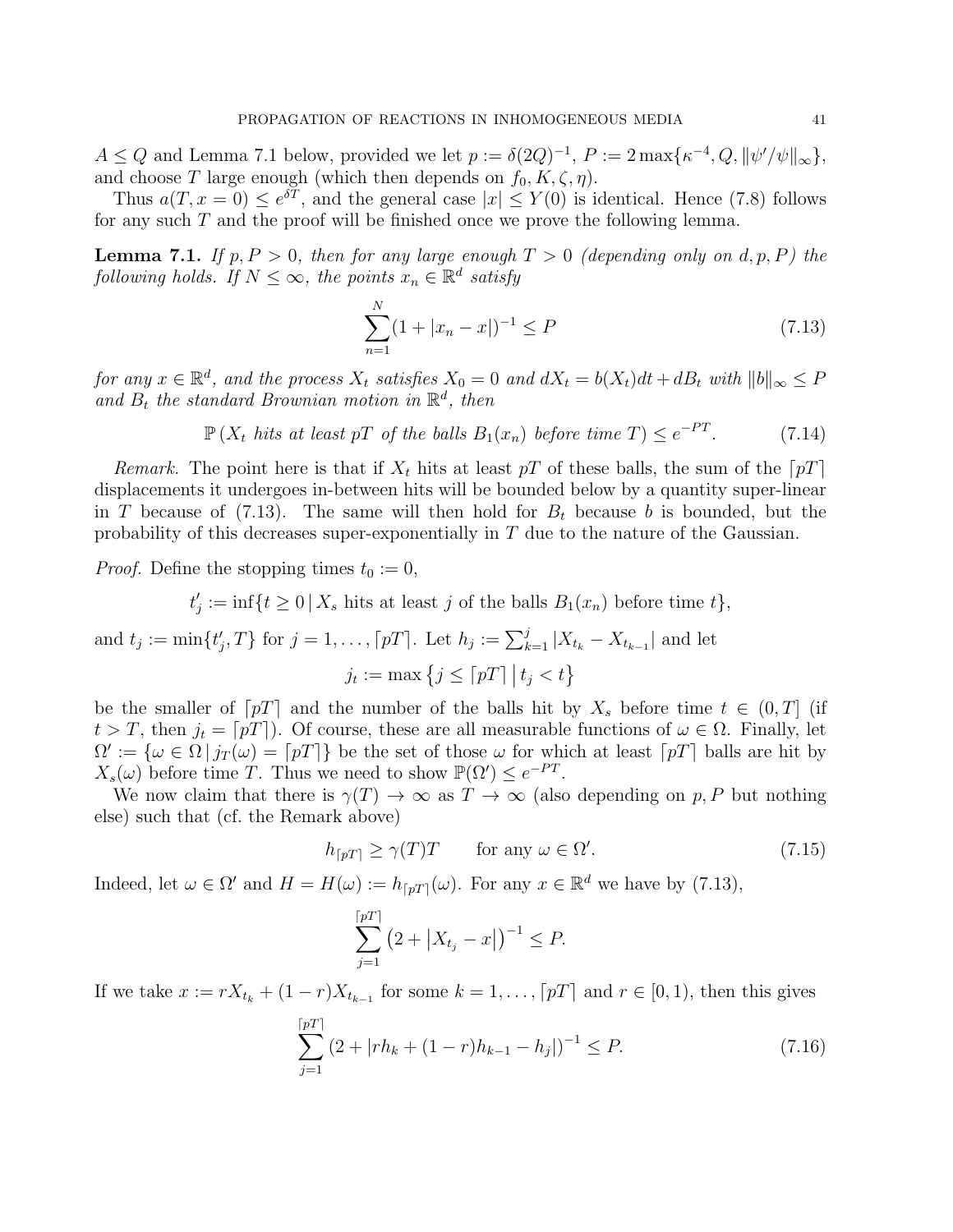For each  $q \in [0, H)$  we let  $(r_q, k_q) \in [0, 1) \times \{1, \ldots, [p] \}$  be the unique couple such that  $q = r_q h_{k_q} + (1 - r_q) h_{k_q-1}$ . Integrating (7.16) over q with  $(r, k) = (r_q, k_q)$  yields

$$
\sum_{j=1}^{\lceil pT \rceil} \int_0^H (2 + |q - h_j|)^{-1} dq \le PH.
$$

Since  $h_j \in [0, H]$ , we obtain

$$
\lceil pT \rceil \ln \frac{2+H}{2} \leq PH,
$$

yielding (7.15) with  $\gamma(T) := \frac{p}{P} \ln T$  for  $T \ge e^{2P/p}$ . Then  $|b| \le P$  implies also

$$
\sum_{k=1}^{\lceil pT \rceil} |B_{t_k} - B_{t_{k-1}}| \ge (\gamma(T) - P)T \quad \text{for any } \omega \in \Omega'. \tag{7.17}
$$

Let now  $\{e^{(1)}, \ldots, e^{(d)}\}$  be the standard basis in  $\mathbb{R}^d$  and let

$$
E := \{ e \in \mathbb{R}^d \mid e \cdot e^{(l)} \in \{1, -1\} \text{ for each } l = 1, ..., d \}
$$

be the set of the  $2^d$  reflections of  $(1,\ldots,1)$  across subspaces generated by all  $2^d$  subsets of the standard basis. Notice that  $E$  is a group if endowed with coordinate-wise multiplication. For any  $\hat{e} = (e_0, \ldots, e_{\lceil pT \rceil}) \in E^{\lceil pT \rceil + 1}$ , define

$$
B_t^{\hat{e}} := \sum_{j=1}^{j_t} (B_{t_j} - B_{t_{j-1}}) \prod_{k=0}^{j-1} e_k + (B_t - B_{t_{j_t}}) \prod_{k=0}^{j_t} e_k,
$$

with all multiplications coordinate-wise. That is,  $B_t^{\hat{e}}$  is obtained from  $B_t$  after  $\lceil pT \rceil + 1$ reflections corresponding to  $e_0, \ldots, e_{\lceil pT \rceil}$  at stopping times  $t_0 = 0, t_1, \ldots, t_{\lceil pT \rceil}$ . (Note that what gets reflected according to  $e_j$  is the displacement  $B_t - B_{t_j}$  for any  $t > t_j$ . So in particular,  $B_t - B_{t_{j_t}}$  gets reflected  $j_t + 1$  times — according to  $e_0, e_1, \ldots, e_{j_t}$ .

Since  $t_j$  are stopping times, each  $B_t^{\hat{e}}$  is also a standard Brownian motion. For any  $\omega \in \Omega$ , there is  $\hat{e} \in E^{[pT]+1}$  such that for  $j = 1, \ldots, [pT]$  (and with  $\cdot$  the usual dot product in  $\mathbb{R}^d$ ),

$$
\left[ (B_{t_j} - B_{t_{j-1}}) \prod_{k=0}^{j-1} e_k \right] \cdot (1, \ldots, 1) \ge |B_{t_j} - B_{t_j-1}|.
$$

Indeed, one only needs to choose  $e_j$  successively so that  $(B_{t_j} - B_{t_j-1}) \prod_{k=0}^{j-1} e_k$  has all d coordinates non-negative. So by (7.17), for each  $\omega \in \Omega'$ , there is  $\hat{e} \in E^{[pT]+1}$  such that

$$
B_{t_{\lceil pT\rceil}}^{\hat{e}} \cdot (1, \dots, 1) \ge (\gamma(T) - P)T
$$

Since  $t_{\lceil pT \rceil} \leq T$ , we obtain

$$
\mathbb{P}(\Omega') \le 2^{d(\lceil pT \rceil + 1)} \mathbb{P}(B_t \cdot (1, \dots, 1) \ge (\gamma(T) - P)T \text{ for some } t \le T).
$$

Given any  $C > 0$ , the last probability is less than  $e^{-CT}$  for all large enough T because  $\lim_{T\to\infty} \gamma(T) = \infty$ . Taking  $C := 2dp \ln 2 + P$  yields  $\mathbb{P}(\Omega') \leq e^{-PT}$  for all large enough T, finishing the proof of Lemma 7.1.  $\Box$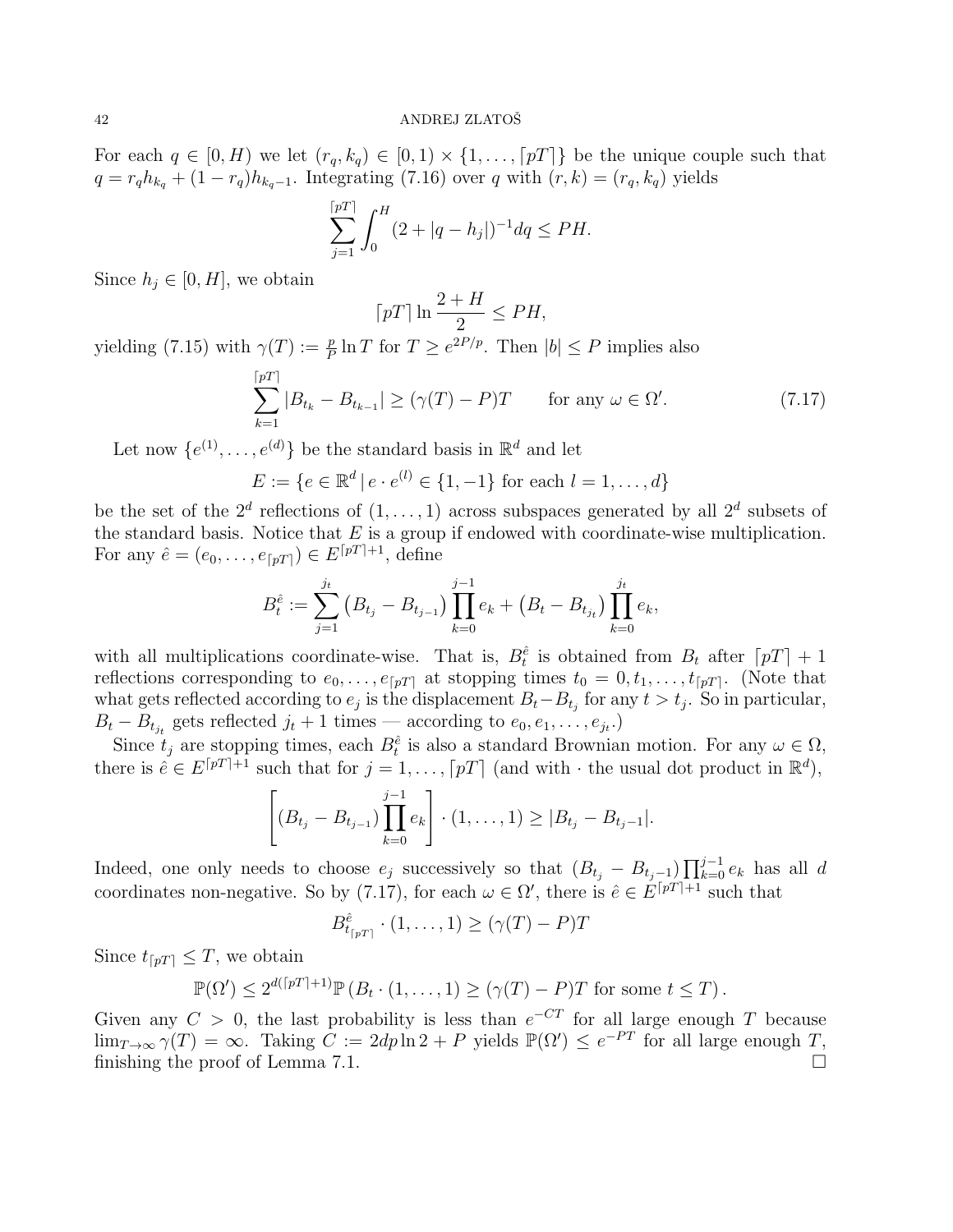## 8. Proofs of Theorems 2.7 and 2.9

These proofs follow the same lines as those of Theorems 2.4(i) and 2.5. The only differences in the proof of Theorem 2.7 will be in the proofs of Lemma 3.1 and Lemma 4.2, where (2.23) will play a central role. In what follows, let us consider the setting of Theorem 2.7 (in particular, F is fixed) but for now also only  $(f, u^+) \in \mathcal{F}$  and  $\theta \geq 0$ . All constants will now depend on F instead of  $f_0, K, \zeta, \eta$  (but not on  $\theta$  from (H) unless explicitly noted).

Before we start, let us note that since  $\inf_{x \in \mathbb{R}^d} u^+(x) > \theta_0$  and  $f(x, u) \ge f_0(u) > 0$  for  $u \in (\theta_0, \theta_1)$ , it follows from elliptic regularity and the maximum principle that in fact  $\inf_{x \in \mathbb{R}^d} u^+(x) \geq \theta_1.$ 

**Lemma 8.1.** There is  $\varepsilon_0 = \varepsilon_0(\mathcal{F}) > 0$  such that for each  $c < c_0$  and  $\varepsilon > 0$  there is  $\tau = \tau(\mathcal{F}, c, \varepsilon)$  such that the following holds. If  $u \in [0, u^+]$  solves (1.1), (1.2) with  $(f, u^+) \in \mathcal{F}$ , and  $u(t_1, x) \ge u^+(x) - \varepsilon_0$  for some  $(t_1, x) \in [t_0 + 1, \infty) \times \mathbb{R}^d$ , then for each  $t \ge t_1 + \tau$ ,

$$
\sup_{|y-x| \le c(t-t_1)} \left[ u^+(x) - u(t,y) \right] \le \varepsilon. \tag{8.1}
$$

The same result holds if the hypothesis  $u(t_1, x) \ge u^+(x) - \varepsilon_0$  is replaced by

$$
u(t_1, \cdot) \ge \frac{\theta_1 + \theta_0}{2} \chi_{B_R(x)}(\cdot)
$$
\n(8.2)

for some  $(t_1, x) \in [t_0, \infty) \times \mathbb{R}^d$  and a large enough  $R = R(f_0) > 0$ .

*Proof.* Without loss we can assume  $t_0 = 0$  and  $x = 0$ . As in the argument in the proof of Lemma 3.1, one shows that  $u(t_1, x) \ge u^+(x) - \varepsilon_0$  (with  $t_1 \ge 1$  and  $u^+ \ge \theta_1$ ) yields (8.2), provided  $\varepsilon_0 > 0$  is sufficiently small. So we only need to prove the second claim.

Let us therefore assume (8.2). The result from [2] used in Lemma 3.1 also applies to bistable  $f_0$ , and together with the comparison principle gives for any  $c' < c_0$  and  $\varepsilon' > 0$ existence of  $\tau'$  such that,

$$
\inf_{|y| \le c't} u(t, y) \ge \theta_1 - \varepsilon'
$$
\n(8.3)

when  $t \geq \tau'$ . To upgrade this to  $(8.1)$ , we will use  $(2.23)$  along with  $\sup_{x \in \mathbb{R}^d} \alpha_f(x) < \theta_1$ . The latter holds because otherwise  $f_0(u) \le \zeta u$  for all  $u \in [0, \theta_1]$ , which contradicts  $c_0 > 2\sqrt{\zeta}$ .

If (8.1) does not hold for some  $c < c_0$  and  $\varepsilon > 0$ , we let  $u_n$  be a counterexample with  $t_n \; (\to \infty \text{ as } n \to \infty)$  and  $|y_n| \le ct_n$ , corresponding to some  $(f_n, u_n^+) \in \mathcal{F}$ . We can assume  $(u_n)_t \geq 0$ , because (8.3) with  $c' \in (c, c_0)$  and a small enough  $\varepsilon' \in (0, \varepsilon)$  lets us find a timeincreasing solution  $w_n$  of (1.1) between 0 and  $u_n$ , defined for  $t \geq t'$  with some  $t' \geq \tau'$ , which still spreads with speed  $\geq c'$  in the sense of (8.3). Indeed, similarly to (6.3), we let  $w_n(t',x) := W(|x|)$ , where

$$
W(s) := \begin{cases} \theta_1 - \varepsilon' & s \le R', \\ U(s - R') & s \in (R', R' + s_0], \\ 0 & s > R' + s_0 \end{cases}
$$
 (8.4)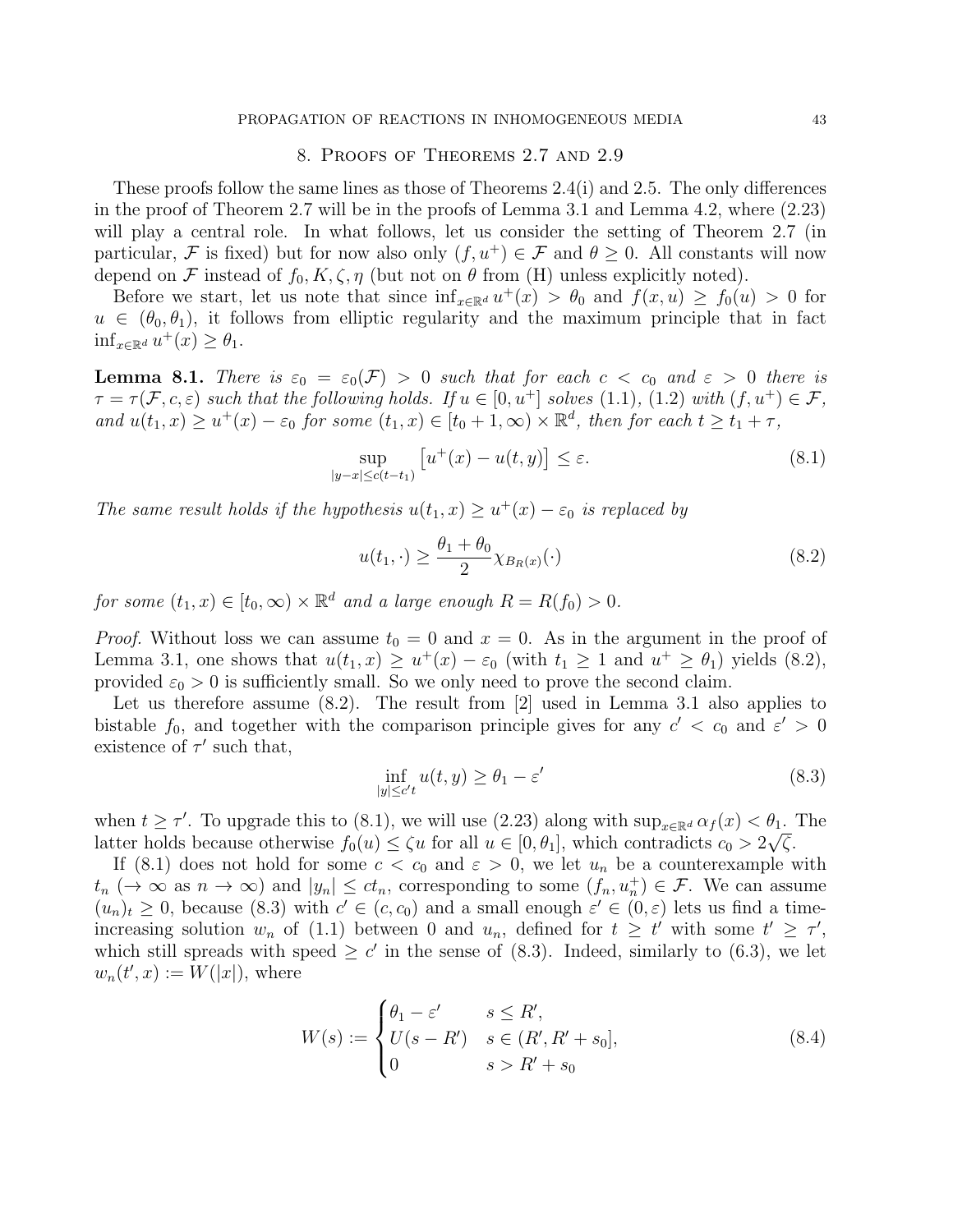and U,  $s_0$  are obtained as for (6.3) but with the current  $f_0$  and  $U(0) = \theta_1 - \varepsilon'$ . Here we need  $\varepsilon' > 0$  to be small enough (such that  $\int_0^{\theta_1 - \varepsilon'}$  $\int_0^{\theta_1-\varepsilon'} f_0(u)du > 0$  and R' larger than the righthand side of (6.6) (so that  $W(|x|)$  satisfies (6.1)). So each  $w_n$  is time-increasing, and also satisfies (8.3) for large t if  $\varepsilon' \leq \frac{1}{2}$  $\frac{1}{2}(\theta_1 - \theta_0)$  and  $R' \ge R$ , with R from (8.2). Then we only need  $t' \ge \max\{\tau', (R' + s_0)/c'\}$  to get  $w_n \le u_n$  for all n (note that  $\varepsilon', c', \tau', U, s_0, R', t'$  are independent of  $n$ ).

Let therefore  $(u_n)_t \geq 0$  be such counterexamples, with  $t_n \to \infty$  and  $|y_n| \leq ct_n$  such that  $u_n(t_n, y_n) \le u_n^+(y_n) - \varepsilon$ . After shifting  $u_n$  by  $\left(-\frac{c' + c}{2c'}\right)$  $\frac{y'+c}{2c'}t_n, -y_n)$  (and  $f_n, u_n^+$  by  $y_n$ ) and passing to a subsequence, we recover an entire time-increasing solution u of (1.1) with new  $(f, u^+) \in \mathcal{F}$ , such that  $u \in [\theta_1, u^+]$  (due to (8.3) for each  $u_n$  and all  $\varepsilon' > 0$ ) and  $\lim_{t \to \infty} u(t, 0) \le u^+(0) - \varepsilon$ . As before, the function  $p(x) := \lim_{t\to\infty} u(t, x)$  is an equilibrium solution of (1.1) with  $p(0) \le$  $u^+(0) - \varepsilon$ . Since  $p \in [\theta_1, u^+]$ , the strong maximum principle yields  $p < u^+$ , and we also have  $p \ge \theta_1 > \alpha_f$  on  $\mathbb{R}^d$ . So the sum in (2.23) equals  $\infty$ , contradicting  $(f, u^+) \in \mathcal{F}$ .

Proof of Theorem 2.7. This is essentially identical to the proofs of Theorem 2.4(i) and Theorem 2.5 for  $d = 3$ , but with  $u \in [0, u^+]$  instead of  $u \in [0, 1]$  and using Lemma 8.1 instead of Lemma 3.1. We will again only assume  $(f, u^+) \in \mathcal{F}$  and  $\theta \geq 0$  in most of the proof.

Lemmas 3.2 and 3.3 are unchanged, with the sets  $S_{t_0,\varepsilon,\ell}, S_{t_0,L}, S_L$  containing triples  $(f, u^+, u)$ and restricted to  $(f, u^+) \in \mathcal{F}$  and  $u \in [0, u^+]$ , and with  $1 - \varepsilon$  replaced by  $u^+(x) - \varepsilon$  in (3.5). In Section 4 we take

$$
Z_y(t) := \inf_{u(t,x)\geq u^+(x)-\varepsilon_0} |x-y|
$$

and keep  $Y_y^h(t)$  as before because  $u^+ \leq 1$ . Lemma 4.1 is unchanged and Lemma 4.2 is proved as in the case  $d = 3$ . We cannot use Lemma 3.4 here but  $(2.23)$  will do the job. Indeed, we let  $\kappa \in (0, d^{-1/2})$  be such that if  $u(t, \tilde{x}) \geq \eta$  for some  $(t, \tilde{x}) \in [\frac{1}{2}]$  $(\frac{1}{2}, \infty) \times \mathbb{R}^d$ , then

$$
u(t,x) \ge \frac{\eta}{2K} \qquad \text{for any } x \in B_{\sqrt{d}\kappa}(\tilde{x}), \tag{8.5}
$$

which replaces  $(7.1)$ . We then still conclude  $(7.2)$  using  $(2.23)$ , although with the right hand side being  $\lceil \kappa^{-1} \rceil^d \eta^{-1}$  instead of  $\kappa^{-4}$ . The rest of the proof is unchanged, as is Theorem 4.3 and Corollary 4.4, except for  $1 - \varepsilon$  being replaced by  $u^+(x) - \varepsilon$  in (4.21). Section 5 is also unchanged, using only the arguments in Case  $d = 3$ . This proves Theorem 2.7(ii) for u.

The proofs of the remarks at the beginning of Section 6 remain the same, with W from  $(8.4)$  instead of  $(6.3)$  and  $R' := R_2$ . Theorem 6.1 is also unchanged (note that here we need  $\theta > 0$  because we employ Theorem 2.11(ii)) and so is the proof of Theorem 2.5(ii). This proves Theorem 2.7(ii) for  $v$ .

Finally, since we have (2.20), the argument after Theorem 6.1 which proves Theorem 2.4(i) also remains the same, with each "1−" is replaced by " $u^+(x)$ −".

*Proof of Theorem 2.9.* Let us define  $f_0(u) = 0$  for  $u < 0$ , and for  $\gamma \leq 0$  let  $c_{\gamma}$  be the front/spreading speed for  $f_0$  but corresponding to fronts connecting  $\gamma$  and  $\theta_1$  resp. to sufficiently large  $u_0 \in [\gamma, \theta_1]$  converging to  $\gamma$  as  $|x| \to \infty$ . It is well known (using phase-plane analysis) that  $c_{\gamma} \in (0, c_0)$  for any  $\gamma < 0$  as well as  $\lim_{\gamma \to 0^-} c_{\gamma} = c_0$ .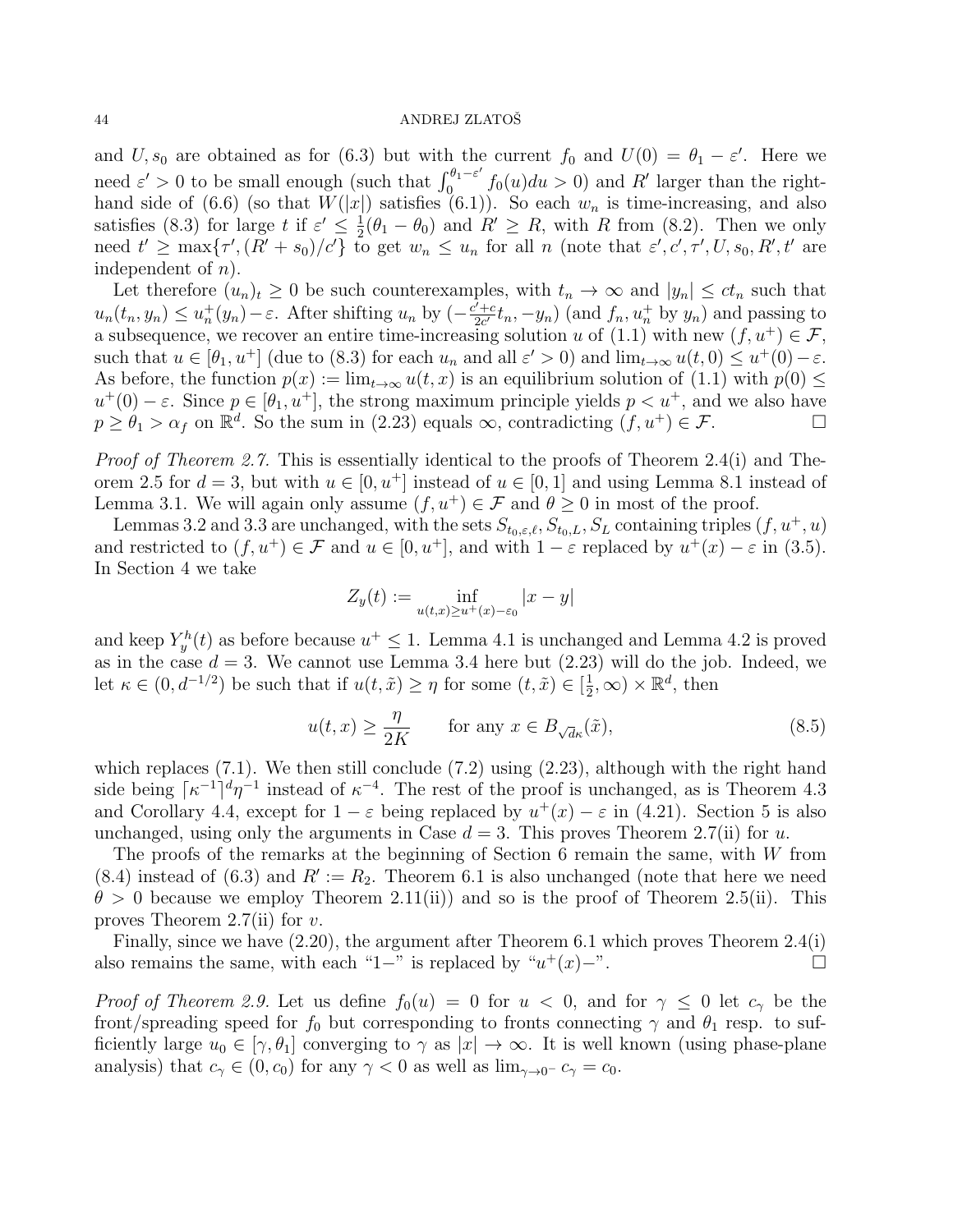(i) To prove this we will need to construct an appropriate (non-positive) sub-solution, in addition to the super-solution constructed previously. We will use here the remark at the end of Section 6. Let us first assume (2.26), and let  $\gamma := \inf_{x \in \mathbb{R}^d} u_0(x) \leq 0$  (then  $\gamma = \inf_{(t,x)\in[t_0,\infty)}\mathbb{R}^d u(t,x)$  by (2.20)). Without loss, we also assume  $t_0 = 0, e = e_1$ , and  $\varepsilon_2 \leq c_\gamma/4$ . The latter can be done because (2.26) continues to hold if we replace  $\varepsilon_2$  by  $\min\{\varepsilon_2, c_\gamma/4\}$  and  $R_2$  by  $R_2 + 4c_\gamma^{-1} \ln_+ ||u_0||_\infty$ .

First, we claim that

$$
\limsup_{t \to \infty} \sup_{x \in \mathbb{R}^d} [u(t, x) - u^+(x)] \le 0 \quad \text{and} \quad \liminf_{t \to \infty} \inf_{x \in \mathbb{R}^d} u(t, x) \ge 0,
$$
\n(8.6)

where the rate of these decays depends on the same parameters as  $T_{\varepsilon}$  in (C) does, except of  $\varepsilon$  (by "rate" we mean a function  $\tilde{T}: (0, \infty) \to (0, \infty)$  such that  $\sup_{x \in \mathbb{R}^d} [u(t,x) - u^+(x)] \leq \delta$ and  $\inf_{x \in \mathbb{R}^d} u(t, x) \geq -\delta$  for all  $t \geq \tilde{T}(\delta)$ ).

For the first claim in (8.6), let  $v(t, x) := u(t, x) - u^+(x)$ . Then  $v_t \leq \Delta v + g(v)$ , with

$$
g(s) := \sup_{(f, u^+, x) \in \mathcal{F} \times \mathbb{R}^d} [f(x, u^+(x) + s) - f(x, u^+(x))].
$$

We have  $q(s) < 0$  for all  $s > 0$  because otherwise translation invariance of F and its closure under locally uniform convergence would yield  $(f, u^+) \in \mathcal{F}$  with  $f(x, u^+(x) + s) =$  $f(x, u^+(x))$  for some  $s > 0$ , contradicting the extra hypothesis in the case of (2.26). Obviously  $\sup_{x \in \mathbb{R}^d} v(t,x) \leq \kappa(t)$ , where  $\kappa(0) := \sup_{x \in \mathbb{R}^d} v(0,x) < \infty$  and  $\kappa' = g(\kappa)$ . Thus  $\lim_{t\to\infty} \kappa(t) = 0$ , and the first claim in (8.6) follows. (If we only have  $g \leq 0$  but assume  $\limsup_{x_1 \to -\infty} v(0, x) \leq 0$ , the claim is immediate from this and (2.26).)

We now turn to the second claim in  $(8.6)$ . The result from [2] (see the proof of Lemma 8.1) for (1.1) with  $u_0 \ge (\theta_0 + \varepsilon_1 + |\gamma|) \chi_{\{x \mid x_1 < R_1\}} - |\gamma|$  shows

$$
\inf_{x_1 \le R_1 + c't} u(t, x) \ge \theta_1 - \varepsilon'
$$
\n(8.7)

for any  $c' < c_{\gamma}$ ,  $\varepsilon' > 0$ , and  $t \geq \tau'$  (with  $\tau'$  depending only on  $f_0, \gamma, \varepsilon_1, c', \varepsilon'$ ). The comparison principle and (2.20) yield  $u(t,x) \geq -e^{-\epsilon_2(x_1-\epsilon_2t-R_2)}$  because the latter solves the heat equation. But this, (8.7) with  $c' := c_{\gamma}/2$  and  $\varepsilon' := \theta_1$ , and  $\varepsilon_2 \leq c_{\gamma}/4$  show  $\inf_{x \in \mathbb{R}^d} u(t,x) \geq -e^{-\varepsilon_2(c_\gamma t/4 + R_1 - R_2)}$  for  $t \geq \tau'$ . The second claim in (8.6) follows.

(8.6) shows that for any  $\varepsilon > 0$  and large enough t, the sets  $\Omega_{u,\varepsilon}(t)$  and  $\Omega_{u,1-\varepsilon}(t)$  from (2.21) and (2.22) are the same as those in Definition 2.8. Hence we will use (2.21) and (2.22).

We next claim that because of  $(8.6)$  and the parabolic Harnack inequality, it suffices to prove the result with  $L_{u,\varepsilon}(t)$  from (1.6) instead of (2.24). First, there is  $(K, \|u\|_{\infty})$ -dependent  $M \geq 1$  such that  $\sup_{t \geq t_0+1} ||u_t||_{\infty} \leq M$  for any solution of  $(1.1)$  on  $(t_0, \infty) \times \mathbb{R}^d$  with f Lipschitz with constant K and satisfying  $f(\cdot,0) \equiv 0$ . Given any  $\varepsilon \in (0, \frac{1}{2})$  $(\frac{1}{2})$ , consider some small  $\varepsilon' > 0$  and let  $v := \varepsilon' + u^+ - u$  and  $T' < \infty$  be such that  $\inf_{x \in \mathbb{R}^d} v(t, x) \geq 0$  for all  $t \geq T'$  (which exists by (8.6)). Then we have  $v_t - \Delta v - \lambda(t, x)v \geq 0$  for  $t \geq T'$ , with

$$
\lambda(t, x) := v(t, x)^{-1} \min\{f(x, u^+(x)) - f(x, u(t, x)), 0\}
$$

which satisfies  $\lambda(t, x) \in [-K, 0]$  due to (2.20). So by the Harnack inequality, there is  $C \geq 1$  (depending on  $\varepsilon, K$ ) such that if  $v(t,x) \leq 2\varepsilon'$  for  $(t,x) \in [T'+1,\infty) \times \mathbb{R}^d$ , then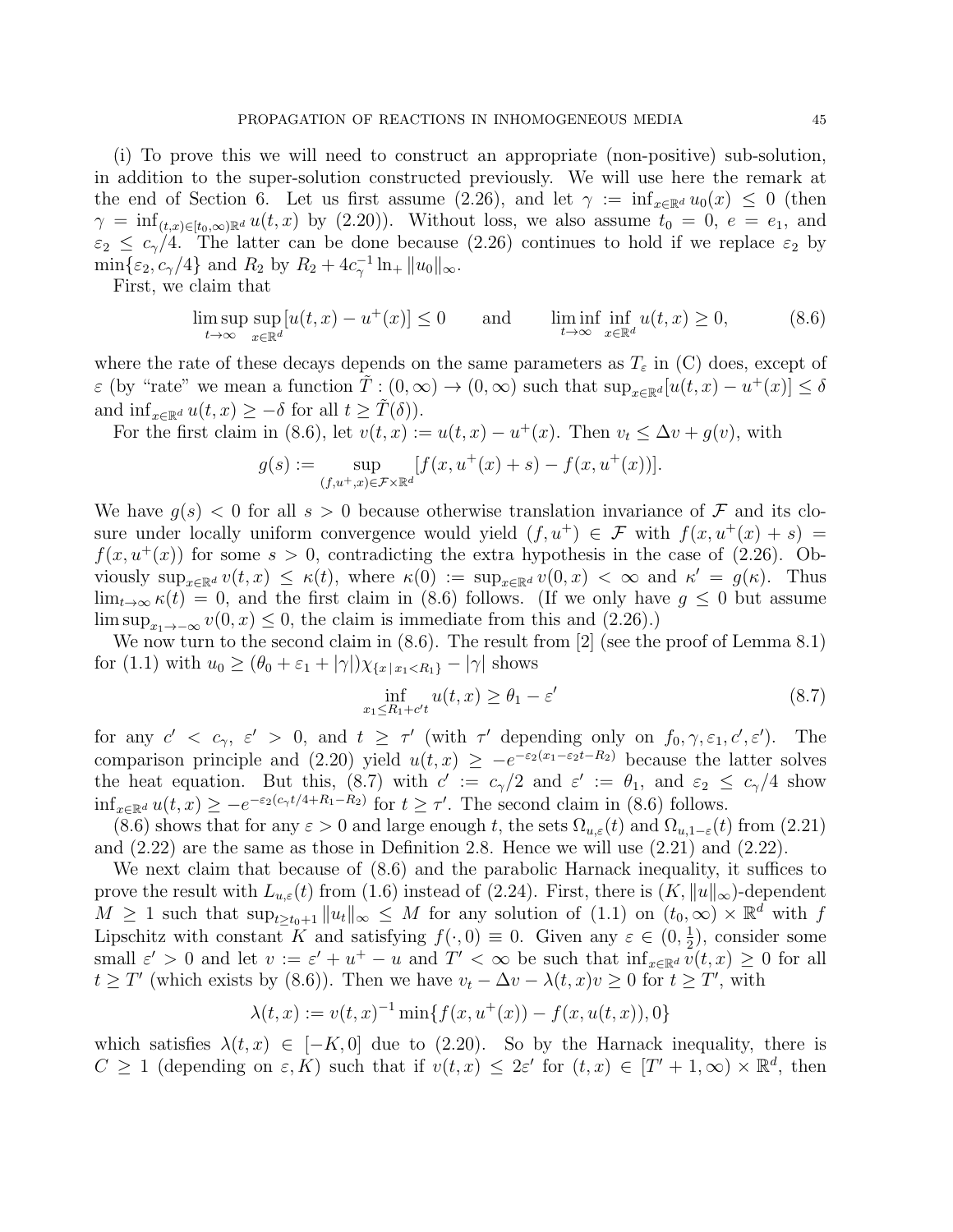$\sup_{|y-x|\leq 1/\varepsilon}v(t-\frac{\varepsilon}{2\Lambda})$  $\frac{\varepsilon}{2M}, y) \leq C\varepsilon'.$  If we now let  $\varepsilon' := \frac{\varepsilon}{2C}$ , then this means  $u(t, y) \geq u^+(y) - \varepsilon$ for all  $y \in B_{1/\varepsilon}(x)$  whenever  $u(t,x) \geq u^+(x) - \varepsilon'$  and  $t \geq T' + 1$ . Therefore  $\ell_{\varepsilon'}$  for  $L_{u,\varepsilon'}(t)$ from (1.6) works as  $\ell_{\varepsilon}$  for  $L_{u,\varepsilon}(t)$  from (2.24), provided we can obtain (C) for the former.

So we can consider  $L_{u,\varepsilon}(t)$  from (1.6), with  $\Omega_{u,\varepsilon}(t)$  and  $\Omega_{u,1-\varepsilon}(t)$  from (2.21) and (2.22), which is what was done in the proofs of Theorems 2.4(i) and 2.7(i).

Next, notice that (8.7) and  $u > \gamma$  can be upgraded to

$$
\sup_{x_1 \le R_1 + ct} [u^+(x) - u(t, x)] \le \varepsilon \tag{8.8}
$$

for any  $c < c_{\gamma}, \varepsilon > 0$ , and  $t \geq \tilde{\tau}$  (with  $\tilde{\tau}$  depending only on  $\mathcal{F}, c, \varepsilon, \gamma, \varepsilon_1$ ). Indeed, this is done using (8.7) in the same way (8.3) is used to prove (8.1), but with  $U(s_0) = -\gamma$  in the definition of W (we still have  $\int_{-\infty}^{\theta_1-\varepsilon'}$  $\int_{-\gamma}^{\sigma_1-\varepsilon} f_0(u)du > 0$ . In fact, (8.7) and then (8.8) hold for any  $c < c_0$  because of the second claim in (8.6) and  $\lim_{\gamma \to 0^-} c_{\gamma} = c_0$ .

Let us assume, without loss, that  $\theta > 0$  is small enough so that  $\theta \leq \frac{1}{2}$  $\frac{1}{2}(\theta_1 - \theta_0)$  and  $\int_0^{\theta_1-\theta} f_0(u)du > 0$ . We now use (8.8) with  $c := c_\gamma/2$ ,  $\varepsilon := \theta$ , and the corresponding  $\tilde{\tau}$ , together with  $u(t, x) \geq -e^{-\varepsilon_2(x_1-\varepsilon_2t-R_2)}$  (shown above) and  $\varepsilon_2 \leq c_\gamma/4$ , to obtain for  $t \geq \tilde{\tau}$ ,

$$
u(t,x) \ge (u^+(x) - \theta) \chi_{\{x \mid x_1 \le R_1 + c_\gamma t/2\}}(x) - e^{-\varepsilon_2 (x_1 - R_2 - c_\gamma t/4)} \chi_{\{x \mid x_1 > R_1 + c_\gamma t/2\}}(x).
$$

Of course,  $(2.26)$  and  $f(u) \leq Ku$  for  $u \geq 0$  also give

$$
u(t,x) \le e^{(\varepsilon_2^2 + K)t - \varepsilon_2 (x_1 - R_2)}.
$$

Now consider W from (8.4), with  $\varepsilon' := \theta$  and  $R' := R_2$ . Consider also w solving (1.1) with  $w(0, x) := W(x_1)$ . As in the remark at the end of Section 6, we obtain

$$
m := \inf \left\{ w_t(t, x) \middle| (f, u^+) \in \mathcal{F}_\theta, t \ge 0, \text{ and } w(t, x) \in \left[\frac{\theta}{2}, u^+(x) - \frac{\theta}{2}\right] \right\} > 0. \tag{8.9}
$$

With  $s_0$  from  $(8.4)$ , we let

$$
r := R_2 + s_0 - \frac{1}{\varepsilon_2} \log \max \left\{ \frac{K}{\varepsilon_2^2 m}, \frac{2}{\theta} \right\},\,
$$

and shift u by  $(-T, -R)$ , and  $f, u^+$  by  $-R$  in space, where

$$
T := \max \{ \tilde{\tau}, 4c_{\gamma}^{-1} (2R_2 - R_1 + s_0 - r) \},
$$
  

$$
R := \frac{c_{\gamma}T}{4} + R_2 - r.
$$

Since  $\frac{1}{2}c_7T \ge R_2 - R_1 + s_0 + R$ , the above estimates on the original  $u(t, x)$  for  $t \ge T \ge \tilde{\tau}$ ) now give for the shifted  $u, u^+$  and  $t \geq 0$ ,

$$
u(t,x) \ge (u^+(x) - \theta) \chi_{\{x \mid x_1 \le R_2 + s_0 + c_\gamma t/2\}}(x) - e^{-\varepsilon_2 (x_1 - r - c_\gamma t/4)} \chi_{\{x \mid x_1 > R_2 + s_0 + c_\gamma t/2\}}(x), \quad (8.10)
$$

$$
u(0,x) \le e^{-\varepsilon_2 (x_1 - R_2 + R - \varepsilon_2 T - KT/\varepsilon_2)}.\tag{8.11}
$$

The crucial point here is that  $u(t, x) \ge u^+(x) - \theta$  when

$$
x_1 \le \frac{c_\gamma t}{2} + \frac{1}{\varepsilon_2} \log \max \left\{ \frac{K}{\varepsilon_2^2 m}, \frac{2}{\theta} \right\} + r. \tag{8.12}
$$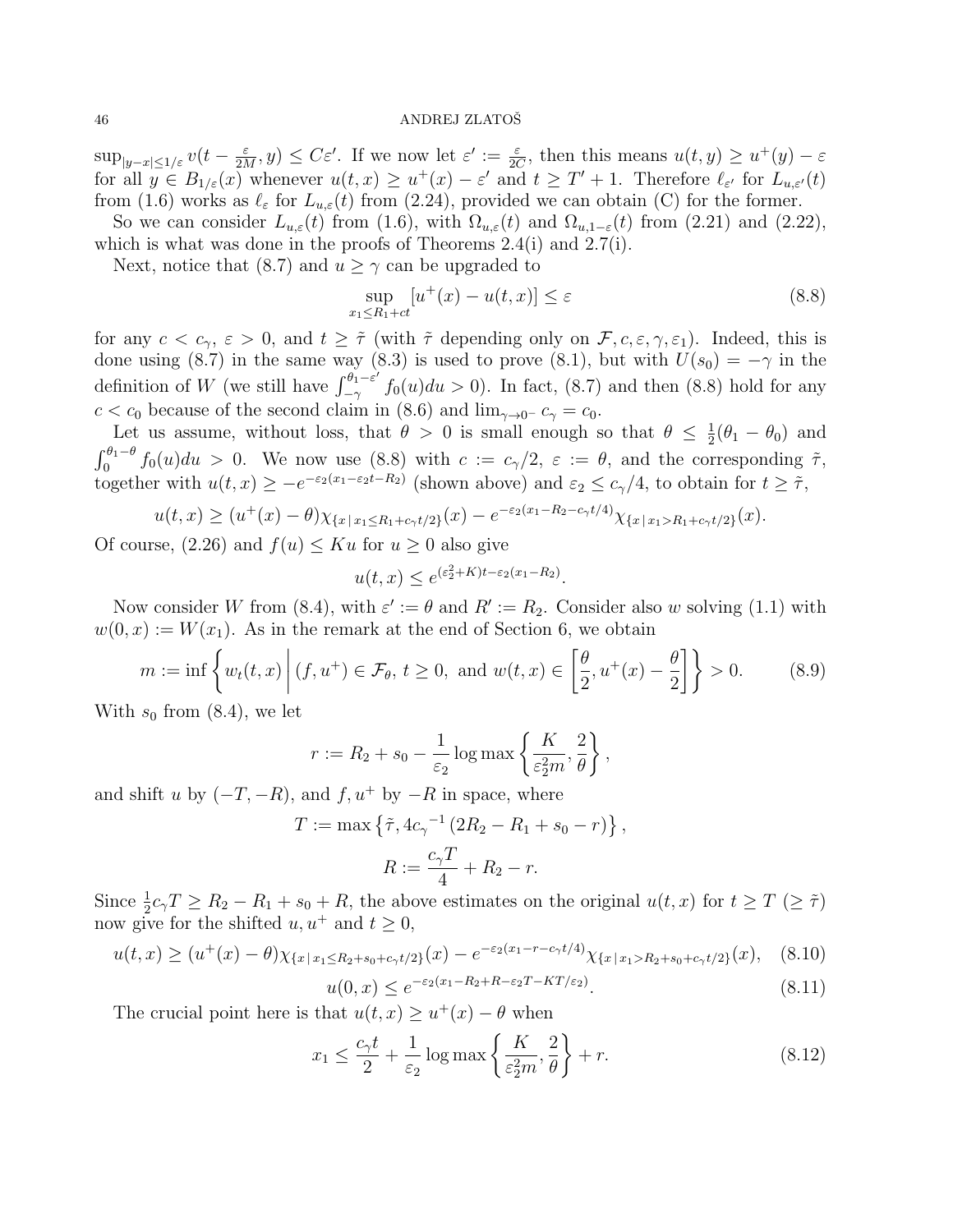Hence  $v$  from  $(6.16)$ , which by the argument from the remark at the end of Section 6 is a subsolution of (1.1) on the set of  $(t, x) \in (0, \infty) \times \mathbb{R}^d$  such that either the opposite of (8.12) holds or  $v(t, x) \ge u^+(x) - \theta$ , will stay below u as long as  $v(0, \cdot) \le u(0, \cdot)$ . But this holds due to (8.10) for  $t = 0$  because  $w(0, \cdot) \leq \theta_1 - \theta \leq u^+(\cdot) - \theta$  and  $w(0, \cdot)$  vanishes for  $x_1 \geq R_2 + s_0$ . Thus (6.16) shows that the first inequality in (6.7) holds with  $\tau = 1$  and

$$
\nu(t) := \max \left\{ \sup_{x_1 \le r + c_\gamma t/2} [u^+(x) - u(t,x)], \, e^{(\varepsilon_2^2 - c_\gamma \varepsilon_2/2)t} \right\}
$$

because  $w \leq u^+$  and  $w_t \geq 0$ . Moreover,  $\lim_{t \to \infty} \nu(t) = 0$  due to  $0 < \varepsilon_2 < c_{\gamma}/2$  and (8.8) for some  $c > c_{\gamma}/2$  and any  $\varepsilon > 0$ .

On the other hand, as in Section 6, we also have a super-solution of (1.1) on  $(0, \infty) \times \mathbb{R}^d$ from (6.11), with some large  $\tau$  and  $R_2$  replaced by  $R_2 - R + \varepsilon_2 T + KT/\varepsilon_2$ . This then stays above u due to  $(8.11)$ . As in Section 6, we obtain the second inequality in  $(6.7)$  with some  $\nu(t) \to 0$  as  $t \to \infty$ . The (H') version of Theorem 6.1 now finishes the proof.

The proof in the case (2.25) is similar, with  $x_1$  replaced by  $|x-x_0|$  and sufficiently large  $R_1$  to guarantee (8.7) with  $x_1$  replaced by  $|x-x_0|$ . Notice that the first claim in (8.6) follows from (2.25), even though now we only have  $q \leq 0$ .

(ii) Similarly to (i), the extra hypotheses in (ii) imply both claims in (8.6). So again we can consider  $L_{u,\varepsilon}(t)$  from (1.6), with  $\Omega_{u,\varepsilon}(t)$  and  $\Omega_{u,1-\varepsilon}(t)$  from (2.21) and (2.22). Moreover  $(2.16)$  shows  $u_t \geq 0$  so we must have  $u \leq u^+$ .

Assume again  $t_0 = 0$  without loss and notice that the hypotheses continue to hold if we replace  $u_0$  by  $u(t, \cdot)$  for any  $t \geq 0$ . Indeed, for all small enough  $\varepsilon > 0$  and all  $y \in \mathbb{R}^d$  we have  $Z_y(0) \le Y_y^{\varepsilon/2}(0) + L_{u,\varepsilon/2,1-\varepsilon_0}(0)$  as in the case  $d=3$  of the proof of Theorem 2.5(i). Since  $u_t \geq 0$ , the (H') version of Lemma 4.1(i) now gives

$$
Z_y(t) \le Z_y(0) \le Y_y^{\varepsilon/2}(0) + L_{u,\varepsilon/2,1-\varepsilon_0}(0) \le Y_y^{\varepsilon/2}(t) + c'_Yt + r_Y + L_{u,\varepsilon/2,1-\varepsilon_0}(0).
$$

If  $u(t, y) \geq \varepsilon$ , then  $Y_y^{\varepsilon/2}(t) \leq \psi^{-1}(\frac{\varepsilon}{2})$  $(\frac{\varepsilon}{2})$ , so this yields

$$
L_{u,\varepsilon,1-\varepsilon_0}(t) \le \psi^{-1}(\tfrac{\varepsilon}{2}) + c'_Y t + r_Y + L_{u,\varepsilon/2,1-\varepsilon_0}(0) < \infty.
$$

This and (8.6) mean that we can assume without loss that  $\gamma := \min\{\inf_{x \in \mathbb{R}^d} u_0(x), 0\}$  $\min\{\inf_{(t,x)\in[0,\infty)\mathbb{R}^d}u(t,x),0\}$  is such that  $c_\gamma>c_Z$  from (4.6). But then Lemma 8.1 shows that the (H') version of Lemma 4.1(iii) continues to hold because now  $u \in [\gamma, u^+]$ . The rest of the proof of Theorem 2.5 (or rather Theorem 2.7(ii)) then carries over to the case  $u \in [\gamma, u^+]$ , with  $c_0$  replaced by  $c_{\gamma}$  and the obvious (minimal) changes (notice also that the second claim in (8.6), which holds for any  $(f, u^+) \in \mathcal{F}$  and bounded  $u_0$  satisfying (2.16), precludes existence of equilibrium solutions p of (1.1) with  $\gamma < p < u^+$  and  $\inf_{x \in \mathbb{R}^d} p(x) < 0$ . Since we can take  $\gamma$  arbitrarily close to 0, by replacing  $u_0$  with  $u(t, \cdot)$  for a large enough t, we finally also obtain global mean speed in  $[c_0, c_1]$ . The proof is thus finished.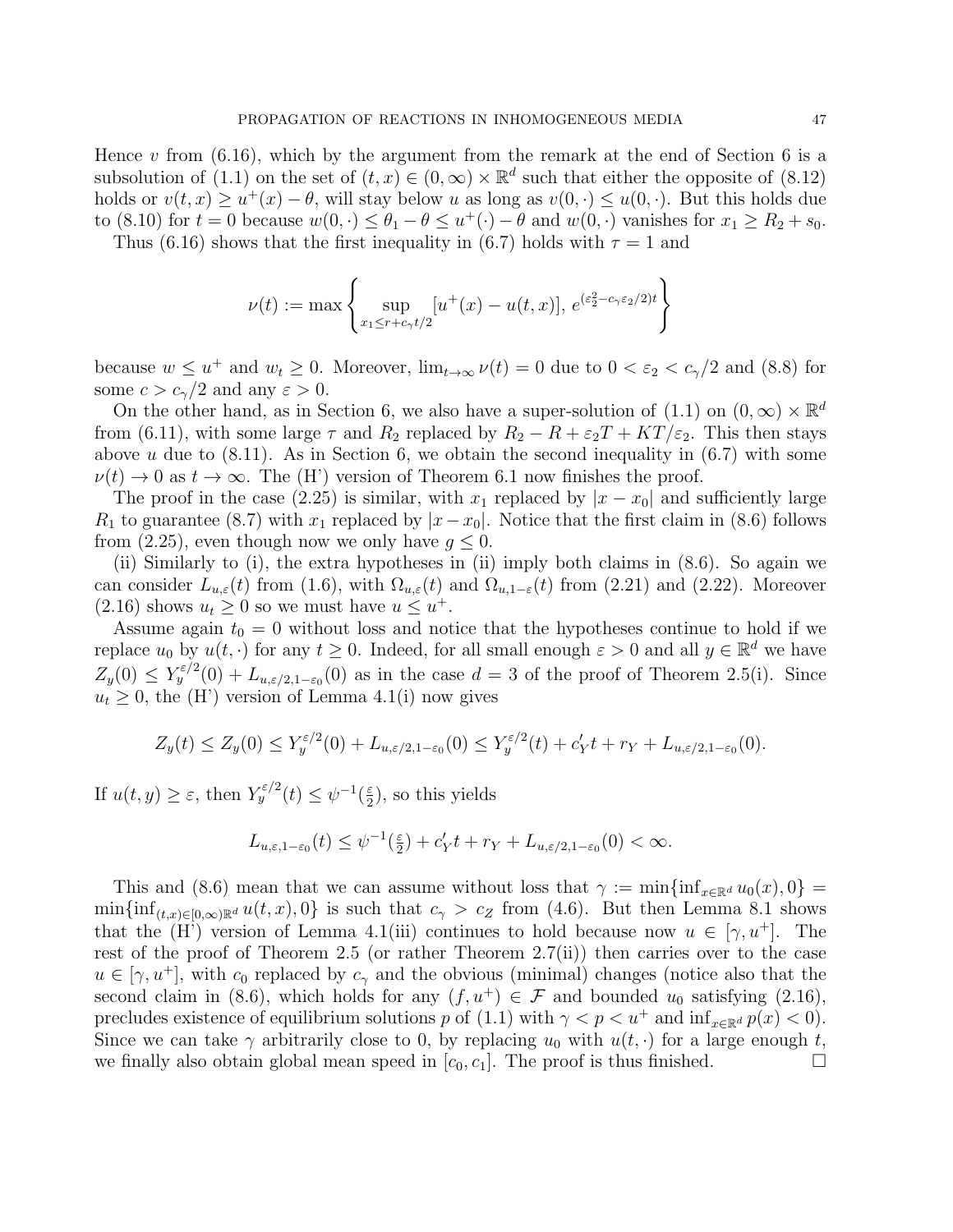## 9. Proof of Theorem 2.11

Let  $K \geq 1$  be a Lipschitz constant for f and pick a non-increasing and continuous function  $L: (0, \frac{1}{2})$  $(\frac{1}{2}) \to (0, \infty)$  such that  $(\sup_{t \in \mathbb{R}} L_{u,\varepsilon}(t) = L^{u,\varepsilon} \leq L(\varepsilon)$  for all  $\varepsilon \in (0, \frac{1}{2})$  $(\frac{1}{2})$ . We can do so because  $L^{u,\varepsilon}$  is finite and non-increasing in  $\varepsilon$ .

(i) Let  $m_0 := \inf_{(t,x)\in \mathbb{R}^{d+1}} u(t,x)$  and  $m_1 := \sup_{(t,x)\in \mathbb{R}^{d+1}} [u(t,x) - u^+(x)]$ . It is easy to see that Lemma 3.3(i,ii) extends to the case when  $S_{t_0,\varepsilon,\ell} = S_{t_0,\varepsilon,\ell}(K, m_0, m_1)$  is defined to be the set of all triples  $(f, u^+, u)$  such that f is Lipschitz with constant K, the functions  $u^- \equiv 0$ and  $u^+$  satisfy (2.18) and are equilibrium solutions of (1.1), and u with  $m_0 \le u \le u^+ + m_1$ solves (1.1) on  $(t_0, \infty) \times \mathbb{R}^d$  and satisfies  $L_{u, \varepsilon'}(t) \leq \ell$  for all  $\varepsilon' \in (\varepsilon, \frac{1}{2})$  and all  $t > t_0$  (with  $L_{u,\varepsilon}(t)$  from Definition 2.8).

Assume first that  $m_1 > 0$ . Take  $(t_n, x_n)$  such that  $u(t_n, x_n) - u^+(x_n) \to m_1$  and define  $f_n(x, u) := f(x - x_n, u), u_n^+(x) := u^+(x - x_n), \text{ and } u_n(t, x) := u(t - t_n, x - x_n).$  Since  $(f_n, u_n^+, u_n)$  belongs to the corresponding  $S_{-\infty,L} = S_{-\infty,L}(K, m_0, m_1)$ , we obtain as in the proof of Lemma 3.3 some new  $(f, u^+, u) \in S_{-\infty,L}$  (and thus also  $u \not\equiv u^+ + m_1$ ) such that  $u \leq u^+ + m_1$  and  $u(0,0) = u^+(0) + m_1$ . The function  $u^+ + m_1$  is a super-solution of (1.1) due to (2.20), so the strong maximum principle yields a contradiction with  $u \neq u^+ + m_1$ . Thus  $m_1 \leq 0$  and the strong maximum principle also shows  $u < u^+$ .

The case  $m_0 < 0$  is identical, this time using that the constant  $m_0$  is a sub-solution of  $(1.1)$ due to (2.20). We obtain  $m_0 \geq 0$  and then also  $u > 0$ .

(ii) By the discussion following Definition 2.8 (see also the proof of Theorem 2.9(i) above), (i) shows that it is equivalent to use  $(1.6)$  instead of  $(2.24)$  in what follows. We will do so in (ii) and (iii), including in the definition of  $S_{t_0,\varepsilon,\ell} = S_{t_0,\varepsilon,\ell}(K,0,0)$  from (i) (and thus also in  $S_{t_0,L}, S_L$ , with the condition  $u \neq 0, u^+$  for  $S_L$ ). In addition, (i) and  $u^- \equiv 0$  show that we have (2.21) and (2.22).

Since u propagates with a positive global mean speed,  $(2.6)$  shows that u is a transition solution connecting  $u^- \equiv 0$  and  $u^+$ . Indeed,  $u \not\equiv u^+$  gives  $\Omega_{u,1-\varepsilon}(0) \neq \mathbb{R}^d$  for all small  $\varepsilon > 0$ . Thus the first inclusion in (2.6), with  $t \to -\infty$  and  $\tau := -t$ , shows the  $t \to -\infty$  limit in (2.27). Also,  $u \neq 0$  gives  $\Omega_{u,\varepsilon}(0) \neq \emptyset$  for all small  $\varepsilon > 0$ . Thus the first inclusion in (2.6), with  $t = 0$  and  $\tau \to \infty$ , shows the  $t \to \infty$  limit in (2.27).

Assume now that  $\theta > 0$  is as in (ii), take  $\varepsilon_0 := \theta/2 > 0$ , and let

$$
u^s(t, x) := u(t + s, x)
$$

be a time shift of u. It is then sufficient to show that  $u^s \geq u$  for any  $s \geq 0$ . Indeed, we then obtain  $u_t \geq 0$ , and the strict inequality follows from the strong maximum principle for  $u_t$ (which satisfies a linear equation and is not identically 0 because  $u$  is a transition solution).

**Lemma 9.1.** There is  $s_0$  such that  $u^s \geq u$  whenever  $s \geq s_0$ .

*Proof.* Since u propagates with a positive global mean speed (with some  $c > 0$  and  $\tau_{\varepsilon,\delta} < \infty$ ) in Definition 2.2), we have  $\Omega_{u,\varepsilon_0}(t) \subseteq \Omega_{u,1-\varepsilon_0}(t+s)$  for all  $t \in \mathbb{R}$  and  $s \geq s_0 := \tau_{\varepsilon_0,c/2}$ . Thus for  $s \geq s_0$  we have  $u^s + \varepsilon_0 \geq u$  as well as

$$
u^{s}(t,x) \ge u(t,x) \text{ whenever } u(t,x) \in [\varepsilon_0, u^{+}(x) - \varepsilon_0].
$$
\n(9.1)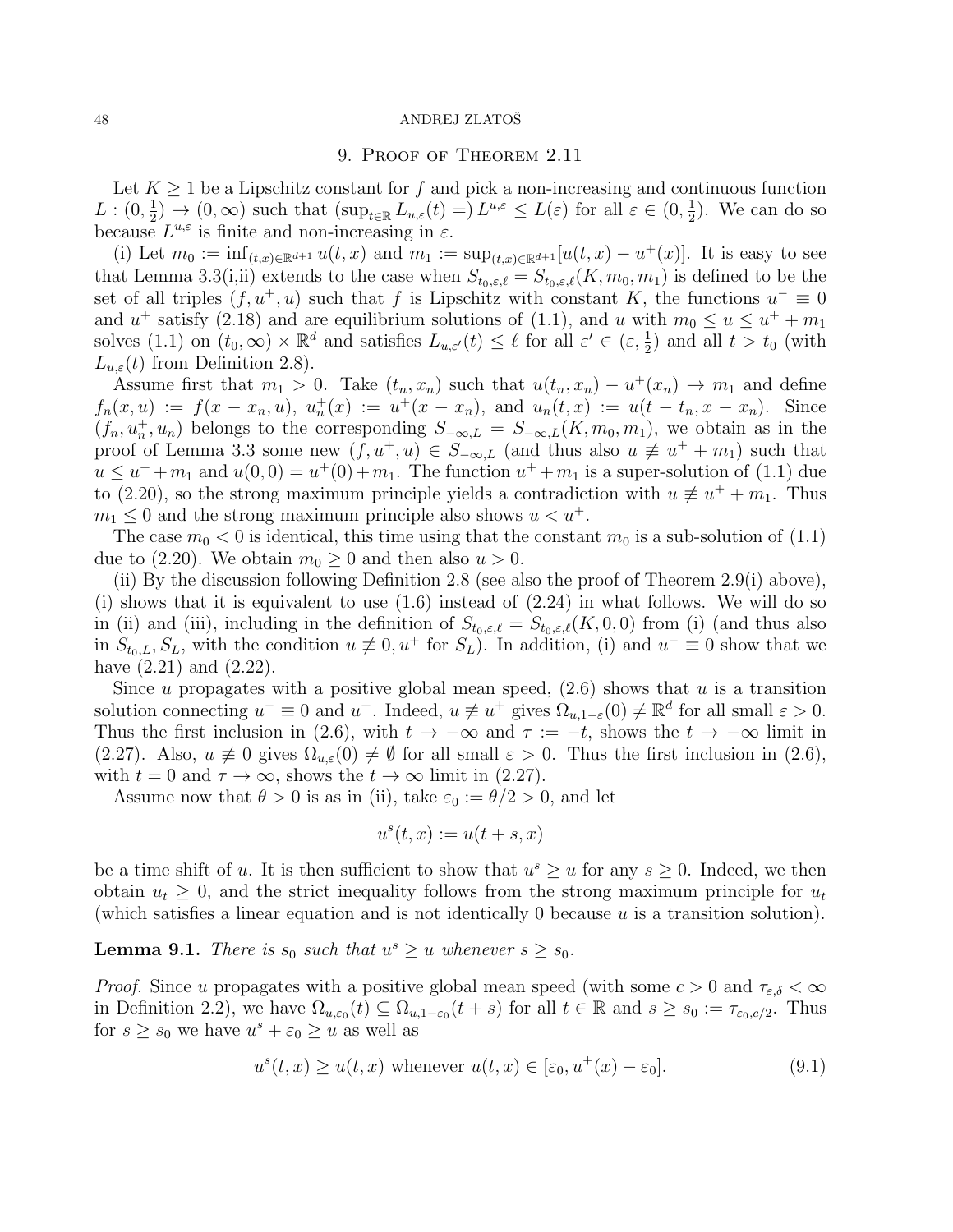Next take any  $s \geq s_0$  and let  $\varepsilon \geq 0$  be the smallest number such that  $u^s + \varepsilon \geq u$ . Obviously,  $\varepsilon$  exists and  $\varepsilon \leq \varepsilon_0$ . We need to show that  $\varepsilon = 0$ , so assume that  $\varepsilon > 0$  and let  $(t_n, x_n)$  satisfy

$$
\lim_{n \to \infty} [u^s(t_n, x_n) + \varepsilon - u(t_n, x_n)] = 0.
$$

Then (9.1) shows that  $u(t_n, x_n) \notin [\varepsilon_0, u^+(x_n) - \varepsilon_0]$  for large enough n, so either  $u(t_n, x_n) \in$  $[\varepsilon, \varepsilon_0]$  or  $u(t_n, x_n) \in [u^+(x_n) - \varepsilon_0, u^+(x_n)]$ . Apply the  $u^+ \not\equiv 1$  version of Lemma 3.3(ii) with  $t_n(\varepsilon) = -\infty$ ,  $f_n(x, u) := f(x - x_n, u)$ ,  $u_n^+(x) := u^+(x - x_n)$ , and  $u_n(t, x) := u(t - t_n, x - x_n)$ . We obtain  $(\tilde{f}, \tilde{u}^+, \tilde{u}) \in S_{-\infty,L}(K, 0, 0)$  such that  $\tilde{u} \in [0, \tilde{u}^+]$ ,  $\tilde{u}^s + \varepsilon \geq \tilde{u}$ ,

$$
\tilde{u}^s(t,x) \ge \tilde{u}(t,x) \text{ whenever } \tilde{u}(t,x) \in [\varepsilon_0, \tilde{u}^+(x) - \varepsilon_0]
$$
\n(9.2)

by (9.1), and

$$
\tilde{u}^s(0,0) + \varepsilon = \tilde{u}(0,0) \quad (\in [\varepsilon, \varepsilon_0] \cup [\tilde{u}^+(0) - \varepsilon_0, \tilde{u}^+(0)]).
$$

Moreover,  $\tilde{f}$  is non-increasing in u on  $[0, \theta]$  and on  $[\tilde{u}^+(x) - \theta, \tilde{u}^+(x)]$  because  $f, u^+$  have the same property.

Let now 
$$
v := \tilde{u}^s + \varepsilon - \tilde{u} \ge 0
$$
, so that  $v_t = \Delta v + \tilde{f}(x, \tilde{u}^s) - \tilde{f}(x, \tilde{u})$ . We then have  
 $v_t \ge \Delta v - Kv$ .

Indeed, this obviously holds when  $\tilde{u}^s(t,x) \geq \tilde{u}(t,x)$ . When  $\tilde{u}^s(t,x) < \tilde{u}(t,x)$ , then (9.2) and  $\varepsilon \leq \varepsilon_0$  show  $\tilde{u}^s(t, x), \tilde{u}(t, x) \in [0, \varepsilon_0] \cup [\tilde{u}^+(0) - 2\varepsilon_0, \tilde{u}^+(0)],$  so  $\tilde{f}(x, \tilde{u}^s(t, x)) \geq \tilde{f}(x, \tilde{u}(t, x))$ by  $2\varepsilon_0 = \theta$ . Now we obtain  $v \equiv 0$  on  $(-\infty, 0] \times \mathbb{R}$  by  $v \ge 0$ ,  $v(0, 0) = 0$ , and the strong maximum principle. But then  $\tilde{u}^{-sn} \equiv \tilde{u} + n\varepsilon$  on  $(-\infty, 0] \times \mathbb{R}$  for  $n \in \mathbb{N}$ , a contradiction with boundedness of  $\tilde{u}$ . Thus  $\varepsilon = 0$  for any  $s \geq s_0$  and the proof is finished.

**Lemma 9.2.** We have  $u^s \geq u$  for any  $s \geq 0$ .

*Proof.* Let  $s_1 \geq 0$  be the smallest number such that  $u^s \geq u$  for any  $s \geq s_1$  (which obviously exists), and assume that  $s_1 > 0$ . We first claim that

$$
m := \min\left\{\varepsilon_0, \inf_{u(t,x)\in[\varepsilon_0, u^+(x)-\varepsilon_0]} [u^{s_1}(t,x) - u(t,x)]\right\} > 0.
$$
\n(9.3)

Indeed, if  $m = 0$ , then let  $(t_n, x_n)$  be such that  $u(t_n, x_n) \in [\varepsilon_0, u^+(x_n) - \varepsilon_0]$  and

$$
\lim_{n \to \infty} [u^{s_1}(t_n, x_n) - u(t_n, x_n)] = 0.
$$

The  $u^+ \not\equiv 1$  version of Lemma 3.3(ii) with  $t_n(\varepsilon) := -\infty$ ,  $f_n(x, u) := f(x - x_n, u)$ ,  $u_n^+(x) :=$  $u^+(x-x_n)$ , and  $u_n(t,x) := u(t-t_n,x-x_n)$ , again yields  $(\tilde{f}, \tilde{u}^+, \tilde{u}) \in S_{-\infty,L}(K,0,0)$  such that

$$
\tilde{u}^{s_1} \ge \tilde{u}
$$
 and  $\tilde{u}^{s_1}(0,0) = \tilde{u}(0,0) \in [\varepsilon_0, \tilde{u}^+(0) - \varepsilon_0].$ 

This contradicts the strong maximum principle for  $v := \tilde{u}^{s_1} - \tilde{u} \geq 0$ , which satisfies a linear equation  $v_t = \Delta v + \lambda(t, x)v$  with  $\|\lambda\|_{\infty} \leq K$ , because  $v(0, 0) = 0$  and  $v \neq 0$ . The latter holds because otherwise  $\tilde{u}$  would be time-periodic, contradicting (2.27) for  $\tilde{u}$  (which propagates with a positive global mean speed because the same is true for  $u_n$ , with *n*-independent constants in Definition 2.2, so  $(2.27)$  holds for  $\tilde{u}$  by the first claim in (ii)).

So  $m > 0$  and since  $u_t$  is uniformly bounded by parabolic regularity, there is  $s_2 \in (0, s_1)$ such that  $u^s \geq u^{s_1} - m$  for any  $s \in [s_2, s_1]$ . Thus  $(9.1)$  as well as  $u^s + \varepsilon_0 \geq u$  hold for any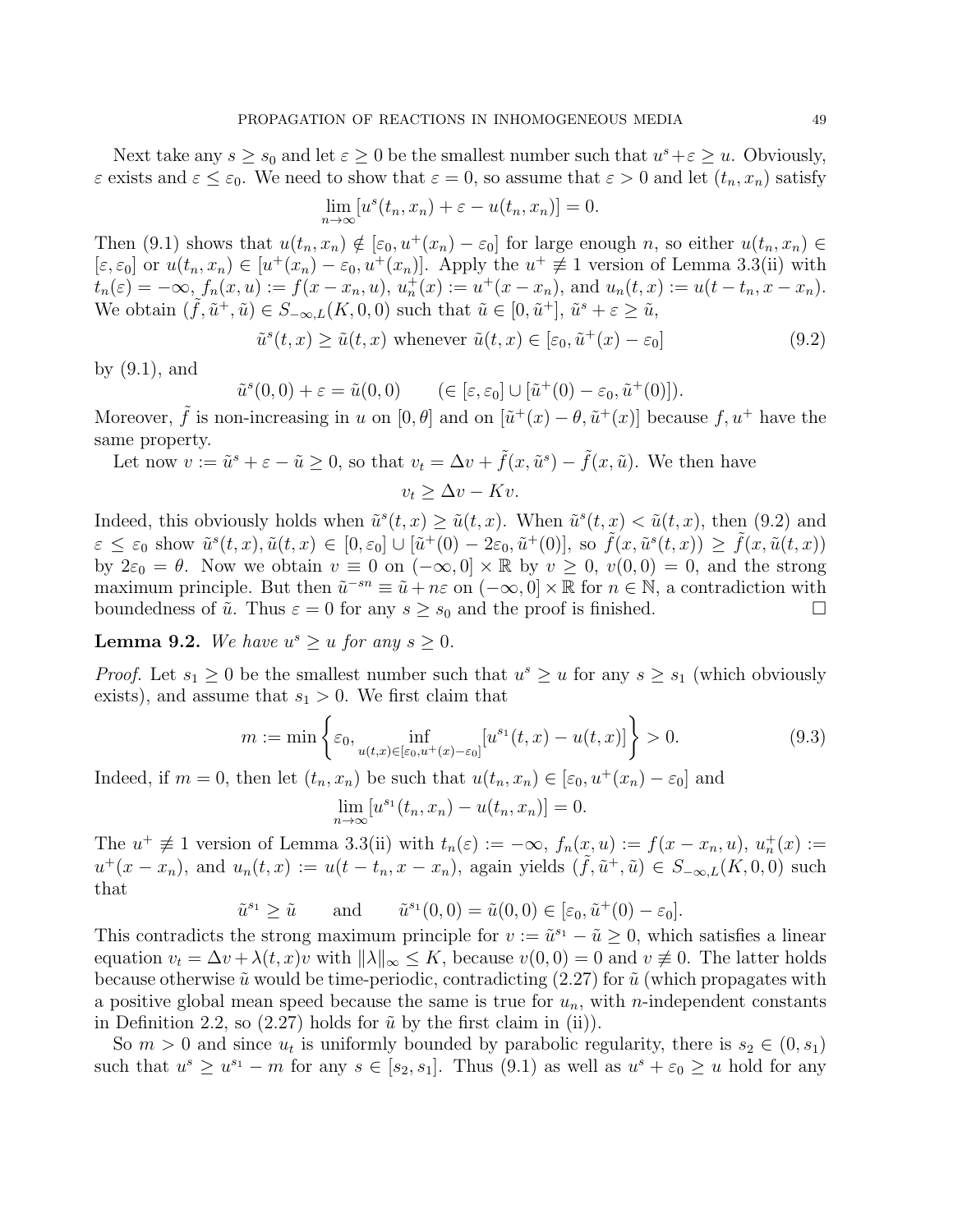$s \in [s_2, s_1]$ . Fix any such s and let  $\varepsilon \in [0, \varepsilon_0]$  be the smallest number such that  $u^s + \varepsilon \geq u$ . The argument in the proof of Lemma 9.1 now shows that  $\varepsilon = 0$ . But since  $s \in [s_2, s_1]$  was arbitrary, this means that we can decrease  $s_1$  to  $s_2$ , a contradiction. It follows that  $s_1 = 0$ .  $\Box$ 

This finishes the proof of (ii).

(iii) From bounded width of  $u$  and Lemma 8.1 it follows that  $u$  propagates with a positive global mean speed. Thus (ii) yields  $u_t > 0$ , and then the (H') version of Corollary 4.4(ii) from the proof of Theorem 2.7 gives the result. Note that we did not use Theorem 2.11 in the proof of Corollary 4.4.

# 10. Proof of Theorem 2.4(ii)

We will prove this by constructing an example of an ignition  $f$  which prevents most solutions from having a bounded width (an almost identical construction can be made with a monostable f). The idea is to find f such that there is an equilibrium solution  $p \in (0,1)$ of (1.1), independent of  $x_1$ , with the transition  $0 \to p$  propagating faster in the direction  $e_1 = (1, 0, \ldots, 0)$  than the transition  $p \to 1$ . Then as  $t \to \infty$ , the solution u will be close to p on a slab  $I_t \times \mathbb{R}^{d-1}$  (to the left of which  $u \sim 1$  and to the right of which  $u \sim 0$ ), with  $I_t$  and interval of linearly growing length.

Let  $\tilde{p} : \mathbb{R}^{d-1} \to (0, 1)$  be  $C^{\infty}$ , radially symmetric, radially decreasing, with

$$
\tilde{p}(\tilde{x}) = 3^{d-4} |\tilde{x}|^{3-d}
$$
 for  $|\tilde{x}| \ge 3$ ,  $\Delta \tilde{p} < 0$  on  $B_3(0)$ , and  $\tilde{p}(B_1(0)) \subseteq (\frac{2}{3}, \frac{3}{4})$ .

Let  $f_0: [0,1] \to [0,\infty)$  be a  $C^{\infty}$  ignition reaction with  $f_0(\tilde{p}(\tilde{x})) = -\Delta \tilde{p}(\tilde{x})$  for  $\tilde{x} \in \mathbb{R}^{d-1}$  (so ignition temperature is  $\theta_0 := \frac{1}{3}$  and decreasing on  $[\frac{3}{4}, 1]$ . Then  $p(x) := p(x_2, \ldots, x_d) \in (0, \frac{3}{4})$  $\frac{3}{4}$ satisfies on  $\mathbb{R}^d$ ,

$$
\Delta p + f_0(p) = 0.
$$

Consider f that satisfies (H) with this  $f_0$ , some  $K \geq 1$  and  $\theta := \frac{1}{4}$ , as well as  $f(x, u) = f_0(u)$ for all  $x \in \mathbb{R}^d$  and  $u \in [0, \frac{1}{2}]$  $\frac{1}{2} \cup [p(x), 1],$  and  $f(x, u) \ge f_0(u)$  for all  $x \in \mathbb{R}^d$  and  $u \in (\frac{1}{2})$  $(\frac{1}{2}, p(x))$ (provided this interval is non-empty). Then obviously  $f(x, u) = 0$  for  $(x, u) \in \mathbb{R}^d \times [0, \theta_0]$ .

**Lemma 10.1.** Let f be as above and  $c := \max\{2\sqrt{||f_0'||_{\infty}}, 1\} > 0$ . If u solves (1.1), (1.2) with  $t_0 = 0$  and  $u_0(x) \leq p(x) + e^{-c(x_1 - x)/2}$  for all  $x \in \mathbb{R}^d$  and some  $z \in \mathbb{R}$ , then

$$
u(t,x) \le p(x) + e^{-c(x_1 - z - ct)/2}.\tag{10.1}
$$

*Proof.* Let  $v$  be the right-hand side of  $(10.1)$ . Then

$$
v_t - \Delta v - f(x, v) = f_0(p(x)) - f_0(v) + \frac{c^2}{4}e^{-c(x_1 - z - ct)/2} \ge 0
$$

by  $c^2/4 \ge ||f_0'||_{\infty}$ . So v is a super-solution for  $(1.1)$  with  $v(0, \cdot) \ge u_0$ , and we are done.  $\square$ 

That is, transition  $p \to 1$  is propagating in the direction  $e_1$  with speed at most c, which is independent of K, f. We now make f sufficiently large for  $u \in (\frac{1}{2})$  $(\frac{1}{2}, p(x))$  so that the transition  $0 \rightarrow p$  will be propagating faster than speed c.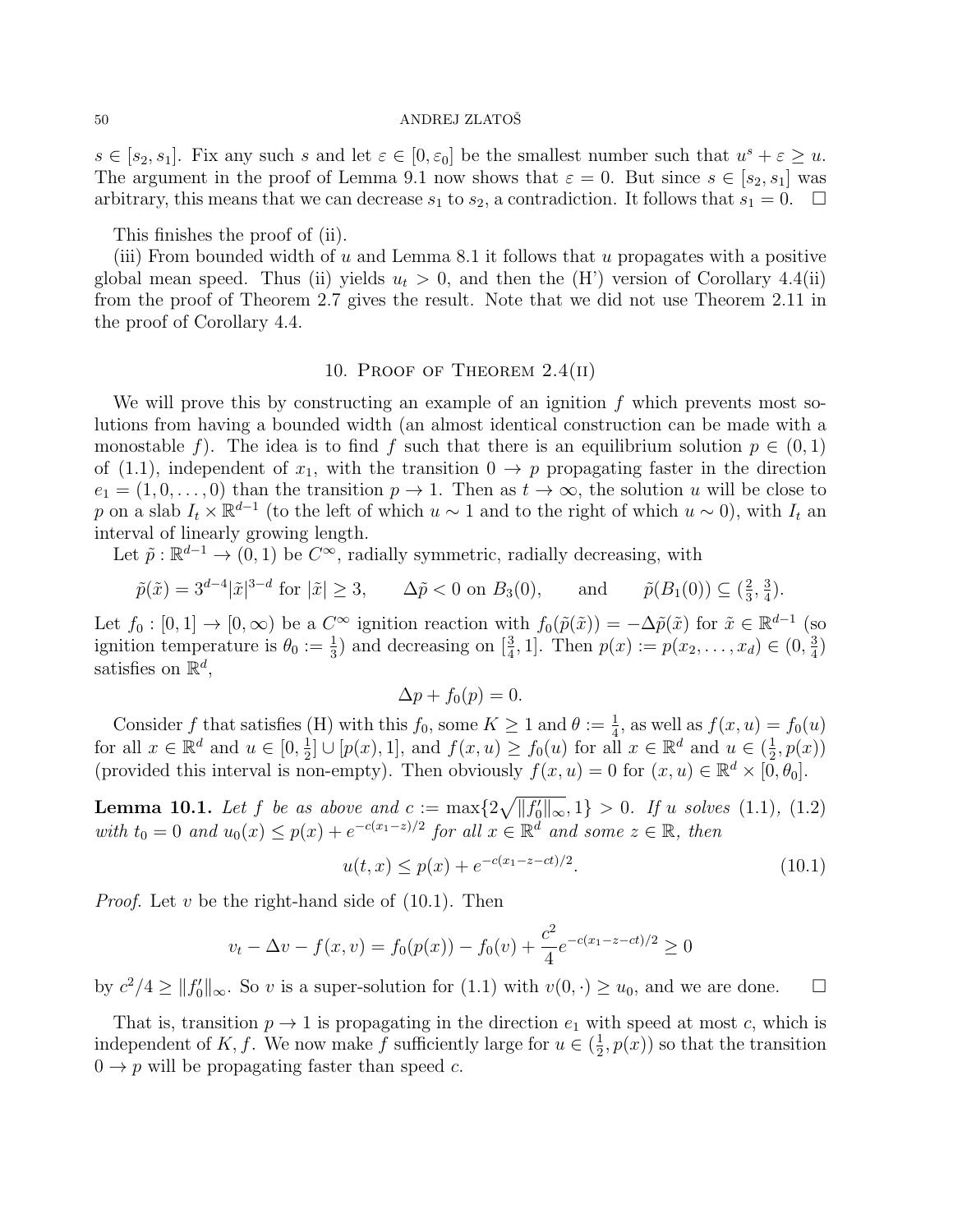Let  $f^M$  be as f above, with  $f^M(x, u) := f_0(u) + M(u - \frac{1}{2})$  $(\frac{1}{2})(p(x) - u)$  for  $u \in (\frac{1}{2})$  $\frac{1}{2}, p(x)$ ). Let  $t_0 := 0$  and fix a radially symmetric and radially non-increasing  $v_0$  such that

$$
\frac{2}{3}\chi_{B_{1/2}(0)} \le v_0 \le \frac{2}{3}\chi_{B_1(0)} \qquad (\le p)
$$
\n(10.2)

and  $\Delta v_0(x) + f^{M_0}(x, v_0(x)) \ge 0$  for some  $M_0 \gg 1$ . Then the solution  $v^M$  of (1.1), with  $f^M$ instead of f and  $v^M(0, \cdot) = v_0(\cdot)$ , is non-decreasing in both  $t > 0$  and  $M \geq M_0$ . Therefore

$$
w(t,x) := \lim_{M \to \infty} v^M(t,x) \qquad (\leq p(x))
$$

satisfies  $w_t \geq 0$ .

We claim that  $w(t, x) \notin \left(\frac{1}{2}\right)$  $(\frac{1}{2}, p(x))$  for any  $(t, x) \in (0, \infty) \times \mathbb{R}^d$ . Otherwise there is  $M_1 \geq M_0$ such that  $v^{M_1}(t,x) \in (\frac{1}{2})$  $(\frac{1}{2}, p(x))$ , and then there is  $\varepsilon > 0$  such that  $v^{M_1}(t - \varepsilon, y) \in (\frac{1}{2}, p(x))$  $\frac{1}{2}$ ,  $p(y)$  for all  $y \in B_{\varepsilon}(x)$ . Since  $v^M(t - \varepsilon, \cdot) \ge v^{M_1}(t - \varepsilon, \cdot)$  for all  $M \ge M_1$ , it follows from the definition of  $f^M$  that  $w(s, y) \geq p(y)$  for all  $s > t - \varepsilon$  and  $y \in B_{\varepsilon}(x)$ . This is a contradiction with the hypothesis  $w(t, x) \in (\frac{1}{2})$  $(\frac{1}{2}, p(x))$ . This, (10.2), and  $v_t^M \ge 0$  thus show

$$
w(t, x) = p(x) \quad \text{for } (t, x) \in (0, \infty) \times B_{1/2}(0). \tag{10.3}
$$

Pick some  $0 < \tau \ll 1$ . It is easy to show using the properties of the Gaussian that if  $\tau$  is sufficiently small, then any super-solution of the heat equation on  $D := \mathbb{R}^d \setminus B_{1/2-\tau^{2/3}}(0)$  with initial condition  $u(\tau, x) \geq 0$  for  $x \in D$  and boundary condition  $u(t, x) \geq \frac{3}{5}$  $\frac{3}{5}$  on  $(\tau, \infty) \times \partial D$ satisfies  $u(2\tau,x) > \frac{1}{2}$  $\frac{1}{2}$  for all  $x \in B_{1/2+\tau^{2/3}}(0)$ . (10.3) shows that there is M such that  $v^M$ satisfies these conditions, and it follows that

$$
w(t,x) = p(x) \qquad \text{for } (t,x) \in (2\tau,\infty) \times B_{1/2+\tau^{2/3}}(0). \tag{10.4}
$$

We can repeat this argument with  $(10.4)$  as a starting point instead of  $(10.3)$  and eventually obtain for all integers  $n \geq \tau^{-2/3}$ ,

$$
w(t,x) = p(x) \qquad \text{for } (t,x) \in (2n\tau,\infty) \times A_{n\tau^{2/3}-1/2}, \tag{10.5}
$$

where  $A_a := \bigcup_{b \in [-a,a]} B_1(b, 0, \ldots, 0) \subseteq \mathbb{R}^d$  (we need  $A_{n\tau^{2/3}-1/2}$  instead of  $B_{n\tau^{2/3}+1/2}(0)$  because  $p(x) > \frac{1}{2}$  $\frac{1}{2}$  holds only when  $|(x_2, \ldots, x_d)| < C$ , for some  $C > 1$ ). One can in fact show that  $w(t, \cdot) = p(\cdot)$  for all  $t > 0$  but we will not need this. If we now choose  $\tau > 0$  so that there exists an integer  $n \in ((2c+1)\tau^{-2/3}, (2\tau)^{-1})$ , then  $(10.5)$  yields

$$
v^M(1,\cdot) \ge \frac{2}{3}\chi_{A_{2c}}(\cdot),
$$

for some  $M \geq M_0$ . Iterating this, we obtain for  $m \in \mathbb{N}$ ,

$$
v^M(m,\cdot) \ge \frac{2}{3}\chi_{A_{2cm}}(\cdot). \tag{10.6}
$$

So let us take  $f := f^M$  and any  $u_0$  as in Theorem 2.4(ii) (without loss let  $t_0 = 0$ ). It follows from  $c \geq 1, p \leq \frac{3}{4}$  $\frac{3}{4}$ , and Lemma 10.1 with  $z = 0$  that

$$
\sup_{t>0, x_1>ct+4} u(t, x) \le \frac{9}{10}.\tag{10.7}
$$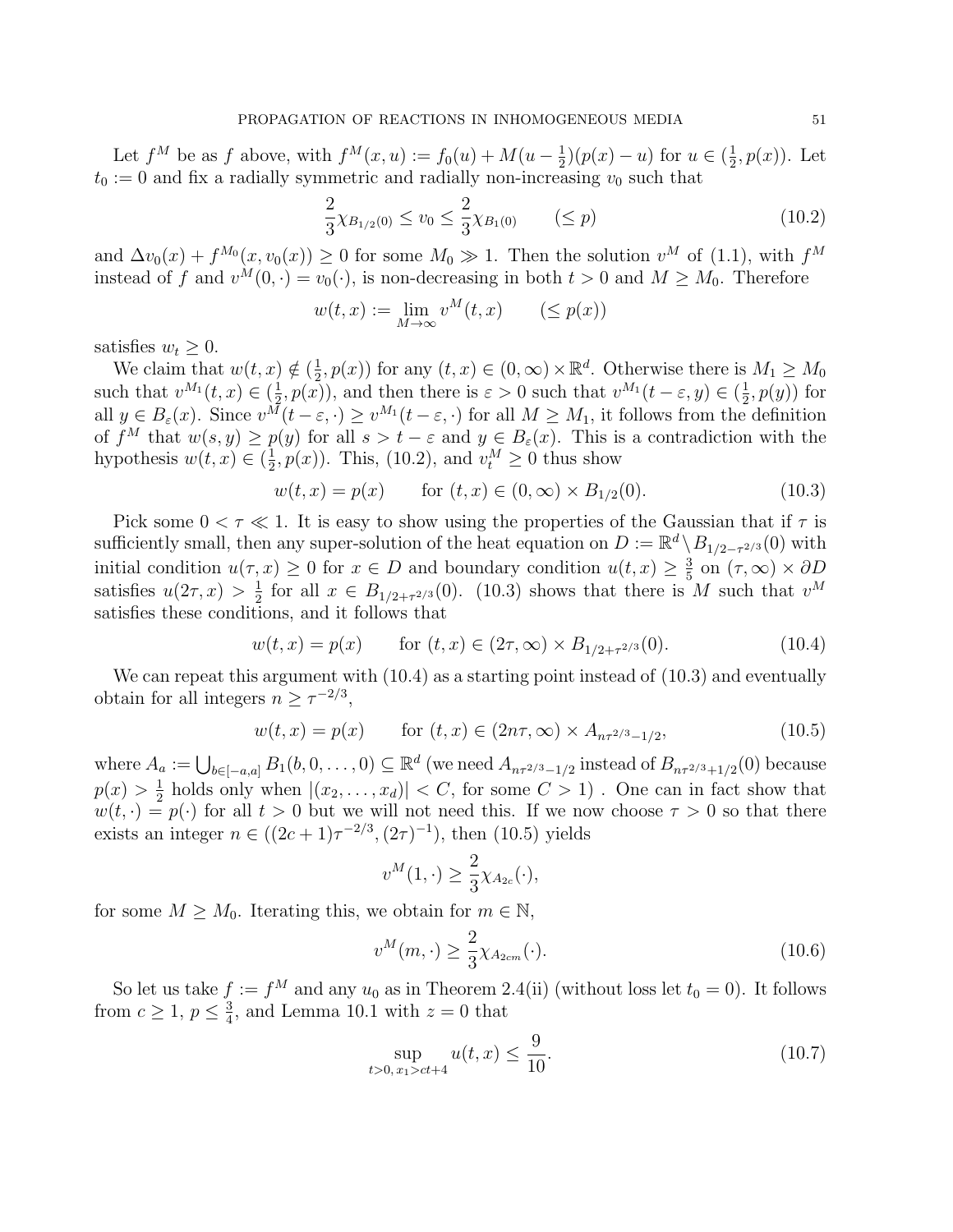If  $u \to 1$  locally uniformly on  $\mathbb{R}^d$  as  $t \to \infty$ , then  $u(t_1, \cdot) \geq \frac{2}{3}$  $\frac{2}{3}\chi_{B_{1/2}(0)}(\cdot)$  for some  $t_1 > 0$ , and so  $u(t_1 + m, 2cm) \geq \frac{2}{3}$  $\frac{2}{3}$  for  $m \in \mathbb{N}$  by (10.6). It follows from this and (10.7) that all claims in (C) are false for u. This also holds when  $u \nrightarrow 1$  locally uniformly on  $\mathbb{R}^d$  as  $t \rightarrow \infty$ , because then Lemma 3.1 shows  $\sup_{(t,x)\in(1,\infty)\times\mathbb{R}^d}u(t,x)<1$  (and  $u\neq 0$  uniformly by the hypothesis).

# 11. Proof of Theorem 2.12

(i) Having Remark 2 after Theorem 2.7, this is now rather standard. Let  $U, s_0$ , and small  $\varepsilon' > 0$  be as in (8.4), with R' large enough so that  $w_0(x) := W(|x|)$  satisfies (6.1) and the solution w of (1.1) with  $f_0$  in place of f and  $w(0, x) := w_0(x)$  spreads in the sense  $w \to \theta_1$ locally uniformly as  $t \to \infty$  [2]. If now  $u_n \in [0, u^+]$  is the solution of (1.1) on  $(0, \infty) \times \mathbb{R}^d$ with  $u_n(0, x) = w_0(x - ne_1)$ , then  $(u_n)_t \geq 0$ ; and the proof of Lemma 8.1, along with  $f \geq f_0$ and the comparison principle, shows that  $u_n \to u^+$  locally uniformly as  $t \to \infty$ .

If  $t_n$  is the first time such that  $u_n(t_n, 0) = \theta_0$ , shift  $u_n$  in time by  $-t_n$  so that now it solves (1.1) on  $(-t_n,\infty) \times \mathbb{R}^d$  and  $u_n(0,0) = \theta_0$ . Obviously  $\lim_{n \to \infty} t_n = \infty$  because  $u \leq u^+ \leq 1$ ,  $f(x, u) \leq Ku$ , and the comparison principle yield on  $(-t_n, \infty) \times \mathbb{R}^d$ ,

$$
u_n(t,x) \le e^{-\sqrt{K}(x_1 + n - s_0 - R' - 2\sqrt{K}(t + t_n))}.
$$

So by parabolic regularity, there is a sub-sequence along which  $u_n$  and their spatio-temporal first and spatial second derivatives converge locally uniformly to some solution  $u$  of  $(1.1)$  on  $\mathbb{R} \times \mathbb{R}^d$ . Obviously  $0 \le u \le u^+$  and  $u_t \ge 0$  (then all three inequalities are strict due to the strong maximum principle), and since all the  $u_n$  satisfy the Remark after Theorem 2.7 with the same  $\ell_{\varepsilon}, T_{\varepsilon}$  (and  $-t_n$  in place of  $t_0$ ), u has a bounded width. Theorem 2.11(ii) now shows that u is a transition solution because bounded width and Lemma 8.1 yield a positive global mean speed of  $u$ , finishing the proof.

(ii) We will only sketch the proof, since the mechanics of the workings of the counterexample which we construct are more important than the detailed proof. The latter would only add tedious technical details, obscuring the main ideas. Let us also only consider the case  $d = 2$  because the general case is identical, with annuli below replaced by shells.

To find f such that there is no transition solution with doubly-bounded width for  $(1.1)$ (and thus also no transition front), it is sufficient to take some ignition  $f_0$  and let f be equal to  $\beta f_0(u)$  outside the union of the discs  $B_n := B_n(n^3e_1)$  (for some  $\beta \gg 1$ ), and  $f(x, u) = f_0(u)$ inside each  $B_{n-1}(n^3e_1)$  (with a smooth transition between the two on  $B_n(n^3e_1)\setminus B_{n-1}(n^3e_1)$ ). If u is a transition solution for  $(1.1)$  with a bounded width, let  $t_n$  be the first time when  $\sup_{x \in B_n} u(t_n, x) = \frac{1}{10}$  (i.e., when the reaction zone of u "reaches"  $B_n$ ). Since  $\beta \gg 1$ , the reaction will spread all over  $A_n := B_{2n}(n^3e_1) \setminus B_n(n^3e_1)$  before it spreads to  $B_{n/2}(x_n)$ , as described in the introduction (see below for more details). So at the (later) time  $s_n$  when  $\inf_{x \in B_n} u(s_n, x) = \frac{1}{2}$ , we will also have  $\inf_{x \in A_n} u(s_n, x) \ge \frac{1}{2}$  $\frac{1}{2}$ . It follows that  $L^{u,\varepsilon} \geq n$  for all n and  $\varepsilon \in (\frac{1}{2})$  $\frac{1}{2}$ , 1). Hence *u* does not have a doubly-bounded width.

We will need to use a more involved construction to obtain  $\inf_{x\in\mathbb{R}^2}u(t,x) > 0$  for any  $t \in \mathbb{R}$  and any u from (ii). Let  $f_0(u) = (2u - 1)(1 - u)\chi_{[1/2,1]}(u)$  and let R be such that if  $u_t = \Delta u + f_0(u)$  on  $(0, \infty) \times \mathbb{R}^2$  and  $u(0, \cdot) \geq \frac{3}{4}$  $\frac{3}{4}\chi_{B_R(0)}(\cdot)$ , then  $u \to 1$  locally uniformly as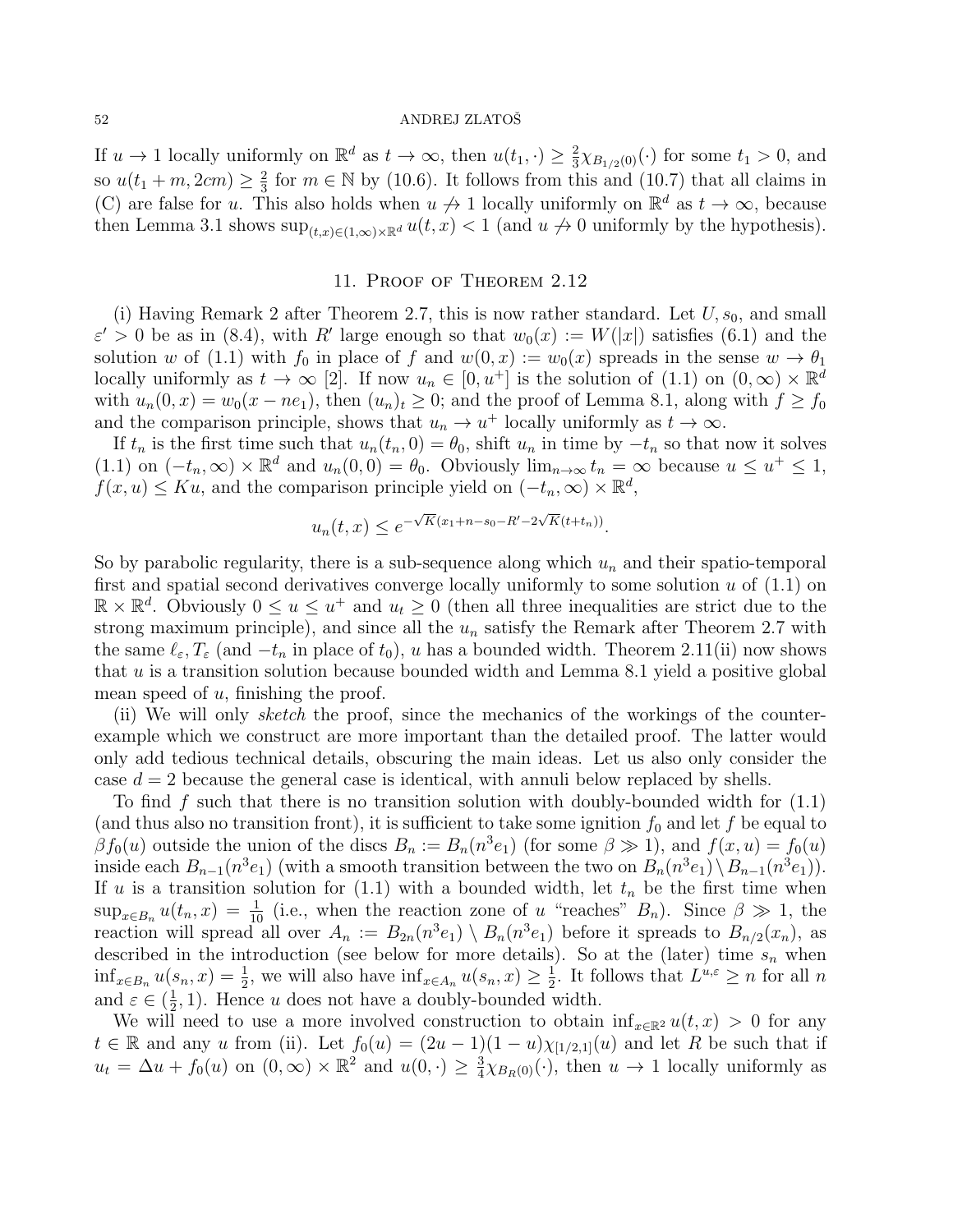$t \to \infty$ . By Lemma 3.1, such u also satisfies

$$
\lim_{t \to \infty} \inf_{|x| \le ct} u(t, x) = 1 \tag{11.1}
$$

for any  $c < c_0$ , with  $c_0 > 0$  the spreading speed for  $f_0$  (and we have  $c_0 \leq 2\sqrt{\|f_0(u)/u\|_{\infty}} \leq 2$ ).

Let  $\beta > 1$  be such that if  $u_t = \Delta u + \beta f_0(u)$  on  $(0, \infty) \times \mathbb{R} \times [-2, 2]$  with Dirichlet boundary conditions and  $u(0, \cdot) \geq \frac{3}{4}$  $\frac{3}{4}\chi_{B_1(0)}(\cdot)$ , then

$$
\lim_{t \to \infty} \inf_{x \in [-100t, 100t] \times [-1, 1]} u(t, x) \ge \frac{4}{5}.
$$
\n(11.2)

That is, the reaction with strength  $\beta$  spreads along a strip with a cold boundary at speed at least 100. It is not difficult to show that this holds for large enough  $\beta$ .

Next let  $f(x, u) = a(|x|)f_0(u)$ , where  $a : [0, \infty) \to [1, \beta]$  is smooth, Lipschitz with the constant  $\beta$ , with  $a(r) = \beta$  if  $|r - 2^n| \le 3$  for some  $n \ge 3$ , and with  $a(r) = 1$  if  $|r - 2^n| \ge 4$ for each  $n \geq 3$ . That is, the reaction is large on a sequence of annuli with uniformly bounded widths and exponentially growing radii, and small elsewhere. We obviously have  $f \in F(f_0, \beta, \frac{1}{4}, \zeta, \eta)$  for any  $\zeta, \eta > 0$  because  $\alpha_f(\cdot; \zeta) > \theta_0$  for any  $\zeta > 0$ .

Then pick  $\varepsilon_0 \in (0, \frac{1}{2})$  $\frac{1}{2}$ ) such that if  $u \in [0, 1]$  solves  $(1.1)$ ,  $(1.2)$ , then  $\inf_{y \in B_R(x)} u(t, x) \geq \frac{3}{4}$ 4 whenever  $t \ge t_0 + 1$  and  $u(t, x) \ge 1 - \varepsilon_0$  (which exists by parabolic regularity) and also such that the unique traveling front for  $u_t = u_{xx} + f_0(u)$  connecting  $\varepsilon_0$  and 1 has speed  $c_{\varepsilon_0} < 1.1c_0$ (which is possible because  $\lim_{\varepsilon \to 0} c_{\varepsilon} = c_0$ ).

Assume now that  $u \neq 0, 1$  is a bounded entire solution for (1.1) with bounded width. By Theorem 2.11(i) we have  $u \in (0,1)$ , so Lemma 3.1 yields a positive global mean speed of u. Then Theorem 2.11(ii) shows that u is a transition solution with  $u_t > 0$ .

Let  $t_0$  be the first time such that  $u(t_0, 0) = \frac{1}{2}$  and for any large n, let  $t_n$  be the first time such that  $\sup_{x \in B_{2n}(0)} u(t_n, x) = \varepsilon_0$ . Then the maximum principle shows that there is  $x_n \in \partial B_{2^n}(0)$  with  $u(t_n, x_n) = \varepsilon_0$ . Since  $L^{u, \varepsilon_0} < \infty$ , our choice of  $\varepsilon_0$  and R shows that there is  $T > 0$  such that  $\inf_{x \in B_1(x_n)} u(t_n + T, x) \geq \frac{3}{4}$  $\frac{3}{4}$  for each *n*. It then follows from (11.2) and  $100 > 20\pi$  that

$$
\inf_{x \in B_{2^n+1}(0) \setminus B_{2^n-1}(0)} u\left(t_n + T + \frac{2^n}{20}, x\right) \ge \frac{3}{4} \tag{11.3}
$$

for all large n. From this and  $(11.1)$  it follows that for all large n,

$$
\inf_{x \in B_{2^n}(0) \setminus B_{2^{n-1}}(0)} u\left(t_n + T + \frac{2^n}{20} + \frac{2^{n-1}}{0.9c_0}, x\right) \ge \frac{3}{4}.\tag{11.4}
$$

At the same time,  $\sup_{x \in B_{2^n}(0)} u(t_n, x) = \varepsilon_0$  and  $c_{\varepsilon_0} < 1.1c_0$  show that  $u(t, 0) < \frac{1}{2}$  $rac{1}{2}$  for  $t \leq t_n + 2^n (1.1c_0)^{-1}$  if n is large, because the reaction can propagate radially no faster than at speed  $c_{\varepsilon_0}$  on any wide annulus where  $a(|x|) = 1$ , provided  $u \leq \varepsilon_0$  initially (this is similar to the upper bound on the propagation speed in Lemma 3.2, and also uses the fact that the annuli on which  $a(|x|) > 1$  have widths  $\leq 4$ , so they shorten the time to reach the origin only by an amount proportional to n). So  $t_n + 2^n(1.1c_0)^{-1} \le t_0$  for all large n, and if we let

$$
s_n := t_n + T + \frac{2^n}{20} + \frac{2^{n-1}}{0.9c_0} \quad \left( \le t_n + \frac{2^n}{1.1c_0} \text{ if } n \text{ is large because } c_0 \le 2 \right),
$$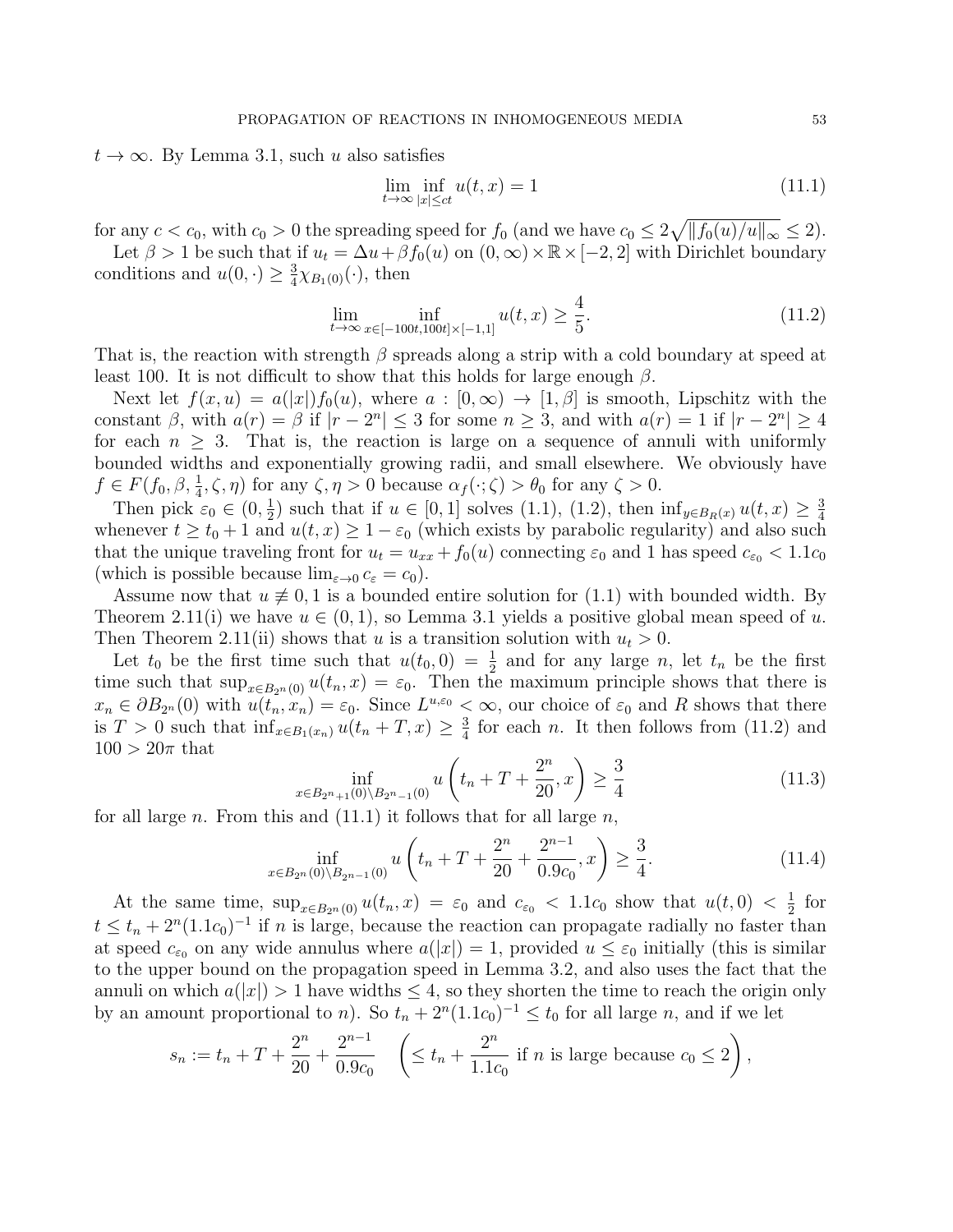then we obtain  $s_n \le t_0$  for all large n. But then (11.4) and  $u_t > 0$  show for all large n,

$$
\inf_{x \in B_{2^n}(0) \setminus B_{2^{n-1}}(0)} u(t_0, x) \ge \frac{3}{4}.
$$

The result now follows from Lemma 3.1.

Remark. It is an interesting question whether for the reaction in (ii), all entire solutions  $u \in (0,1)$  satisfy  $\lim_{t\to\infty} \inf_{x\in\mathbb{R}^2} u(t,x) = 1.$ 

A rough sketch of the proof that the claim involving  $(1.8)$  is false. We construct here an example involving front-like solutions in  $\mathbb{R}^2$  (essentially the same idea works for spark-like solutions as well as for all dimensions  $d \geq 2$ . The full proof of it working as claimed would be quite technical, but the following clearly illustrates the main idea.

For some rapidly growing  $b_n \to \infty$ , define

$$
A := \bigcup_{n \ge 1} A_n := \bigcup_{n \ge 1} \left[ \{ x \mid 0 \le x_1 \le b_n \text{ and } |x_2| = b_n \} \cup \{ x \mid x_1 = b_n \text{ and } |x_2| \le b_n \} \right] \subseteq \mathbb{R}^2.
$$

We then let  $f(x, u) = a(d(x, A))f_0(u)$ , where  $f_0$  is the ignition reaction from part (ii) of the above proof and  $a : [0, \infty) \to [1, \beta]$  is smooth, with  $a(s) = \beta$  for  $s \leq 1$  and  $a(x) = 1$  for  $s \geq 2$ . Here  $\beta \gg 1$  will be chosen later.

We also let  $s_0 \gg 1$  and  $w : \mathbb{R} \to [0,1]$  be smooth and such that  $w(s) = 0$  for  $s \ge 1$  and  $w(s) = 1$  for  $s \leq 0$ . We then define  $v_0(x) := w(x_1)$  and let  $u_0(x) \in [w(x_1), w(x_1 - 2s_0)]$ be smooth and such that  $u_0(x) = w(x_1)$  for  $x_2 \leq -1$  and  $u_0(x) = w(x_1 - 2s_0)$  for  $x_2 \geq 1$ . Finally, let u, v solve (1.1) on  $(0, \infty) \times \mathbb{R}^2$  with  $u(0, \cdot) = u_0$  and  $v(0, \cdot) = v_0$ , and let  $t_n$  be the first time such that  $u(t_n, b_n, 0) = \frac{1}{2}$ .

It is obvious that u, v satisfy the hypothesis of the claim involving (1.8) because  $u_0 \ge v_0$ and also  $u_0 \le v(T, \cdot)$  for some T. So if (1.8) holds, we must have

$$
\lim_{n \to \infty} [u(t_n, b_n, r) - u(t_n, b_n, -r)] = 0 \quad \text{for any } r \in \mathbb{R}
$$
\n(11.5)

because v is obviously even in  $x_2$ . However, if we take  $\beta \gg 1$  and sufficiently rapidly growing  $b_n$ , then the reaction zone of u spreads towards  $(b_n, 0)$  along the two "arms" of  $A_n$ much faster than through anywhere else, and that propagation is virtually unaffected by the other "arms". This and the definition of  $u_0$  means that the reaction zone moving towards  $(b_n, 0)$  along the upper arm of  $A_n$  is distance ~ 2s<sub>0</sub> ahead of the one arriving along the lower arm. This means that if  $s_0$  is chosen sufficiently large, depending on  $\beta$  (but not on  $(b_n)$ , then  $\liminf_{n\to\infty} u(t_n, b_n, s_0) \geq \frac{3}{4}$  $\frac{3}{4}$  and  $\limsup_{n\to\infty} u(t_n, b_n, -s_0) \leq \frac{1}{4}$  $\frac{1}{4}$ . But this means  $\liminf_{n\to\infty} [u(t_n, b_n, s_0) - u(t_n, b_n, -s_0)] > 0$ , a contradiction with (11.5).

*Remarks.* 1. This example can easily be adjusted to  $v$  being a transition solution with a bounded width such that  $v(t, x) = V(x_1 - c_0 t)$  for  $t \ll -1$ , where  $c_0$  is the front/spreading speed and V the traveling front profile for  $f_0$ .

2. If  $u, v$  are not required to be front-like (or spark-like), conuter-examples to  $(1.8)$  can be constructed even for homogeneous reactions and dimensions  $d \geq 2$ .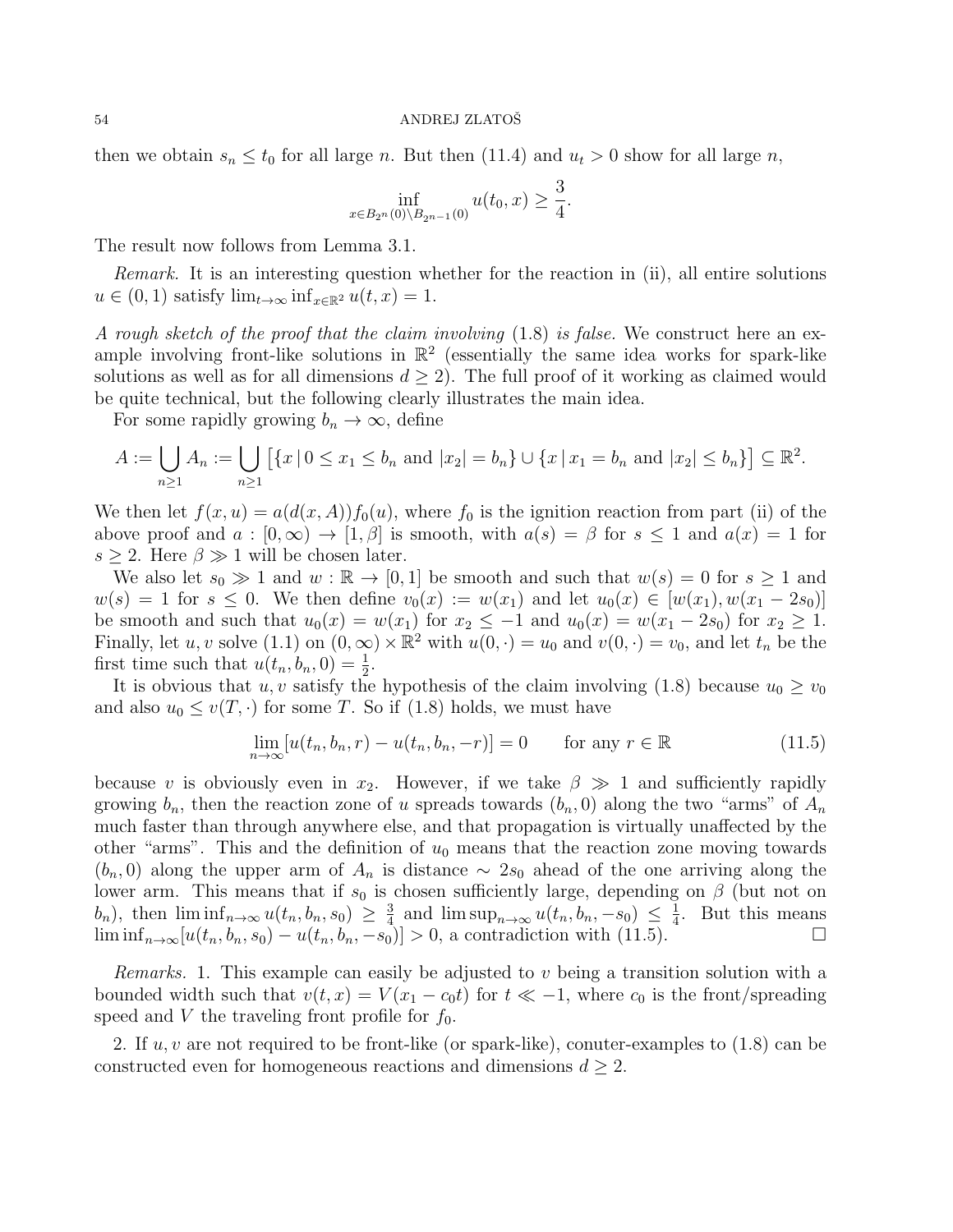## **REFERENCES**

- [1] M. Abramowitz and I.A. Stegun, Handbook of mathematical functions with formulas, graphs, and mathematical tables, National Bureau of Standards Applied Mathematics Series, 55, U.S. Government Printing Office, Washington, D.C., 1964.
- [2] D.G. Aronson and H.F. Weinberger, Multidimensional nonlinear diffusion arising in population genetics, Adv. in Math. 30 (1978), 33–76.
- [3] H. Berestycki, The influence of advection on the propagation of fronts in reaction-diffusion equations, Nonlinear PDEs in Condensed Matter and Reactive Flows, NATO Science Series C, 569, H. Berestycki and Y. Pomeau eds, Kluwer, Doordrecht, 2003.
- [4] H. Berestycki and F. Hamel, Front propagation in periodic excitable media, Comm. Pure Appl. Math. 55 (2002), 949–1032.
- [5] H. Berestycki and F. Hamel, Generalized traveling waves for reaction-diffusion equations, In: Perspectives in Nonlinear Partial Differential Equations. In honor of H. Brezis, Contemp. Math. 446, Amer. Math. Soc., 2007.
- [6] H. Berestycki and F. Hamel, Generalized transition waves and their properties, Comm. Pure Appl. Math 65 (2012), 592–648.
- [7] H. Berestycki, F. Hamel, and G. Nadin, Asymptotic spreading in heterogeneous diffusive media, J. Funct. Anal. 255 (2008), 2146–2189.
- [8] A. Ducrot, T. Giletti and H. Matano, Existence and convergence to a propagating terrace in onedimensional reaction-diffusion equations, Trans. Amer. Math. Soc.,  $366$  (2014), 5541–5566.
- [9] R. Fisher, The wave of advance of advantageous genes, Ann. Eugenics 7 (1937), 355–369.
- [10] M. Freidlin, On wavefront propagation in periodic media, Stochastic analysis and applications, 147–166, Adv. Probab. Related Topics 7, Dekker, New York, 1984.
- [11] J. Gärtner and M. Freidlin, *The propagation of concentration waves in periodic and random media*, Dokl. Acad. Nauk SSSR 249 (1979), 521–525.
- [12] C.K.R.T Jones, Asymptotic behaviour of a reaction-diffusion equation in higher space dimensions, Rocky Mountain J. Math. 13 (1983), 355–364.
- [13] A.N. Kolmogorov, I.G. Petrovskii and N.S. Piskunov, Étude de l'équation de la diffusion avec croissance de la quantité de matière et son application à un problème biologique, Bull. Moskov. Gos. Univ. Mat. Mekh. 1 (1937), 1–25.
- [14] P.-L. Lions and P.E. Souganidis, Homogenization of "viscous" Hamilton-Jacobi equations in stationary ergodic media Comm. Partial Differential Equations 30 (2005), 335–375
- [15] H. Matano, several conference talks.
- [16] A. Mellet, J. Nolen, J.-M. Roquejoffre and L. Ryzhik, Stability of generalized transition fronts, Commun. PDE 34 (2009), 521–552.
- [17] A. Mellet, J.-M. Roquejoffre and Y. Sire, Generalized fronts for one-dimensional reaction-diffusion equations, Discrete Contin. Dyn. Syst. 26 (2010), 303–312.
- [18] G. Nadin, Critical travelling waves for general heterogeneous one dimensional reaction-diffusion equation, Ann. Inst. H. Poincaré Anal. Non Linéaire, to appear.
- [19] J. Nolen, J.-M. Roquejoffre, L. Ryzhik, and A. Zlatoš, *Existence and non-existence of Fisher-KPP* transition fronts, Arch. Ration. Mech. Anal. 203 (2012), 217–246.
- [20] J. Nolen and L. Ryzhik, Traveling waves in a one-dimensional heterogeneous medium, Ann. Inst. H. Poincaré Anal. Non Linéaire **26** (2009), 1021–1047.
- [21] V. Roussier, Stability of radially symmetric travelling waves in reaction-diffusion equations, Ann. Inst. H. Poincaré Anal. Non Linéaire 21 (2004), 341–379.
- [22] W. Shen, Traveling waves in diffusive random media, J. Dynam. Differ. Equat. 16 (2004), 1011–1060.
- [23] N. Shigesada, K. Kawasaki, and E. Teramoto, Traveling periodic waves in heterogeneous environments, Theor. Population Biol. 30 (1986), 143–160.